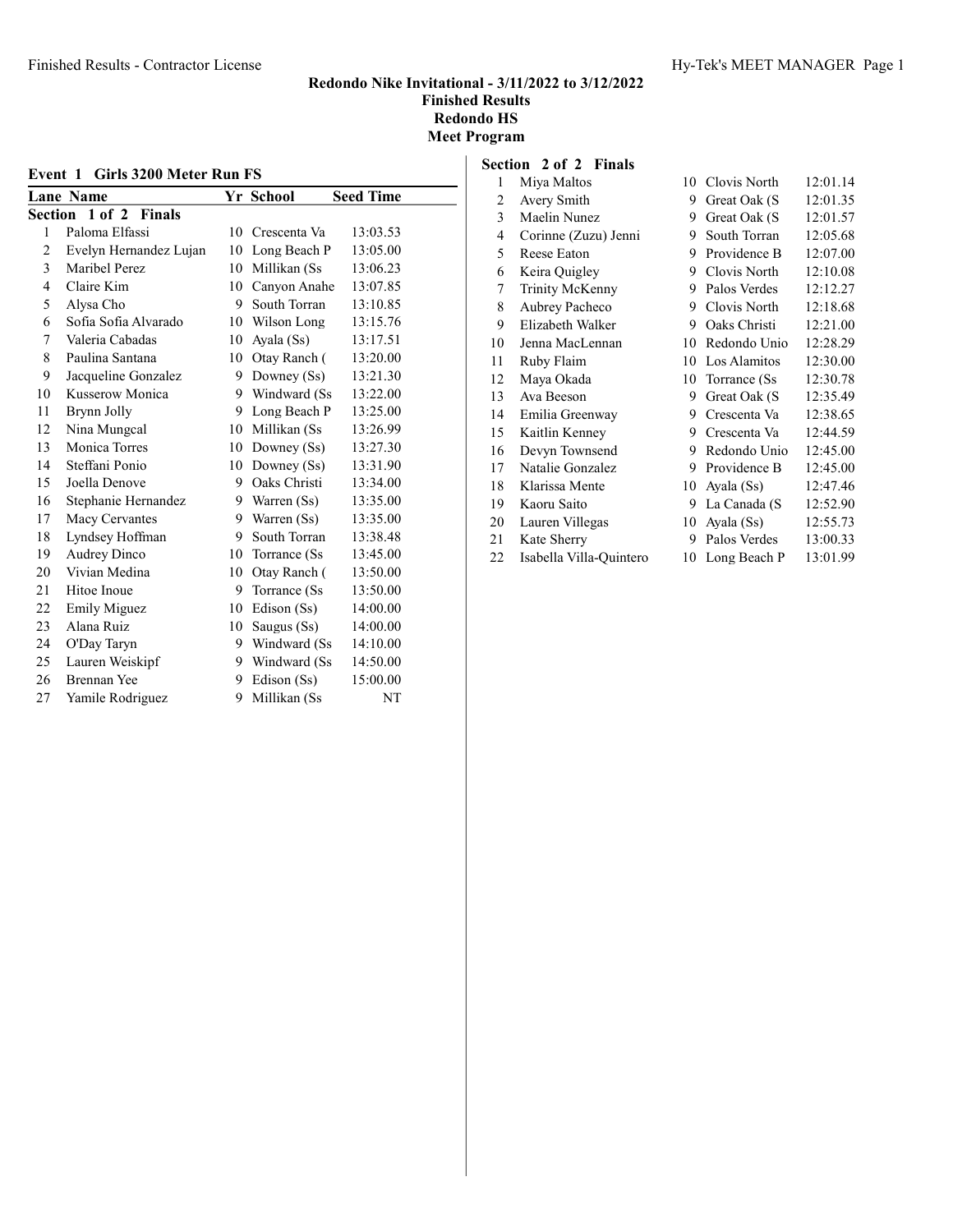| Event 2 Boys 3200 Meter Run FS |                       |    |               |                  |
|--------------------------------|-----------------------|----|---------------|------------------|
|                                | <b>Lane Name</b>      |    | Yr School     | <b>Seed Time</b> |
| Section                        | 1 of 3 Finals         |    |               |                  |
| 1                              | Derek Campos          | 9  | Ayala (Ss)    | 11:09.40         |
| $\overline{c}$                 | Logan Grant           | 9  | Notre Dame S  | 11:10.97         |
| 3                              | Aiden Dominguez       | 10 | Downey $(Ss)$ | 11:12.90         |
| 4                              | <b>Brennan Givens</b> | 9  | Saugus (Ss)   | 11:13.32         |
| 5                              | Carter Mather         | 10 | Long Beach P  | 11:13.79         |
| 6                              | Jack Campbell         | 9  | Torrance (Ss) | 11:15.45         |
| 7                              | David Castellon       | 10 | Otay Ranch (  | 11:20.00         |
| 8                              | Jayden Ikeda          | 10 | North Torran  | 11:20.00         |
| 9                              | Andres Salinas        | 9  | Saugus (Ss)   | 11:20.00         |
| 10                             | Carlos Villa          | 9  | Canyon Canyo  | 11:20.62         |
| 11                             | Drew Perez            | 10 | Laguna Hills  | 11:25.00         |
| 12                             | Joel Alfaro           | 10 | Warren (Ss)   | 11:29.52         |
| 13                             | Manuel Macias         | 9  | Otay Ranch (  | 11:30.00         |
| 14                             | Jessie Angel          | 9  | Warren (Ss)   | 11:30.85         |
| 15                             | Ethan Garcia          | 10 | Warren (Ss)   | 11:31.99         |
| 16                             | David Estrada         | 9  | Windward (Ss) | 11:33.00         |
| 17                             | Milo Dalusio          | 10 | Palos Verdes  | 11:36.50         |
| 18                             | Wiley Stroben         | 10 | Millikan (Ss  | 11:54.45         |
| 19                             | Jude Barry            | 9  | Canvon Anahe  | 11:56.97         |
| 20                             | Jeremy Boles          | 9  | Santiago Cor  | 12:00.00         |
| 21                             | Nebyi Israel          | 9  | Santiago Cor  | 12:00.00         |
| 22                             | Jake McEntyre         | 10 | Redondo Unio  | 12:02.39         |
| 23                             | Luke Delia            | 9  | Peninsula (S  | 12:09.72         |
| 24                             | Christian Diaz        | 10 | Millikan (Ss  | 12:11.71         |
| 25                             | Sonny Ciampa          | 10 | Wilson Long   | 13:14.95         |
| 26                             | Jacob S Jaurigue      | 10 | Roosevelt (S  | 13:30.00         |
| 27                             | Nathaniel Tessier     | 10 | Wilson Long   | 13:52.54         |
| 28                             | Nicolas Tessier di    | 10 | Wilson Long   | 14:22.96         |
| 29                             | Mark Sherry           | 10 | Peninsula (S  | NT               |
| 30                             | <b>Jack Paradise</b>  | 9  | Great Oak (S  | NT               |

# Section 2 of 3 Finals

| 1                       | Juan Avellana          | 10 | Torrance (Ss  | 10:40.90 |
|-------------------------|------------------------|----|---------------|----------|
| 2                       | Cooper McNee           | 9  | Oaks Christi  | 10:43.00 |
| $\overline{\mathbf{3}}$ | <b>Tristan Worster</b> | 10 | Edison (Ss)   | 10:45.00 |
| 4                       | Arlo Gagnon            | 10 | Crescenta Va  | 10:48.06 |
| 5                       | Luis Velasco           | 10 | Brea Olinda   | 10:49.74 |
| 6                       | Josh Berk              | 10 | Ayala (Ss)    | 10:49.98 |
| 7                       | Sathvik Ramireddy      | 10 | West Torranc  | 10:50.00 |
| 8                       | <b>Caesar Torres</b>   | 9  | Ayala (Ss)    | 10:50.08 |
| 9                       | Russell Ventura        | 10 | Canyon Anahe  | 10:50.51 |
| 10                      | Michael Muro           | 10 | Brea Olinda   | 10:51.72 |
| 11                      | Judah Boyce            | 10 | Long Beach P  | 10:54.11 |
| 12                      | Jacob Rodriguez        | 10 | Saugus (Ss)   | 10:54.48 |
| 13                      | Aidan Gossard          | 9  | Roosevelt (S  | 10:55.00 |
| 14                      | David Ramirez Lima     | 10 | Downey (Ss)   | 10:55.50 |
| 15                      | Matthew Long           | 10 | Long Beach P  | 10:57.35 |
| 16                      | Brady Tamanaha         | 10 | North Torran  | 10:59.56 |
| 17                      | Joaquin Ocampo         | 10 | Millikan (Ss  | 10:59.72 |
| 18                      | Lindelof Van           | 9  | Windward (Ss) | 11:00.00 |
| 19                      | <b>Brett Manley</b>    | 10 | Edison (Ss)   | 11:00.00 |
| 20                      | Minyeong Chae          | 9  | West Torranc  | 11:00.00 |
| 21                      | James Rivera           | 9  | Torrance (Ss) | 11:00.33 |
| 22                      | Joseph Vasquez         | 10 | Brea Olinda   | 11:03.43 |
| 23                      | Kobayashi Max          | 9  | Windward (Ss) | 11:05.00 |
| 24                      | David Mun              | 10 | Arcadia (Ss)  | 11:05.19 |
| 25                      | Joshua Zaragoza        | 9  | Downey (Ss)   | 11:05.20 |
| 26                      | Teddie Wen             | 10 | Arcadia (Ss)  | 11:05.55 |
| 27                      | Michael Amaya          | 10 | Canyon Canyo  | 11:07.77 |
| 28                      | Ethan Day              | 10 | Notre Dame S  | 11:08.11 |
|                         |                        |    |               |          |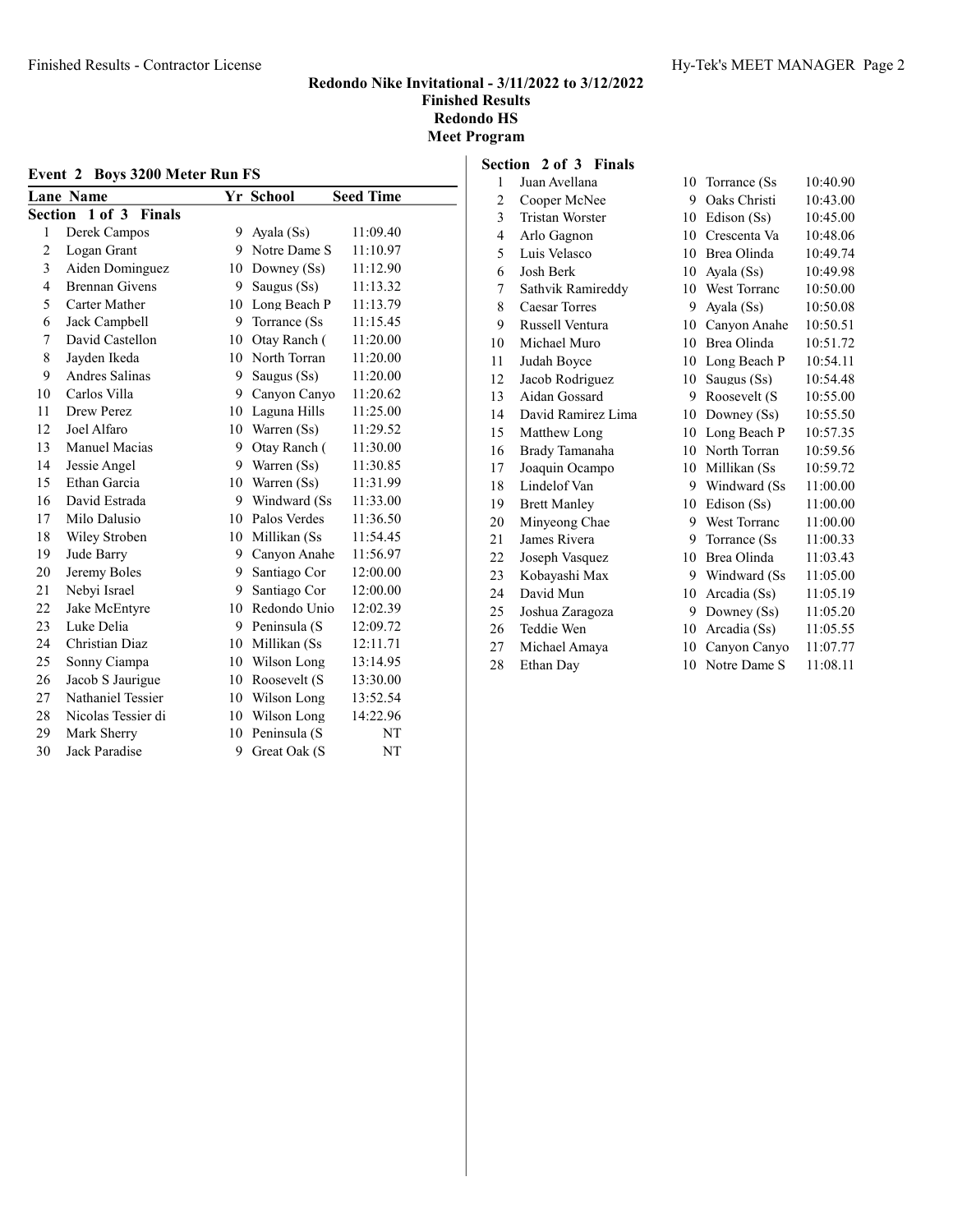#### Finished Results - Contractor License The Mass of the Hy-Tek's MEET MANAGER Page 3

#### Redondo Nike Invitational - 3/11/2022 to 3/12/2022 Finished Results Redondo HS Meet Program

#### Section 3 of 3 Finals...(Event 2 Boys 3200 Meter Run FS) 1 Taye Newman 9 Canyon Anahe 9:52.82 2 Connor Bennett 10 Loyola (Ss) 9:55.00 Darrick Jacob 10 Agoura (Ss) 9:56.33 4 Matthew Alpert 9 Agoura (Ss) 9:57.92 5 Devin Bening 10 Agoura (Ss) 9:58.72 Matteo Sanavio 10 Loyola (Ss) 9:59.00 Sullivan McNair-Ba 10 J.W. North ( 10:00.00 Aaron Pavon 9 Loyola (Ss) 10:00.00 Luke Graham 10 Mira Costa ( 10:00.00 Isaac Faynsod 9 Mira Costa ( 10:05.00 11 Henry Virtue 9 Providence B 10:10.00 12 Maximillian Ramos-Judge 10 Mira Costa ( 10:10.00 Kai Hata 9 Edison (Ss) 10:15.00 Eli Ahten 9 Hart (Willia 10:15.00 Kai Marotta 10 Great Oak (S 10:17.07 16 Oliver Macfarlane 10 Peninsula (S 10:18.27 Adrian Rodriguez 10 Canyon Canyo 10:20.39 18 Andrew Quast 9 West Torranc 10:30.00 Eddie Sion 10 Crescenta Va 10:31.80 Liam Zadoorian 9 Crescenta Va 10:33.30 21 Josue Lopez 9 Hart (Willia 10:35.00 Alejandro Cueto 9 Hart (Willia 10:35.00 23 Michael Rodriguez 10 Great Oak (S 10:35.26 24 Carter Hawley 10 Laguna Hills 10:37.00 25 Julian Arellano 10 Roosevelt (S 10:37.19 26 Zachary Shorey 10 Otay Ranch ( 10:38.00 27 Jashanpreet Singh 10 Arcadia (Ss) 10:38.76

#### Event 3 Girls 4x800 Meter Relay FS

| Relay | <b>Seed Time</b> |  |
|-------|------------------|--|
|       |                  |  |
|       | 9:30.00          |  |
|       | 10:20.77         |  |
|       | 10:25.57         |  |
|       | 10:30.33         |  |
|       | 10:40.00         |  |
|       | 10:46.00         |  |
|       | 10:55.00         |  |
|       | 11:00.00         |  |
|       | 11:10.00         |  |
|       | 11:19.66         |  |
|       | 11:30.00         |  |
|       | 11:45.00         |  |
|       | 11:50.00         |  |
|       | 12:00.00         |  |
|       | NT               |  |
|       | NT               |  |
|       | NT               |  |
|       |                  |  |

|                | <b>Lane Team</b>      | Relay | <b>Seed Time</b> |  |
|----------------|-----------------------|-------|------------------|--|
|                | Section 1 of 1 Finals |       |                  |  |
| 1              | Redondo Unio          |       | 8:31.49          |  |
| 2              | Santa Monica          |       | 8:45.00          |  |
| 3              | Los Alamitos          |       | 8:51.08          |  |
| $\overline{4}$ | Crescenta Va          |       | 8:58.00          |  |
| 5              | Redondo Unio          | B     | 9:00.00          |  |
| 6              | Loyola (Ss)           |       | 9:02.00          |  |
| 7              | Downey (Ss)           |       | 9:03.90          |  |
| 8              | Millikan (Ss          |       | 9:09.20          |  |
| 9              | West Torranc          |       | 9:10.00          |  |
| 10             | Wilson Long           |       | 9:10.00          |  |
| 11             | Warren (Ss)           |       | 9:14.00          |  |
| 12             | North Torran          |       | 9:15.00          |  |
| 13             | Arcadia (Ss)          |       | 9:20.00          |  |
| 14             | West Torranc          | B     | 9:20.00          |  |
| 15             | Golden Valle          |       | 9:25.00          |  |
| 16             | Mira Costa (          |       | 9:30.00          |  |
| 17             | Torrance (Ss          |       | 9:30.00          |  |
| 18             | South Torran          |       | 9:45.00          |  |
| 19             | Edison (Ss)           |       | 10:00.00         |  |
| 20             | San Pedro (L          |       | 10:30.00         |  |
| 21             | Santiago Cor          |       | 11:00.00         |  |
| 22             | Peninsula (S          |       | NT               |  |
| 23             | Great Oak (S          |       | NT               |  |
| 24             | Long Beach P          |       | NT               |  |

#### Event 4 Boys 4x800 Meter Relay FS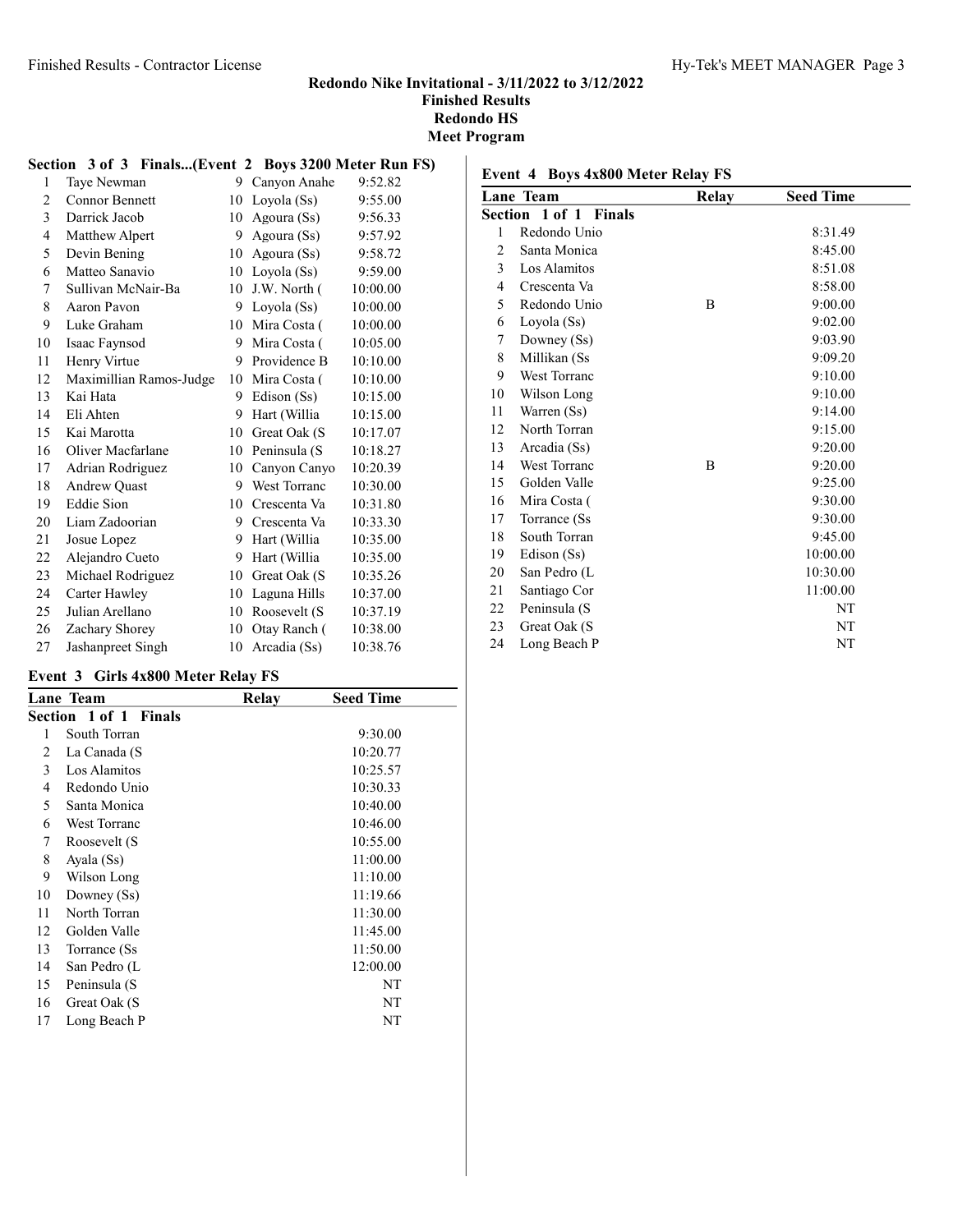# Finished Results - Contractor License Hy-Tek's MEET MANAGER Page 4

#### Redondo Nike Invitational - 3/11/2022 to 3/12/2022 Finished Results Redondo HS Meet Program

|                | Lane Team             | <b>Relay</b> | <b>Seed Time</b> |
|----------------|-----------------------|--------------|------------------|
|                | Section 1 of 1 Finals |              |                  |
| 1              | South Torran          |              | 8:45.00          |
| $\overline{c}$ | Redondo Unio          |              | 9:45.33          |
| 3              | Palos Verdes          |              | 9:55.00          |
| $\overline{4}$ | Roosevelt (S          |              | 10:01.00         |
| 5              | Wilson Long           |              | 10:10.00         |
| 6              | La Canada (S          |              | 10:10.00         |
| 7              | Laguna Hills          |              | 10:10.00         |
| 8              | Crescenta Va          |              | 10:10.00         |
| 9              | Los Alamitos          |              | 10:15.00         |
| 10             | Santiago Cor          |              | 10:30.00         |
| 11             | Downey (Ss)           |              | 10:39.69         |
| 12             | Mira Costa (          |              | 10:40.00         |
| 13             | Golden Valle          |              | 10:45.00         |
| 14             | Agoura (Ss)           |              | 11:00.00         |
| 15             | Immaculate H          |              | 11:00.00         |
| 16             | <b>West Torranc</b>   |              | 11:00.00         |
| 17             | North Torran          |              | 11:00.00         |
| 18             | Edison (Ss)           |              | 11:02.00         |
| 19             | Canyon Anahe          |              | 11:10.51         |
| 20             | Gahr (Richar          |              | 11:28.00         |
| 21             | San Pedro (L          |              | 12:00.00         |
| 22             | Serrano (Ss)          |              | NT               |
| 23             | La Canada (S          | B            | NT               |
| 24             | Peninsula (S          |              | NT               |
| 25             | Great Oak (S          |              | NT               |
| 26             | Long Beach P          |              | NT               |

|                | Lane Team           | <b>Relay</b> | <b>Seed Time</b> |  |
|----------------|---------------------|--------------|------------------|--|
| Section        | 1 of 1 Finals       |              |                  |  |
| 1              | Redondo Unio        |              | 7:58.49          |  |
| 2              | Hart (Willia        |              | 8:02.00          |  |
| 3              | Roosevelt (S        |              | 8:07.00          |  |
| $\overline{4}$ | Wilson Long         |              | 8:10.00          |  |
| 5              | Santiago Cor        |              | 8:16.00          |  |
| 6              | Notre Dame S        |              | 8:18.52          |  |
| 7              | Edison (Ss)         |              | 8:20.00          |  |
| 8              | Crescenta Va        |              | 8:20.00          |  |
| 9              | Golden Valle        |              | 8:20.00          |  |
| 10             | Redondo Unio        | B            | 8:20.00          |  |
| 11             | Downey (Ss)         |              | 8:21.83          |  |
| 12             | Laguna Hills        |              | 8:27.00          |  |
| 13             | Warren (Ss)         |              | 8:28.00          |  |
| 14             | West Torranc        |              | 8:30.00          |  |
| 15             | <b>West Torranc</b> | B            | 8:30.00          |  |
| 16             | Loyola (Ss)         |              | 8:35.00          |  |
| 17             | Ayala (Ss)          |              | 8:40.00          |  |
| 18             | Los Alamitos        |              | 8:51.08          |  |
| 19             | Brea Olinda         |              | 8:52.20          |  |
| 20             | Millikan (Ss        |              | 8:55.60          |  |
| 21             | North Torran        |              | 9:00.00          |  |
| 22             | San Pedro (L        |              | 9:00.00          |  |
| 23             | Torrance (Ss        |              | 9:30.00          |  |
| 24             | Mira Costa (        |              | 9:30.00          |  |
| 25             | Canyon Anahe        |              | 9:36.25          |  |
| 26             | South Torran        |              | NT               |  |
| 27             | Long Beach P        |              | NT               |  |
| 28             | Great Oak (S        |              | NT               |  |
| 29             | Peninsula (S        |              | NT               |  |

# Event 6 Boys 4x800 Meter Relay Varsity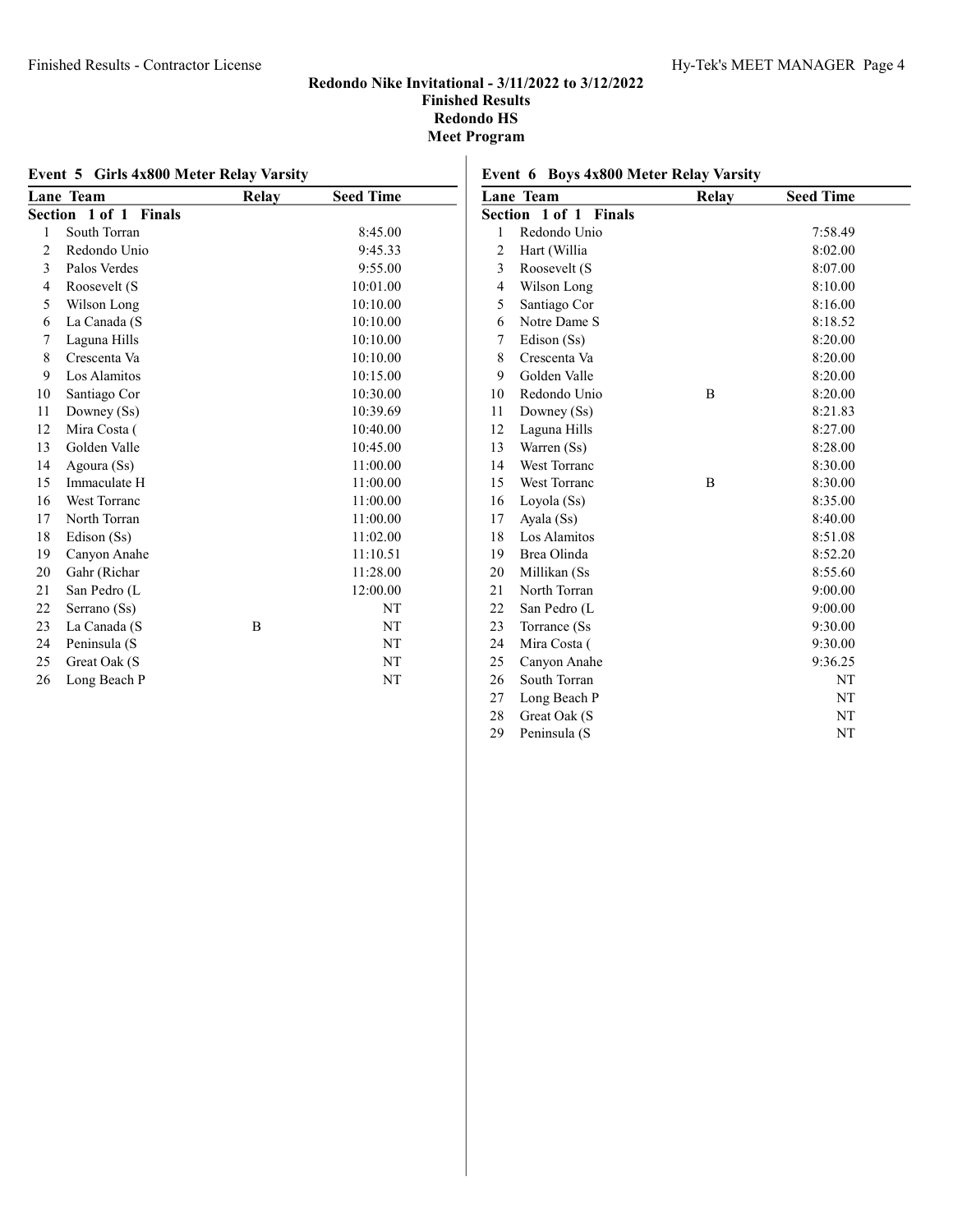| Event 7 Girls 3200 Meter Run Varsity |                             |    |                  |                  |
|--------------------------------------|-----------------------------|----|------------------|------------------|
|                                      | <b>Lane Name</b>            |    | Yr School        | <b>Seed Time</b> |
| Section                              | $1$ of $3$<br><b>Finals</b> |    |                  |                  |
| 1                                    | Sophia Alvarez              | 11 | Saugus (Ss)      | 12:32.00         |
| $\overline{c}$                       | Ava Martin                  | 10 | Crescenta Va     | 12:32.98         |
| 3                                    | Evelyn Sosa                 | 11 | J.W. North (     | 12:36.21         |
| $\overline{\mathcal{L}}$             | Jordan Martinez             | 12 | Roosevelt (S     | 12:37.97         |
| 5                                    | Tristen Aguinaldo           | 12 | Santiago Cor     | 12:38.03         |
| 6                                    | Janice Cho                  | 11 | $El$ Toro $(Ss)$ | 12:40.00         |
| 7                                    | Mya Garcia                  | 11 | Brea Olinda      | 12:40.29         |
| 8                                    | Lauren Medina               | 12 | Otay Ranch (     | 12:44.06         |
| 9                                    | Lily Schneekluth            | 12 | Edison (Ss)      | 12:45.00         |
| 10                                   | Taili Sherwood-kong         | 12 | Crescenta Va     | 12:45.63         |
| 11                                   | Greta Juellson              | 11 | Notre Dame S     | 12:45.96         |
| 12                                   | Samantha Simon              | 11 | Torrance (Ss)    | 12:53.81         |
| 13                                   | Bella Ungar                 | 12 | Long Beach P     | 12:55.00         |
| 14                                   | Gabriela Edler              | 11 | Notre Dame S     | 12:55.16         |
| 15                                   | Celeste Corrigan            | 12 | Eagle Rock (     | 12:57.39         |
| 16                                   | Ashley Lin                  | 12 | Arcadia (Ss)     | 13:13.69         |
| 17                                   | Paige White                 | 12 | Saugus (Ss)      | 13:14.21         |
| 18                                   | Marley Aguirre              | 12 | Edison (Ss)      | 13:15.00         |
| 19                                   | Mia Panaggio                | 12 | Edison (Ss)      | 13:25.00         |
| 20                                   | Kathleen Tapia              | 12 | Millikan (Ss     | 13:32.40         |
| 21                                   | Kyleigh Lyons               | 12 | Serrano (Ss)     | 13:40.08         |
| 22                                   | Mayely Borrayo              | 12 | Downey (Ss)      | 13:46.90         |
| 23                                   | Stephania Mendoza           | 9  | Serrano (Ss)     | 13:53.72         |
| 24                                   | Grace Lee                   | 12 | Arcadia (Ss)     | 13:59.38         |
| 25                                   | Olivia Martin               | 12 | Serrano (Ss)     | 13:59.79         |
| 26                                   | Fionn Cheng                 | 12 | Wilson Long      | 14:29.69         |
| 27                                   | Kaylie Lopez                | 11 | J.W. North (     | 14:34.77         |
| 28                                   | Ericka Alonzo               | 11 | Downey (Ss)      | 14:36.30         |
| 29                                   | Diana Lopez                 | 12 | Wilson Long      | 15:38.78         |
| 30                                   | Genevieve Toji              | 12 | Wilson Long      | NT               |
| 31                                   | Raelyn Ponce                | 11 | Millikan (Ss     | NT               |

# Section 2 of 3 Finals

| 1              | Camille Lindsay     | 11 | Long Beach P     | 11:47.64 |
|----------------|---------------------|----|------------------|----------|
| $\overline{2}$ | Cassie Apahidean    | 12 | Brea Olinda      | 11:53.27 |
| 3              | Devlyn Torza        | 10 | Great Oak (S     | 11:54.19 |
| $\overline{4}$ | Amber Anderson      | 11 | Torrance (Ss)    | 11:55.77 |
| 5              | Cailin Osborne      | 11 | Great Oak (S     | 11:57.15 |
| 6              | Ami Jacobson        | 12 | El Segundo (     | 11:57.40 |
| 7              | Iliana Montenegro   | 10 | El Segundo (     | 11:58.00 |
| 8              | Natalie Sumner      | 11 | Ayala (Ss)       | 11:59.00 |
| 9              | Alyssa Tapanes      | 12 | Downey (Ss)      | 11:59.90 |
| 10             | Ava Baak            | 11 | Palisades Ch     | 12:00.00 |
| 11             | Kiana Low           | 11 | Los Alamitos     | 12:00.00 |
| 12             | Katie Chung         | 12 | South Torran     | 12:00.06 |
| 13             | Kayla Wrathall      | 12 | Roosevelt (S     | 12:02.47 |
| 14             | Nicolette Ammermann | 12 | Brea Olinda      | 12:02.99 |
| 15             | Keely Miyamoto      | 12 | Eagle Rock (     | 12:05.41 |
| 16             | Lan Shimizu         | 12 | North Torran     | 12:07.60 |
| 17             | Darla Medina        | 12 | $El$ Toro $(Ss)$ | 12:10.00 |
| 18             | Kasey Lynd          | 12 | $El$ Toro $(Ss)$ | 12:10.00 |
| 19             | Alexa Bryson        | 11 | Long Beach P     | 12:15.00 |
| 20             | Leila Fuerte        | 12 | Otay Ranch (     | 12:15.00 |
| 21             | Aviva Devore        | 9  | Otay Ranch (     | 12:15.00 |
| 22             | Kylee Narasaki      | 11 | North Torran     | 12:15.00 |
| 23             | Natalie Barton      | 12 | Saugus $(Ss)$    | 12:18.11 |
| 24             | Grace Vazquez       | 12 | Millikan (Ss     | 12:22.02 |
| 25.            | Galilea Jimenez     | 12 | Roosevelt (S     | 12:30.26 |
| 26             | Alana Miya          | 11 | Torrance (Ss)    | 12:30.35 |
| 27             | Kate Saeva          | 11 | Crescenta Va     | 12:30.91 |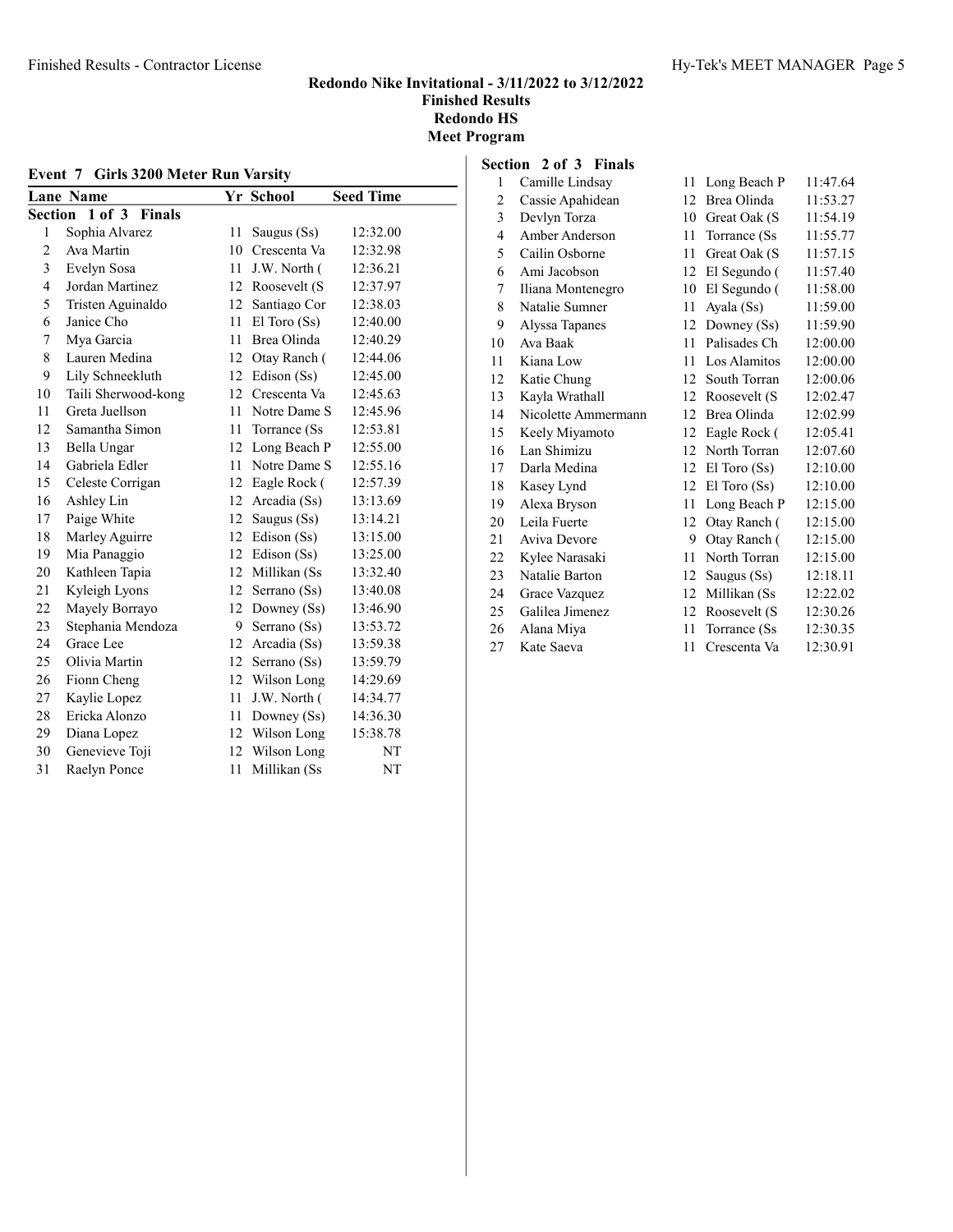#### Finished Results - Contractor License Hy-Tek's MEET MANAGER Page 6

#### Redondo Nike Invitational - 3/11/2022 to 3/12/2022 Finished Results Redondo HS Meet Program

#### Section 3 of 3 Finals...(Event 7 Girls 3200 Meter Run Varsity

| $\mathbf{1}$   | Miliana Perez       | 12 <sup>1</sup> | Clovis North    | 10:34.36 |
|----------------|---------------------|-----------------|-----------------|----------|
| $\overline{2}$ | Payton Godsey       | 10              | Oaks Christi    | 10:37.15 |
| 3              | Isabella Frisone    | 12              | Canyon Anahe    | 10:37.65 |
| 4              | Ashlyn Leath        | 11              | Clovis North    | 10:43.59 |
| 5              | Emma Hadley         | 12              | Canyon Anahe    | 10:44.94 |
| 6              | Aishling Callanan   | 11              | Peninsula (S    | 10:45.00 |
| 7              | Georgia McCorkle    | 12              | Agoura (Ss)     | 10:58.14 |
| 8              | Danielle Hollander  | 11              | Beverly Hill    | 10:59.00 |
| 9              | Lyla Fedio          | 10              | Redondo Unio    | 11:02.01 |
| 10             | Grace Geyer         | 10              | Oaks Christi    | 11:07.42 |
| 11             | Kelli Gaffney       | 11              | Great Oak (S    | 11:09.41 |
| 12             | Aubrey Eaton        | 9               | Providence B    | 11:10.00 |
| 13             | Hayden Washington   |                 | 12 West Ranch ( | 11:10.72 |
| 14             | <b>Emily Schott</b> | 10              | Ayala (Ss)      | 11:13.85 |
| 15             | Reena Hsieh         | 9               | Arcadia (Ss)    | 11:22.86 |
| 16             | Joy Weber           | 11              | Arnold O. Be    | 11:23.64 |
| 17             | Roxanne Ehrig       | 11              | Ayala (Ss)      | 11:24.21 |
| 18             | Lindsay Guthrie     | 10              | Canyon Anahe    | 11:24.94 |
| 19             | Claire Babbitt      | 11              | Mary Star of    | 11:29.59 |
| 20             | Nataly Toledo       | 12              | North Torran    | 11:29.98 |
| 21             | Kaitelyn Emmons     | 10              | Clovis North    | 11:36.21 |
| 22             | Cynthia Herrera     | 10              | Canyon Canyo    | 11:40.42 |
| 23             | Chloe Esponda       | 10              | South Torran    | 11:45.00 |
| 24             | Sarah Colebrooke    | 11              | Oaks Christi    | 11:45.10 |
| 25             | Danica Brinkman     | 12              | Trabuco Hill    | 11:45.33 |
| 26             | Michelle Huerta     | 11              | Warren (Ss)     | 11:45.62 |

# Event 8 Boys 3200 Meter Run Varsity

|                         | <b>Lane Name</b>            |      | Yr School        | <b>Seed Time</b> |
|-------------------------|-----------------------------|------|------------------|------------------|
| Section                 | $1$ of $3$<br><b>Finals</b> |      |                  |                  |
| 1                       | Eric Dillon                 | 12   | $El$ Toro $(Ss)$ | 10:20.00         |
| $\overline{c}$          | Kyle Sheehan                | 11   | Santiago Cor     | 10:20.00         |
| 3                       | Jamie Cartnal               | 11   | Crescenta Va     | 10:20.87         |
| $\overline{\mathbf{4}}$ | Diego Vizcarra              |      | 12 Otav Ranch (  | 10:22.46         |
| 5                       | Drew Biegler                | 11   | Brea Olinda      | 10:23.60         |
| 6                       | Owen Frank                  | 11   | El Segundo (     | 10:24.00         |
| 7                       | Michael Galentine           | 11   | Brea Olinda      | 10:24.28         |
| 8                       | Nate Varela                 | 11   | $El$ Toro $(Ss)$ | 10:25.00         |
| 9                       | Zachary Nakada              |      | 11 Los Alamitos  | 10:25.00         |
| 10                      | Diego Martinez              |      | 12 Laguna Hills  | 10:25.00         |
| 11                      | Lance Copp                  |      | 11 Arnold O. Be  | 10:27.31         |
| 12                      | Ryan Paillet                |      | 10 Peninsula (S  | 10:27.35         |
| 13                      | Tyler Bradford              | 11 - | Torrance (Ss)    | 10:30.58         |
| 14                      | Lucas Thai                  | 11   | Edison (Ss)      | 10:35.00         |
| 15                      | Finn Babbitt                |      | 9 Mary Star of   | 10:36.39         |
| 16                      | Nasai Rivas                 |      | 12 El Segundo (  | 10:37.60         |
| 17                      | Seth Potter                 |      | 12 North Torran  | 10:40.66         |
| 18                      | Yasfren Valenzuela          |      | 12 Downey (Ss)   | 10:42.71         |
| 19                      | Aiden Zylker                | 11   | Serrano (Ss)     | 10:43.89         |
| 20                      | Samson Rakhshani            |      | 10 Edison (Ss)   | 10:45.00         |
| 21                      | Luke Cho                    | 11   | South Torran     | 10:48.47         |
| 22                      | Erynn Garcia                | 12   | Serrano (Ss)     | 10:48.66         |
| 23                      | Shinn Hayasaka              |      | 12 South Torran  | 10:49.03         |
| 24                      | Louie Herrera               |      | 11 Warren (Ss)   | 10:50.00         |
| 25                      | Zachary Lopez               |      | 12 Wilson Long   | 10:51.03         |
| 26                      | Alejandro Garcia            |      | 12 Warren (Ss)   | 10:52.24         |
| 27                      | Jackson Chartier            | 11   | El Segundo (     | 10:55.30         |
| 28                      | Dominic Marino              | 12   | South Torran     | 10:58.79         |
| 29                      | Lukas Lescano               |      | 12 Laguna Hills  | 10:59.00         |
| 30                      | Jorge Rosales               |      | 12 Downey (Ss)   | 11:07.10         |
| 31                      | Kenton Chao                 |      | 12 Peninsula (S  | 11:15.02         |
| 32                      | Eli Minkoff                 |      | 11 Wilson Long   | 11:19.51         |
| 33                      | Taylor Williams             | 11   | Serrano (Ss)     | 11:20.11         |
| 34                      | Josh Carrillo               | 12   | North Torran     | 11:23.16         |
| 35                      | Ryan Miyata                 | 12   | North Torran     | 11:26.81         |
| 36                      | Ryan Carranza               | 11   | Wilson Long      | 11:40.46         |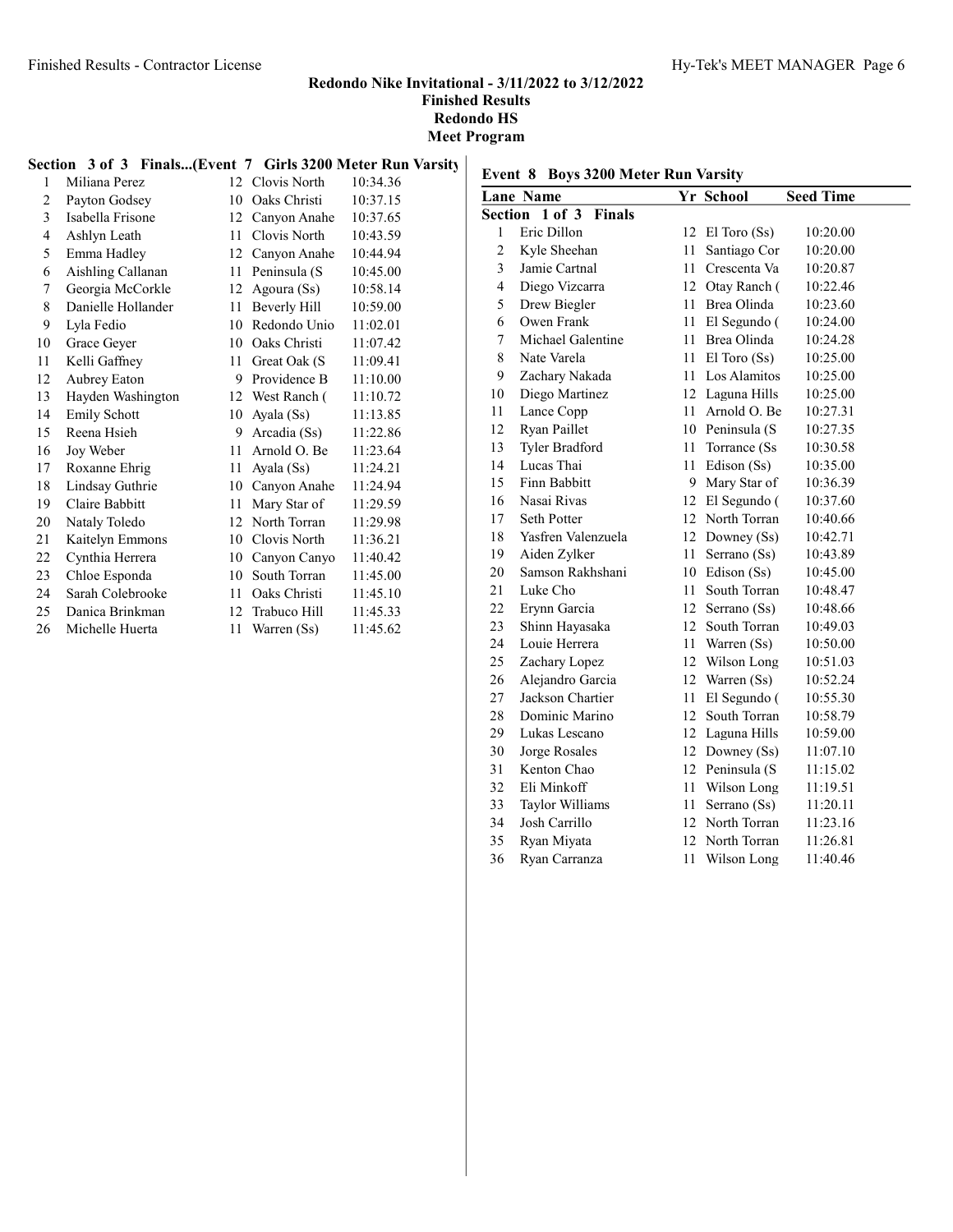|                | Section 2 of 3 Finals(Event 8 Boys 3200 Meter Run Varsity |        |                  |          |
|----------------|-----------------------------------------------------------|--------|------------------|----------|
| 1              | <b>Brandon Chang</b>                                      | 11     | Arcadia (Ss)     | 9:42.35  |
| $\overline{2}$ | Jaden Goetz                                               | 10     | Canvon Anahe     | 9:42.49  |
| 3              | Dylan Horon                                               |        | 12 Canyon Anahe  | 9:44.43  |
| 4              | Connor Spencer                                            |        | 12 Peninsula (S  | 9:44.79  |
| 5              | Solato Nakagawa                                           | 11     | Torrance (Ss)    | 9:50.88  |
| 6              | Robert Guerrero                                           | 12     | Long Beach P     | 9:52.08  |
| 7              | Colin McCormick                                           | 11     | Santa Monica     | 9:55.00  |
| 8              | Brayden Blodgett                                          |        | 12 Clovis North  | 9:56.08  |
| 9              | Malachi Morris                                            | 11     | Ayala (Ss)       | 9:56.73  |
| 10             | Jacob Brown                                               |        | 12 Canyon Canyo  | 9:56.96  |
| 11             | Sean Alliegro                                             | 11     | Mira Costa (     | 9:57.00  |
| 12             | Edgar Haro                                                | 12     | Roosevelt (S     | 9:59.00  |
| 13             | Luis Esparza                                              | 11     | Roosevelt (S     | 9:59.00  |
| 14             | Luke Cheney                                               | 11     | Crescenta Va     | 9:59.44  |
| 15             | Paean Ocampo                                              | 12     | Clovis North     | 9:59.55  |
| 16             | Luke Fowler                                               | 12     | Edison (Ss)      | 10:00.00 |
| 17             | Weber Lin                                                 | 11     | Arcadia (Ss)     | 10:00.79 |
| 18             | Luke Larson                                               | 11     | Long Beach P     | 10:01.04 |
| 19             | Garrett Hartline                                          | 11     | $El$ Toro $(Ss)$ | 10:01.60 |
| 20             | Kenta Koh                                                 | 11     | Arcadia (Ss)     | 10:01.88 |
| 21             | <b>Harrison Connors</b>                                   | $11 -$ | Crescenta Va     | 10:02.48 |
| 22             | Curtis Somerville                                         |        | 12 Oaks Christi  | 10:04.00 |
| 23             | Jake Shorey                                               | 11     | Otay Ranch (     | 10:04.08 |
| 24             | Nicholas Padilla                                          | 12     | Santiago Cor     | 10:05.35 |
| 25             | Ruben Baza Carrillo                                       |        | 12 Otay Ranch (  | 10:07.50 |
| 26             | James Guerrero                                            | 12     | Downey (Ss)      | 10:07.90 |
| 27             | Nathaniel Brown                                           | 12     | Roosevelt (S     | 10:10.00 |
| 28             | Victor Anguiano                                           | 11     | Warren (Ss)      | 10:10.00 |
| 29             | William Gratke                                            | 12     | Oaks Christi     | 10:15.00 |
| 30             | Dominick Garcia                                           | 11     | Brea Olinda      | 10:15.28 |
| 31             | Jonathan Durney                                           | 11     | Saugus (Ss)      | 10:15.72 |
| 32             | Ishan Dubal                                               | 11     | Oaks Christi     | 10:19.00 |

|                | Section 3 of 3 Finals     |                  |                     |         |
|----------------|---------------------------|------------------|---------------------|---------|
| 1              | Jason Parra               | 10               | Millikan (Ss        | 9:06.50 |
| $\overline{c}$ | Ethan Godsey              | 12 <sup>7</sup>  | Agoura (Ss)         | 9:06.99 |
| 3              | Jaden Wiley               | 12               | Hart (Willia        | 9:15.02 |
| 4              | Conor Gibson              | 12               | West Torranc        | 9:17.23 |
| 5              | Christoph Waligorski      | 12               | Redondo Unio        | 9:22.70 |
| 6              | Mason Ma                  | 12               | Ayala (Ss)          | 9:25.00 |
| 7              | Richard Moreno            | 12               | Loyola (Ss)         | 9:26.00 |
| 8              | Dylan Bissell             | 12               | Loyola (Ss)         | 9:27.00 |
| 9              | Andrew Cape               | 12               | Clovis North        | 9:27.56 |
| 10             | Jake Ratkovich            | 11               | Loyola (Ss)         | 9:28.00 |
| 11             | Carson Smith              | 12               | Great Oak (S        | 9:28.88 |
| 12             | Andrew Martin             | 11               | Mira Costa (        | 9:29.00 |
| 13             | Henry Payne               | 11               | Loyola (Ss)         | 9:29.00 |
| 14             | Nathan Mars               | 12               | Loyola (Ss)         | 9:29.00 |
| 15             | Matthew Frey              | 12 <sup>2</sup>  | West Torranc        | 9:29.05 |
| 16             | Joshua Thomas             | 11               | Chadwick (Ss)       | 9:30.00 |
| 17             | Parker Stickney           | 10               | Mira Costa (        | 9:30.00 |
| 18             | <b>Emmanuel Hernandez</b> | 10               | Cathedral (S        | 9:30.65 |
| 19             | Cameron Rhone             | 11               | Long Beach P        | 9:32.00 |
| 20             | Owen Ahten                | 11               | Hart (Willia        | 9:33.00 |
| 21             | Luke Stefanou             | 12 <sup>12</sup> | Palos Verdes        | 9:33.45 |
| 22             | Luciano Sircacusano       | 11               | Agoura (Ss)         | 9:34.33 |
| 23             | Dan Barreto               | 11               | Agoura (Ss)         | 9:34.72 |
| 24             | Vinz De Jesus             | 12 <sup>12</sup> | Torrance (Ss)       | 9:35.00 |
| 25             | Hayden Green              | 12               | <b>West Torranc</b> | 9:35.12 |
| 26             | <b>Ramses Cortes</b>      | 11               | Great Oak (S        | 9:35.34 |
| 27             | Van Filek                 | 11               | Santiago Cor        | 9:35.46 |
| 28             | Christopher Keyler        | 12               | Arnold O. Be        | 9:36.61 |
| 29             | Paul Mangione             | 11               | Hart (Willia        | 9:37.00 |
| 30             | <b>Brandon Wilk</b>       | 12               | Great Oak (S        | 9:37.00 |
| 31             | Nathan Tsai               | 11               | Ayala (Ss)          | 9:38.82 |
| 32             | <b>Bille Issa</b>         | 11               | West Ranch (        | 9:40.31 |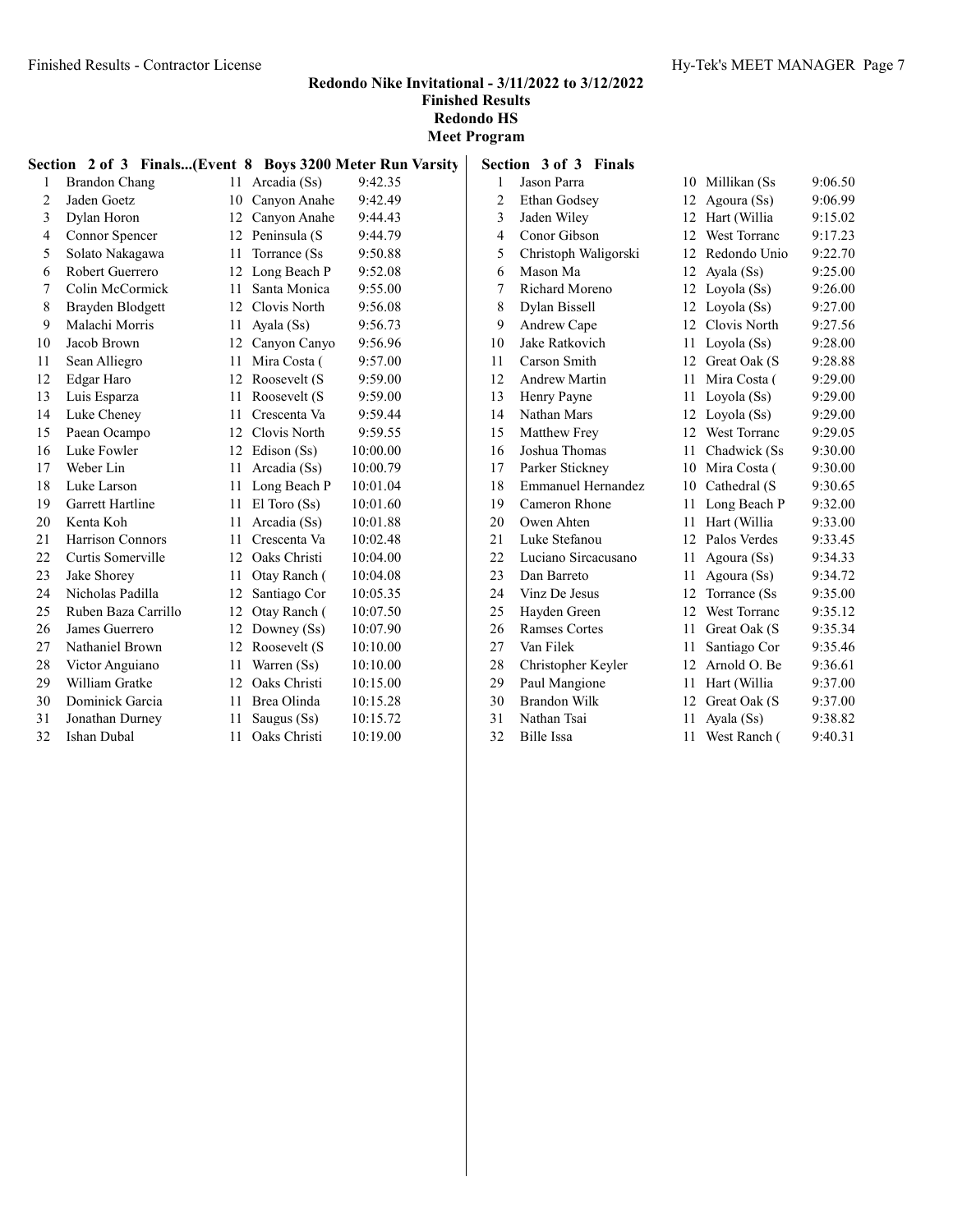#### Finished Results - Contractor License Hy-Tek's MEET MANAGER Page 8

#### Redondo Nike Invitational - 3/11/2022 to 3/12/2022 Finished Results Redondo HS Meet Program

|    | <b>Event 9 Girls Distance Medley 12-4-8-16 FS</b> |       |                  |  |  |  |
|----|---------------------------------------------------|-------|------------------|--|--|--|
|    | Lane Team                                         | Relay | <b>Seed Time</b> |  |  |  |
|    | Section 1 of 1 Finals                             |       |                  |  |  |  |
| 1  | South Torran                                      |       | 11:50.00         |  |  |  |
| 2  | Santa Monica                                      |       | 13:15.00         |  |  |  |
| 3  | Crescenta Va                                      |       | 13:25.00         |  |  |  |
| 4  | <b>West Torranc</b>                               |       | 13:32.00         |  |  |  |
| 5  | Redondo Unio                                      |       | 13:33.26         |  |  |  |
| 6  | Saugus (Ss)                                       |       | 13:42.00         |  |  |  |
| 7  | Mira Costa (                                      |       | 14:20.00         |  |  |  |
| 8  | Golden Valle                                      |       | 14:20.00         |  |  |  |
| 9  | Warren (Ss)                                       |       | 14:20.06         |  |  |  |
| 10 | Los Alamitos                                      |       | 14:58.32         |  |  |  |
| 11 | San Pedro (L                                      |       | 15:00.00         |  |  |  |
| 12 | Downey (Ss)                                       |       | 15:06.12         |  |  |  |
| 13 | North Torran                                      |       | 15:20.00         |  |  |  |
| 14 | Wilson Long                                       |       | 15:25.34         |  |  |  |
| 15 | Redondo Unio                                      | В     | 20:00.00         |  |  |  |
| 16 | Millikan (Ss                                      |       | NT               |  |  |  |
| 17 | Great Oak (S                                      |       | NT               |  |  |  |
| 18 | Long Beach P                                      |       | NT               |  |  |  |

# Event 10 Boys Distance Medley 12-4-8-16 FS

|    | <b>Lane Team</b>      | <b>Relay</b> | <b>Seed Time</b> |  |
|----|-----------------------|--------------|------------------|--|
|    | Section 1 of 1 Finals |              |                  |  |
| 1  | Loyola (Ss)           |              | 11:09.00         |  |
| 2  | Wilson Long           |              | 11:10.00         |  |
| 3  | Santiago Cor          |              | 11:10.00         |  |
| 4  | Mira Costa (          |              | 11:10.00         |  |
| 5  | Warren (Ss)           |              | 11:11.00         |  |
| 6  | Loyola (Ss)           | B            | 11:29.00         |  |
| 7  | Agoura (Ss)           |              | 11:39.33         |  |
| 8  | Palos Verdes          |              | 11:42.85         |  |
| 9  | Agoura (Ss)           | B            | 11:44.72         |  |
| 10 | Santa Monica          |              | 11:45.00         |  |
| 11 | Crescenta Va          |              | 11:50.00         |  |
| 12 | Gahr (Richar          |              | 11:57.00         |  |
| 13 | Arcadia (Ss)          |              | 12:00.00         |  |
| 14 | Millikan (Ss          |              | 12:00.00         |  |
| 15 | North Torran          |              | 12:00.00         |  |
| 16 | Downey (Ss)           |              | 12:02.34         |  |
| 17 | Otay Ranch (          |              | 12:30.00         |  |
| 18 | South Torran          |              | 12:30.00         |  |
| 19 | <b>West Torranc</b>   | B            | 13:00.00         |  |
| 20 | <b>West Torranc</b>   |              | 13:00.00         |  |
| 21 | San Pedro (L          |              | 13:00.00         |  |
| 22 | Edison (Ss)           |              | 14:00.00         |  |
| 23 | Golden Valle          |              | 14:20.00         |  |
| 24 | Great Oak (S          |              | NT               |  |
| 25 | Brea Olinda           |              | NT               |  |
| 26 | Long Beach P          |              | NT               |  |
|    |                       |              |                  |  |

# Event 11 Girls Distance Medley 12-4-8-16 Varsity

|    | Lane Team                    | Relay | <b>Seed Time</b> |
|----|------------------------------|-------|------------------|
|    | <b>Section 1 of 1 Finals</b> |       |                  |
| 1  | South Torran                 |       | 11:30.00         |
| 2  | Mira Costa (                 |       | 12:00.00         |
| 3  | Santiago Cor                 |       | 12:45.00         |
| 4  | Wilson Long                  |       | 12:50.00         |
| 5  | Redondo Unio                 |       | 13:03.26         |
| 6  | Laguna Hills                 |       | 13:09.00         |
| 7  | Santa Monica                 |       | 13:10.00         |
| 8  | Crescenta Va                 |       | 13:10.00         |
| 9  | North Torran                 |       | 13:13.70         |
| 10 | Immaculate H                 |       | 13:15.00         |
| 11 | Serrano (Ss)                 |       | 13:21.89         |
| 12 | Downey (Ss)                  |       | 13:32.72         |
| 13 | Golden Valle                 |       | 13:40.00         |
| 14 | Gahr (Richar                 |       | 13:57.00         |
| 15 | Redondo Unio                 | B     | 14:00.00         |
| 16 | Canyon Anahe                 |       | 14:25.00         |
| 17 | Otay Ranch (                 |       | 14:45.00         |
| 18 | San Pedro (L                 |       | 15:00.00         |
| 19 | Long Beach P                 |       | NT               |
| 20 | Roosevelt (S                 |       | NT               |
| 21 | Great Oak (S                 |       | NT               |
| 22 | Millikan (Ss                 |       | NT               |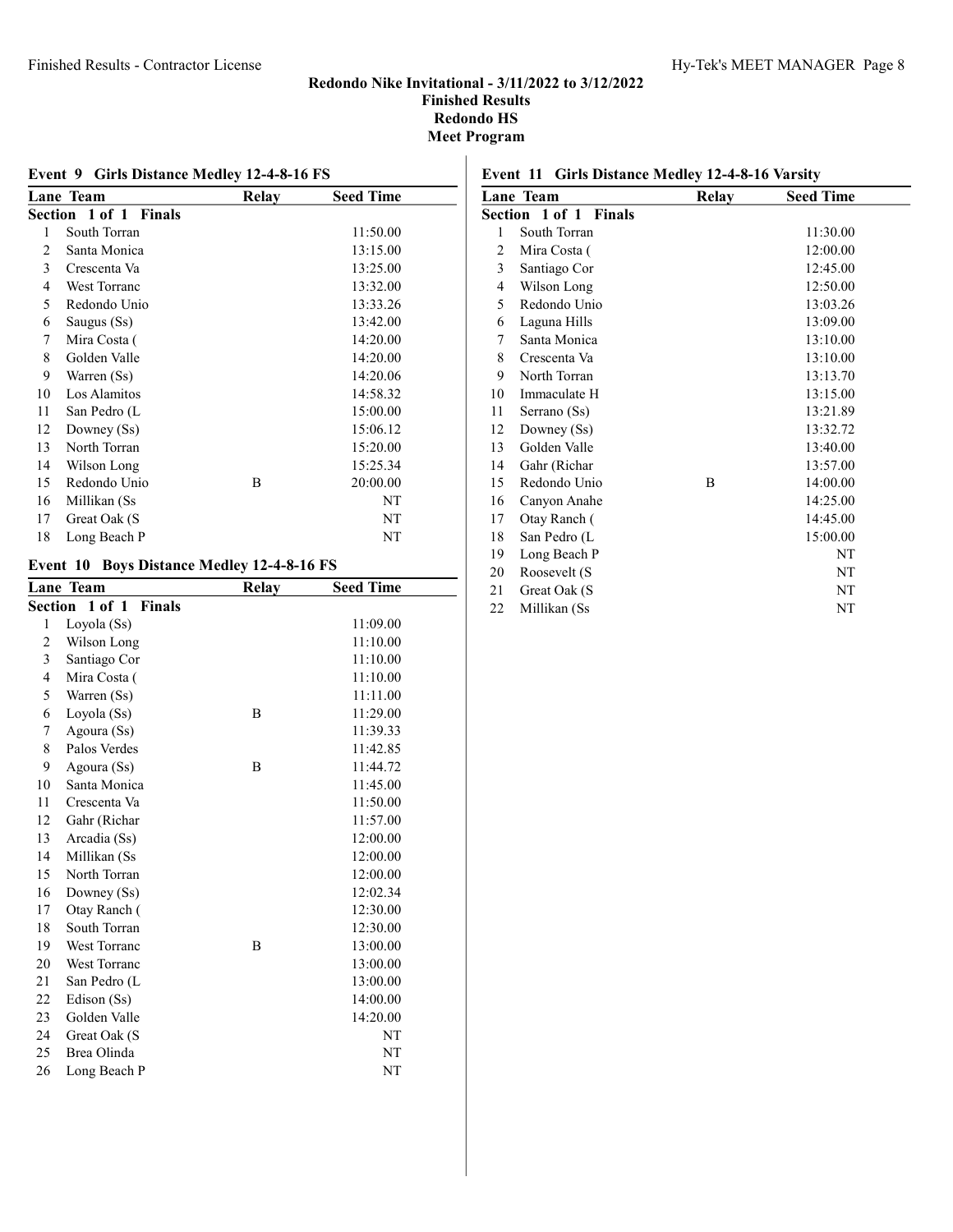#### Event 12 Boys Distance Medley 12-4-8-16 Varsity Lane Team Relay Seed Time Section 1 of 1 Finals Loyola (Ss) 10:28.00 Crescenta Va 10:35.00 Redondo Unio 10:37.79 Warren (Ss) 10:43.00 5 Loyola (Ss) B 10:49.00 Wilson Long 10:50.00 Roosevelt (S 10:55.00 West Torranc 11:00.00 Serrano (Ss) 11:00.00 Golden Valle 11:05.00 Millikan (Ss 11:10.48 Downey (Ss) 11:14.65 Laguna Hills 11:19.00 14 West Torranc B 11:30.00 Los Alamitos 11:32.26 Gahr (Richar 11:44.00 North Torran 11:45.00 Otay Ranch ( 11:45.00 Mira Costa ( 11:50.00 San Pedro (L 12:00.00 South Torran 12:00.00 Peninsula (S 12:11.94 23 Edison (Ss) 12:15.00 24 Great Oak (S NT 25 Santiago Cor NT Brea Olinda NT 27 Ayala (Ss) NT 28 Long Beach P NT

#### Event 21 Girls Shot Put FS

| Pos | Name                 |     | Yr School           | <b>Seed Mark</b> |
|-----|----------------------|-----|---------------------|------------------|
|     | Flight 1 of 3 Finals |     |                     |                  |
|     | Danika Harper        | 9   | Redondo Unio        | 15-00.00         |
| 2   | Lauren Peckovich     |     | 10 Palos Verdes     | 17-03.50         |
| 3   | Kate Lee             |     | 10 El Camino Re     | 18-03.00         |
| 4   | <b>Emily Doupe</b>   | 10. | South Torran        | $18-04.00$       |
| 5   | Charlotte Reis       |     | 10 Redondo Unio     | 18-06.00         |
| 6   | Chelsi Boulden       |     | 11 Roosevelt (S     | 19-04.00         |
| 7   | Jocelynn Fernandez   |     | 10 El Segundo (     | 19-04.00         |
| 8   | Angelina Hume        | 9   | El Segundo (        | 19-08.00         |
| 9   | Greta Genie          | 10  | Ayala (Ss)          | 19-11.00         |
| 10  | Dana Henry           | 10  | Millikan (Ss        | 20-06.00         |
| 11  | Daejah Leofa         | 11  | Roosevelt (S        | 20-09.00         |
| 12  | Julia Downing        | 9   | <b>West Torranc</b> | 21-01.00         |
|     |                      |     |                     |                  |

#### Flight 2 of 3 Finals

| $\mathbf{1}$   | Chiara Cortez          | 11 | Millikan (Ss        | 21-02.00 |
|----------------|------------------------|----|---------------------|----------|
| $\overline{c}$ | Ky'lah Abram           | 9  | El Camino Re        | 21-03.00 |
| 3              | Makayla Plascencia     | 10 | Canyon Anahe        | 21-05.00 |
| $\overline{4}$ | Gizelle Herrera        | 10 | <b>West Torranc</b> | 21-08.00 |
| 5              | Zoe Hollingshead       | 9  | Peninsula (S        | 22-00.00 |
| 6              | Madison Kortcamp       | 10 | North Torran        | 22-02.50 |
| 7              | Maryann Judd           | 10 | North Torran        | 22-02.50 |
| 8              | Esperanza Edwards      | 9  | Mira Costa (        | 22-03.00 |
| 9              | Mia Cassel             | 10 | Edison (Ss)         | 23-03.00 |
| 10             | Hailey Cortez          | 12 | Santiago Cor        | 23-05.00 |
| 11             | Kimberly Gonzalez      | 10 | Long Beach P        | 23-06.00 |
| 12             | Mourgan Hurst          | 10 | Carson (La)         | 24-09.00 |
| Flight         | 3 of 3 Finals          |    |                     |          |
| 1              | Kirssy Reyes           |    | 9 Warren (Ss)       | 24-11.00 |
| 2              | Jill Hampton           | 10 | Edison (Ss)         | 25-00.50 |
| 3              | Allison Custer         | 10 | Mira Costa (        | 25-06.00 |
| 4              | Anna Mackenzie         | 10 | Peninsula (S        | 27-00.00 |
| 5              | Gabriella Colon Gipson | 10 | Otay Ranch (        | 27-00.00 |
| 6              | Summer Pugh            | 10 | Downey (Ss)         | 27-03.00 |
| 7              | Andrea Mendez          | 10 | Downey $(Ss)$       | 27-11.00 |
| 8              | Paisley Grutter        | 10 | Notre Dame S        | 29-05.00 |
| 9              | Cherysh Henley         | 10 | Santa Monica        | 30-10.75 |
| 10             | Lily Ellis             | 10 | Los Alamitos        | 32-02.50 |
| 11             | Jazzmine Cannon        | 10 | Carson $(La)$       | 33-02.00 |
| 12             | Aia Johnson            | 9  | Notre Dame S        | 36-02.50 |

#### Event 22 Boys Shot Put FS

| Pos | Name                 |    | Yr School        | <b>Seed Mark</b> |
|-----|----------------------|----|------------------|------------------|
|     | Flight 1 of 3 Finals |    |                  |                  |
| 1   | Jacob Goldberg       |    | 10 Mira Costa (  | 30-01.00         |
| 2   | Dylan Yuki           |    | 10 Torrance (Ss) | 30-01.00         |
| 3   | Caleb Verstegen      | 9  | Downey $(Ss)$    | 30-02.00         |
| 4   | Milo Youker          | 9  | Redondo Unio     | 30-08.00         |
| 5   | Payton Jacobs        |    | 10 West Torranc  | 30-08.50         |
| 6   | Samson Yith          | 9  | Great Oak (S     | 30-09.50         |
| 7   | Sam Reynosa          | 9  | Santa Monica     | 30-11.00         |
| 8   | Dominic Boich        | 10 | South Torran     | $31 - 02.00$     |
| 9   | Elliot Dominguez     | 9. | Los Alamitos     | 31-03.00         |
| 10  | Ryan LaReau          | 9. | Arcadia (Ss)     | 31-03.50         |
| 11  | Nathan Sanchez       |    | 12 Roosevelt (S  | $31 - 04.00$     |
| 12  | Hector Colio         | 9  | Long Beach P     | 31-05.00         |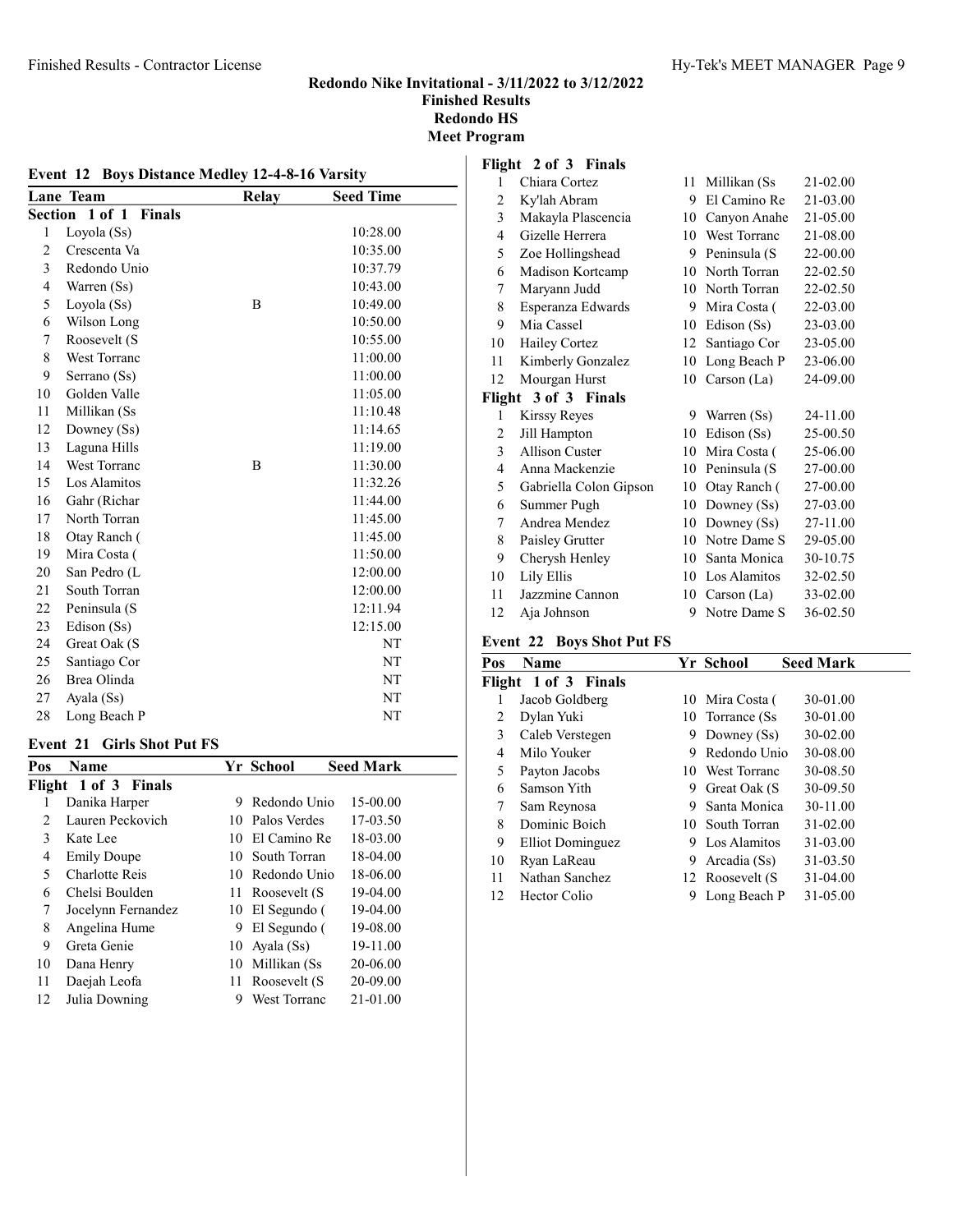Meet Program

### Flight 2 of 3 Finals...(Event 22 Boys Shot Put FS)

| 1              | Matthew Bernat        | 9  | Golden Valle  | 31-06.00 |
|----------------|-----------------------|----|---------------|----------|
| 2              | <b>Tremaine Ellis</b> | 10 | Redondo Unio  | 32-02.00 |
| 3              | Michael Davenport     | 9  | Los Alamitos  | 32-03.75 |
| 4              | Mateo Zamora          | 10 | Brea Olinda   | 32-09.50 |
| 5              | Vrishank Biju         | 10 | Arcadia (Ss)  | 33-08.00 |
| 6              | Logan Thompson        | 9  | South Torran  | 34-00.00 |
| 7              | Eugene Schrow         | 9  | Long Beach P  | 34-02.00 |
| 8              | Jaidyn Houston        | 10 | Warren (Ss)   | 34-02.50 |
| 9              | Lorenzo Huerta        | 10 | Downey $(Ss)$ | 34-03.00 |
| 10             | Evan Altman           | 10 | Peninsula (S  | 34-04.00 |
| 11             | Cade Gravett          | 10 | El Segundo (  | 34-05.00 |
| 12             | Daniel Looney         | 9  | Carson (La)   | 34-06.00 |
|                | Flight 3 of 3 Finals  |    |               |          |
| 1              | Caleb Miller          | 10 | Edison (Ss)   | 34-07.00 |
| 2              | Micah Resinger        | 9  | Edison (Ss)   | 34-09.00 |
| 3              | Aaron Arenas          | 10 | Millikan (Ss  | 34-10.00 |
| $\overline{4}$ | Eman Goodloe          | 10 | Warren (Ss)   | 35-06.00 |
| 5              | Logan Wayte           | 10 | Clovis North  | 36-01.00 |
| 6              | Cassius Grimes        | 9  | Loyola (Ss)   | 37-09.00 |
| 7              | Rashad Westbrooks     | 10 | Loyola (Ss)   | 38-05.00 |
| 8              | Silvio Oliva-Junior   | 10 | Notre Dame S  | 38-05.00 |
| 9              | Josh Holguin          | 10 | Ayala (Ss)    | 39-09.00 |
| 10             | Nicholas Partida      | 10 | Ayala (Ss)    | 40-09.00 |
| 11             | Trenstin Cook-Johnson | 9  | Notre Dame S  | 41-03.50 |
| 12             | Andrew Navarro        | 9  | Great Oak (S  | 41-05.25 |

#### Event 23 Girls Shot Put Varsity

| Pos           | <b>Name</b>          |     | Yr School       | <b>Seed Mark</b> |
|---------------|----------------------|-----|-----------------|------------------|
|               | Flight 1 of 3 Finals |     |                 |                  |
|               | Abby Clark           | 9   | North Torran    | 26-00.00         |
| $\mathcal{L}$ | Grace Benson         | 11. | Otay Ranch (    | $26-04.00$       |
| 3             | Adeena Syed          | 11. | Arnold O. Be    | 26-05.00         |
| 4             | Penny Thompson       |     | 12 St. Monica C | 26-10.00         |
| 5             | Ava Tristan          | 11  | Avala (Ss)      | 26-10.00         |
| 6             | Jaidah Irving        |     | 10 Long Beach P | 26-10.00         |
| 7             | Avery Price          |     | 9 La Canada (S  | 27-01.00         |
| 8             | Candace Harding      |     | 12 Mira Costa ( | 27-01.00         |
| 9             | Casey Chan           |     | 12 Arcadia (Ss) | 27-07.00         |
| 10            | Valarie Covarrubias  |     | 12 Serrano (Ss) | 28-00.50         |
| 11            | Kristen Roman        |     | 12 Roosevelt (S | 28-05.00         |
| 12            | Gabriylla Tantardini |     | 12 Canvon Anahe | 28-07.00         |

#### Flight 2 of 3 Finals

| 1              | Chloe Schell            | 11 | Arcadia (Ss)   | 28-08.00 |
|----------------|-------------------------|----|----------------|----------|
| 2              | Maddisyn McGrew         | 11 | El Segundo (   | 29-06.00 |
| 3              | <b>Brooke Gilchrest</b> | 12 | La Canada (S   | 29-10.00 |
| 4              | Ashenduek Maya          | 12 | Windward (Ss)  | 30-00.00 |
| 5              | Bishop Kyra             | 12 | Windward (Ss)  | 30-00.00 |
| 6              | Mariah Jenkins          | 12 | Warren (Ss)    | 30-04.00 |
| 7              | Kimberly Beach          | 12 | Los Alamitos   | 30-09.50 |
| 8              | Rebecca Wiley           | 10 | Serrano (Ss)   | 31-00.00 |
| 9              | Jannah Sultan           | 9  | Clovis North   | 31-03.00 |
| 10             | DeAna Davis             | 12 | Great Oak (S)  | 31-08.00 |
| 11             | Loie Madsen             | 11 | Clovis North   | 32-05.00 |
| 12             | Larren Wells            | 12 | Saugus (Ss)    | 33-05.00 |
|                | Flight 3 of 3 Finals    |    |                |          |
| 1              | Jessica Mclennan        | 12 | Warren (Ss)    | 33-06.00 |
| 2              | Dimitra Vitogiannis     | 12 | Downey (Ss)    | 33-08.00 |
| 3              | Karyssa Owens           | 12 | Roosevelt (S   | 33-10.00 |
| $\overline{4}$ | Mackenzie Monson        | 10 | South Torran   | 35-06.00 |
| 5              | Mai Ricks               | 10 | Long Beach P   | 36-01.00 |
| 6              | Siena Lambert           | 11 | <b>J</b> serra | 36-06.50 |
| 7              | Taylor Hofland          | 11 | Los Alamitos   | 37-06.50 |
| 8              | Mi'ah Molette           | 11 | Carson $(La)$  | 38-01.00 |
| 9              | Alexa Sheldon           | 10 | Edison (Ss)    | 38-03.00 |
| 10             | Lauryn Williams         | 10 | Carson (La)    | 39-11.50 |
| 11             | April Fontenette        | 11 | Notre Dame S   | 42-04.25 |
| 12             | Hope Gordon             | 12 | Notre Dame S   | 45-08.00 |

#### Event 24 Boys Shot Put Varsity

| Name                  |    |              | <b>Seed Mark</b>                                                                                                                                                                                                |
|-----------------------|----|--------------|-----------------------------------------------------------------------------------------------------------------------------------------------------------------------------------------------------------------|
| Flight 1 of 3 Finals  |    |              |                                                                                                                                                                                                                 |
| Stefan Liu            |    |              | 39-06.00                                                                                                                                                                                                        |
| Keanu Schlank         |    |              | 39-06.00                                                                                                                                                                                                        |
| Aidan Arnold          |    |              | 39-08.00                                                                                                                                                                                                        |
| Dominick Sanchez      |    |              | 39-08.00                                                                                                                                                                                                        |
| Noah Doody            |    |              | 40-01.00                                                                                                                                                                                                        |
| Andrew Gomez          |    |              | 40-01.00                                                                                                                                                                                                        |
| Nathaniel Chavez      |    |              | 40-04.00                                                                                                                                                                                                        |
| <b>Brennen</b> Acosta |    |              | $41 - 00.00$                                                                                                                                                                                                    |
| Frederick Kweon       |    |              | 41-00.00                                                                                                                                                                                                        |
| Murphy Glasgow        |    |              | $41 - 10.00$                                                                                                                                                                                                    |
| Merrick Bacerra       | 11 | Ayala (Ss)   | 41-10.50                                                                                                                                                                                                        |
| Kaleb Bowler          | 11 | Otay Ranch ( | 41-10.50                                                                                                                                                                                                        |
|                       |    |              | Yr School<br>12. Arnold $\Omega$ . Be<br>11 El Camino Re<br>12 Brea Olinda<br>12 Warren (Ss)<br>12 Edison (Ss)<br>11 Saugus (Ss)<br>12 Torrance (Ss)<br>12 El Toro $(Ss)$<br>10 Arnold O. Be<br>11 Mira Costa ( |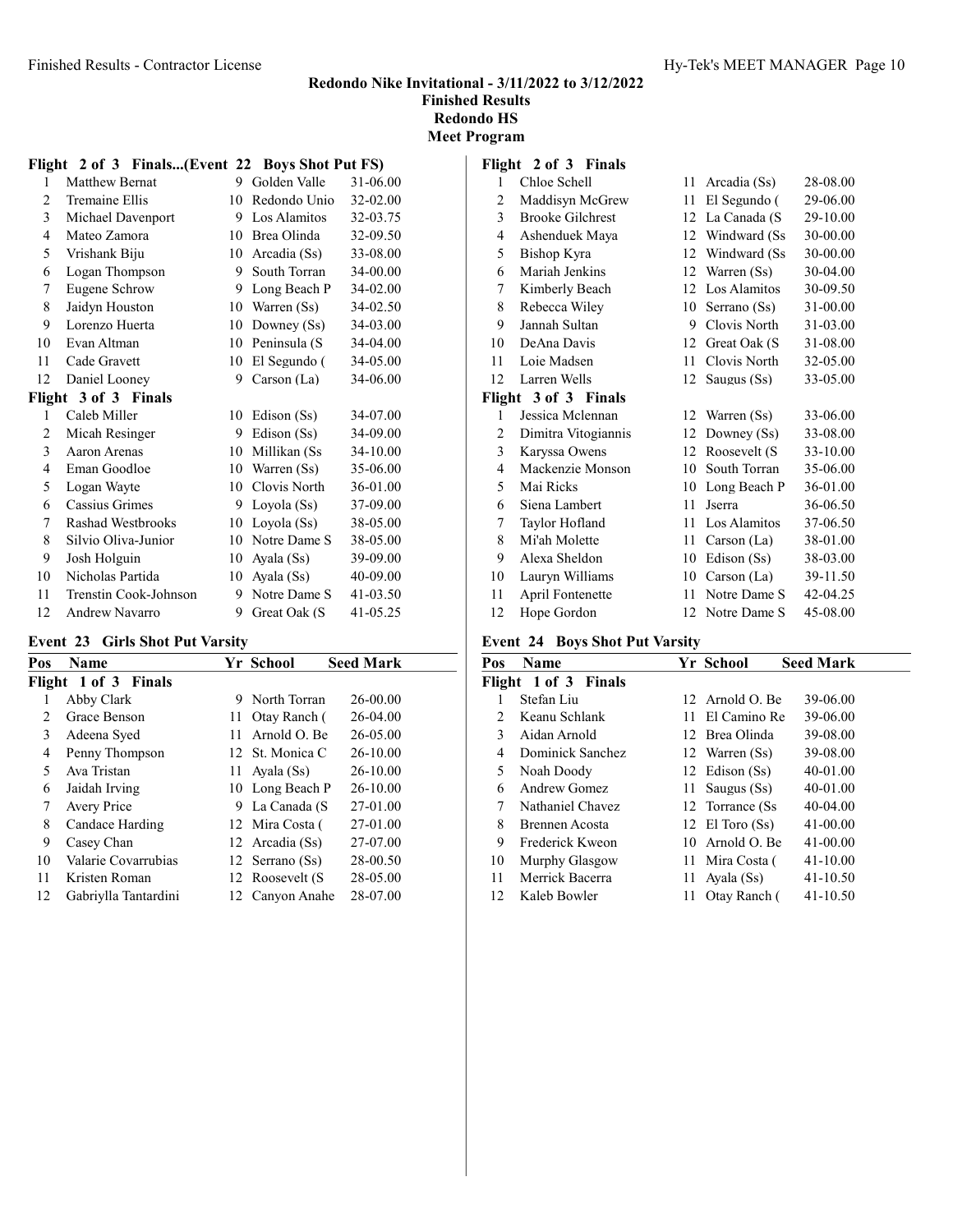Meet Program

### Flight 2 of 3 Finals...(Event 24 Boys Shot Put Varsity)

| $\mathbf{1}$ | Osvaldo Avila        | 11 | Otay Ranch (     | 42-00.00 |
|--------------|----------------------|----|------------------|----------|
| 2            | Kye Pittman          | 12 | Roosevelt (S     | 42-09.00 |
| 3            | Derrick Ford         | 11 | $El$ Toro $(Ss)$ | 42-10.00 |
| 4            | Duke Hemsley         | 10 | Wilson Long      | 43-00.00 |
| 5            | Spencer Davis        | 12 | Notre Dame S     | 43-01.00 |
| 6            | Adam Gerena          | 12 | Clovis North     | 43-01.00 |
| 7            | Daniel Chavez        | 12 | Los Alamitos     | 43-03.25 |
| 8            | Akili Rogers         | 11 | Los Alamitos     | 43-07.00 |
| 9            | Nathan Albers        | 12 | Torrance (Ss)    | 44-09.00 |
| 10           | Nasser Brown         | 12 | Millikan (Ss     | 45-00.00 |
| 11           | Andrew McKenna       | 11 | Redondo Unio     | 45-00.00 |
| 12           | Nathan Gates         | 11 | Edison (Ss)      | 45-02.50 |
|              | Flight 3 of 3 Finals |    |                  |          |
|              |                      |    |                  |          |
| 1            | Jaylon Wells         | 11 | Warren (Ss)      | 45-10.00 |
| 2            | McKay Madsen         | 9  | Clovis North     | 45-11.50 |
| 3            | Matthew Emmons,      | 12 | Santiago Cor     | 46-02.00 |
| 4            | Mar'Agen Fowler      | 12 | Hamilton (La     | 46-06.00 |
| 5            | Isaiah Bray          | 12 | Bishop Alema     | 46-07.50 |
| 6            | Robert Mooney        | 12 | Wilson Long      | 47-01.00 |
| 7            | Kaylon Miller        | 11 | Calabasas (S     | 48-00.50 |
| 8            | Francisco Isiordia   | 12 | Notre Dame S     | 50-03.00 |
| 9            | Terraine Wiggins     | 12 | Golden Valle     | 51-03.50 |
| 10           | Travis Zavala        | 12 | Canyon Anahe     | 54-10.25 |
| 11           | Kai Deines           | 11 | Redondo Unio     | 58-06.00 |

#### Event 25 Girls Discus Throw FS

| Pos | Name                   |     | Yr School           | <b>Seed Mark</b> |
|-----|------------------------|-----|---------------------|------------------|
|     | Flight 1 of 2 Finals   |     |                     |                  |
| 1   | Charlotte Reis         |     | 10 Redondo Unio     | 53-05            |
| 2   | Lillian Scully         |     | 10 South Torran     | 53-06            |
| 3   | Jocelynn Fernandez     |     | 10 El Segundo (     | 54-02            |
| 4   | Riley Hartley          | 9   | Mira Costa (        | 54-02            |
| 5   | Julia Downing          | 9   | <b>West Torranc</b> | 57-08.75         |
| 6   | Chelsi Boulden         | 11. | Roosevelt (S        | 58-11            |
| 7   | Jordan Goldstein       |     | 10 Santiago Cor     | 58-11            |
| 8   | Zandriella Urzua       | 9.  | Warren (Ss)         | 66-07            |
| 9   | Sofia Deek             |     | 10 Peninsula (S     | 67-00.50         |
| 10  | Andrea Mendez          |     | 10 Downey (Ss)      | $67-10$          |
| 11  | Angelina Hume          | 9   | El Segundo (        | 69-01.50         |
| 12  | Gabriella Colon Gipson |     | 10 Otay Ranch (     | 70-00            |
| 13  | Avery Hager            | 10  | Brea Olinda         | 70-00            |
| 14  | Cherysh Henley         |     | 10 Santa Monica     | $70 - 01$        |

# Flight 2 of 2 Finals

| 1  | Jill Hampton     |   | 10 Edison (Ss)   | $70 - 02$ |
|----|------------------|---|------------------|-----------|
| 2  | Mia Cassel       |   | 10 Edison (Ss)   | 70-06.50  |
| 3  | Zoe Hollingshead | 9 | Peninsula (S     | $71 - 10$ |
| 4  | Ixel Sanchez     |   | 10 Warren (Ss)   | $75-03$   |
| 5  | Summer Pugh      |   | 10 Downey (Ss)   | 78-05     |
| 6  | Hazel Savaiinaea |   | 10 Otay Ranch (  | 81-02     |
| 7  | Reign Snowden    |   | 10 Santa Monica  | 82-05.50  |
| 8  | Dana Henry       |   | 10 Millikan (Ss) | 85-00     |
| 9  | Paisley Grutter  |   | 10 Notre Dame S  | 85-00     |
| 10 | Chiara Cortez    |   | 11 Millikan (Ss  | 85-00     |
| 11 | Emma Samvelian   |   | 10 Arcadia (Ss)  | 96-03     |
| 12 | Lily Ellis       |   | 10 Los Alamitos  | 108-09    |
| 13 | Paige Wilson     |   | 10 Los Alamitos  | 115-04    |
| 14 | Aia Johnson      |   | 9 Notre Dame S   | 116-10    |

#### Event 26 Boys Discus Throw FS

| Pos          | <b>Name</b>             |    | Yr School        | <b>Seed Mark</b> |
|--------------|-------------------------|----|------------------|------------------|
| Flight       | 1 of 2 Finals           |    |                  |                  |
| 1            | Sean Reyes              | 9  | Golden Valle     | 75-00            |
| 2            | Ryan LaReau             | 9  | Arcadia (Ss)     | 75-01            |
| 3            | Dominic Boich           | 10 | South Torran     | 75-04            |
| 4            | Dylan Yuki              |    | 10 Torrance (Ss) | 76-04.75         |
| 5            | Mateo Zamora            |    | 10 Brea Olinda   | 76-07            |
| 6            | Tremaine Ellis          |    | 10 Redondo Unio  | 78-03            |
| 7            | Sam Reynosa             |    | 9 Santa Monica   | 78-08            |
| 8            | Caleb Miller            |    | 10 Edison (Ss)   | 84-11            |
| 9            | Nathan Sanchez          |    | 12 Roosevelt (S  | 86-01            |
| 10           | Lorenzo Huerta          |    | 10 Downey (Ss)   | 87-02            |
| 11           | <b>Elliot Dominguez</b> | 9  | Los Alamitos     | 87-03            |
| 12           | <b>Brian McTasney</b>   |    | 9 Great Oak (S   | 88-06            |
| 13           | Isaiah Bell             | 10 | Otay Ranch (     | 88-09            |
| 14           | Josh Holguin            | 10 | Ayala (Ss)       | $90 - 10$        |
| Flight       | 2 of 2 Finals           |    |                  |                  |
| $\mathbf{1}$ | Michael Davenport       |    | 9 Los Alamitos   | 93-02            |
| 2            | Micah Resinger          |    | 9 Edison (Ss)    | 96-06            |
| 3            | Cassius Grimes          |    | 9 Loyola (Ss)    | 96-08            |
| 4            | Logan Wayte             |    | 10 Clovis North  | 99-04            |
| 5            | Silvio Oliva-Junior     |    | 10 Notre Dame S  | 100-00           |
| 6            | Trenstin Cook-Johnson   |    | 9 Notre Dame S   | 101-01           |
| 7            | Jaidyn Houston          |    | 10 Warren (Ss)   | 102-08           |
| 8            | Nicholas Partida        | 10 | Ayala (Ss)       | 103-02           |
| 9            | Vrishank Biju           |    | 10 Arcadia (Ss)  | 103-05           |
| 10           | Rashad Westbrooks       | 10 | Loyola (Ss)      | 115-06           |
| 11           | Aaron Arenas            | 10 | Millikan (Ss     | 120-00           |
| 12           | Eman Goodloe            |    | 10 Warren (Ss)   | 120-04           |
| 13           | Andrew Navarro          | 9  | Great Oak (S     | 122-09           |
| 14           | <b>Emmauel Sanchez</b>  | 12 | Millikan (Ss     | 125-00           |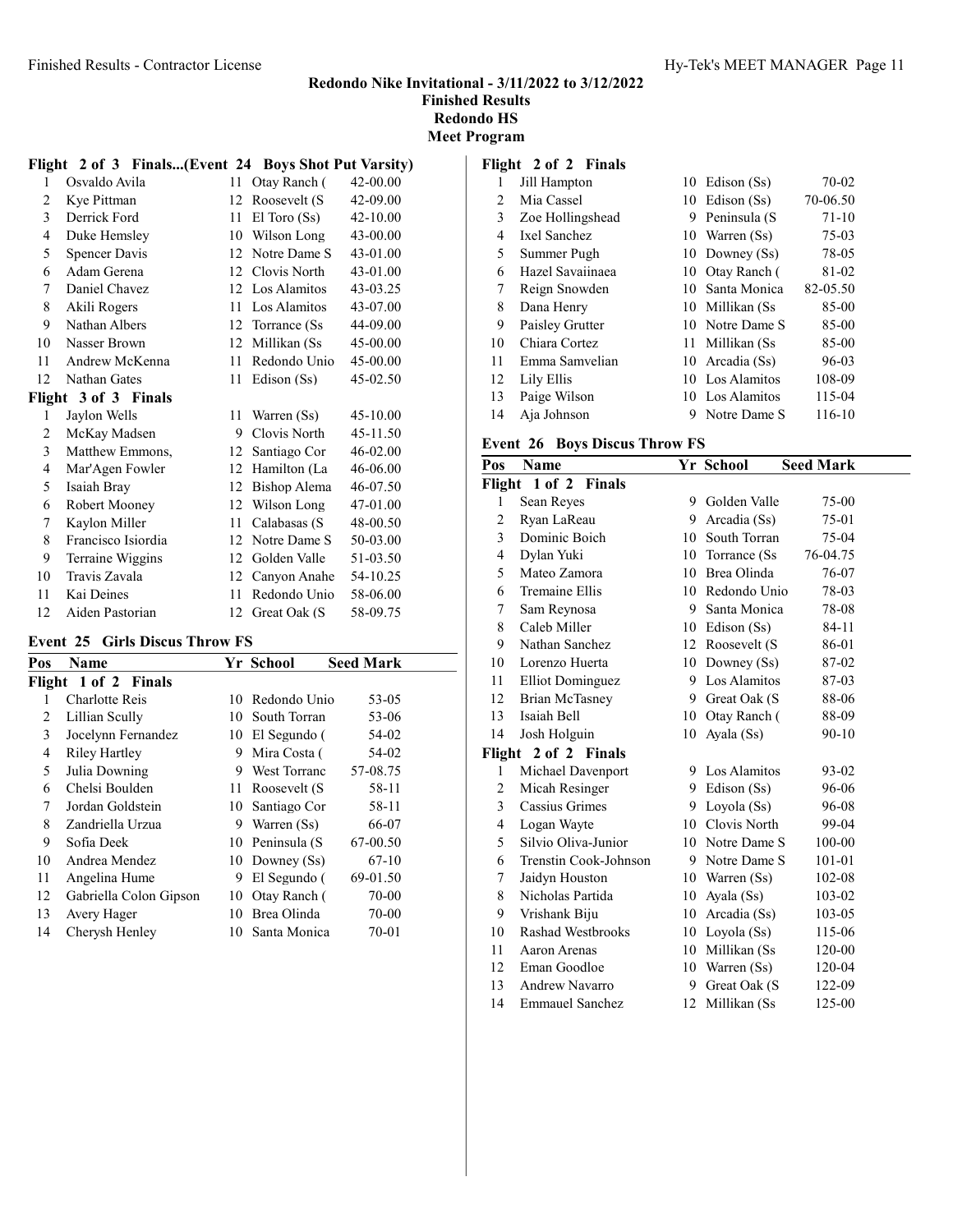| EVENT 27 GHTS DISCUS THIUW VALSILY |                      |    |                 |                  |  |
|------------------------------------|----------------------|----|-----------------|------------------|--|
| Pos                                | <b>Name</b>          |    | Yr School       | <b>Seed Mark</b> |  |
|                                    | Flight 1 of 2 Finals |    |                 |                  |  |
| 1                                  | Kyrien Kemp          | 12 | Serrano (Ss)    | $75 - 11$        |  |
| $\overline{c}$                     | Casey Chan           |    | 12 Arcadia (Ss) | 76-05            |  |
| 3                                  | Kaylani Conley       | 11 | Saugus (Ss)     | 76-09            |  |
| 4                                  | Ella Mead            | 11 | Mira Costa (    | $77-04$          |  |
| 5                                  | Paloma Bornn         | 11 | Saugus (Ss)     | 79-03            |  |
| 6                                  | Jannah Sultan        | 9. | Clovis North    | 81-01            |  |
| 7                                  | Maddisyn McGrew      | 11 | El Segundo (    | 81-06.75         |  |
| 8                                  | Ava Tristan          | 11 | Ayala (Ss)      | 83-05            |  |
| 9                                  | Hailey Schwartz      | 12 | Peninsula (S    | 86-10            |  |
| 10                                 | Mariah Jenkins       |    | 12 Warren (Ss)  | 88-00            |  |
| 11                                 | Rebecca Wiley        | 10 | Serrano (Ss)    | 88-01            |  |
| 12                                 | Chloe Schell         | 11 | Arcadia (Ss)    | 90-02            |  |
| 13                                 | Kristen Roman        |    | 12 Roosevelt (S | 95-09            |  |
| 14                                 | <b>Addison Foltz</b> | 12 | Great Oak (S    | 99-09            |  |
|                                    | Flight 2 of 2 Finals |    |                 |                  |  |
| 1                                  | Kailani Fletcher     | 12 | Downey (Ss)     | $101 - 11$       |  |
| 2                                  | Larren Wells         | 12 | Saugus (Ss)     | 102-05           |  |
| 3                                  | Jessica Mclennan     |    | 12 Warren (Ss)  | 103-07           |  |
| 4                                  | Dimitra Vitogiannis  | 12 | Downey $(Ss)$   | 104-11           |  |
| 5                                  | Loie Madsen          | 11 | Clovis North    | 108-00           |  |
| 6                                  | Kimberly Beach       |    | 12 Los Alamitos | 109-10           |  |
| 7                                  | Mackenzie Monson     | 10 | South Torran    | 111-03           |  |
| 8                                  | DeAna Davis          |    | 12 Great Oak (S | 115-01           |  |
| 9                                  | Alexa Sheldon        | 10 | Edison $(Ss)$   | 120-00           |  |
| 10                                 | Taylor Hofland       | 11 | Los Alamitos    | 123-04           |  |
| 11                                 | Siena Lambert        | 11 | <b>J</b> serra  | 123-06           |  |
| 12                                 | Karyssa Owens        | 12 | Roosevelt (S    | 124-00           |  |
| 13                                 | Hope Gordon          |    | 12 Notre Dame S | 133-10           |  |
| 14                                 | April Fontenette     | 11 | Notre Dame S    | 137-07           |  |

# Event 27 Girls Discus Throw Varsity

#### Event 28 Boys Discus Throw Varsity

| Pos | Name                 |    | Yr School        | <b>Seed Mark</b> |
|-----|----------------------|----|------------------|------------------|
|     | Flight 1 of 2 Finals |    |                  |                  |
| 1   | Stefan Liu           |    | 12 Arnold O. Be  | 107-00           |
| 2   | Kai Tyquienco        |    | 12 Great Oak (S  | 109-05           |
| 3   | Thoren Quintanilla   | 12 | Golden Valle     | 110-00           |
| 4   | Scott McClain        | 11 | Redondo Unio     | 110-02           |
| 5   | Daniel Ramirez       | 11 | Ayala (Ss)       | 110-11           |
| 6   | Damien Gavilanes     |    | 12 Downey (Ss)   | 112-00           |
| 7   | Noah Doody           |    | 12 Edison (Ss)   | 113-05           |
| 8   | Murphy Glasgow       | 11 | Mira Costa (     | 114-01           |
| 9   | Joseph Millek        |    | 12 Torrance (Ss) | 116-05           |
| 10  | Nathan Gates         | 11 | Edison (Ss)      | 117-05           |
| 11  | Parsa Nasehi Arjmand | 11 | Canyon Anahe     | 120-00           |
| 12  | Matthew Emmons,      | 12 | Santiago Cor     | 124-04           |
| 13  | Justin Murray        |    | 12 Loyola (Ss)   | 124-09           |
| 14  | Andrew McKenna       | 11 | Redondo Unio     | 127-04           |

# Flight 2 of 2 Finals

| 1  | <b>Brennen</b> Acosta |     | 12 El Toro $(Ss)$ | 130-00 |
|----|-----------------------|-----|-------------------|--------|
| 2  | Jacob Jensen          |     | 12 Santiago Cor   | 130-01 |
| 3  | Kenneth Royal Jr.     |     | 11 Notre Dame S   | 131-04 |
| 4  | Noah Jones            |     | 12 Loyola (Ss)    | 131-06 |
| 5  | Robert Mooney         |     | 12 Wilson Long    | 132-10 |
| 6  | Francisco Isiordia    |     | 12 Notre Dame S   | 134-03 |
| 7  | Akili Rogers          |     | 11 Los Alamitos   | 134-10 |
| 8  | Jaylon Wells          |     | 11 Warren (Ss)    | 134-11 |
| 9  | Aiden Pastorian       |     | 12 Great Oak (S   | 147-04 |
| 10 | Nasser Brown          |     | 12 Millikan (Ss)  | 148-08 |
| 11 | McKay Madsen          | 9   | Clovis North      | 152-10 |
| 12 | Travis Zavala         |     | 12 Canyon Anahe   | 162-08 |
| 13 | Terraine Wiggins      |     | 12 Golden Valle   | 169-00 |
| 14 | Kai Deines            | 11. | Redondo Unio      | 173-09 |

#### Event 29 Girls Pole Vault FS

| Pos | Name                   |    | Yr School    | <b>Seed Mark</b> |
|-----|------------------------|----|--------------|------------------|
|     | Flight 1 of 1 Finals   |    |              |                  |
| 1   | Hannah Covarrubias     | 9  | Santiago Cor | $6 - 00.00$      |
| 2   | Ciarra Caringal        | 10 | Santiago Cor | $6 - 00.00$      |
| 3   | Abigail Cabrera        | 10 | El Segundo ( | $6 - 00.00$      |
| 4   | Lilian Cook            | 9  | South Torran | 6-01.00          |
| 5   | Zoe Petropoulous       | 9  | La Canada (S | 6-06.00          |
| 6   | Isabella Byrtus        | 9  | Great Oak (S | 6-06.00          |
| 7   | Alex Dumenigo          | 10 | Canyon Canyo | 6-09.00          |
| 8   | Isi Eichie             | 10 | Canyon Canyo | $6 - 09.00$      |
| 9   | <b>Madison Sholtis</b> | 9  | Ayala (Ss)   | $7 - 00.00$      |
| 10  | <b>Tayler Grant</b>    | 9  | Los Alamitos | $7 - 00.00$      |
| 11  | Taylor Cuxcil          | 9  | La Canada (S | 7-00.00          |
| 12  | Verania Wolf           | 9. | Warren (Ss)  | 7-06.00          |
| 13  | Sofia Di Marco         | 10 | Ayala (Ss)   | 8-00.00          |
| 14  | Shelby Wallis          | 9  | Mira Costa ( | 8-01.00          |
| 15  | Lauren Crotty          | 9  | Mira Costa ( | 8-06.00          |
| 16  | Olivia Bettinger       | 8  | Los Alamitos | 8-06.00          |
| 17  | Emma Samvelian         | 10 | Arcadia (Ss) | $9 - 00.00$      |
| 18  | Camilla Brennan        | 10 | Redondo Unio | $9 - 00.00$      |
| 19  | Karen Maceranka        | 10 | Laguna Hills | 9-06.00          |
| 20  | Michal Coates          | 9  | Great Oak (S | 9-06.00          |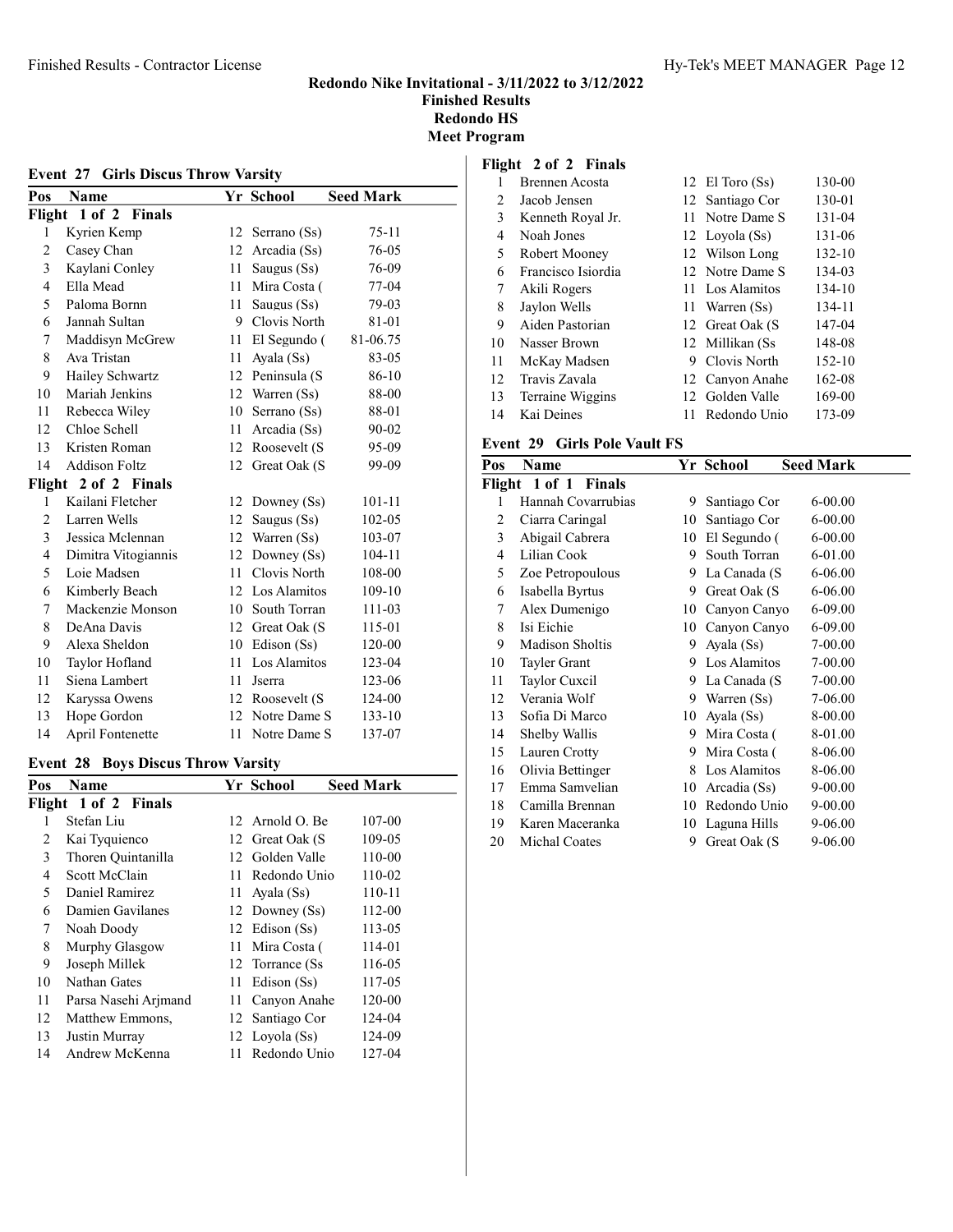| Pos    | Name                |    | Yr School    | <b>Seed Mark</b> |
|--------|---------------------|----|--------------|------------------|
| Flight | 1 of 1 Finals       |    |              |                  |
| 1      | James Pinner        | 9  | Peninsula (S | NΗ               |
| 2      | Sai Portugal        | 9  | Peninsula (S | NΗ               |
| 3      | Brogan Alley        | 10 | Mira Costa ( | NH               |
| 4      | Steven Underwood    | 9  | Ayala (Ss)   | <b>NH</b>        |
| 5      | Ethan Salazar       | 9  | Ayala (Ss)   | NH               |
| 6      | Luca DiVincenzo     | 10 | South Torran | 7-06.00          |
| 7      | Aahnier Davis       | 10 | Arcadia (Ss) | 7-06.00          |
| 8      | Brandon Fonseca     | 9  | Santiago Cor | 7-06.00          |
| 9      | Jesse Jensen        | 10 | Mira Costa ( | 7-07.00          |
| 10     | Diego Stork-Sanchez | 10 | Loyola (Ss)  | 8-00.00          |
| 11     | <b>Broadie Fix</b>  | 10 | Loyola (Ss)  | 8-06.00          |
| 12     | Nathan Wang         | 10 | Arcadia (Ss) | 8-06.00          |
| 13     | Kade Prosser        | 9  | Great Oak (S | $9 - 02.00$      |
| 14     | Nathan Hernandez    | 9  | Canyon Canyo | 9-06.00          |
| 15     | Caleb Garcia        | 9  | Great Oak (S | 10-07.00         |
| 16     | Gabriel Gandara     | 10 | Los Alamitos | 11-06.00         |
| 17     | Jermain Villamin    | 9  | Santiago Cor | 12-06.00         |
| 18     | Diego Amescua       | 9  | Los Alamitos | 13-00.00         |

# Event 201 Girls 1600 Meter Run Varsity

|    | <b>Lane Name</b>             |    | Yr School           | <b>Seed Time</b> |
|----|------------------------------|----|---------------------|------------------|
|    | <b>Section 1 of 5 Finals</b> |    |                     |                  |
| 1  | Kathleen Tapia               | 12 | Millikan (Ss        | 6:05.95          |
| 2  | Rylie Widmer                 | 10 | Serrano (Ss)        | 6:07.45          |
| 3  | Cadence Chen                 | 12 | Arcadia (Ss)        | 6:07.86          |
| 4  | Taylor Gulbrandson           | 11 | <b>West Torranc</b> | 6:09.28          |
| 5  | <b>Tiffany Robles</b>        | 12 | Warren (Ss)         | 6:10.00          |
| 6  | Isabel Guerra                | 12 | Warren (Ss)         | 6:12.00          |
| 7  | Mayely Borrayo               | 12 | Downey (Ss)         | 6:13.90          |
| 8  | Ellen Puterbaugh             | 11 | Redondo Unio        | 6:15.00          |
| 9  | Makenna Mcarthur             | 12 | El Camino Re        | 6:24.43          |
| 10 | Sophia Rabang                | 11 | <b>West Torranc</b> | NT               |
| 11 | Jamie Barrett                | 11 | Wildwood (Ss        | 6:25.52          |
| 12 | Sophie Limongelli            | 9  | Mayfield $(G)$      | 6:28.43          |
| 13 | Ava Georgious                | 11 | El Segundo (        | 6:30.68          |
| 14 | Jaimee Jeon                  | 12 | San Pedro (L        | 6:35.42          |
| 15 | MaryAnn Michlovich           | 12 | St. Monica C        | 6:40.30          |
| 16 | Riri Kurihara                | 12 | San Pedro (L        | 6:43.48          |
| 17 | Monica Thompson              | 12 | St. Monica C        | 6:46.32          |
| 18 | Olivia Medina                | 11 | St. Anthony         | 6:55.42          |
| 19 | Sophie Shao                  | 12 | St. Monica C        | 7:09.80          |
| 20 | Jaylin Velasco               | 11 | El Camino Re        | 7:15.43          |
| 21 | Maya Gomez                   | 11 | Redondo Unio        | 7:20.00          |
| 22 | Kayla Ramirez                | 11 | St. Anthony         | 7:27.31          |
| 23 | Annika Ramirez               | 11 | St. Anthony         | 7:52.31          |
| 24 | Sarah Gilchrist              | 12 | Peninsula (S        | NT               |
| 25 | Raelyn Ponce                 | 11 | Millikan (Ss        | NT               |
|    |                              |    |                     |                  |

# Section 2 of 5 Finals<br>1 Caroline Gill

| $\mathbf{1}$            | Caroline Gill                         | 12       | La Canada (S                 | 5:47.76            |
|-------------------------|---------------------------------------|----------|------------------------------|--------------------|
| $\overline{c}$          | Madison Bravo                         | 12       | Ayala (Ss)                   | 5:47.83            |
| 3                       | Gabriela Edler                        | 11       | Notre Dame S                 | 5:47.99            |
| $\overline{\mathbf{4}}$ | Marisol Alvarez                       | 12       | Roosevelt (S                 | 5:48.00            |
| 5                       | Kaitlyn Cerwinski                     | 11       | Ayala (Ss)                   | 5:48.24            |
| 6                       | Gwen Maddox                           | 11       | Brea Olinda                  | 5:48.30            |
| 7                       | Caitlin Roehmholdt                    | 11       | La Canada (S                 | 5:48.42            |
| 8                       | Lauren Medina                         | 12       | Otay Ranch (                 | 5:49.37            |
| 9                       | Greta Juellson                        | 11       | Notre Dame S                 | 5:50.41            |
| 10                      | Ava Cornell                           | 11       | Ayala (Ss)                   | 5:51.22            |
| 11                      | Xyrie Goeson                          | 9        | Serrano (Ss)                 | 5:52.48            |
| 12                      | Evelyn Sosa                           | 11       | J.W. North (                 | 5:52.96            |
| 13                      | Gwen Warren                           | 12       | Santa Monica                 | 5:52.96            |
| 14                      | Kaylee Vargas                         | 12       | San Pedro (L                 | 5:56.38            |
| 15                      | Samantha Shao                         | 12       | Peninsula (S                 | 5:59.00            |
| 16                      | Celeste Corrigan                      | 12       | Eagle Rock (                 | 6:00.41            |
| 17                      | Denise Delgado                        | 12       | Mira Costa (                 | 6:02.27            |
| 18                      | Mikaela Cruz                          | 12       | Downey (Ss)                  | 6:03.40            |
| 19                      | Emilia Oginski                        | 11       | Peninsula (S                 | 6:04.47            |
| 20                      | Joy Huang                             | 12       | Arcadia (Ss)                 | 6:04.87            |
| 21                      | Kelli Wang                            | 12       | North Torran                 | 6:05.21            |
|                         |                                       |          |                              |                    |
| Section                 | 3 of 5<br><b>Finals</b>               |          |                              |                    |
| $\mathbf{1}$            | Gianna Sanchez                        | 11       | Oaks Christi                 | 5:33.46            |
| $\overline{c}$          | Keely Miyamoto                        | 12       | Eagle Rock (                 | 5:34.69            |
| 3                       | Lan Shimizu                           | 12       | North Torran                 | 5:35.51            |
| 4                       | Kim Hansen                            | 12       | Santa Monica                 | 5:35.62            |
| 5                       | Hailey Momii                          | 11       | Torrance (Ss                 | 5:37.23            |
| 6                       | Natalie Seymour                       | 10       | Wilson Long                  | 5:37.79            |
| 7                       | Shae Barrera                          | 11       | El Toro (Ss)                 | 5:38.00            |
| 8                       | <b>Amber Shanks</b>                   | 11       | Wilson Long                  | 5:38.14            |
| 9                       | Darla Medina                          | 12       | $El$ Toro $(Ss)$             | 5:39.00            |
| 10                      | Daniella Silva                        | 12       | Arnold O. Be                 | 5:39.94            |
| 11                      | Aviva Devore                          | 9        | Otay Ranch (                 | 5:40.00            |
| 12                      | Grace Vazquez                         | 12       | Millikan (Ss                 | 5:40.04            |
| 13                      | Alana Miya                            | 11       | Torrance (Ss                 | 5:40.25            |
| 14                      | Teagan Carr                           | 12       | Canyon Anahe                 | 5:40.92            |
| 15                      | Olivia Whitmore                       | 11       | South Torran                 | 5:41.26            |
| 16                      | Valerie Boylan                        | 12       | Clovis North                 | 5:41.45            |
| 17                      | Shelby Ortega-Hufana                  | 12       | Saugus (Ss)                  | 5:42.60            |
| 18                      | Natalie Maahs                         | 10       | Wilson Long                  | 5:42.80            |
| 19<br>20                | Greta Norris<br><b>Meadow Burnett</b> | 12<br>12 | Palos Verdes<br>Torrance (Ss | 5:45.12<br>5:45.44 |

21 Leila Fuerte 12 Otay Ranch ( 5:46.29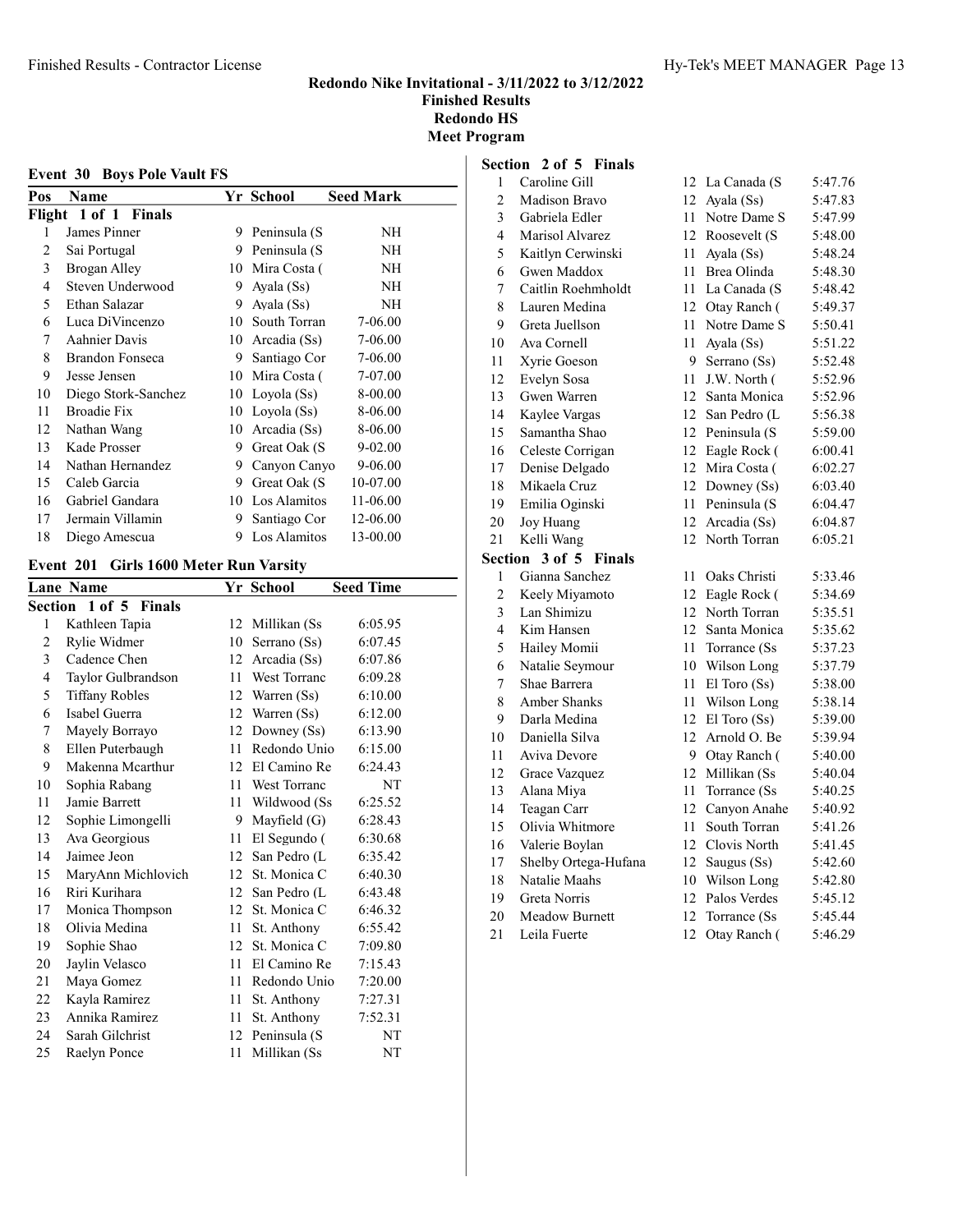#### Section 4 of 5 Finals...(Event 201 Girls 1600 Meter Run Vars

| 1              | Ameya Teli          | 11 | Great Oak (S        | 5:19.61 |
|----------------|---------------------|----|---------------------|---------|
| $\overline{c}$ | Ania Magdesian      | 12 | Redondo Unio        | 5:19.65 |
| $\overline{3}$ | Keira Potter        | 11 | Canyon Anahe        | 5:19.83 |
| $\overline{4}$ | Nataly Toledo       | 12 | North Torran        | 5:19.84 |
| 5              | Madyson Nakamura    | 11 | Roosevelt (S        | 5:20.00 |
| 6              | Lauren Strazzeri    | 10 | Redondo Unio        | 5:20.38 |
| 7              | Estella Knobbe      | 12 | Arnold O. Be        | 5:21.28 |
| 8              | Kendal Lee          | 11 | Santiago Cor        | 5:22.00 |
| 9              | Lucca Franz         | 12 | Mira Costa (        | 5:22.10 |
| 10             | Kaitelyn Emmons     |    | 10 Clovis North     | 5:22.23 |
| 11             | Carly Miller        | 11 | $El$ Toro $(Ss)$    | 5:25.00 |
| 12             | Divine Torza        | 12 | Great Oak (S        | 5:25.00 |
| 13             | Iliana Montenegro   | 10 | El Segundo (        | 5:25.93 |
| 14             | Michelle Nikmehr    | 9  | Palos Verdes        | 5:26.00 |
| 15             | Cassie Apahidean    | 12 | Brea Olinda         | 5:26.99 |
| 16             | Miranda Velasco     | 12 | Saugus (Ss)         | 5:27.99 |
| 17             | Katie Chung         | 12 | South Torran        | 5:28.10 |
| 18             | Grace Mangali       | 11 | Chadwick (Ss        | 5:28.63 |
| 19             | Michelle Huerta     | 11 | Warren (Ss)         | 5:29.00 |
| 20             | Grace Alwardt       | 11 | Santiago Cor        | 5:30.00 |
| 21             | Alyssa Tapanes      | 12 | Downey (Ss)         | 5:32.50 |
| Section        | 5 of 5 Finals       |    |                     |         |
| $\mathbf{1}$   | Arielle McKenzie    | 10 | La Canada (S        | 4:48.96 |
| $\sqrt{2}$     | Isabella Duarte     | 12 | Saugus (Ss)         | 4:58.16 |
| $\mathfrak{Z}$ | Mackenzie Browne    | 11 | J.W. North (        | 4:59.56 |
| 4              | Alexis Fernandez    | 12 | West Ranch (        | 5:00.22 |
| 5              | Makena Oliva        | 10 | Canyon Anahe        | 5:06.68 |
| 6              | Tiani Goeson        | 12 | Serrano (Ss)        | 5:09.99 |
| $\sqrt{ }$     | Lily Ball           | 12 | West Torranc        | 5:10.00 |
| 8              | Allyson Abandonato  | 12 | Santiago Cor        | 5:10.99 |
| 9              | Danielle Hollander  | 11 | <b>Beverly Hill</b> | 5:11.23 |
| $10\,$         | Isabella Tasser     | 12 | Arnold O. Be        | 5:11.32 |
| 11             | Chloe Esponda       | 10 | South Torran        | 5:12.00 |
| 12             | Heather Jensen      | 11 | Mira Costa (        | 5:12.22 |
| 13             | Claire Babbitt      | 11 | Mary Star of        | 5:13.41 |
| 14             | Kendra Painter      | 12 | Brea Olinda         | 5:13.56 |
| 15             | Lyla Fedio          | 10 | Redondo Unio        | 5:14.43 |
| 16             | Hannah Wrathall     | 12 | Roosevelt (S        | 5:15.00 |
| 17             | Natalie Wang        | 10 | Palos Verdes        | 5:17.35 |
| $18\,$         | Meilani Castillo    | 11 | Great Oak (S        | 5:18.12 |
| 19             | Kayla Viramontes    | 12 | Santa Fe (Ss        | 5:18.16 |
| 20             | Victoria Valenzuela | 12 | Redondo Unio        | 5:19.00 |
| 21             | Stephanie Garcia    | 12 | Santa Monica        | 5:19.30 |

# Event 202 Boys 1600 Meter Run Varsity

|                | <b>Lane Name</b>             |    | Yr School        | <b>Seed Time</b> |
|----------------|------------------------------|----|------------------|------------------|
|                | <b>Section 1 of 5 Finals</b> |    |                  |                  |
| $\mathbf{1}$   | Andy Zhang                   |    | 12 Arcadia (Ss)  | 4:53.59          |
| $\overline{c}$ | <b>Issac Ruiz</b>            |    | 12 Wilson Long   | 4:54.95          |
| 3              | Spencer Lam                  | 11 | Peninsula (S     | 4:56.22          |
| 4              | Dynomite Wilson              | 10 | Millikan (Ss     | 4:56.39          |
| 5              | Jacob Fujimoto               | 11 | Millikan (Ss     | 4:57.24          |
| 6              | Evan Kishaba                 |    | 11 North Torran  | 4:58.58          |
| 7              | Nasai Rivas                  | 12 | El Segundo (     | 4:58.77          |
| 8              | Zanuck Kyler                 |    | 9 Windward (Ss   | 4:59.00          |
| 9              | Evan Ito                     | 11 | North Torran     | 4:59.11          |
| 10             | Alexis Santillan             |    | 12 Warren (Ss)   | 4:59.87          |
| 11             | Saipranav Telidevarapalli    | 11 | Arcadia (Ss)     | 5:00.11          |
| 12             | Andrew Cardello              | 11 | Peninsula (S     | 5:00.18          |
| 13             | Lucas Hron                   | 11 | Canyon Anahe     | 5:00.29          |
| 14             | Quinn Donoghue               | 10 | St. Anthony      | 5:04.40          |
| 15             | Jorge Rosales                |    | 12 Downey (Ss)   | 5:04.87          |
| 16             | Dylan Booth                  |    | 12 Peninsula (S) | 5:05.20          |
| 17             | Finn Babbitt                 | 9  | Mary Star of     | 5:06.22          |
| 18             | Cruz Jasso                   | 11 | South Torran     | 5:07.02          |
| 19             | Luis Perez                   |    | 12 Wildwood (Ss) | 5:10.51          |
| 20             | Gavin Whetstone              | 11 | Notre Dame S     | 5:10.89          |
| 21             | <b>Ian Gilbert</b>           | 11 | St. Monica C     | 5:15.90          |
| 22             | Derrick Pritchard            | 11 | Serrano (Ss)     | 5:16.30          |
| 23             | Gabriel Arzate               | 11 | Bishop Alema     | 5:16.37          |
| 24             | Mason Cohen                  | 11 | Wildwood (Ss)    | 5:20.00          |
| 25             | Marcos Portera-bor           | 11 | Notre Dame S     | 5:28.65          |
| 26             | Andy Balasa                  | 11 | Windward (Ss     | 5:29.90          |
| 27             | Taylor Williams              | 11 | Serrano (Ss)     | 6:02.73          |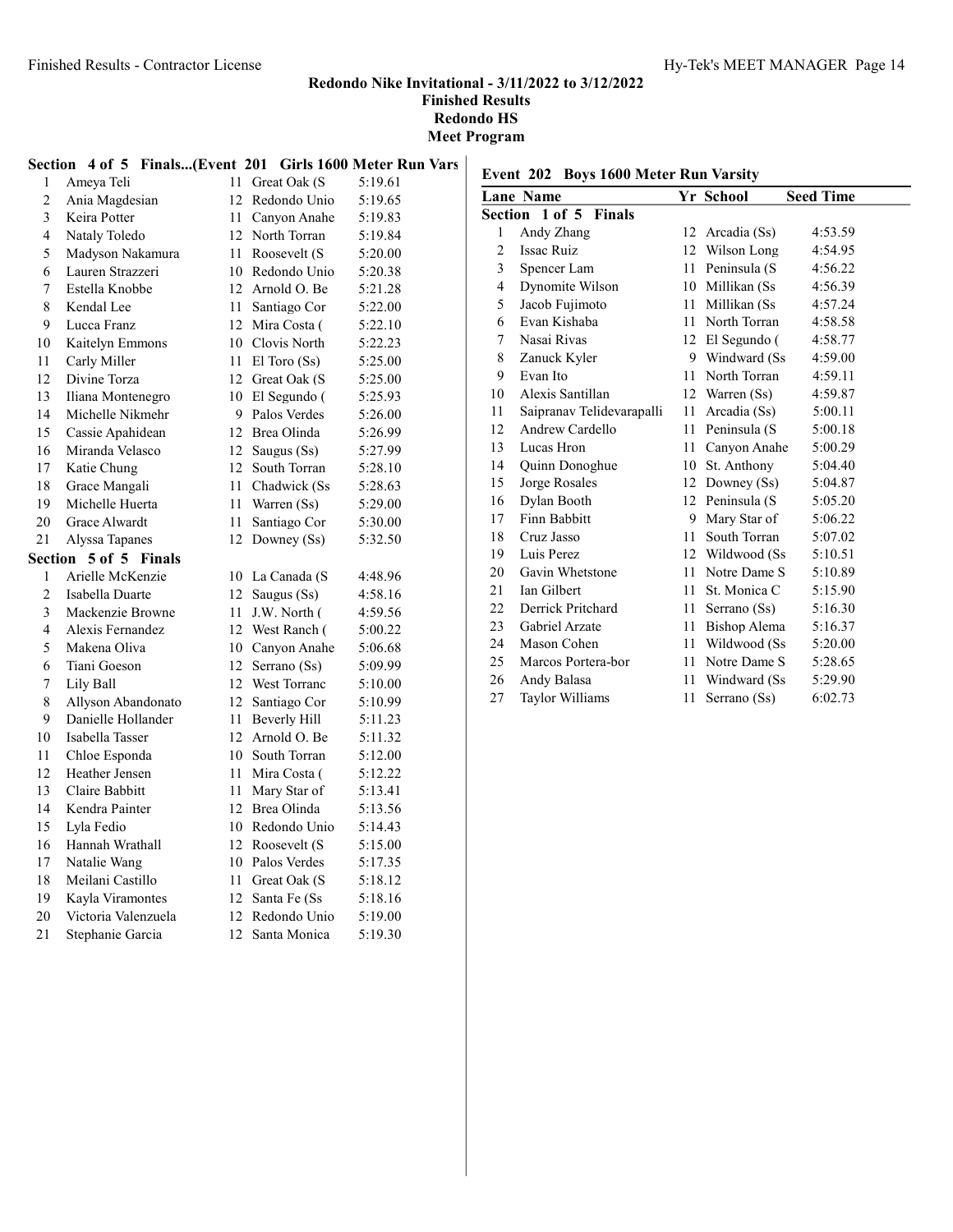Redondo Nike Invitational - 3/11/2022 to 3/12/2022 Finished Results

Redondo HS Meet Program

|                | Section 2 of 5 Finals(Event 202 Boys 1600 Meter Run Vars |    |                   |         |  |
|----------------|----------------------------------------------------------|----|-------------------|---------|--|
| 1              | Joshua Aguayo                                            |    | 11 Ayala (Ss)     | 4:45.14 |  |
| $\overline{c}$ | Harry Lonsdale                                           |    | 12 Redondo Unio   | 4:45.24 |  |
| 3              | Daniel Ruiz                                              |    | 11 San Pedro (L   | 4:45.93 |  |
| 4              | Dominic Disloquez                                        |    | 11 West Torranc   | 4:46.00 |  |
| 5              | Daniel Kim                                               |    | 12 Otay Ranch (   | 4:46.00 |  |
| 6              | <b>Omar Rosas</b>                                        |    | 11 Cathedral (S   | 4:46.01 |  |
| 7              | Max Liberman                                             |    | 12 El Camino Re   | 4:46.24 |  |
| 8              | Jason Saquic                                             |    | 11 San Pedro (L   | 4:46.30 |  |
| 9              | Eric Brannon                                             |    | 12 Long Beach P   | 4:46.50 |  |
| 10             | Aiden Zylker                                             |    | 11 Serrano (Ss)   | 4:46.69 |  |
| 11             | Jake Typrowicz                                           |    | 11 Palos Verdes   | 4:47.04 |  |
| 12             | Cole Rippon                                              |    | 12 Millikan (Ss)  | 4:47.74 |  |
| 13             | Yasfren Valenzuela                                       |    | 12 Downey (Ss)    | 4:47.94 |  |
| 14             | Adolfo Lopez                                             |    | 11 Warren (Ss)    | 4:48.07 |  |
| 15             | Matthew Farnsworth                                       |    | 11 Palos Verdes   | 4:48.19 |  |
| 16             | Colin McCormick                                          |    | 11 Santa Monica   | 4:48.90 |  |
| 17             | Dion Gavin                                               |    | 11 Saugus (Ss)    | 4:48.99 |  |
| 18             | Ty McCormick                                             |    | 11 Torrance (Ss)  | 4:49.00 |  |
| 19             | Tyler Villanueva                                         |    | 11 Warren (Ss)    | 4:49.09 |  |
| 20             | Evan Mayo                                                |    | 11 Brea Olinda    | 4:49.31 |  |
| 21             | Mason Temple                                             |    | 11 Arcadia (Ss)   | 4:49.77 |  |
| 22             | <b>Andrew Nunley</b>                                     |    | 12 South Torran   | 4:50.30 |  |
| 23             | Owen Frank                                               |    | 11 El Segundo (   | 4:50.86 |  |
|                | Section 3 of 5 Finals                                    |    |                   |         |  |
| 1              | Ibzan Felix                                              |    | 10 Arnold O. Be   | 4:34.62 |  |
| 2              | Jake Walter                                              |    | 12 Loyola (Ss)    | 4:35.00 |  |
| 3              | Austin Ledgerwood                                        |    | 12 El Camino Re   | 4:35.52 |  |
| 4              | Farris Munawar                                           |    | 12 Torrance (Ss)  | 4:35.90 |  |
| 5              | Jake Shorey                                              | 11 | Otay Ranch (      | 4:36.00 |  |
| 6              | Kai Smith                                                |    | 12 West Torranc   | 4:37.00 |  |
| 7              | Jacob Juden                                              |    | 11 Otay Ranch (   | 4:37.00 |  |
| 8              | Luke Zanuck                                              |    | 12 Windward (Ss   | 4:37.47 |  |
| 9              | Mac Birthistle                                           |    | 11 Loyola (Ss)    | 4:38.00 |  |
| 10             | Jordan Myers                                             |    | 11 Great Oak (S   | 4:38.44 |  |
| 11             | Aiden Burkholder                                         |    | 11 El Toro $(Ss)$ | 4:40.00 |  |
| 12             | <b>Andrew Valiente</b>                                   |    | 12 Roosevelt (S   | 4:41.01 |  |
| 13             | Riki Moscoso                                             |    | 12 Wilson Long    | 4:41.34 |  |
| 14             | Seth Potter                                              |    | 12 North Torran   | 4:42.35 |  |
| 15             | Cooper Acuesta                                           | 11 | West Torranc      | 4:43.00 |  |
| 16             | Evan Seki                                                | 12 | Ayala (Ss)        | 4:43.22 |  |
| 17             | Nicholas Meyer                                           | 12 | South Torran      | 4:43.43 |  |
| 18             | Adrian Sverlow-men                                       | 11 | San Pedro (L      | 4:43.92 |  |
| 19             | Ryan Bunch                                               |    | 12 Roosevelt (S   | 4:44.00 |  |
| 20             | Aarin Lui                                                | 11 | West Torranc      | 4:44.00 |  |
| 21             | <b>Braedan Doherty</b>                                   | 11 | $El$ Toro $(Ss)$  | 4:44.40 |  |
| 22             | Christopher Conway                                       |    | 12 Wilson Long    | 4:44.97 |  |
| 23             | Kai Sloan                                                |    | 12 Santa Monica   | 4:45.00 |  |

|                | Section 4 of 5 Finals     |        |                 |         |
|----------------|---------------------------|--------|-----------------|---------|
| 1              | Parker Stickney           |        | 10 Mira Costa ( | 4:26.00 |
| $\overline{c}$ | Jeffrey Keeney            |        | 10 Great Oak (S | 4:26.00 |
| 3              | Carson Despain            |        | 12 Hart (Willia | 4:27.01 |
| $\overline{4}$ | <b>Aaron Thomas</b>       | $11 -$ | Redondo Unio    | 4:27.56 |
| 5              | Evan Gibson               | 12     | West Torranc    | 4:28.00 |
| 6              | Harrison Lavery           |        | 11 Loyola (Ss)  | 4:29.00 |
| 7              | Yudai Shimizu             |        | 11 West Torranc | 4:29.32 |
| $\,$ 8 $\,$    | Jacob Fredericks          | 11     | Saugus (Ss)     | 4:30.12 |
| 9              | Ian Mead                  |        | 12 El Toro (Ss) | 4:30.35 |
| 10             | Aaron Cohen               |        | 11 West Torranc | 4:31.00 |
| 11             | Van Filek                 | 11 -   | Santiago Cor    | 4:31.00 |
| 12             | Nathaniel Branda          | 11.    | Hart (Willia    | 4:31.08 |
| 13             | Luke Metcalf              | 10     | St. Francis     | 4:31.22 |
| 14             | Taiyo Ariga               | 10     | Arnold O. Be    | 4:31.35 |
| 15             | Derrick Garcia            | 12     | Brea Olinda     | 4:32.22 |
| 16             | Jason Gutierrez           | 12     | Canyon Anahe    | 4:32.82 |
| 17             | Seamus O'Meara            | 12     | Mira Costa (    | 4:32.98 |
| 18             | Luca Romero               | 11     | El Segundo (    | 4:33.05 |
| 19             | Max Friedman              | 11     | Santa Monica    | 4:34.00 |
| 20             | Mateo Cole                |        | 12 Ayala (Ss)   | 4:34.17 |
| 21             | Calvin Benedict           |        | 12 Notre Dame S | 4:34.33 |
| 22             | Wesley Cunningham         | 12     | Saugus (Ss)     | 4:34.47 |
| Section        | 5 of 5 Finals             |        |                 |         |
| 1              | Ethan Florez              |        | 12 Canyon Anahe | 4:16.32 |
| $\overline{c}$ | Max Levin                 |        | 12 Mira Costa ( | 4:18.00 |
| 3              | Evan Hild                 | 12     | Santiago Cor    | 4:18.43 |
| 4              | Tyler Kaan                | 12     | Santiago Cor    | 4:19.00 |
| 5              | Dylan Bissell             | 12     | Loyola (Ss)     | 4:20.00 |
| 6              | Christoph Waligorski      | 12     | Redondo Unio    | 4:20.51 |
| 7              | Joshua Thomas             | 11     | Chadwick (Ss    | 4:20.71 |
| 8              | Jake Ratkovich            | 11     | Loyola (Ss)     | 4:21.00 |
| 9              | Richard Moreno            |        | 12 Loyola (Ss)  | 4:21.00 |
| 10             | Matthew Frey              |        | 12 West Torranc | 4:21.03 |
|                |                           |        |                 |         |
| 11             | Zach Chan                 |        | 12 Hart (Willia | 4:22.31 |
| 12             | Hayden Owen               | 11 -   | St. Francis     | 4:22.56 |
| 13             | <b>Andres Chavez</b>      |        | 12 Roosevelt (S | 4:22.88 |
| 14             | <b>Emmanuel Hernandez</b> |        | 10 Cathedral (S | 4:22.90 |
| 15             | Nathan Mars               |        | 12 Loyola (Ss)  | 4:23.00 |
| 16             | Colin Jacobs              |        | 12 Loyola (Ss)  | 4:23.00 |
| 17             | Conor Gibson              | 12     | West Torranc    | 4:23.70 |
| 18             | Will Kirk                 | 12     | Palos Verdes    | 4:23.81 |
| 19             | James Guerrero            | 12     | Downey (Ss)     | 4:24.69 |
| 20             | Manny DeBarros            | 12     | Brea Olinda     | 4:24.70 |
| 21             | <b>Austin Elkins</b>      | 11     | Great Oak (S    | 4:25.00 |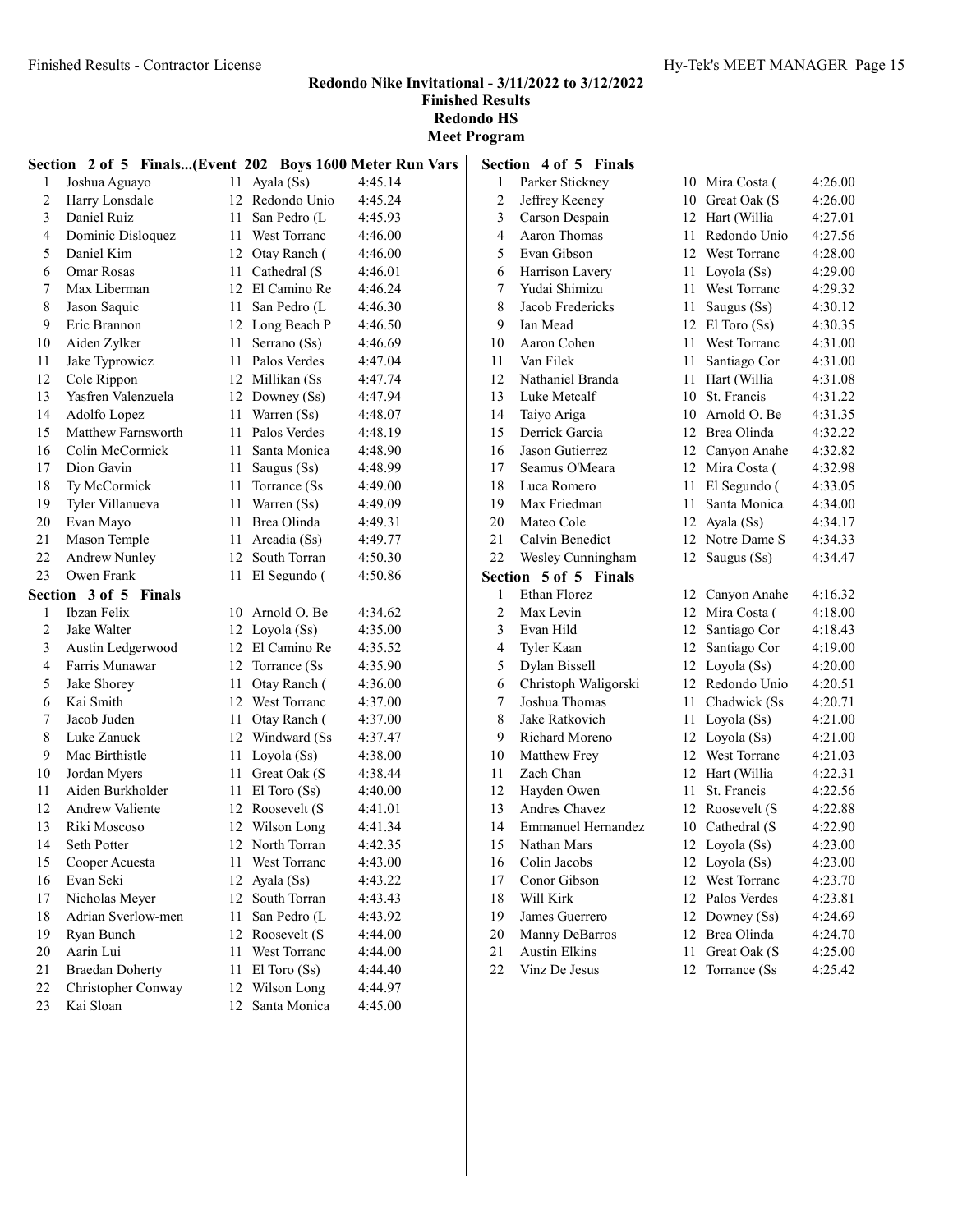|                | Event 203 Girls 4x100 Meter Relay FS |              |                  |  |  |
|----------------|--------------------------------------|--------------|------------------|--|--|
|                | Lane Team                            | <b>Relay</b> | <b>Seed Time</b> |  |  |
|                | Section 1 of 4<br><b>Finals</b>      |              |                  |  |  |
| $\overline{2}$ | Saugus (Ss)                          |              | NT               |  |  |
| 3              | Torrance (Ss                         |              | 1:00.00          |  |  |
| $\overline{4}$ | South Torran                         |              | 57.22            |  |  |
| 5              | Redondo Unio                         | В            | 57.00            |  |  |
| 6              | Palos Verdes                         |              | 57.14            |  |  |
| 7              | Peninsula (S                         |              | 57.45            |  |  |
| 8              | El Camino Re                         |              | 1:01.32          |  |  |
| 9              | Santiago Cor                         |              | NT               |  |  |
|                | Section<br>2 of 4 Finals             |              |                  |  |  |
| 2              | La Canada (S                         |              | 56.00            |  |  |
| 3              | Edison (Ss)                          |              | 55.16            |  |  |
| $\overline{4}$ | Roosevelt (S                         |              | 54.35            |  |  |
| 5              | Mira Costa (                         |              | 54.00            |  |  |
| 6              | Notre Dame S                         |              | 54.19            |  |  |
| 7              | Santa Monica                         |              | 54.49            |  |  |
| 8              | Great Oak (S                         |              | 55.31            |  |  |
| 9              | Arcadia (Ss)                         |              | 56.23            |  |  |
|                | Section<br>3 of 4 Finals             |              |                  |  |  |
| $\overline{c}$ | San Pedro (L                         |              | 53.73            |  |  |
| 3              | Downey (Ss)                          |              | 52.97            |  |  |
| $\overline{4}$ | West Torranc                         |              | 52.81            |  |  |
| 5              | El Segundo (                         |              | 52.56            |  |  |
| 6              | Warren (Ss)                          |              | 52.77            |  |  |
| 7              | Valencia (Ss                         |              | 52.95            |  |  |
| 8              | Brea Olinda                          |              | 53.53            |  |  |
| 9              | Canyon Anahe                         |              | 53.75            |  |  |
|                | 4 of 4 Finals<br>Section             |              |                  |  |  |
| 2              | Calabasas (S                         |              | 51.89            |  |  |
| 3              | Culver City                          |              | 51.00            |  |  |
| $\overline{4}$ | Redondo Unio                         |              | 50.28            |  |  |
| 5              | Long Beach P                         |              | 48.20            |  |  |
| 6              | Wilson Long                          |              | 49.22            |  |  |
| 7              | Golden Valle                         |              | 51.00            |  |  |
| 8              | El Toro (Ss)                         |              | 51.30            |  |  |
| 9              | Agoura (Ss)                          |              | 51.97            |  |  |
|                |                                      |              |                  |  |  |

| Event 204 Boys 4x100 Meter Relay FS |       |                  |  |  |  |  |
|-------------------------------------|-------|------------------|--|--|--|--|
| Lane Team                           | Relay | <b>Seed Time</b> |  |  |  |  |
| <b>Section 1 of 4 Finals</b>        |       |                  |  |  |  |  |
| 2 Saugus (Ss)                       |       | NT               |  |  |  |  |
| Palos Verdes<br>3                   |       | 49.46            |  |  |  |  |

| ∠                       | Daugus (DS)   |   | 1 Y 1 |
|-------------------------|---------------|---|-------|
| 3                       | Palos Verdes  |   | 49.46 |
| $\overline{\mathbf{4}}$ | El Toro (Ss)  |   | 49.06 |
| 5                       | Valencia (Ss  |   | 48.97 |
| 6                       | Wildwood (Ss  |   | 49.00 |
| $\overline{7}$          | Torrance (Ss  |   | 49.40 |
| 8                       | North Torran  |   | 54.30 |
| 9                       | Long Beach P  |   | NT    |
| Section                 | 2 of 4 Finals |   |       |
| 1                       | Millikan (Ss  |   | 48.41 |
| $\overline{c}$          | Arcadia (Ss)  |   | 47.89 |
| 3                       | Peninsula (S  |   | 47.63 |
| $\overline{4}$          | Santa Monica  |   | 47.50 |
| 5                       | Golden Valle  |   | 47.00 |
| 6                       | Mira Costa (  |   | 47.00 |
| 7                       | El Camino Re  |   | 47.50 |
| 8                       | Brea Olinda   |   | 47.89 |
| 9                       | Canyon Anahe  |   | 47.90 |
| <b>Section</b>          | 3 of 4 Finals |   |       |
| $\mathbf{1}$            | Redondo Unio  | B | 46.90 |
| $\sqrt{2}$              | Edison (Ss)   |   | 46.79 |
| 3                       | Great Oak (S  |   | 46.33 |
| 4                       | South Torran  |   | 46.10 |
| 5                       | El Segundo (  |   | 45.87 |
| 6                       | Ayala (Ss)    |   | 46.00 |
| $\tau$                  | Warren (Ss)   |   | 46.15 |
| 8                       | J.W. North (  |   | 46.50 |
| 9                       | Carson (La)   |   | 46.80 |
| Section                 | 4 of 4 Finals |   |       |
| 1                       | Redondo Unio  |   | 45.56 |
| $\overline{2}$          | Culver City   |   | 45.36 |
| 3                       | Loyola (Ss)   |   | 44.90 |
| 4                       | Notre Dame S  |   | 44.29 |
| 5                       | Downey (Ss)   |   | 43.75 |
| 6                       | Roosevelt (S  |   | 44.00 |
| 7                       | Santiago Cor  |   | 44.89 |
| 8                       | West Torranc  |   | 45.34 |
| 9                       | Wilson Long   |   | 45.39 |
|                         |               |   |       |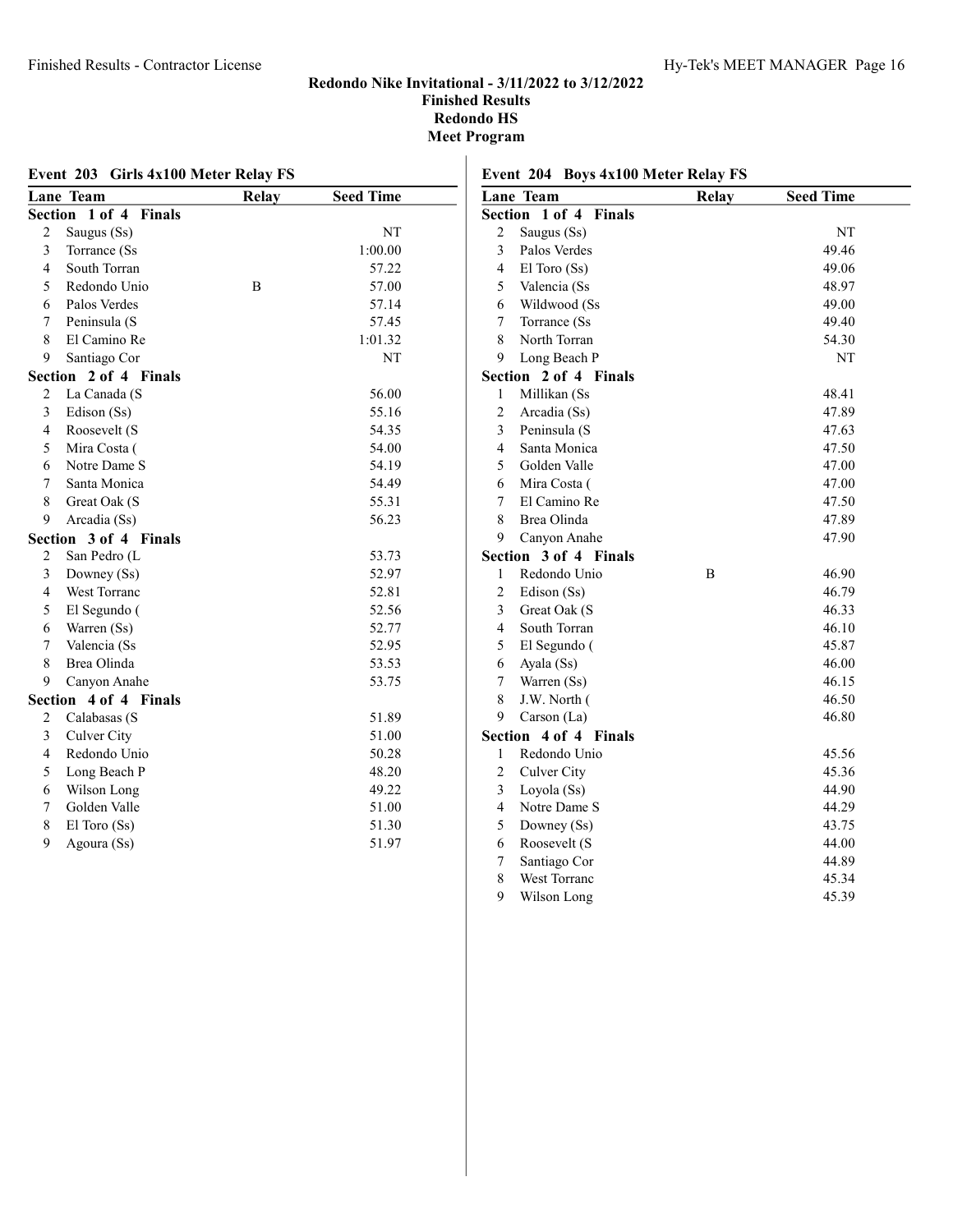#### Finished Results - Contractor License Hy-Tek's MEET MANAGER Page 17

#### Redondo Nike Invitational - 3/11/2022 to 3/12/2022 Finished Results Redondo HS Meet Program

| Event 205 Girls 4x100 Meter Relay Varsity |                             |              |                  |  |
|-------------------------------------------|-----------------------------|--------------|------------------|--|
|                                           | Lane Team                   | <b>Relay</b> | <b>Seed Time</b> |  |
| Section                                   | $1$ of $5$<br><b>Finals</b> |              |                  |  |
| 4                                         | Saugus (Ss)                 |              | NT               |  |
| 5                                         | Torrance (Ss                |              | 54.14            |  |
| Section                                   | 2 of 5 Finals               |              |                  |  |
| $\mathbf{1}$                              | Otay Ranch (                |              | 54.01            |  |
| $\overline{c}$                            | Brea Olinda                 |              | 53.53            |  |
| 3                                         | Downey (Ss)                 |              | 52.97            |  |
| $\overline{4}$                            | Serrano (Ss)                |              | 52.89            |  |
| 5                                         | Great Oak (S                |              | 52.60            |  |
| 6                                         | West Torranc                |              | 52.81            |  |
| 7                                         | Valencia (Ss                |              | 52.95            |  |
| 8                                         | Wildwood (Ss                |              | 53.24            |  |
| 9                                         | San Pedro (L                |              | 53.73            |  |
| Section                                   | 3 of 5 Finals               |              |                  |  |
| 1                                         | El Segundo (                |              | 52.56            |  |
| 2                                         | Arnold O. Be                |              | 51.90            |  |
| 3                                         | Warren (Ss)                 |              | 51.77            |  |
| $\overline{4}$                            | South Torran                |              | 51.50            |  |
| 5                                         | Canyon Anahe                |              | 51.06            |  |
| 6                                         | Santiago Cor                |              | 51.25            |  |
| 7                                         | Granada Hill                |              | 51.53            |  |
| 8                                         | La Canada (S                |              | 51.83            |  |
| 9                                         | Agoura (Ss)                 |              | 51.97            |  |
|                                           | Section 4 of 5 Finals       |              |                  |  |
| 1                                         | Mira Costa (                |              | 51.00            |  |
| $\overline{c}$                            | <b>Bishop Alema</b>         |              | 50.89            |  |
| 3                                         | El Toro (Ss)                |              | 50.21            |  |
| $\overline{4}$                            | Ayala (Ss)                  |              | 49.26            |  |
| 5                                         | Notre Dame S                |              | 49.19            |  |
| 6                                         | Canyon Canyo                |              | 49.19            |  |
| 7                                         | Edison (Ss)                 |              | 50.16            |  |
| 8                                         | St. Anthony                 |              | 50.40            |  |
| 9                                         | Arcadia (Ss)                |              | 51.00            |  |

### Section 5 of 5 Finals

|    | Clovis North | 49.02 |
|----|--------------|-------|
| 2  | Wilson Long  | 48.58 |
| 3  | Golden Valle | 48.00 |
|    | Calabasas (S | 47.73 |
| 5. | Roosevelt (S | 47.10 |
| 6  | Long Beach P | 47.30 |
|    | Carson (La)  | 47.89 |
| 8  | Redondo Unio | 48.50 |
|    | Culver City  | 48.84 |

#### Event 206 Boys 4x100 Meter Relay Varsity

|                | <b>Lane Team</b>      | Relay | <b>Seed Time</b> |  |
|----------------|-----------------------|-------|------------------|--|
|                | Section 1 of 5 Finals |       |                  |  |
| $\overline{4}$ | Valencia (Ss          |       | 48.97            |  |
| 5              | Long Beach P          |       | 46.90            |  |
| 6              | Serrano (Ss)          |       | 47.25            |  |
| 7              | Wildwood (Ss          |       | 49.04            |  |
|                | Section 2 of 5 Finals |       |                  |  |
| 1              | North Torran          |       | 46.60            |  |
| 2              | El Segundo (          |       | 45.87            |  |
| $\mathfrak{Z}$ | Millikan (Ss          |       | 45.41            |  |
| 4              | San Pedro (L          |       | 45.10            |  |
| 5              | Canyon Anahe          |       | 44.95            |  |
| 6              | Mira Costa (          |       | 45.00            |  |
| $7^{\circ}$    | $El$ Toro $(Ss)$      |       | 45.36            |  |
| 8              | Redondo Unio          |       | 45.56            |  |
| 9              | Ayala (Ss)            |       | 46.00            |  |
|                | Section 3 of 5 Finals |       |                  |  |
| 1              | Warren (Ss)           |       | 44.90            |  |
| 2              | Santiago Cor          |       | 44.89            |  |
| 3              | Brea Olinda           |       | 44.89            |  |
| $\overline{4}$ | Saugus (Ss)           |       | 44.54            |  |
| 5              | West Torranc          |       | 44.40            |  |
| 6              | Loyola (Ss)           |       | 44.50            |  |
| 7              | Torrance (Ss          |       | 44.84            |  |
| 8              | Arcadia (Ss)          |       | 44.89            |  |
| 9              | Canyon Canyo          |       | 44.90            |  |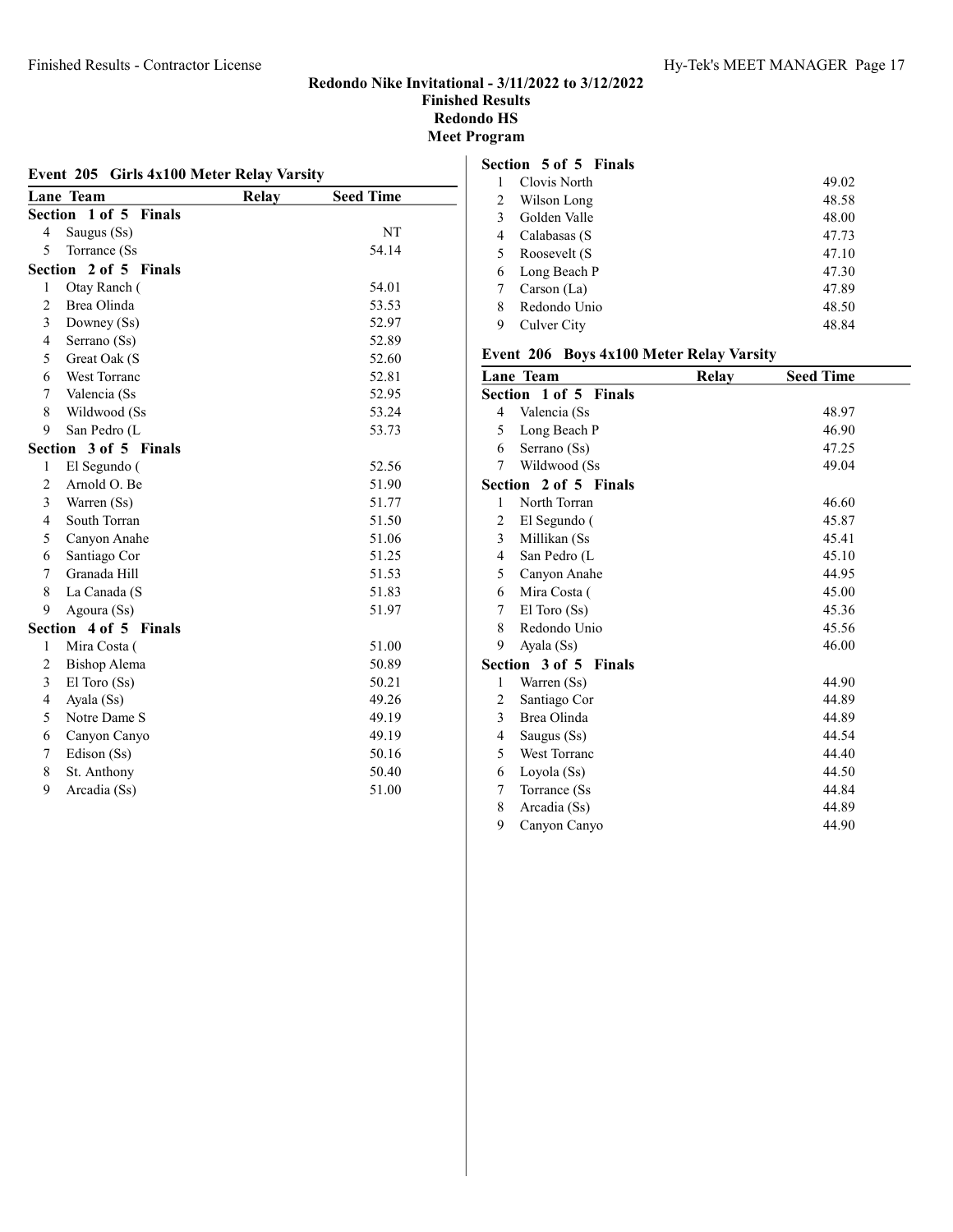|   | Section 4 of 5 Finals(Event 206 Boys 4x100 Meter Relay V: |       | Se |
|---|-----------------------------------------------------------|-------|----|
| 1 | J.W. North (                                              | 44.20 |    |
| 2 | Culver City                                               | 43.80 |    |
| 3 | South Torran                                              | 43.79 |    |
| 4 | Downey (Ss)                                               | 43.75 |    |
| 5 | El Camino Re                                              | 43.54 |    |
| 6 | Otay Ranch (                                              | 43.66 |    |
| 7 | <b>Bishop Alema</b>                                       | 43.78 |    |
| 8 | Edison (Ss)                                               | 43.79 |    |
| 9 | Great Oak (S                                              | 44.20 |    |
|   | Section 5 of 5 Finals                                     |       | Se |
| 1 | Arnold O. Be                                              | 43.20 |    |
| 2 | Servite (Ss)                                              | 42.98 |    |
| 3 | Notre Dame S                                              | 42.80 |    |
| 4 | Clovis North                                              | 42.20 |    |
| 5 | Roosevelt (S                                              | 41.80 |    |
| 6 | Central $(Cs)$                                            | 41.97 |    |
| 7 | Simi Valley                                               | 42.33 |    |
| 8 | Granada Hill                                              | 42.84 |    |
| 9 | Golden Valle                                              | 43.00 |    |

#### Event 207 Girls 100 Meter Hurdles FS

|                       |                                                                                                                                                                                                                                                                                                                                                          |                     | <b>Seed Time</b> |  |  |
|-----------------------|----------------------------------------------------------------------------------------------------------------------------------------------------------------------------------------------------------------------------------------------------------------------------------------------------------------------------------------------------------|---------------------|------------------|--|--|
| Section 1 of 6 Finals |                                                                                                                                                                                                                                                                                                                                                          |                     |                  |  |  |
|                       | 9                                                                                                                                                                                                                                                                                                                                                        | <b>West Torranc</b> | NT               |  |  |
|                       | 9                                                                                                                                                                                                                                                                                                                                                        | La Canada (S        | NT               |  |  |
|                       | 9                                                                                                                                                                                                                                                                                                                                                        | $El$ Toro $(Ss)$    | NT               |  |  |
|                       | 9                                                                                                                                                                                                                                                                                                                                                        | Palos Verdes        | 31.25            |  |  |
|                       | 9                                                                                                                                                                                                                                                                                                                                                        | <b>West Torranc</b> | NT               |  |  |
|                       | 9                                                                                                                                                                                                                                                                                                                                                        | <b>West Torranc</b> | NT               |  |  |
|                       | 9                                                                                                                                                                                                                                                                                                                                                        | La Canada (S        | NT               |  |  |
|                       | 9                                                                                                                                                                                                                                                                                                                                                        | La Canada (S        | NT               |  |  |
|                       |                                                                                                                                                                                                                                                                                                                                                          |                     |                  |  |  |
|                       | 10                                                                                                                                                                                                                                                                                                                                                       | Palos Verdes        | 26.52            |  |  |
|                       | 9                                                                                                                                                                                                                                                                                                                                                        | El Camino Re        | 25.91            |  |  |
|                       |                                                                                                                                                                                                                                                                                                                                                          | Downey $(Ss)$       | 22.70            |  |  |
|                       | 9                                                                                                                                                                                                                                                                                                                                                        | Mira Costa (        | 22.32            |  |  |
|                       | 9                                                                                                                                                                                                                                                                                                                                                        | Downey $(Ss)$       | 22.00            |  |  |
|                       | 10                                                                                                                                                                                                                                                                                                                                                       | Saugus (Ss)         | 22.16            |  |  |
|                       | 9                                                                                                                                                                                                                                                                                                                                                        | Great Oak (S        | 22.55            |  |  |
|                       | 9                                                                                                                                                                                                                                                                                                                                                        | Great Oak (S        | 23.53            |  |  |
|                       | 9                                                                                                                                                                                                                                                                                                                                                        | Palos Verdes        | 26.51            |  |  |
|                       | <b>Lane Name</b><br>Regan Cheng<br>Naomi Hosford<br>Kaiya Biller<br>Ugonnaya Okorocha<br>Grace MacInnis<br>Serenity Jones<br>Maya Dingle<br>Maggie Dillard<br>Section 2 of 6 Finals<br>Rachael Lockwood<br>Kieden Hasan<br>Natalie Soria<br>Frankie Valdez<br>Camila Sepulveda<br>Kaitlyn Vera Jose<br>Audrey Rojas<br>Alanna Gonzales<br>Lucienne Jassy |                     | Yr School<br>10  |  |  |

|                | Section 3 of 6 Finals |      |                 |       |
|----------------|-----------------------|------|-----------------|-------|
| $\mathbf{1}$   | Makayla Plascencia    | 10   | Canyon Anahe    | 21.98 |
| $\overline{c}$ | Ember Mohrman         | 9    | El Camino Re    | 21.86 |
| 3              | Joanna Chang          |      | 10 Canyon Anahe | 21.75 |
| $\overline{4}$ | Tiana Reisner         |      | 10 Canyon Anahe | 21.39 |
| 5              | Giselle Velazquez     | 10   | Torrance (Ss    | 21.33 |
| 6              | Hayley Skibinski      | 9.   | Millikan (Ss    | 21.36 |
| 7              | Sage Doelitzsch       | 9.   | Saugus (Ss)     | 21.60 |
| 8              | Aislin Fairchild      | 9    | Mira Costa (    | 21.82 |
| 9              | Alessandra Armendariz | 9    | Torrance (Ss    | 21.97 |
| Section        | 4 of 6 Finals         |      |                 |       |
| 1              | Judith Luna           |      | 9 Warren (Ss)   | 21.30 |
| $\overline{c}$ | Carly Arthur          |      | 9 Redondo Unio  | 20.73 |
| 3              | Kelthy Liu            |      | 9 El Camino Re  | 20.54 |
| $\overline{4}$ | Mia Cassel            |      | 10 Edison (Ss)  | 20.50 |
| 5              | Ava Rice              |      | 10 Brea Olinda  | 20.33 |
| 6              | Willow Turkel         | 9.   | Peninsula (S    | 20.36 |
| $\overline{7}$ | Aliyah Gonzalez       | 9.   | Downey (Ss)     | 20.50 |
| 8              | Katherine Gloyer      | 10   | South Torran    | 20.64 |
| 9              | Ava Crowley           | 9    | Mira Costa (    | 20.83 |
| Section        | 5 of 6 Finals         |      |                 |       |
| 1              | Camryn Gilmour        | 9.   | Santiago Cor    | 20.18 |
| $\overline{c}$ | Kaitlyn Quach         | 9.   | Torrance (Ss    | 20.16 |
| 3              | Verania Wolf          |      | 9 Warren (Ss)   | 20.10 |
| $\overline{4}$ | Princess Riley        |      | 9 Roosevelt (S  | 20.00 |
| 5              | Alene Washington      |      | 9 Los Alamitos  | 19.99 |
| 6              | Julissa Harrison      |      | 10 Golden Valle | 20.00 |
| 7              | Taylen Odhiambo       |      | 9 North Torran  | 20.05 |
| 8              | Jordan Goldstein      |      | 10 Santiago Cor | 20.15 |
| 9              | Maren Brown           | 10   | Culver City     | 20.18 |
|                | Section 6 of 6 Finals |      |                 |       |
| 1              | Zakeyah Ross          |      | 9 Culver City   | 19.79 |
| $\overline{c}$ | Sienna Clark          | 10   | Notre Dame S    | 19.53 |
| 3              | Sofia Boyd            | 9    | Notre Dame S    | 19.12 |
| $\overline{4}$ | Naomi Kim             | 9.   | Culver City     | 17.22 |
| 5              | Jai Lin Salas         | 11 - | Roosevelt (S    | 16.16 |
| 6              | Samantha Walsten      | 10   | Santiago Cor    | 16.37 |
| 7              | Harlee Thomas         | 10   | Edison (Ss)     | 18.20 |
| 8              | Pharyn Kelley         | 10   | Notre Dame S    | 19.43 |

9 Jiselle Nguyen 10 Peninsula (S 19.62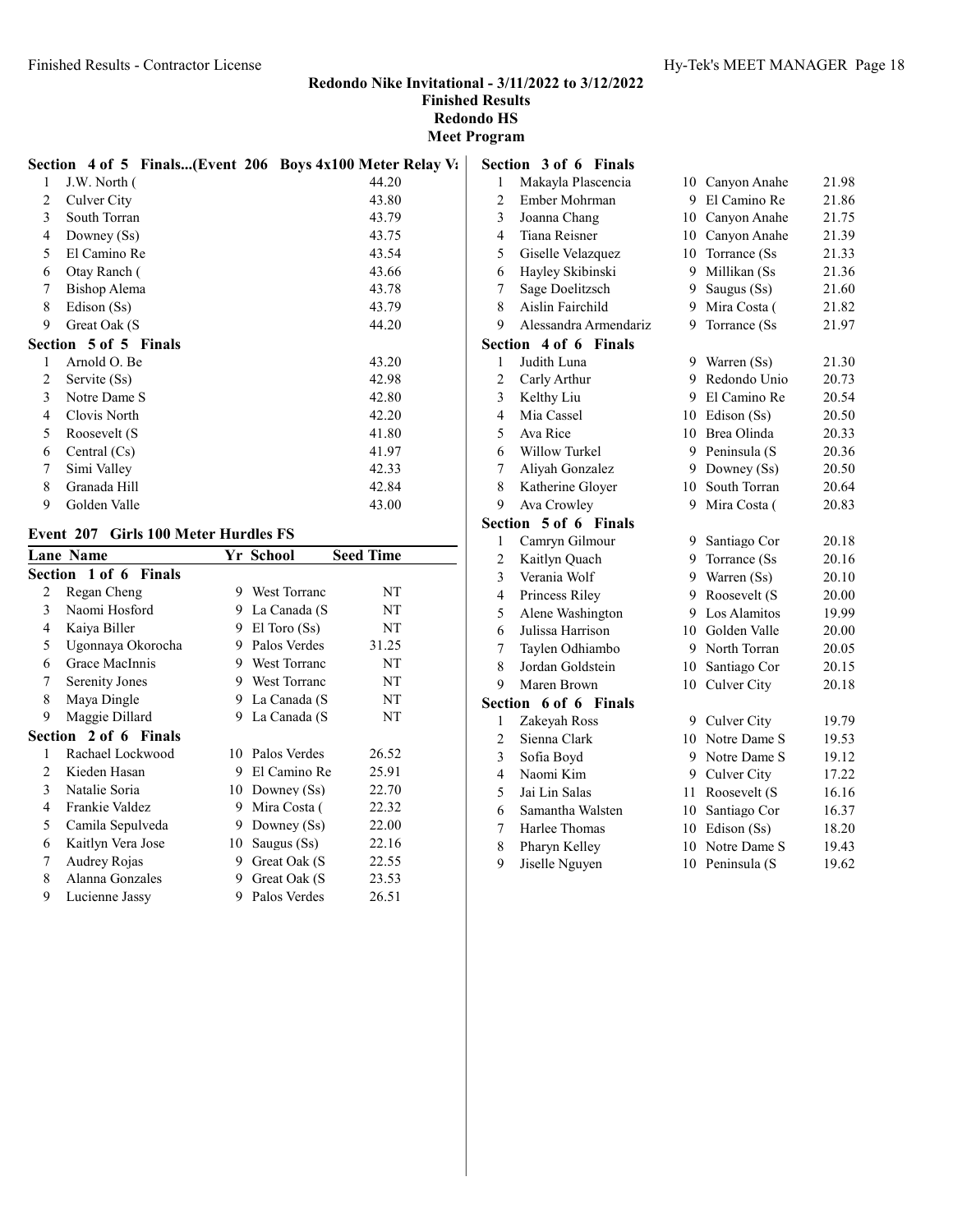| Event 208<br><b>Girls 100 Meter Hurdles Varsity</b> |                         |    |                 |                  |
|-----------------------------------------------------|-------------------------|----|-----------------|------------------|
|                                                     | <b>Lane Name</b>        |    | Yr School       | <b>Seed Time</b> |
| <b>Section</b>                                      | 1 of 8<br><b>Finals</b> |    |                 |                  |
| 4                                                   | Monika Vargas           | 9. | Mayfield $(G)$  | 22.64            |
| 5                                                   | Shaina Clorfeine        | 12 | La Canada (S    | 21.44            |
| 6                                                   | Priscilla Douglass      | 11 | Saugus (Ss)     | 21.83            |
| 7                                                   | Sullivan Kolakowski     | 11 | West Torranc    | NT               |
| Section                                             | 2 of 8 Finals           |    |                 |                  |
| 1                                                   | Samantha Martinez       | 12 | Granada Hill    | 21.38            |
| $\overline{c}$                                      | Jaclyn Ebeling          | 11 | Serrano (Ss)    | 20.46            |
| 3                                                   | Emily Soria             | 11 | Downey (Ss)     | 20.40            |
| $\overline{4}$                                      | Delylah Lara            | 11 | Warren (Ss)     | 20.18            |
| 5                                                   | Alexis Mucha            | 10 | Saugus (Ss)     | 20.04            |
| 6                                                   | Kara Montanio           | 12 | Canyon Anahe    | 20.09            |
| $\overline{7}$                                      | Jessica Narez           | 11 | Downey (Ss)     | 20.34            |
| 8                                                   | Erika Hertz             | 12 | Canyon Anahe    | 20.42            |
| 9                                                   | Sophia Wesolik          | 11 | Mira Costa (    | 20.61            |
| Section                                             | 3 of 8 Finals           |    |                 |                  |
| 1                                                   | Mariah Coello           | 11 | Roosevelt (S    | 20.00            |
| $\overline{2}$                                      | Daniela Garcia          | 12 | Brea Olinda     | 19.70            |
| 3                                                   | Monique Fulling         | 10 | Granada Hill    | 19.49            |
| $\overline{\mathcal{L}}$                            | Irene Lema Madueno      | 11 | Arcadia (Ss)    | 19.24            |
| 5                                                   | Moriah Williams         | 10 | Great Oak (S    | 19.00            |
| 6                                                   | Samantha Limones        | 12 | Brea Olinda     | 19.21            |
| $\overline{7}$                                      | Jasmine Ho              | 12 | Canyon Anahe    | 19.41            |
| 8                                                   | Jordyn Blair            | 11 | Santiago Cor    | 19.55            |
| 9                                                   | Jenna Ahmed             | 11 | Mira Costa (    | 20.00            |
| Section                                             | 4 of 8<br><b>Finals</b> |    |                 |                  |
| $\mathbf{1}$                                        | Lainey Johansing        |    | 12 La Canada (S | 19.00            |
| $\overline{c}$                                      | Rylee Coomber           | 11 | Santiago Cor    | 18.93            |
| $\overline{\mathbf{3}}$                             | Mackenzie Sharp         | 12 | Saugus (Ss)     | 18.82            |
| 4                                                   | Fionnula Carew          | 11 | Mira Costa (    | 18.61            |
| 5                                                   | <b>Brandi Peck</b>      | 12 | Great Oak (S    | 18.43            |
| 6                                                   | Elle Jones              | 11 | North Torran    | 18.54            |
| 7                                                   | Aileen Khedesian        | 11 | South Torran    | 18.78            |
| 8                                                   | Mikaela Cruz            | 12 | Downey $(Ss)$   | 18.90            |
| 9                                                   | Angelina Sanchez        | 12 | San Pedro (L    | 18.98            |

#### Section 5 of 8 Finals

| $\mathbf{1}$   | Caitlyn Leao            | 12 | Canyon Canyo   | 18.39 |
|----------------|-------------------------|----|----------------|-------|
| $\overline{c}$ | Jayda Green             | 11 | North Torran   | 18.23 |
| 3              | Kaitlyn Creighton       | 10 | La Canada (S   | 18.11 |
| $\overline{4}$ | Isabella Mai            | 12 | El Segundo (   | 18.00 |
| 5              | Lela Divinity           | 10 | Redondo Unio   | 17.90 |
| 6              | Kirsten Singh           | 11 | Ayala (Ss)     | 17.92 |
| 7              | Jasmin Dudley           | 12 | Bishop Alema   | 18.07 |
| 8              | Avianna Gil             | 12 | Otay Ranch (   | 18.21 |
| 9              | Sophia Menchine         | 11 | Edison (Ss)    | 18.31 |
| Section        | 6 of 8 Finals           |    |                |       |
| 1              | Pauline Kang            | 12 | Brea Olinda    | 17.88 |
| $\overline{c}$ | Sarah Sturgeon          | 12 | Agoura (Ss)    | 17.77 |
| 3              | Kaiana Kotero           | 11 | North Torran   | 17.60 |
| $\overline{4}$ | Olivia Del Castillo     | 9  | Notre Dame S   | 17.40 |
| 5              | Kayla Kim               | 11 | Torrance (Ss   | 17.24 |
| 6              | Savannah Starling       | 11 | Agoura (Ss)    | 17.34 |
| 7              | Hafsa Bariami           | 12 | Culver City    | 17.60 |
| 8              | Kayla Young             | 12 | Canyon Canyo   | 17.77 |
| 9              | <b>Baylee Walker</b>    | 11 | Golden Valle   | 17.80 |
| Section        | 7 of 8 Finals           |    |                |       |
| 1              | Ayomide Daodu           | 12 | South Torran   | 17.16 |
| $\overline{c}$ | Lindy Tarvin            | 11 | Edison (Ss)    | 16.98 |
| 3              | Emerson Chasko          | 10 | Notre Dame S   | 16.72 |
| $\overline{4}$ | Maya Cox                | 12 | Culver City    | 16.61 |
| 5              | Isabella Brown          | 10 | Arnold O. Be   | 16.50 |
| 6              | Jameela Horton          | 11 | Golden Valle   | 16.53 |
| $\overline{7}$ | Jordan McClenney        | 11 | Arcadia (Ss)   | 16.64 |
| 8              | Sofia Martinez          | 9  | Notre Dame S   | 16.90 |
| 9              | Kaia Burns              | 9  | Roosevelt (S   | 17.00 |
| Section        | 8 of 8<br><b>Finals</b> |    |                |       |
| 1              | Amari Hunt              | 12 | Millikan (Ss   | 16.41 |
| $\overline{c}$ | Kaylin Edwards          | 9  | Wilson Long    | 16.15 |
| 3              | Rachel Arias            | 12 | Crescenta Va   | 15.54 |
| $\overline{4}$ | Taleeah Hoggatt         | 11 | Central (Cs)   | 15.04 |
| 5              | <b>Riley Costales</b>   | 11 | Central (Cs)   | 14.93 |
| 6              | Kylee Davis             | 12 | Golden Valle   | 15.00 |
| 7              | Bella Gragnani          | 12 | Central $(Cs)$ | 15.08 |
| 8              | Hannah Turkel           | 12 | Peninsula (S   | 15.65 |
| 9              | Genesis Washington      | 12 | Wilson Long    | 16.15 |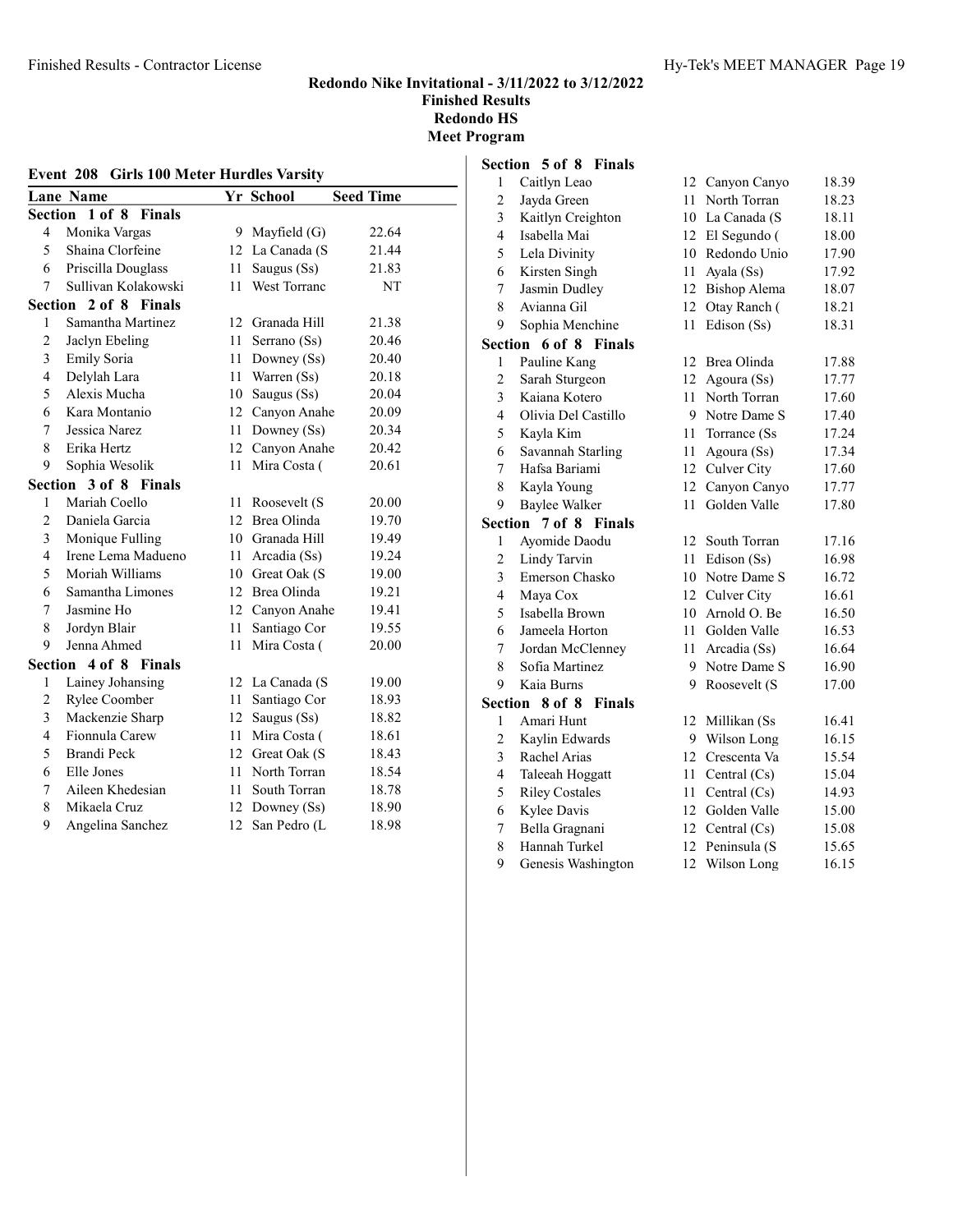| Event 209 Boys 110 Meter Hurdles FS |                         |    |                 |                  |
|-------------------------------------|-------------------------|----|-----------------|------------------|
|                                     | <b>Lane Name</b>        |    | Yr School       | <b>Seed Time</b> |
| <b>Section</b>                      | 1 of 4<br><b>Finals</b> |    |                 |                  |
| $\overline{2}$                      | Andrew Kelshaw          |    | 9 Great Oak (S  | NT               |
| 3                                   | Marco Fistikoglu        |    | 10 San Pedro (L | NT               |
| 4                                   | <b>Bennett Lauer</b>    |    | 10 Mira Costa ( | 22.07            |
| 5                                   | Christopher Mound       | 10 | Saugus (Ss)     | 21.34            |
| 6                                   | Gabriel Baloy           |    | 10 Canyon Anahe | 21.52            |
| 7                                   | Devon Cruz              |    | 9 Great Oak (S  | 23.40            |
| 8                                   | Luca Enriquez-Cortez    | 9  | Redondo Unio    | NT               |
| Section                             | 2 of 4 Finals           |    |                 |                  |
| 1                                   | Trevor Witkowski        | 9  | Peninsula (S    | 20.83            |
| $\overline{2}$                      | David Pineda            | 9  | Saugus (Ss)     | 20.65            |
| 3                                   | James Erwin             | 10 | Torrance (Ss)   | 20.48            |
| 4                                   | Tommy Abundis           | 10 | Downey (Ss)     | 20.00            |
| 5                                   | Niko Thongdyxay         |    | 10 Canyon Anahe | 19.72            |
| 6                                   | Connor Shearing         | 9  | Torrance (Ss)   | 20.00            |
| 7                                   | Ryan Pisano             | 9  | Saugus (Ss)     | 20.10            |
| 8                                   | Adam Issa               | 9  | North Torran    | 20.50            |
| 9                                   | <b>Andrew Vanegas</b>   | 12 | Saugus (Ss)     | 20.74            |
| Section                             | 3 of 4 Finals           |    |                 |                  |
| 1                                   | Jake Silverman          | 9  | Torrance (Ss)   | 19.66            |
| $\overline{2}$                      | Keenan Ward             | 9  | Mira Costa (    | 19.55            |
| 3                                   | Shea Summers            |    | 9 Edison (Ss)   | 19.20            |
| 4                                   | Jeremy Ciccarelli       | 10 | Edison (Ss)     | 18.42            |
| 5                                   | Joshua Yu               | 10 | Peninsula (S    | 18.26            |
| 6                                   | Chimauche Oduoza        | 10 | Peninsula (S    | 18.28            |
| 7                                   | Colin Benoy             | 10 | South Torran    | 18.97            |
| 8                                   | Aidan Elias             | 9  | Golden Valle    | 19.50            |
| 9                                   | Tyler Crowder           | 10 | Saugus (Ss)     | 19.56            |
|                                     | Section 4 of 4 Finals   |    |                 |                  |
| 1                                   | Aidan Murdock           | 9  | Palos Verdes    | 18.15            |
| $\overline{2}$                      | Miles Wingate           |    | 10 Roosevelt (S | 18.00            |
| 3                                   | Miles Paris             | 10 | Notre Dame S    | 17.24            |
| 4                                   | Daniel Sung             | 10 | Palos Verdes    | 17.10            |
| 5                                   | Roman Giacchetto        | 10 | Brea Olinda     | 16.10            |
| 6                                   | Hayden Bowne            | 9  | Notre Dame S    | 16.98            |
| 7                                   | Jacob Davis             | 10 | Notre Dame S    | 17.12            |
| 8                                   | Sedwiitz Dumount II     | 10 | Wilson Long     | 17.25            |
| 9                                   | Eric Murdock            | 9  | Palos Verdes    | 18.12            |

# Event 210 Boys 110 Meter Hurdles Varsity

|                         | <b>Lane Name</b>       |        | Yr School       | <b>Seed Time</b> |  |
|-------------------------|------------------------|--------|-----------------|------------------|--|
|                         | Section 1 of 7 Finals  |        |                 |                  |  |
| $\overline{4}$          | Benjamin Nguyen        | $11 -$ | Canyon Anahe    | NT               |  |
| 5                       | <b>Dhruy Patel</b>     | 11     | Canyon Anahe    | 22.14            |  |
| 6                       | Keaton Fitzgerald      |        | 12 Notre Dame S | NT               |  |
| Section                 | 2 of 7 Finals          |        |                 |                  |  |
| 2                       | Vardhit Veeramachaneni |        | 12 West Torranc | 21.47            |  |
| 3                       | Christopher Storey     | 12     | Downey $(Ss)$   | 21.20            |  |
| $\overline{\mathbf{4}}$ | Conrad Bernstein       |        | 12 El Segundo ( | 20.96            |  |
| 5                       | Jalen Cobb             | 11     | Torrance (Ss)   | 20.68            |  |
| 6                       | <b>Bryce Woodcock</b>  | 9.     | Serrano (Ss)    | 20.90            |  |
| 7                       | Nicholas Lombardo      | 11     | Mira Costa (    | 20.96            |  |
| 8                       | <b>Blake Courtney</b>  | 11     | Redondo Unio    | 21.21            |  |
|                         | Section 3 of 7 Finals  |        |                 |                  |  |
| 1                       | Javen Franco           | 11 -   | Canyon Anahe    | 20.12            |  |
| $\overline{2}$          | Christian Alfano       | 11     | Mira Costa (    | 20.09            |  |
| 3                       | Kaden Tracey           |        | 12 Roosevelt (S | 20.00            |  |
| $\overline{4}$          | Kai Majam-Harris       |        | 11 Notre Dame S | 19.77            |  |
| 5                       | Skylar Rogers          | 11 -   | Saugus (Ss)     | 19.59            |  |
| 6                       | Gavin Kaddu            | 11     | Saugus (Ss)     | 19.72            |  |
| 7                       | Joseph Martinez        |        | 12 Serrano (Ss) | 20.00            |  |
| 8                       | Ty Stuart              |        | 12 Roosevelt (S | 20.00            |  |
| 9                       | Matt Stauffer          | 10     | Serrano (Ss)    | 20.10            |  |
|                         | Section 4 of 7 Finals  |        |                 |                  |  |
| 1                       | Carter Ostroske        |        | 12 Great Oak (S | 19.18            |  |
| $\overline{2}$          | Aaron Brass            | 11     | Brea Olinda     | 18.63            |  |
| 3                       | Sean Basille           | 11     | Torrance (Ss)   | 18.53            |  |
| $\overline{4}$          | Nathaniel Perez        |        | 12 Downey (Ss)  | 18.30            |  |
| 5                       | Joaquin Lugo           |        | 12 Palos Verdes | 18.10            |  |
| 6                       | Josh Sandkulla         | 12     | South Torran    | 18.11            |  |
| 7                       | Dylan Williams         | 11     | North Torran    | 18.50            |  |
| 8                       | Ryder Nord             | 11     | Great Oak (S    | 18.54            |  |
| 9                       | Isaiah Jordan          | 12     | Otay Ranch (    | 18.63            |  |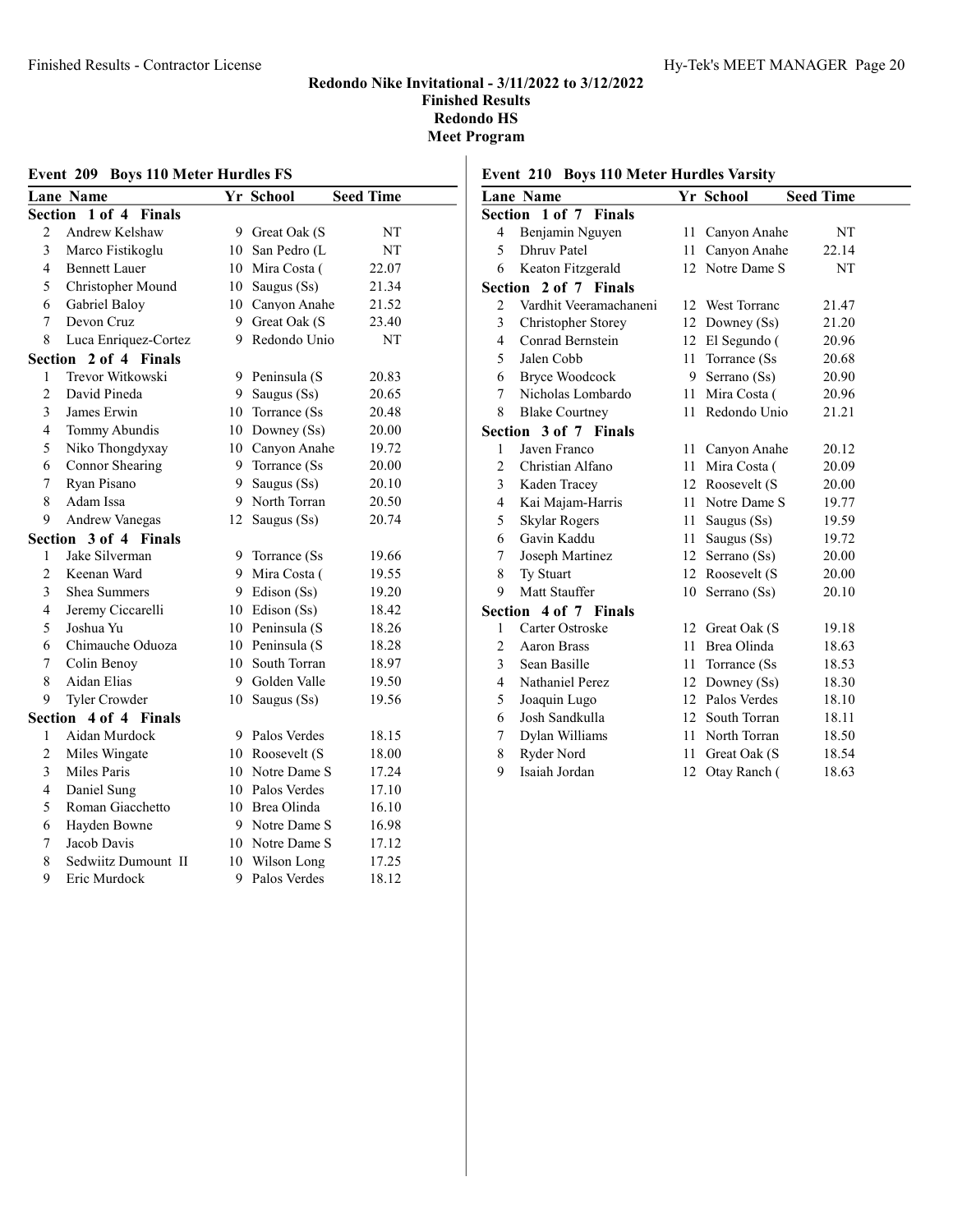Meet Program

|              | Section 5 of 7 Finals(Event 210 Boys 110 Meter Hurdles Va |    |                  |       | Se |
|--------------|-----------------------------------------------------------|----|------------------|-------|----|
| 1            | Joey Koyama                                               |    | 11 Palos Verdes  | 18.10 |    |
| 2            | Ryan Seidl                                                | 12 | Brea Olinda      | 18.06 |    |
| 3            | Dorrell Barriffe                                          |    | 11 Great Oak (S) | 17.83 |    |
| 4            | Jackson Irwin                                             |    | 11 Edison (Ss)   | 17.72 |    |
| 5            | David Gonzalez                                            |    | 12 Santiago Cor  | 17.64 |    |
| 6            | Antonio Ruiz                                              |    | 12 Downey (Ss)   | 17.70 |    |
| 7            | Steven Ludwig                                             |    | 12 Arcadia (Ss)  | 17.80 |    |
| 8            | Aaron Pratt                                               |    | 10 Serrano (Ss)  | 18.00 |    |
| 9            | Hanbyoul Lozano                                           |    | 11 North Torran  | 18.10 |    |
|              | Section 6 of 7 Finals                                     |    |                  |       | Se |
| $\mathbf{1}$ | Antonio Almanzi                                           |    | 12 South Torran  | 17.52 |    |
| 2            | Jeffrey Ciccarelli                                        |    | 12 Edison (Ss)   | 16.86 |    |
| 3            | Conor Zeutzius                                            |    | 12 Edison (Ss)   | 16.74 |    |
| 4            | Matthew Michaelian                                        |    | 12 Torrance (Ss) | 16.67 |    |
| 5            | Aaron Dungca                                              |    | 12 Ayala $(Ss)$  | 16.51 |    |
| 6            | Spencer Shuler                                            | 11 | Ayala (Ss)       | 16.58 |    |
| 7            | Micah Dixon                                               |    | 12 South Torran  | 16.68 |    |
| 8            | Dario Garrett                                             |    | 10 Mira Costa (  | 16.84 |    |
| 9            | <b>Austin Yang</b>                                        |    | 11 Brea Olinda   | 17.11 |    |
|              | Section 7 of 7 Finals                                     |    |                  |       | Se |
| 1            | John Mueller                                              |    | 10 Loyola $(Ss)$ | 16.44 |    |
| 2            | Ryan Mcdonald                                             | 11 | $El$ Toro $(Ss)$ | 16.28 |    |
| 3            | Christian Serino                                          |    | 12 Valencia (Ss. | 15.93 |    |
| 4            | Isaac Lewis                                               |    | 11 Wilson Long   | 15.65 |    |
| 5            | Lucas Weaver                                              |    | 12 Notre Dame S  | 15.39 |    |
| 6            | Levi Biery                                                |    | 12 Loyola (Ss)   | 15.52 |    |
| 7            | Daniel Balayan                                            |    | 12 Saugus (Ss)   | 15.70 |    |
| 8            | DaRon Elam                                                | 11 | Loyola (Ss)      | 16.25 |    |
| 9            | Nicholas Walsten                                          |    | 12 Santiago Cor  | 16.40 |    |

#### Event 211 Girls 400 Meter Dash FS

|   | Lane Name             |   | Yr School           | <b>Seed Time</b> |
|---|-----------------------|---|---------------------|------------------|
|   | Section 1 of 8 Finals |   |                     |                  |
|   | Regan Cheng           | 9 | <b>West Torranc</b> | NT               |
| 2 | Staci Cheatham        |   | 9 Santiago Cor      | NT               |
| 3 | Adrianna Babarovic    |   | 9 San Pedro (L      | 1:39.16          |
| 4 | Makenzie Kordic       |   | 10 Peninsula (S     | 1:18.18          |
| 5 | Sydney Sibrian        |   | 10 Valencia (Ss.    | 1:15.73          |
| 6 | Bella DeLaTorre       |   | 10 Peninsula (S     | 1:17.34          |
| 7 | Ava Loquellano        |   | 9 San Pedro (L      | 1:27.61          |
| 8 | Mia Millican          |   | 10 West Torranc     | NT               |
| 9 | Ciarra Caringal       |   | 10 Santiago Cor     | NT               |

|                         | Section 2 of 8 Finals |     |                 |         |
|-------------------------|-----------------------|-----|-----------------|---------|
| 1                       | Naima Jones-Ball      | 9   | North Torran    | 1:15.00 |
| $\overline{c}$          | Jasmine Ascencio      | 9   | El Camino Re    | 1:14.00 |
| 3                       | <b>Raychel Watts</b>  |     | 10 Redondo Unio | 1:13.52 |
| $\overline{\mathbf{4}}$ | Hannah Parker         |     | 9 Palos Verdes  | 1:13.04 |
| 5                       | <b>Hailey Scott</b>   | 9.  | Roosevelt (S    | 1:11.94 |
| 6                       | Liliana Upper         |     | 9 North Torran  | 1:12.88 |
| 7                       | Uche Nwadiashi        |     | 10 Valencia (Ss | 1:13.41 |
| 8                       | Isabelle Koutnoyan    | 10  | La Canada (S    | 1:13.57 |
| 9                       | Ashley Sosa-Hernandez | 9   | North Torran    | 1:14.09 |
| Section                 | 3 of 8 Finals         |     |                 |         |
| 1                       | Lillian Chamras       | 9   | La Canada (S    | 1:11.89 |
| $\overline{2}$          | <b>Brooke Unaka</b>   | 9   | Roosevelt (S    | 1:11.19 |
| 3                       | Saraiyah Slack        | 9   | El Segundo (    | 1:11.08 |
| $\overline{\mathbf{4}}$ | Madison Cruz          | 10  | Saugus (Ss)     | 1:10.30 |
| 5                       | Akina Ma'at           |     | 10 Golden Valle | 1:10.00 |
| 6                       | Ruby Forshey          |     | 10 Redondo Unio | 1:10.00 |
| 7                       | Miabella Spica        |     | 10 Notre Dame S | 1:10.97 |
| 8                       | Nina Maddox           | 11  | Brea Olinda     | 1:11.19 |
| 9                       | Emily Raminelli       | 10  | Saugus (Ss)     | 1:11.25 |
| Section                 | 4 of 8 Finals         |     |                 |         |
| 1                       | Ashley Lombardo       | 9   | Redondo Unio    | 1:10.00 |
| $\overline{2}$          | <b>Eve Futterer</b>   | 10  | Edison (Ss)     | 1:09.69 |
| 3                       | Amy Hazell            | 11  | El Camino Re    | 1:09.27 |
| $\overline{\mathbf{4}}$ | Alyssa Jones          | 11  | Roosevelt (S    | 1:09.04 |
| 5                       | Amaris Gilbert        | 9   | Culver City     | 1:09.00 |
| 6                       | Jade LoSchiavo        | 9   | Great Oak (S    | 1:09.02 |
| 7                       | Nadalynn Park         | 11. | Downey (Ss)     | 1:09.13 |
| 8                       | Isabella Dillon       | 9   | El Segundo (    | 1:09.42 |
| 9                       | Brianna Yanez         | 9   | Arcadia (Ss)    | 1:09.93 |
|                         | Section 5 of 8 Finals |     |                 |         |
| 1                       | Sophia Carter         | 10  | South Torran    | 1:08.98 |
| $\overline{2}$          | Gabrielle De Santiago | 10  | Saugus (Ss)     | 1:08.63 |
| 3                       | Mathews Charlie       | 9   | Windward (Ss    | 1:08.18 |
| $\overline{4}$          | Dannan Dayus          |     | 10 Great Oak (S | 1:08.00 |
| 5                       | Violet Hesse          |     | 9 Culver City   | 1:07.92 |
| 6                       | <b>Bailey Hogue</b>   | 9   | J.W. North (    | 1:08.00 |
| 7                       | <b>Bella Rawitz</b>   | 10  | Mira Costa (    | 1:08.03 |
| 8                       | Diana Cervantes       | 10  | Downey (Ss)     | 1:08.39 |

Dylan Aulenta 9 Long Beach P 1:08.84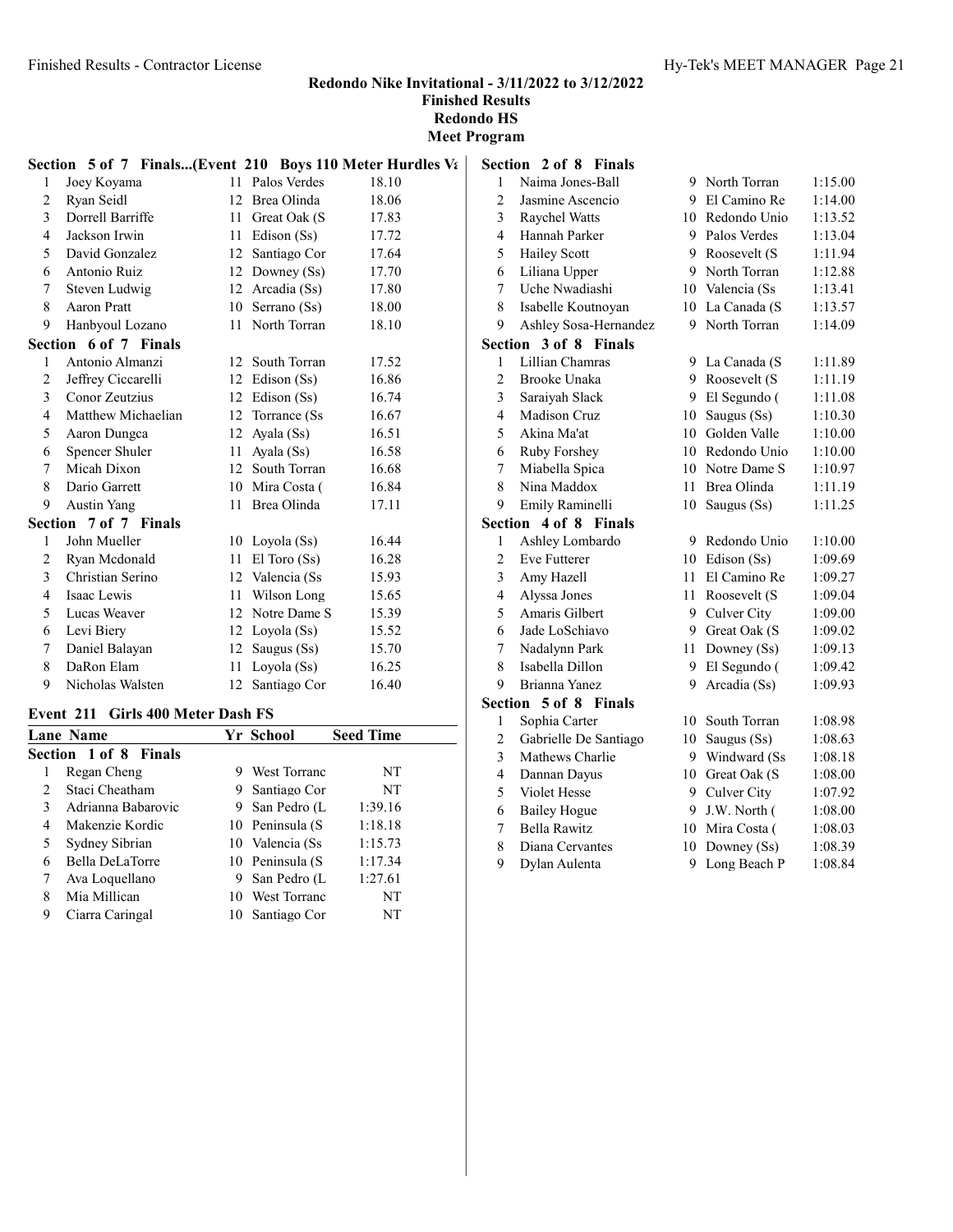Redondo Nike Invitational - 3/11/2022 to 3/12/2022 Finished Results

Redondo HS Meet Program

|                | Section 6 of 8 Finals(Event 211 Girls 400 Meter Dash FS) |    |                 |         |
|----------------|----------------------------------------------------------|----|-----------------|---------|
| 1              | Etta Kolakowski                                          |    | 10 West Torranc | 1:07.91 |
| 2              | Sofia Ponce                                              | 10 | Downey (Ss)     | 1:07.76 |
| 3              | Vanessa Gutierrez                                        |    | 10 Peninsula (S | 1:07.39 |
| $\overline{4}$ | <b>Breelyn Newsome</b>                                   |    | 9 Golden Valle  | 1:07.00 |
| 5              | <b>Hailey Brooks</b>                                     |    | 10 Calabasas (S | 1:06.88 |
| 6              | Lucy Jacobs                                              |    | 9 Mira Costa (  | 1:06.93 |
| 7              | Ava Nevens                                               |    | 9 Great Oak (S  | 1:07.00 |
| 8              | Ashlee Eiland                                            | 9  | South Torran    | 1:07.73 |
| 9              | Elisa Torres                                             |    | 9 Brea Olinda   | 1:07.83 |
|                | <b>Section 7 of 8 Finals</b>                             |    |                 |         |
| 1              | Hannah Sykes                                             |    | 10 Valencia (Ss | 1:06.69 |
| 2              | Sophie Guitron                                           | 9. | Mira Costa (    | 1:06.18 |
| 3              | Erin January                                             |    | 9 El Segundo (  | 1:05.90 |
| 4              | Miyana Gramata-Massey                                    |    | 9 Long Beach P  | 1:05.36 |
| 5              | Tatiana Brandon                                          |    | 10 J.W. North ( | 1:05.20 |
| 6              | Jasmin Taylor                                            |    | 9 Millikan (Ss  | 1:05.25 |
| 7              | Zakiya Ugorsi                                            |    | 10 Culver City  | 1:05.76 |
| 8              | Allison Yim                                              | 9. | Canyon Anahe    | 1:06.12 |
| 9              | Ruby Meehan                                              | 9  | Windward (Ss)   | 1:06.64 |
|                | Section 8 of 8 Finals                                    |    |                 |         |
| 1              | Elisa Rodriguez                                          |    | 9 Wilson Long   | 1:05.07 |
| 2              | Brianna Bailey                                           | 10 | Long Beach P    | 1:04.33 |
| 3              | Jamiah Sanders                                           |    | 9 Wilson Long   | 1:02.64 |
| 4              | Heather Greenbaum                                        | 10 | Canyon Anahe    | 1:01.01 |
| 5              | Meagan Humphries                                         |    | 10 Golden Valle | 59.00   |
| 6              | Anise Becker                                             | 10 | Carson (La)     | 59.60   |
| 7              | Erikan Ibekwe                                            | 10 | J.W. North (    | 1:02.22 |
| 8              | <b>Rhian Bruce</b>                                       | 9. | Santa Monica    | 1:04.06 |
| 9              | Roma Patel                                               |    | 10 Brea Olinda  | 1:04.57 |

#### Event 212 Boys 400 Meter Dash FS

| $= 1.11$               |  |  |                                                                                                                                                                                 |  |  |  |
|------------------------|--|--|---------------------------------------------------------------------------------------------------------------------------------------------------------------------------------|--|--|--|
| Lane Name              |  |  | <b>Seed Time</b>                                                                                                                                                                |  |  |  |
| Section 1 of 9 Finals  |  |  |                                                                                                                                                                                 |  |  |  |
| Declan O'Brien         |  |  | NT                                                                                                                                                                              |  |  |  |
| <b>Emmanuel Flores</b> |  |  | NT                                                                                                                                                                              |  |  |  |
| Addison Sousa          |  |  | 1:11.46                                                                                                                                                                         |  |  |  |
| Jonah Ly               |  |  | 1:06.30                                                                                                                                                                         |  |  |  |
| Kimmani Borens         |  |  | 1:03.65                                                                                                                                                                         |  |  |  |
| Daniel Bebawy          |  |  | 1:05.01                                                                                                                                                                         |  |  |  |
| Santiago Arroyo        |  |  | 1:10.14                                                                                                                                                                         |  |  |  |
| Robert Wherry          |  |  | NT                                                                                                                                                                              |  |  |  |
| Dominic Molina         |  |  | NT                                                                                                                                                                              |  |  |  |
|                        |  |  | Yr School<br>9 St. Monica C<br>10 Downey (Ss)<br>10 San Pedro (L<br>9 Canyon Anahe<br>10 North Torran<br>9 North Torran<br>10 St. Monica C<br>10 St. Monica C<br>10 Downey (Ss) |  |  |  |

|                         | Section 2 of 9<br><b>Finals</b> |    |                  |         |
|-------------------------|---------------------------------|----|------------------|---------|
| 1                       | <b>Josh Bates</b>               |    | 10 Palos Verdes  | 1:03.41 |
| $\overline{2}$          | Theo Schenk                     | 10 | Wildwood (Ss     | 1:02.76 |
| 3                       | Avant Jackson                   | 9  | Carson (La)      | 1:01.04 |
| $\overline{4}$          | <b>Brandon Tang</b>             | 9  | North Torran     | 1:00.22 |
| 5                       | Maddux Lokay                    | 9  | Great Oak (S     | 1:00.11 |
| 6                       | Joshua Makpayo                  | 9  | Peninsula (S     | 1:00.19 |
| 7                       | Justin Mulligan                 |    | 10 Peninsula (S  | 1:00.22 |
| 8                       | Tyler Berman                    | 9  | Windward (Ss     | 1:02.00 |
| 9                       | Cameron Watson                  | 9  | Palos Verdes     | 1:03.11 |
| Section                 | 3 of 9 Finals                   |    |                  |         |
| 1                       | Roman Broughton                 | 10 | Redondo Unio     | 1:00.00 |
| $\overline{2}$          | Isaac Cline                     | 9  | El Camino Re     | 59.80   |
| 3                       | Declan McGough                  | 9  | Loyola (Ss)      | 59.51   |
| $\overline{4}$          | Dallas Norwood                  | 9  | Peninsula (S     | 59.37   |
| 5                       | Jake Weida                      | 9  | El Camino Re     | 59.20   |
| 6                       | Malikai Johnson                 | 9  | Torrance (Ss     | 59.33   |
| 7                       | Cole Castillo                   | 9  | El Segundo (     | 59.40   |
| 8                       | Chase Hackley                   | 9  | Mira Costa (     | 59.62   |
| 9                       | Kevin Michaelian                | 10 | Torrance (Ss     | 59.84   |
| Section                 | 4 of 9 Finals                   |    |                  |         |
| 1                       | Connor McClurg                  | 9  | Great Oak (S     | 59.10   |
| $\overline{c}$          | Gabriel Leyva                   | 11 | Otay Ranch (     | 59.00   |
| 3                       | <b>Carson Daniels</b>           | 10 | Edison (Ss)      | 58.75   |
| $\overline{\mathbf{4}}$ | Jayden Winger                   | 11 | Calabasas (S     | 58.53   |
| 5                       | Isaiah Herman                   | 10 | Wildwood (Ss     | 58.31   |
| 6                       | Eric Morales                    |    | 10 San Pedro (L  | 58.51   |
| 7                       | Cavion Page                     |    | 10 El Segundo (  | 58.71   |
| 8                       | Ryan Franklin                   | 10 | $El$ Toro $(Ss)$ | 58.88   |
| 9                       | Ciaran Taylor                   | 9  | West Torranc     | 59.00   |
|                         | Section 5 of 9 Finals           |    |                  |         |
| 1                       | Brian Ta                        | 10 | Canyon Anahe     | 58.28   |
| $\overline{2}$          | Evan Chen                       | 9  | El Segundo (     | 58.15   |
| 3                       | Noah Elhardouzi                 | 9  | Redondo Unio     | 58.00   |
| $\overline{4}$          | Jackson Payne                   |    | 10 El Toro (Ss)  | 57.98   |
| 5                       | Joseph Poole                    | 12 | Windward (Ss     | 57.88   |
| 6                       | Griffin Dodge                   | 10 | Long Beach P     | 57.94   |
| 7                       | Kalel Jackson                   | 9  | Otay Ranch (     | 58.00   |
| 8                       | <b>Bobby Shaw</b>               | 10 | Redondo Unio     | 58.00   |

9 Dylan Roybal 10 Torrance (Ss 58.15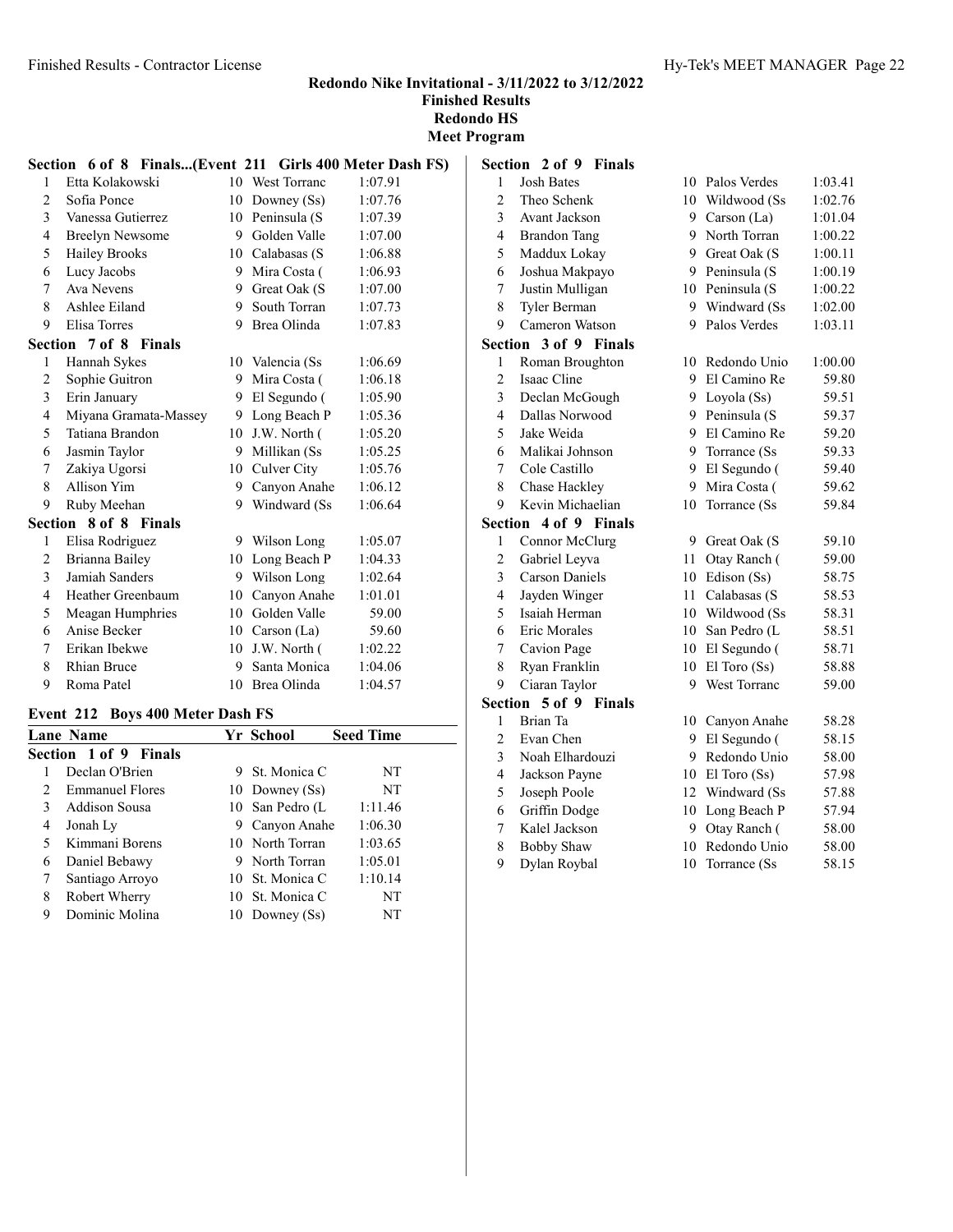6 Dontay

Section 9 of 9 Finals

#### Redondo Nike Invitational - 3/11/2022 to 3/12/2022 Finished Results Redondo HS leet Program

|                |                                                         |    |                 | 170<br>Мe |
|----------------|---------------------------------------------------------|----|-----------------|-----------|
|                | Section 6 of 9 Finals(Event 212 Boys 400 Meter Dash FS) |    |                 |           |
| 1              | Joshua Daffron                                          |    | 10 Otay Ranch ( | 57.84     |
| 2              | Ryan Ekdahl                                             |    | 9 Notre Dame S  | 57.64     |
| $\overline{3}$ | Kellan Wong                                             | 10 | Ayala (Ss)      | 57.16     |
| 4              | Martin Rodriguez                                        |    | 9 West Torranc  | 57.00     |
| 5              | Charlie McCarthy                                        |    | 9 Mira Costa (  | 57.00     |
| 6              | Kam'ron Pierre                                          |    | 10 Golden Valle | 57.00     |
| 7              | Matias Wahlstrom                                        | 10 | Palos Verdes    | 57.11     |
| 8              | Ayden Pile                                              |    | 9 El Camino Re  | 57.30     |
| 9              | Daniel Zhang                                            |    | 10 Arcadia (Ss) | 57.71     |
|                | Section 7 of 9 Finals                                   |    |                 |           |
| 1              | Joseph Pickett                                          |    | 10 Long Beach P | 56.93     |
| 2              | Ryan Peavy                                              | 9  | Saugus (Ss)     | 56.76     |
| 3              | Jack Consani                                            | 10 | South Torran    | 56.70     |
| $\overline{4}$ | <b>Eliot Monick</b>                                     |    | 9 Calabasas (S  | 56.62     |
| 5              | Henry McCoy                                             |    | 9 Mira Costa (  | 56.43     |
| 6              | Mark Williams                                           | 9  | Long Beach P    | 56.56     |
| 7              | Jaxson Smith                                            |    | 10 Notre Dame S | 56.68     |
| 8              | <b>Gus Armstrong</b>                                    |    | 9 Notre Dame S  | 56.73     |
| 9              | Donell Jones                                            | 9  | Saugus (Ss)     | 56.82     |
|                | Section 8 of 9 Finals                                   |    |                 |           |
| 1              | Julian Blumberg                                         |    | 9 South Torran  | 56.40     |
| 2              | Hudson McGough                                          | 9. | Loyola (Ss)     | 56.26     |
| 3              | Roy Smith                                               | 9  | Roosevelt (S    | 56.00     |
| 4              | Khalil Roslan                                           | 9  | Arcadia (Ss)    | 55.74     |
| 5              | Eric Eborn                                              | 10 | J.W. North (    | 55.40     |
| 6              | Dontav Mavrant                                          | 9  | Culver City     | 55.49     |

7 Luke Amico 9 Roosevelt (S 56.00 8 Jack Lu 9 Arcadia (Ss) 56.07 Kyle McBride 10 Ayala (Ss) 56.37

 Alexander Mucha 10 Saugus (Ss) 55.25 2 Duaine Mayrant 9 Culver City 54.82 Dontae Smith 9 J.W. North ( 54.50 4 Kingston Waring 9 Culver City 54.00 5 Chris Goode 12 West Ranch (48.64 6 Sheldon Williams 12 Roosevelt (S 53.00 Thijs Erhahon 9 West Torranc 54.00 8 Jarrius Hill 9 Carson (La) 54.62 9 Ethan Magdalena Garcia 9 Great Oak (S 54.93

#### Event 213 Girls 400 Meter Dash Varsity

|                         | <b>Lane Name</b>        |                 | Yr School       | <b>Seed Time</b> |
|-------------------------|-------------------------|-----------------|-----------------|------------------|
| Section                 | 1 of 11 Finals          |                 |                 |                  |
| 1                       | Sarah Weldon            | 10              | West Torranc    | NT               |
| $\overline{c}$          | Miyoko Mataalii         | 12              | San Pedro (L    | 1:18.34          |
| $\mathfrak{Z}$          | Alaysia Mathieu         | 11              | North Torran    | 1:11.06          |
| $\overline{4}$          | Kayla Zecena            | 11              | Downey (Ss)     | 1:10.28          |
| 5                       | Rylee Coomber           | 11              | Santiago Cor    | 1:09.89          |
| 6                       | Isis Allen              | 12              | San Pedro (L    | 1:10.26          |
| 7                       | Alyssa Gallardo         | 11              | Mayfield (G)    | 1:10.28          |
| 8                       | Lyric Wiggins-Curry     | 11              | El Camino Re    | 1:16.01          |
| 9                       | Kaylee Gallegos         | 12              | San Pedro (L    | 1:24.24          |
| Section                 | 2 of 11 Finals          |                 |                 |                  |
| 1                       | Cassandra Paul          | 12              | Torrance (Ss)   | 1:09.38          |
| $\overline{2}$          | Ria Mandal              | 11              | La Canada (S    | 1:09.00          |
| 3                       | Danielle Herrera        | 11              | Downey $(Ss)$   | 1:07.66          |
| 4                       | Frances Foy             |                 | 10 Mayfield (G) | 1:07.44          |
| 5                       | Alexa DeBrouer          | 11              | La Canada (S    | 1:07.07          |
| 6                       | Emma Parry              | 12              | Wildwood (Ss    | 1:07.16          |
| 7                       | Cheyenne Middleton      | 11              | Santiago Cor    | 1:07.45          |
| 8                       | Clarissa Estrada        | 11              | El Camino Re    | 1:07.94          |
| 9                       | Klarissa Palacios       | 12              | Santiago Cor    | 1:09.28          |
| Section                 | 3 of 11 Finals          |                 |                 |                  |
| 1                       | Jayde Lim               | 10              | Mayfield (G)    | 1:07.00          |
| $\boldsymbol{2}$        | Delylah Lara            | 11              | Warren (Ss)     | 1:06.54          |
| $\mathfrak{Z}$          | Alyssa Sandoval         | 12              | Brea Olinda     | 1:06.29          |
| $\overline{\mathbf{4}}$ | Alexandra Davis-Libiano | 11              | Mira Costa (    | 1:05.83          |
| 5                       | Kylee Liabeuf           | 12              | Serrano (Ss)    | 1:05.75          |
| 6                       | Jasmine Villarie        | 10              | Torrance (Ss)   | 1:05.75          |
| 7                       | Evelyn Sandoval         | 12              | North Torran    | 1:06.00          |
| 8                       | Rayanne Dietrich        | 12 <sup>2</sup> | Brea Olinda     | 1:06.43          |
| 9                       | Vannesa Rojas           | 12              | Downey (Ss)     | 1:06.60          |
| Section                 | 4 of 11 Finals          |                 |                 |                  |
| 1                       | Amara Shields           | 10              | Bishop Alema    | 1:05.72          |
| $\overline{c}$          | Kelsey Manson           | 11              | Great Oak (S    | 1:05.15          |
| 3                       | Sophie Mbadugha         | 10              | St. Anthony     | 1:05.10          |
| 4                       | Melanie Nguyen          | 11              | Ayala (Ss)      | 1:04.92          |
| 5                       | Bernice Nkemnji         |                 | 9 West Torranc  | 1:04.68          |
| 6                       | Cayden Panariello       |                 | 10 Canyon Canyo | 1:04.72          |
| 7                       | Arynn Sanders           | 10              | Otay Ranch (    | 1:05.00          |
| 8                       | Samantha McKechnie      | 11              | South Torran    | 1:05.10          |
| 9                       | Ella Dvorchak           | 12              | Mira Costa (    | 1:05.49          |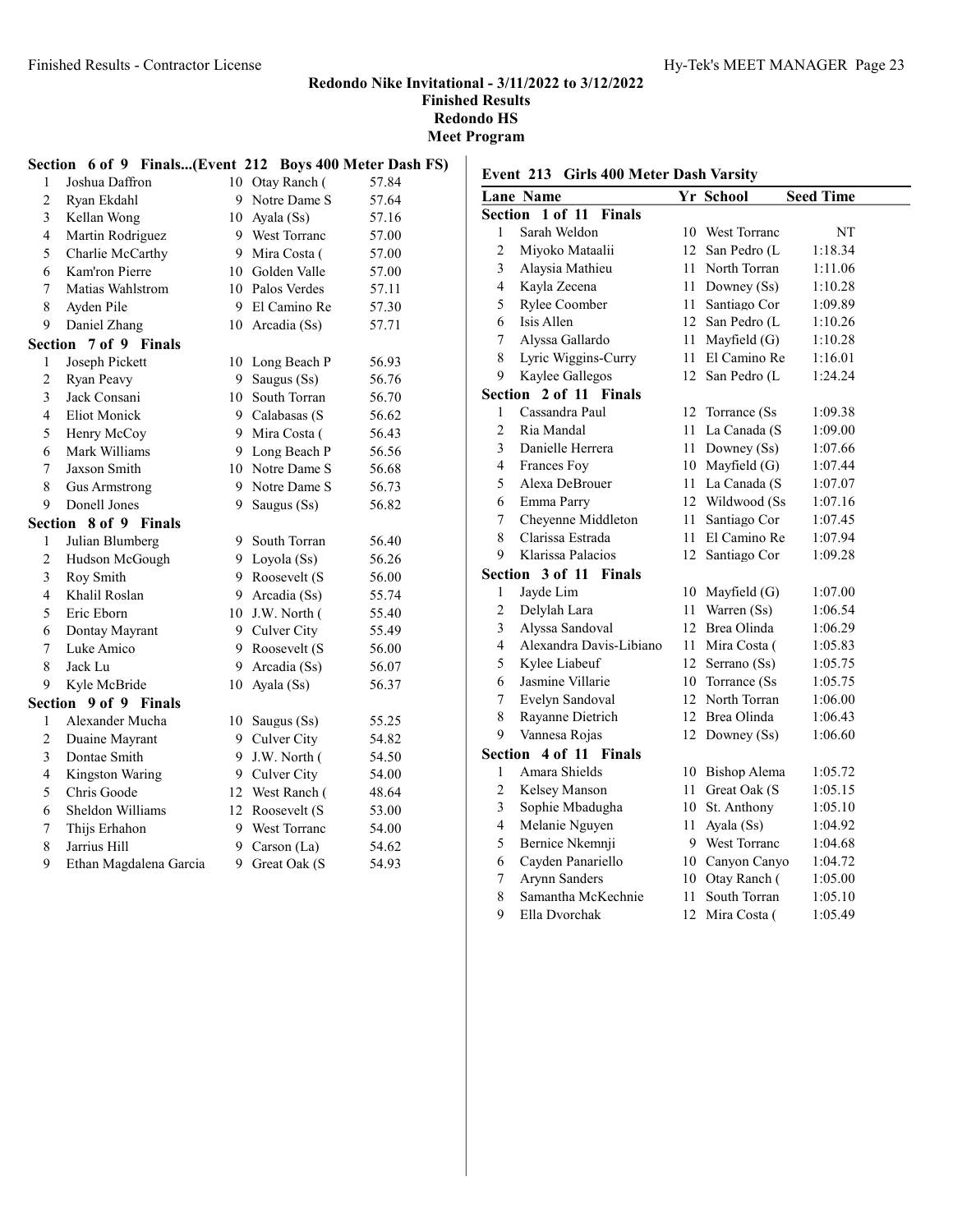Meet Program

|                         | Section 5 of 11 Finals(Event 213 Girls 400 Meter Dash Var |    |                   |         | S              |
|-------------------------|-----------------------------------------------------------|----|-------------------|---------|----------------|
| $\mathbf{1}$            | Nicole Parr                                               |    | 12 Serrano (Ss)   | 1:04.53 |                |
| $\overline{2}$          | Sienna Lewis                                              |    | 10 Redondo Unio   | 1:04.24 |                |
| 3                       | Carolyn Sun                                               |    | 11 Arcadia (Ss)   | 1:04.20 |                |
| $\overline{\mathbf{4}}$ | Stevie Campbell                                           |    | 12 South Torran   | 1:04.00 |                |
| 5                       | Emily Choi                                                |    | 10 Arnold O. Be   | 1:03.93 |                |
| 6                       | Diana Kostina                                             |    | 11 Otay Ranch (   | 1:04.00 |                |
| 7                       | Brooklin Reuben                                           |    | 11 El Segundo (   | 1:04.11 |                |
| 8                       | <b>Brooklyn Jones</b>                                     |    | 12 El Segundo (   | 1:04.23 |                |
| 9                       | <b>Amber Shanks</b>                                       |    | 11 Wilson Long    | 1:04.25 |                |
|                         | Section 6 of 11 Finals                                    |    |                   |         | S              |
| 1                       | Lily Montanio                                             |    | 12 Canyon Anahe   | 1:03.91 |                |
| 2                       | Laci Armenta                                              |    | 10 Brea Olinda    | 1:03.64 |                |
| 3                       | Stella Rogers                                             |    | 11 Wildwood (Ss   | 1:03.60 |                |
| $\overline{4}$          | Lianna Villasenor                                         |    | 11 El Toro $(Ss)$ | 1:03.43 |                |
| 5                       | Tatiana Fernandez                                         |    | 12 St. Anthony    | 1:03.20 |                |
| 6                       | Cristina Swenson                                          |    | 12 West Torranc   | 1:03.20 |                |
| 7                       | <b>Bridgette McIntyre</b>                                 |    | 12 St. Anthony    | 1:03.50 |                |
| 8                       | Lauren Hernandez                                          |    | 11 Notre Dame S   | 1:03.63 |                |
| 9                       | Jacquelene Hoover                                         |    | 11 Mira Costa (   | 1:03.78 |                |
|                         | Section 7 of 11 Finals                                    |    |                   |         | S              |
| 1                       | Emilia Lamoyd                                             |    | 12 Canyon Anahe   | 1:03.15 |                |
| $\overline{c}$          | Alexa Amador                                              |    | 9 Otay Ranch (    | 1:03.00 |                |
| 3                       | Chloe Kinsley                                             |    | 10 Great Oak (S   | 1:02.00 |                |
| 4                       | Daniya Hale                                               |    | 12 Long Beach P   | 1:01.78 |                |
| 5                       | Melana Goodloe                                            |    | 12 Warren (Ss)    | 1:01.54 |                |
| 6                       | Maddie Mummery                                            |    | 9 South Torran    | 1:01.73 |                |
| $\overline{7}$          | Savannah Duke                                             |    | 11 Redondo Unio   | 1:01.92 |                |
| 8                       | Kayla Martinez                                            |    | 9 Valencia (Ss    | 1:02.88 |                |
| 9                       | Savanna Mullins                                           |    | 10 Culver City    | 1:03.03 |                |
|                         | Section 8 of 11 Finals                                    |    |                   |         | F              |
| 1                       | Ava Zavala                                                |    | 12 Great Oak (S   | 1:01.51 |                |
| $\overline{c}$          | Iyanna Fuller                                             |    | 12 Central (Cs)   | 1:01.28 | $\overline{1}$ |
| 3                       | Jaden Neal                                                |    | 12 El Camino Re   | 1:01.08 | Ś              |
| 4                       | Jenna Parsio                                              |    | 12 El Toro (Ss)   | 1:00.89 |                |
| 5                       | Simone Bart-plange                                        |    | 11 Granada Hill   | 1:00.40 |                |
| 6                       | Breija Stredic                                            | 11 | J.W. North (      | 1:00.48 |                |
| 7                       | <b>Brette Andrews</b>                                     |    | 10 Palos Verdes   | 1:01.01 |                |
| $\,$ 8 $\,$             | Layla Roslan                                              | 9  | Arcadia (Ss)      | 1:01.17 |                |
| 9                       | Jane De Prima                                             | 12 | Arcadia (Ss)      | 1:01.49 |                |

|                | Section 9 of 11 Finals |                  |                    |         |
|----------------|------------------------|------------------|--------------------|---------|
| 1              | Obioma Emechete        | 9                | Ayala (Ss)         | 1:00.35 |
| 2              | Ryan Prioleau          | 11               | Torrance (Ss)      | 1:00.27 |
| 3              | Taylor Jager           | 12               | Serrano (Ss)       | 59.93   |
| 4              | Charisma Collins       |                  | 12 Calabasas (S    | 59.69   |
| 5              | Angelina Teymouri      | 10               | Valencia (Ss       | 59.31   |
| 6              | <b>Trinity Moseby</b>  |                  | 12 Wilson Long     | 59.59   |
| 7              | Teleya Blunt           | 12               | Crescenta Va       | 59.83   |
| 8              | Isabella Vally         | 11               | Granada Hill       | 1:00.12 |
| 9              | Kennedy Butler         | 12               | Long Beach P       | 1:00.34 |
| Section        | 10 of 11 Finals        |                  |                    |         |
| 1              | Emma O'Neil            | 9                | Clovis North       | 59.20   |
| 2              | Mahlia Jules           | 9                | Redondo Unio       | 59.00   |
| 3              | Samira Stevenson       | 11               | Carson $(La)$      | 58.90   |
| 4              | Kaia Burns             | 9                | Roosevelt (S       | 58.13   |
| 5              | Maya Cordoba           |                  | 10 Clovis North    | 57.86   |
| 6              | Tylar Gallien          | 12               | Golden Valle       | 58.00   |
| 7              | <b>Braelon Holmes</b>  | 11               | Calabasas (S       | 58.68   |
| 8              | Joelle Trepagnier      | 9                | <b>Culver City</b> | 58.97   |
| 9              | Cierra Ellis           | 12 <sup>12</sup> | Roosevelt (S       | 59.05   |
| Section        | 11 of 11 Finals        |                  |                    |         |
| 1              | Zoe Ray                | 10               | Calabasas (S       | 57.83   |
| 2              | Savannah King          | 11               | Agoura (Ss)        | 56.87   |
| 3              | Ava McCumber Gandara   | 12.              | Notre Dame S       | 55.65   |
| $\overline{4}$ | Naomi Johnson          | 12               | Roosevelt (S       | 54.38   |
| 5              | Samarra Monrroy        | 12               | Wilson Long        | 54.13   |
| 6              | Takiya Cenci           | 12               | Clovis North       | 54.36   |
| 7              | Adonijah Currie        | 11               | Golden Valle       | 55.17   |
| 8              | Anna Terrell           | 12.              | Palos Verdes       | 56.48   |
| 9              | Morgan Maddox          | 10               | Culver City        | 57.77   |

# Event 214 Boys 400 Meter Dash Varsity

|   | <b>Lane Name</b>              | Yr School        | <b>Seed Time</b> |
|---|-------------------------------|------------------|------------------|
|   | <b>Section 1 of 13 Finals</b> |                  |                  |
| 3 | Jerome Hughes                 | 12 Valencia (Ss. | NT               |
|   | Linus Phoenix                 | 12 Wildwood (Ss) | 1:04.56          |
|   | Rainer Butler Schafer         | 11 Wildwood (Ss) | 1:02.00          |
|   | Nathaniel Esparza             | 11 Carson (La)   | 1:02.00          |
|   | D'Javonte' Richmond           | 11 Granada Hill  | NT               |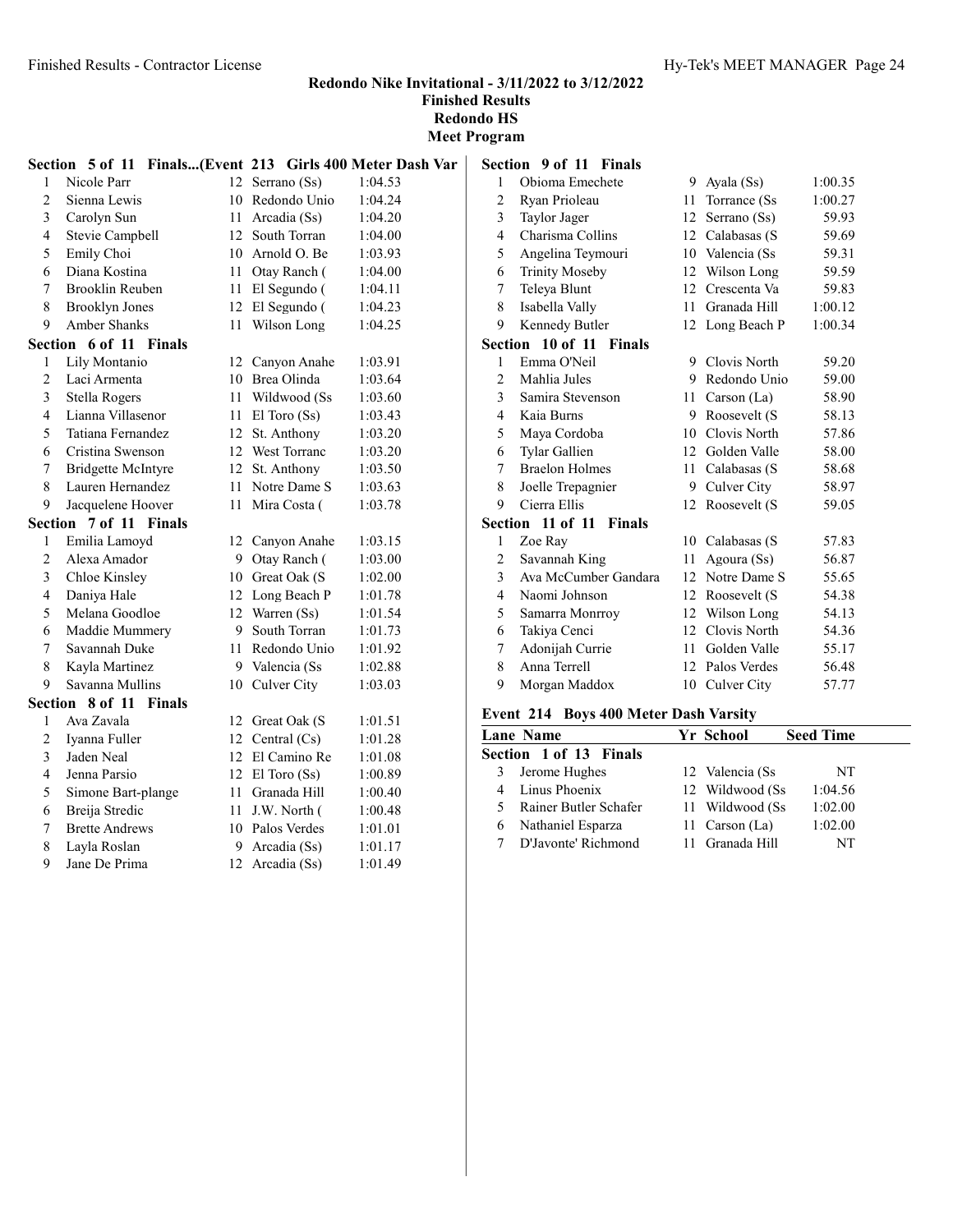|                | Section 2 of 13 Finals(Event 214 Boys 400 Meter Dash Var |        |                  |         | S |
|----------------|----------------------------------------------------------|--------|------------------|---------|---|
| 1              | Gianni Bustamante                                        | $11 -$ | Saugus (Ss)      | 1:01.62 |   |
| $\overline{c}$ | Steven Carpio                                            | 11     | North Torran     | 1:01.00 |   |
| 3              | Miguel Gonzalez                                          |        | 11 Redondo Unio  | 1:00.12 |   |
| 4              | Michael Bukowski                                         |        | 12 South Torran  | 58.32   |   |
| 5              | Luke Broumand                                            |        | 11 Windward (Ss  | 57.43   |   |
| 6              | Keldon Davis-Aceituno                                    |        | 11 Millikan (Ss  | 57.97   |   |
| 7              | Raymond Decano                                           |        | 12 San Pedro (L  | 59.10   |   |
| 8              | Tilden Cao                                               |        | 12 North Torran  | 1:00.20 |   |
| 9              | Lebron Padua                                             |        | 12 Roosevelt (S  | 1:01.20 |   |
|                | Section 3 of 13 Finals                                   |        |                  |         | S |
| 1              | Adrian Valdez                                            | 11     | Saugus (Ss)      | 57.42   |   |
| 2              | <b>Tanner Prentiss</b>                                   |        | 12 Saugus (Ss)   | 56.87   |   |
| 3              | Santiago Arroyo                                          |        | 12 Wilson Long   | 56.39   |   |
| 4              | Benjamin Watson                                          |        | 12 San Pedro (L  | 56.24   |   |
| 5              | Ethan Cruz                                               |        | 11 Redondo Unio  | 56.00   |   |
| 6              | Ryan Carranza                                            |        | 11 Wilson Long   | 56.24   |   |
| 7              | Jacob Daum                                               |        | 11 El Camino Re  | 56.27   |   |
| 8              | Carter Hogue                                             |        | 11 Edison (Ss)   | 56.53   |   |
| 9              | Kai Alexander                                            |        | 11 West Torranc  | 57.00   |   |
|                | Section 4 of 13 Finals                                   |        |                  |         | S |
| 1              | Michael Ward                                             |        | 11 Palos Verdes  | 55.93   |   |
| 2              | Franklyn Taylor                                          |        | 12 Downey (Ss)   | 55.75   |   |
| 3              | Nathan Chic                                              |        | 10 North Torran  | 55.50   |   |
| 4              | Sam Pachuta                                              |        | 12 El Segundo (  | 55.50   |   |
| 5              | William Alfonso                                          |        | 11 Downey (Ss)   | 55.32   |   |
| 6              | Roman Diaz                                               |        | 12 Torrance (Ss) | 55.49   |   |
| $\tau$         | Devin Benitez                                            |        | 11 Mira Costa (  | 55.50   |   |
| 8              | Ja'mion Duncan                                           |        | 12 San Pedro (L  | 55.54   |   |
| 9              | Justus Downing                                           |        | 12 West Torranc  | 55.88   |   |
|                | Section 5 of 13 Finals                                   |        |                  |         | S |
| 1              | Malcolm Huss                                             |        | 12 Windward (Ss) | 55.31   |   |
| 2              | Carter Burns                                             |        | 9 Redondo Unio   | 55.16   |   |
| 3              | Tolani Osinflarin                                        |        | 10 Otay Ranch (  | 55.00   |   |
| 4              | Guylan Belser                                            |        | 12 Great Oak (S  | 54.93   |   |
| 5              | Liam Neely                                               | 11     | Torrance (Ss)    | 54.79   |   |
| 6              | Fernando Estevez Salinas                                 |        | 11 Santa Monica  | 54.89   |   |
| 7              | Nicholas Reyna                                           |        | 12 Valencia (Ss) | 54.99   |   |
| 8              | <b>Andrew Marshall</b>                                   | 11     | Roosevelt (S     | 55.00   |   |
| 9              | Joshua Dayus                                             |        | 12 Great Oak (S  | 55.23   |   |
|                |                                                          |        |                  |         |   |

| Section                 | 6 of 13 Finals           |        |                 |       |
|-------------------------|--------------------------|--------|-----------------|-------|
| 1                       | Jaden Drisdom            | 12     | Wildwood (Ss    | 54.64 |
| $\overline{c}$          | Nathan Pascarelli        | 12.    | El Segundo (    | 54.58 |
| 3                       | Chinomso Nwadike         | 11     | Ayala (Ss)      | 54.37 |
| 4                       | Raphael St. Aude         | 11     | Otay Ranch (    | 54.00 |
| 5                       | Daniel Duenas            | 11     | Ayala (Ss)      | 53.99 |
| 6                       | Eric Smith               | 12     | Culver City     | 54.00 |
| 7                       | Jacob Diaz               | 12     | J.W. North (    | 54.20 |
| 8                       | Donovan Karimi           | 11     | Arnold O. Be    | 54.57 |
| 9                       | isaac Gonzalez           | 11     | Bishop Alema    | 54.63 |
|                         | Section 7 of 13 Finals   |        |                 |       |
| 1                       | Jack Conroy              | 12     | Loyola (Ss)     | 53.99 |
| $\overline{2}$          | Evan Sandoval            | 12     | Canyon Anahe    | 53.97 |
| 3                       | Caliph Johnson           | 9      | Long Beach P    | 53.90 |
| $\overline{\mathbf{4}}$ | Caleb Greth              |        | 12 El Toro (Ss) | 53.68 |
| 5                       | <b>Ahson Elliot</b>      |        | 12 J.W. North ( | 53.50 |
| 6                       | Roi Clinton              | 11     | Mira Costa (    | 53.50 |
| 7                       | Asa Phillips             | 11.    | Loyola (Ss)     | 53.69 |
| 8                       | Alil Washington          | 11     | Santiago Cor    | 53.95 |
| 9                       | Kenneth Stovall          | 11     | El Camino Re    | 53.99 |
| Section                 | 8 of 13 Finals           |        |                 |       |
| 1                       | Jerin Stanton            | $11 -$ | Culver City     | 53.46 |
| $\overline{2}$          | Nicholas Mejia           |        | 12 Long Beach P | 53.35 |
| 3                       | Micheal Blevins          | 11     | Windward (Ss    | 53.23 |
| 4                       | Alexander Duesund        | 11     | El Toro (Ss)    | 53.11 |
| 5                       | Will Liu                 | 12     | Arcadia (Ss)    | 53.01 |
| 6                       | Jacob Gavinia            | 11     | Golden Valle    | 53.06 |
| 7                       | Matthew Yu               | 11.    | Arnold O. Be    | 53.21 |
| 8                       | Connor Waimrin           | 12     | Canyon Anahe    | 53.31 |
| 9                       | Emrys Coleman            | 10     | Canyon Canyo    | 53.36 |
| Section                 | 9 of 13<br><b>Finals</b> |        |                 |       |
| 1                       | <b>Aaron Brass</b>       | 11     | Brea Olinda     | 52.85 |
| $\overline{2}$          | <b>Adam Demoner</b>      | 12     | Palos Verdes    | 52.58 |
| 3                       | Ryan Ware                | 11.    | Servite (Ss)    | 52.48 |
| $\overline{4}$          | Dylan Tran               | 12     | Arcadia (Ss)    | 52.35 |
| 5                       | Payton Mathias           | 12     | Clovis North    | 52.25 |
| 6                       | Joseph Ortiz             | 11     | Downey (Ss)     | 52.30 |
| 7                       | Zach Ybarra              | 12     | Brea Olinda     | 52.35 |

 Matthew Young 11 Granada Hill 52.54 9 Jacob Flores 12 Arcadia (Ss) 52.65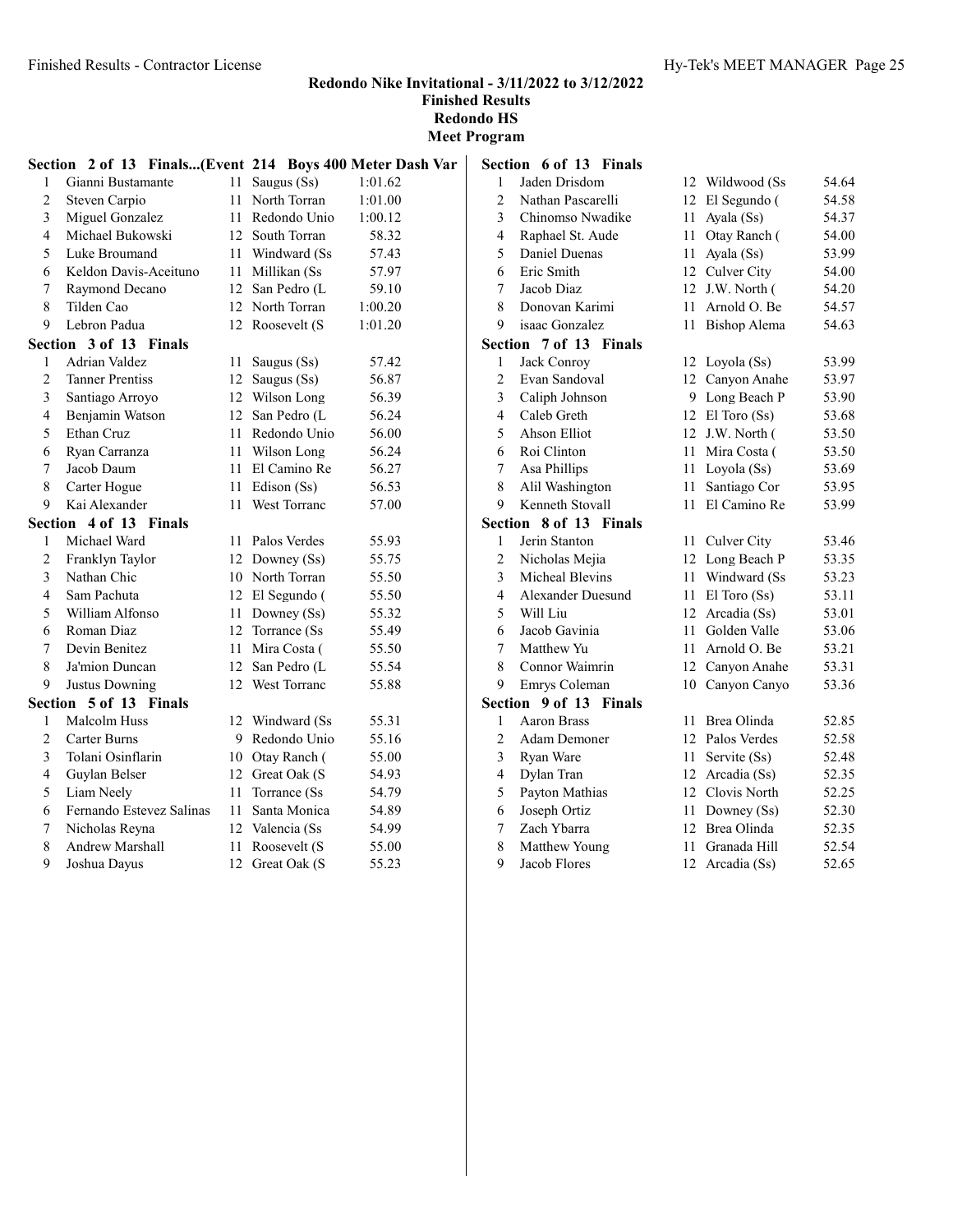# Redondo Nike Invitational - 3/11/2022 to 3/12/2022

Finished Results

Redondo HS Meet Program

|                | Section 10 of 13 Finals(Event 214 Boys 400 Meter Dash Va |    |                   |       |    |
|----------------|----------------------------------------------------------|----|-------------------|-------|----|
| $\mathbf{1}$   | Paul Porter                                              |    | 12 Clovis North   | 52.20 | E١ |
| $\overline{2}$ | <b>Ezekiel Sanchez</b>                                   |    | 11 Millikan (Ss   | 52.20 | L  |
| 3              | Levi Laden                                               |    | 12 Mira Costa (   | 52.17 | S6 |
| 4              | Nolan Reber                                              |    | 12 Notre Dame S   | 52.10 |    |
| 5              | Isaiah Razo                                              |    | 11 Roosevelt (S   | 52.00 |    |
| 6              | Joshua Lee                                               |    | 12 Ayala $(Ss)$   | 52.03 |    |
| 7              | Marshall Cobb                                            |    | 12 Loyola (Ss)    | 52.16 | S6 |
| 8              | Ian Murray                                               |    | 11 West Torranc   | 52.17 |    |
| 9              | Tyler Boim                                               |    | 12 Notre Dame S   | 52.20 |    |
|                | Section 11 of 13 Finals                                  |    |                   |       |    |
| 1              | Mark Hamilton                                            |    | 12 Golden Valle   | 51.95 |    |
| 2              | Dariyon Goodnight                                        | 12 | El Segundo (      | 51.52 |    |
| 3              | Xai Ricks                                                |    | 10 Long Beach P   | 51.45 |    |
| $\overline{4}$ | Noah Scaletta                                            | 11 | Serrano (Ss)      | 51.03 |    |
| 5              | Elijha Ellis                                             |    | 12 Golden Valle   | 50.90 |    |
| 6              | Declan Murray                                            |    | 12 Millikan (Ss   | 51.03 | Sε |
| 7              | <b>Edison Friday</b>                                     |    | 11 Notre Dame S   | 51.09 |    |
| 8              | Grayson Grant                                            |    | 11 El Toro $(Ss)$ | 51.51 |    |
| 9              | <b>Brennan Shaul</b>                                     |    | 11 Palos Verdes   | 51.90 |    |
|                | Section 12 of 13 Finals                                  |    |                   |       |    |
| 1              | Carter Tu                                                | 12 | South Torran      | 50.88 |    |
| $\overline{c}$ | Yuto Tamada                                              |    | 12 South Torran   | 50.68 |    |
| 3              | Walter Pierce                                            |    | 10 Central $(Cs)$ | 50.50 |    |
| 4              | Trey Suffredini                                          |    | 12 Valencia (Ss   | 50.20 |    |
| 5              | Haydn Brotschi                                           |    | 12 Otay Ranch (   | 49.64 | Sε |
| 6              | Nicholas Gates                                           |    | 12 Calabasas (S   | 49.79 |    |
| $\overline{7}$ | Thomas Scrofano                                          |    | 12 Santiago Cor   | 50.29 |    |
| 8              | Terrell Johnson                                          | 11 | Central $(Cs)$    | 50.54 |    |
| 9              | Gus Reyman                                               | 11 | Santa Monica      | 50.77 |    |
|                | Section 13 of 13 Finals                                  |    |                   |       |    |
| 1              | Gauge Thompson                                           |    | 9 Serrano (Ss)    | 49.51 |    |
| $\overline{c}$ | Isaiah Emerson                                           |    | 12 Torrance (Ss)  | 49.18 |    |
| 3              | Dijon Stanley                                            | 11 | Granada Hill      | 48.54 |    |
| 4              | Zaire Mystic Waring                                      |    | 12 Culver City    | 48.36 | Sε |
| 5              | Max Thomas                                               |    | 12 Servite (Ss)   | 48.11 |    |
| 6              | Liam Gair                                                |    | 12 Villanova Pr   | 48.31 |    |
| 7              | Leroy Crook                                              |    | 12 Wilson Long    | 48.51 |    |
| 8              | Caleb Premo                                              | 12 | Serrano (Ss)      | 49.00 |    |
| 9              | Sean Givens                                              | 12 | Great Oak (S      | 49.50 |    |

# Event 215 Girls 100 Meter Dash FS

|                         | <b>Lane Name</b>         |    | Yr School       | <b>Seed Time</b> |  |  |
|-------------------------|--------------------------|----|-----------------|------------------|--|--|
|                         | Section 1 of 16 Finals   |    |                 |                  |  |  |
| 4                       | London Williams          |    | 9 Granada Hill  | NT               |  |  |
| 5                       | Noelani Raigans          |    | 10 San Pedro (L | NT               |  |  |
| 6                       | <b>Riley Carpentier</b>  |    | 9 San Pedro (L  | NT               |  |  |
| Section                 | 2 of 16 Finals           |    |                 |                  |  |  |
| 2                       | Onyx Ndipagbro           |    | 10 Long Beach P | NT               |  |  |
| 3                       | Angelina Perry           |    | 9 St. Monica C  | NT               |  |  |
| $\overline{4}$          | Milani Vo                |    | 10 West Torranc | NT               |  |  |
| 5                       | Moriah Sanders           |    | 9 Warren (Ss)   | NT               |  |  |
| 6                       | Sanaa Pitter             | 9  | St. Monica C    | NT               |  |  |
| 7                       | Lia Hayes                | 9  | Santiago Cor    | NT               |  |  |
| $\,$ 8 $\,$             | Audreyelle Bivian        |    | 10 San Pedro (L | NT               |  |  |
| 9                       | Shalia Coleman           |    | 12 San Pedro (L | NT               |  |  |
|                         | Section 3 of 16 Finals   |    |                 |                  |  |  |
| 2                       | Genesis Duran            |    | 9 St. Monica C  | 18.24            |  |  |
| 3                       | Alexa Mendoza            |    | 9 San Pedro (L  | 17.73            |  |  |
| $\overline{\mathbf{4}}$ | Ayanei Marin-Matienzo    |    | 10 San Pedro (L | 16.44            |  |  |
| 5                       | Isabella Meehan          |    | 9 San Pedro (L  | 16.13            |  |  |
| 6                       | Kiana Sigel              |    | 10 Palos Verdes | 16.22            |  |  |
| 7                       | Mi'chal Davis            |    | 10 San Pedro (L | 17.24            |  |  |
| 8                       | Kalia Teofilo            |    | 10 San Pedro (L | 17.73            |  |  |
| 9                       | Tiger Lily Estrada       | 10 | San Pedro (L    | NT               |  |  |
| Section                 | 4 of 16 Finals           |    |                 |                  |  |  |
| $\overline{2}$          | Rihanah Kalifa           |    | 9 Torrance (Ss  | 15.51            |  |  |
| 3                       | Hadassah Williams        |    | 9 El Camino Re  | 15.35            |  |  |
| $\overline{\mathbf{4}}$ | Kennedy Shelton          |    | 9 El Segundo (  | 15.08            |  |  |
| 5                       | Leilani Custard          |    | 10 San Pedro (L | 14.86            |  |  |
| 6                       | Ligaya Quijada           |    | 9 Torrance (Ss) | 14.91            |  |  |
| 7                       | Kimberly Morris          |    | 10 San Pedro (L | 15.20            |  |  |
| 8                       | Rachel Bell              |    | 9 West Torranc  | 15.39            |  |  |
| 9                       | Ashley Sosa-Hernandez    |    | 9 North Torran  | 15.94            |  |  |
| Section                 | 5 of 16 Finals           |    |                 |                  |  |  |
| 2                       | <b>Charlie Firestone</b> |    | 9 Windward (Ss  | 14.77            |  |  |
| 3                       | Abigail Hertz            |    | 9 Canyon Anahe  | 14.69            |  |  |
| $\overline{4}$          | <b>Brooks Illa</b>       |    | 9 Windward (Ss) | 14.65            |  |  |
| 5                       | Malawna Green            |    | 9 Long Beach P  | 14.64            |  |  |
| 6                       | Chloe Atwater            |    | 10 Great Oak (S | 14.65            |  |  |
| 7                       | Liliana Upper            |    | 9 North Torran  | 14.67            |  |  |
| 8                       | Kayleigh Johansing       |    | 10 La Canada (S | 14.76            |  |  |
| 9                       | Hailee Takao             | 9  | La Canada (S    | 14.81            |  |  |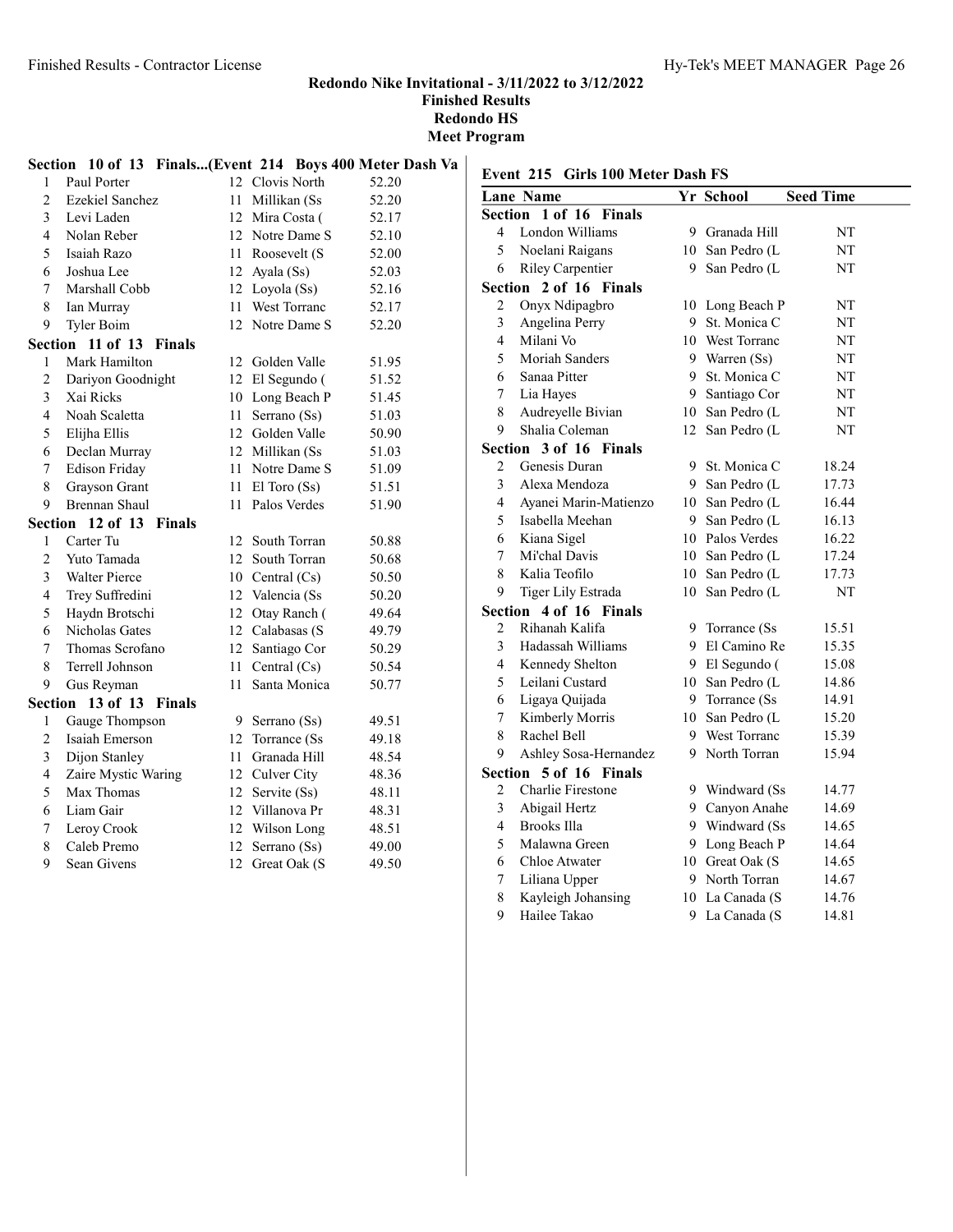#### Redondo Nike Invitational - 3/11/2022 to 3/12/2022 Finished Results

Redondo HS Meet Program

|                         | Section 6 of 16 Finals(Event 215 Girls 100 Meter Dash FS) |    |                 |       |
|-------------------------|-----------------------------------------------------------|----|-----------------|-------|
| 2                       | Kierra Congolino                                          |    | 10 Long Beach P | 14.60 |
| 3                       | Makayla Catron                                            |    | 9 Edison (Ss)   | 14.58 |
| $\overline{4}$          | Sofia Ponce                                               |    | 10 Downey (Ss)  | 14.56 |
| 5                       | Krista Lombardi                                           |    | 10 Arcadia (Ss) | 14.51 |
| 6                       | Kiera Calaycay                                            |    | 9 Torrance (Ss) | 14.55 |
| 7                       | Sara Quigley                                              |    | 9 Edison (Ss)   | 14.57 |
| 8                       | Naima Jones-Ball                                          |    | 9 North Torran  | 14.60 |
| 9                       | Jada Durroh                                               |    | 10 Palos Verdes | 14.61 |
|                         | Section 7 of 16<br>Finals                                 |    |                 |       |
| $\overline{c}$          | Karen Hori                                                |    | 10 Palos Verdes | 14.42 |
| 3                       | Jayla Webber                                              |    | 9 Calabasas (S  | 14.40 |
| $\overline{\mathbf{4}}$ | Izabella Grajeda                                          |    | 9 Carson (La)   | 14.35 |
| 5                       | Aleyah Davis                                              |    | 9 Warren (Ss)   | 14.32 |
| 6                       | Cienna Cardoza                                            |    | 10 Roosevelt (S | 14.32 |
| 7                       | Luisa Cervantes                                           |    | 9 Mira Costa (  | 14.37 |
| 8                       | Sabiha Ahmed                                              |    | 9 Arcadia (Ss)  | 14.42 |
| 9                       | Mia Flores                                                | 10 | Saugus (Ss)     | 14.44 |
|                         | Section 8 of 16 Finals                                    |    |                 |       |
| $\overline{2}$          | Livia Ivie                                                | 10 | Agoura (Ss)     | 14.31 |
| 3                       | Hannah Rubin                                              |    | 9 Saugus (Ss)   | 14.31 |
| 4                       | Tea Koudsi                                                |    | 10 Windward (Ss | 14.30 |
| 5                       | Nyu Cai                                                   |    | 10 Peninsula (S | 14.29 |
| 6                       | Gabrielle De Santiago                                     |    | 10 Saugus (Ss)  | 14.29 |
| 7                       | Rina Johnson                                              |    | 10 El Segundo ( | 14.31 |
| 8                       | Emma Farias                                               |    | 9 Brea Olinda   | 14.31 |
| 9                       | Chdinma Nwokorie                                          |    | 10 Redondo Unio | 14.32 |
|                         | Section 9 of 16 Finals                                    |    |                 |       |
| 2                       | Audrey Crinella                                           |    | 9 Edison (Ss)   | 14.26 |
| 3                       | Ellie Asemota                                             |    | 9 Notre Dame S  | 14.25 |
| 4                       | Lana Zadourian                                            |    | 9 Notre Dame S  | 14.24 |
| 5                       | Aila Kubota                                               |    | 9 Millikan (Ss  | 14.23 |
| 6                       | Meital Negrin                                             |    | 10 La Canada (S | 14.23 |
| 7                       | Chelsea Chan                                              |    | 10 South Torran | 14.25 |
| 8                       | Shelby Jackson                                            |    | 9 El Segundo (  | 14.26 |
| 9                       | Nyla Nolan                                                | 9. | Downey (Ss)     | 14.28 |

|                         | Section 10 of 16<br>Finals |    |                 |       |
|-------------------------|----------------------------|----|-----------------|-------|
| $\overline{c}$          | Makena Guy                 |    | 10 Arcadia (Ss) | 14.19 |
| 3                       | Mia Escobedo               | 9  | Mira Costa (    | 14.13 |
| $\overline{4}$          | Peyton Dunbar              | 9  | Brea Olinda     | 14.10 |
| 5                       | Kalajah Williams           | 9  | Warren (Ss)     | 14.06 |
| 6                       | Maren Glinsky              | 9  | South Torran    | 14.07 |
| 7                       | <b>Addison Reyes</b>       | 9  | Agoura (Ss)     | 14.12 |
| 8                       | Jada Suggs                 | 9  | El Camino Re    | 14.16 |
| 9                       | Marisa Cannon              | 10 | Redondo Unio    | 14.21 |
| Section                 | 11 of 16 Finals            |    |                 |       |
| 2                       | Camryn Gilmour             |    | 9 Santiago Cor  | 14.04 |
| 3                       | Juda Washington            |    | 9 Millikan (Ss  | 14.03 |
| $\overline{\mathbf{4}}$ | Danae Talley               |    | 10 Roosevelt (S | 14.01 |
| 5                       | Dayona Fuentes             | 10 | El Toro (Ss)    | 13.99 |
| 6                       | Reagan Harrington          | 10 | Valencia (Ss    | 14.01 |
| 7                       | Symone Turnage             | 9  | Great Oak (S    | 14.03 |
| 8                       | Hazel Savaiinaea           | 10 | Otay Ranch (    | 14.04 |
| 9                       | Natalie Whittle            | 10 | Agoura (Ss)     | 14.06 |
| Section                 | 12 of 16 Finals            |    |                 |       |
| 2                       | Kaylee Chew                | 9  | Canyon Anahe    | 13.91 |
| $\overline{\mathbf{3}}$ | Jada Jarvis                |    | 10 Great Oak (S | 13.88 |
| $\overline{4}$          | Synaia Phillips            |    | 10 El Camino Re | 13.83 |
| 5                       | Zinnia Weybright           |    | 9 Santa Monica  | 13.80 |
| 6                       | <b>Bailey Hogue</b>        | 9. | J.W. North (    | 13.80 |
| 7                       | Chloe Zavala               |    | 9 Canyon Anahe  | 13.86 |
| 8                       | Kaylee Deierling           | 9  | South Torran    | 13.90 |
| 9                       | Samantha Gillespie         | 9  | Valencia (Ss    | 13.99 |
| <b>Section</b>          | 13 of 16 Finals            |    |                 |       |
| 2                       | Della Turner               | 9  | Santa Monica    | 13.77 |
| 3                       | Lauren Collins             | 9  | Saugus (Ss)     | 13.73 |
| $\overline{4}$          | Staci Cheatham             |    | 9 Santiago Cor  | 13.73 |
| 5                       | Milyan Martin              | 11 | Roosevelt (S    | 13.69 |
| 6                       | Tatiana Brandon            |    | 10 J.W. North ( | 13.70 |
| 7                       | Kit Humbarger              | 9  | Mira Costa (    | 13.73 |
| 8                       | Katherine Cronin           | 10 | El Toro (Ss)    | 13.76 |
| 9                       | Laci Armenta               | 10 | Brea Olinda     | 13.79 |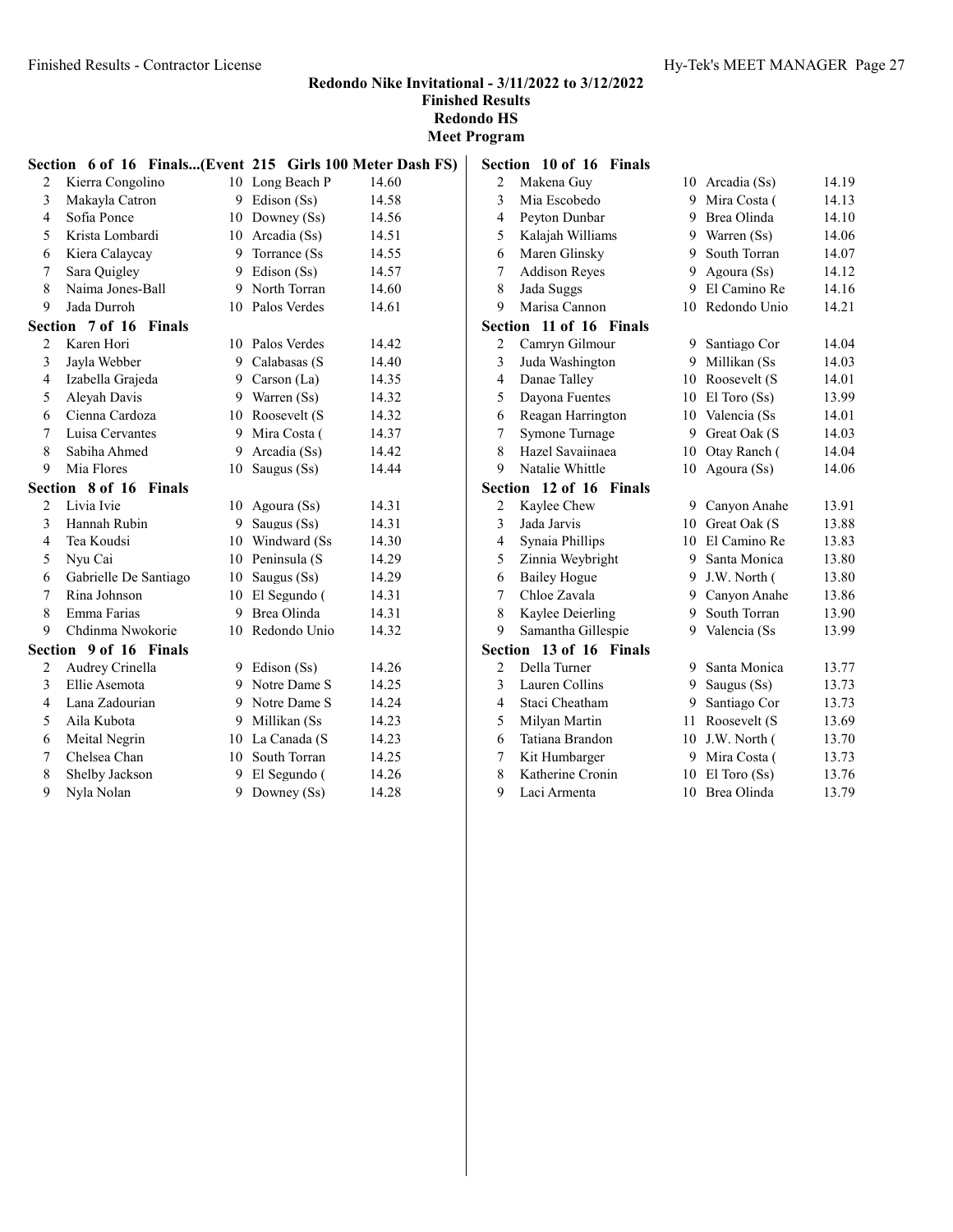Meet Program

|                | Section 14 of 16 Finals(Event 215 Girls 100 Meter Dash FS |    |                     |       |
|----------------|-----------------------------------------------------------|----|---------------------|-------|
| 2              | Raina Jang                                                |    | 9 Ayala (Ss)        | 13.68 |
| 3              | Kiele Yokogawa                                            | 10 | Redondo Unio        | 13.64 |
| $\overline{4}$ | Ava Francis                                               |    | 10 Valencia (Ss)    | 13.56 |
| 5              | Biyanca Bynum                                             | 10 | Ayala (Ss)          | 13.53 |
| 6              | Breelyn Newsome                                           |    | 9 Golden Valle      | 13.54 |
| 7              | Alyson Boren                                              |    | 10 Los Alamitos     | 13.62 |
| 8              | Sophia Torres                                             |    | 10 Peninsula (S     | 13.67 |
| 9              | <b>Arlene Acsinte</b>                                     |    | 10 Downey (Ss)      | 13.68 |
|                | Section 15 of 16 Finals                                   |    |                     |       |
| 2              | Loren Webster                                             |    | 9 Wilson Long       | 13.40 |
| $\mathfrak{Z}$ | Arynn Sanders                                             | 10 | Otay Ranch (        | 13.34 |
| 4              | Maeva Dubuche                                             | 9  | Culver City         | 13.25 |
| 5              | Erikan Ibekwe                                             |    | $10$ J.W. North $($ | 13.12 |
| 6              | Sanaa Belleard                                            |    | 10 Culver City      | 13.21 |
| 7              | Megan Gaisford                                            |    | 9 Notre Dame S      | 13.32 |
| 8              | Sienna Escutia                                            | 9  | El Toro (Ss)        | 13.40 |
| 9              | Nyah Fields                                               | 9  | Golden Valle        | 13.50 |
|                | Section 16 of 16<br><b>Finals</b>                         |    |                     |       |
| 2              | Sarah Najibi                                              |    | 9 Calabasas (S      | 12.94 |
| 3              | Jordyn Holmes                                             |    | 10 Calabasas (S     | 12.89 |
| 4              | Neveah Lewis                                              | 9  | Wilson Long         | 12.87 |
| 5              | Tiffany Williams                                          |    | 9 Carson (La)       | 12.51 |
| 6              | Kamara Nnadi                                              |    | 9 Peninsula (S      | 12.84 |
| 7              | Tarynn Maroney                                            | 10 | Wilson Long         | 12.87 |
| 8              | Jaya Westby                                               |    | 10 Carson $(La)$    | 12.90 |
| 9              | Meagan Humphries                                          |    | 10 Golden Valle     | 12.95 |

# Event 216 Boys 100 Meter Dash FS

|   | $\frac{1}{2}$ . $\frac{1}{2}$ . $\frac{1}{2}$ . $\frac{1}{2}$ . $\frac{1}{2}$ . $\frac{1}{2}$ . $\frac{1}{2}$ . $\frac{1}{2}$ . $\frac{1}{2}$ . $\frac{1}{2}$ . $\frac{1}{2}$ . |  |                 |                  |  |  |
|---|---------------------------------------------------------------------------------------------------------------------------------------------------------------------------------|--|-----------------|------------------|--|--|
|   | <b>Lane Name</b>                                                                                                                                                                |  | Yr School       | <b>Seed Time</b> |  |  |
|   | <b>Section 1 of 14 Finals</b>                                                                                                                                                   |  |                 |                  |  |  |
|   | Eric Morales                                                                                                                                                                    |  | 10 San Pedro (L | NT               |  |  |
|   | 5 Yiyang (Allan) Liu                                                                                                                                                            |  | 9 St. Monica C  | 15.07            |  |  |
| 6 | Jesse Liebman                                                                                                                                                                   |  | 9 St. Monica C  | 15.92            |  |  |
|   | Logan Doerr                                                                                                                                                                     |  | 10 El Camino Re | NT               |  |  |

|                | Section 2 of 14 Finals           |    |                 |       |
|----------------|----------------------------------|----|-----------------|-------|
| $\overline{2}$ | Ryan Joyce                       |    | 9 Bishop Alema  | 13.95 |
| 3              | Daniel Bebawy                    | 9  | North Torran    | 13.90 |
| $\overline{4}$ | Matthew Liu                      |    | 10 Palos Verdes | 13.50 |
| 5              | Paul Do                          |    | 9 North Torran  | 13.34 |
| 6              | <b>Bill Nguyen</b>               |    | 10 Redondo Unio | 13.45 |
| 7              | Eli Winkler                      |    | 9 Wildwood (Ss  | 13.85 |
| 8              | Kimmani Borens                   |    | 10 North Torran | 13.92 |
| 9              | <b>Addison Sousa</b>             | 10 | San Pedro (L    | 14.10 |
|                | Section 3 of 14 Finals           |    |                 |       |
| $\overline{c}$ | Zane Bryant                      |    | 9 Wildwood (Ss  | 13.24 |
| 3              | Zyan Arthurs                     |    | 10 Wildwood (Ss | 13.12 |
| $\overline{4}$ | Felix Fuchs                      |    | 9 El Segundo (  | 13.07 |
| 5              | Sy Van Clief                     |    | 10 Downey (Ss)  | 12.91 |
| 6              | Travis Nguyen                    |    | 9 Santiago Cor  | 12.99 |
| 7              | Camden Yi                        |    | 10 Canyon Anahe | 13.08 |
| 8              | Dyton Orr                        |    | 10 Palos Verdes | 13.19 |
| 9              | Kyle Corrigan                    | 9  | Saugus (Ss)     | 13.31 |
|                | Section 4 of 14 Finals           |    |                 |       |
| $\overline{c}$ | Aiden Munoz                      |    | 9 Canyon Anahe  | 12.89 |
| 3              | <b>Tyler Morales</b>             |    | 10 Palos Verdes | 12.85 |
| $\overline{4}$ | Jude Zahreddine                  |    | 10 Canyon Anahe | 12.80 |
| 5              | Semaj McIntyre                   | 10 | Santa Monica    | 12.78 |
| 6              | <b>Justin Revels</b>             | 10 | Santa Monica    | 12.80 |
| 7              | Christopher Porter               | 9  | El Segundo (    | 12.83 |
| 8              | Joaquin Shin                     |    | 10 Millikan (Ss | 12.88 |
| 9              | Isaiah Love                      |    | 10 El Camino Re | 12.90 |
|                | Section 5 of 14<br><b>Finals</b> |    |                 |       |
| $\overline{c}$ | <b>Anthony Francis</b>           |    | 10 Downey (Ss)  | 12.75 |
| 3              | Kamal Molake                     | 9. | Golden Valle    | 12.67 |
| $\overline{4}$ | Drew Spencer                     |    | 10 Mira Costa ( | 12.61 |
| 5              | Kai O'Neill                      |    | 9 Mira Costa (  | 12.58 |
| 6              | Dredon Fowles                    |    | 9 El Camino Re  | 12.60 |
| 7              | Jacob Satchell                   |    | 9 Valencia (Ss  | 12.66 |
| 8              | Jackson Payne                    | 10 | El Toro (Ss)    | 12.68 |

Antonio Quiles 9 Bishop Alema 12.78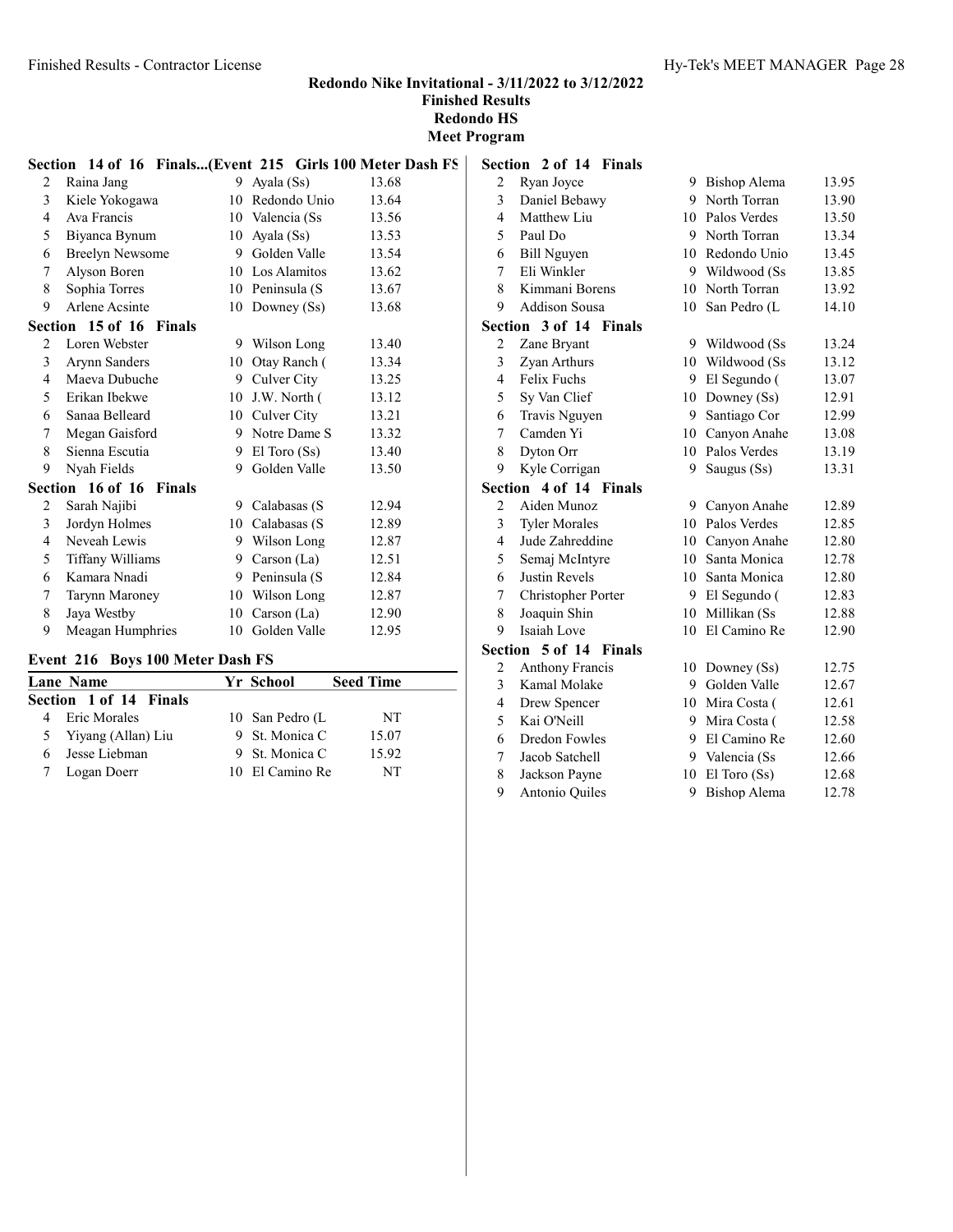#### Redondo Nike Invitational - 3/11/2022 to 3/12/2022 Finished Results

Redondo HS

Meet Program

|                | Section 6 of 14 Finals(Event 216 Boys 100 Meter Dash FS) |    |                  |       |
|----------------|----------------------------------------------------------|----|------------------|-------|
| 2              | Dylan Hixon                                              |    | 12 Roosevelt (S  | 12.55 |
| 3              | Daniel Sandino                                           |    | 10 Saugus (Ss)   | 12.50 |
| 4              | Ryan Young                                               |    | 10 Torrance (Ss) | 12.49 |
| 5              | Carlo Hidalgo Jr                                         |    | 10 Wilson Long   | 12.46 |
| 6              | Caden Matsumoto                                          |    | 9 West Torranc   | 12.48 |
| $\overline{7}$ | Laith Alkawadri                                          |    | 10 West Torranc  | 12.50 |
| 8              | Cadance Turner                                           |    | 9 Redondo Unio   | 12.53 |
| 9              | Trevez Makay                                             |    | 9 Santiago Cor   | 12.57 |
|                | Section 7 of 14 Finals                                   |    |                  |       |
| 2              | Cade Gravett                                             |    | 10 El Segundo (  | 12.44 |
| 3              | Hawking Crouther                                         |    | 10 Millikan (Ss  | 12.44 |
| 4              | Jeremy Michael Oro                                       |    | 9 Valencia (Ss   | 12.39 |
| 5              | Cassius Vaughan                                          |    | 9 El Toro (Ss)   | 12.36 |
| 6              | Mitchell Tu                                              |    | 10 South Torran  | 12.38 |
| 7              | James Thompson                                           |    | 10 West Torranc  | 12.42 |
| 8              | Joseph Urrutia                                           |    | 9 Great Oak (S   | 12.44 |
| 9              | Keion Liburd                                             | 9  | Carson (La)      | 12.44 |
|                | Section 8 of 14 Finals                                   |    |                  |       |
| $\overline{2}$ | Alex Thomas                                              |    | 10 Ayala $(Ss)$  | 12.32 |
| 3              | Jaylen Koehler                                           |    | 11 Roosevelt (S  | 12.27 |
| $\overline{4}$ | Caleb Geiser                                             |    | 10 Roosevelt (S  | 12.25 |
| 5              | Dontae Smith                                             |    | 9 J.W. North (   | 12.20 |
| 6              | Pierson Bodrick                                          |    | 9 Great Oak (S   | 12.23 |
| 7              | Josh Cambaliza                                           |    | 9 Canyon Canyo   | 12.26 |
| 8              | Khari Garner                                             |    | 10 J.W. North (  | 12.30 |
| 9              | Daniel Sonnenberg                                        |    | 10 Edison (Ss)   | 12.35 |
|                | Section 9 of 14 Finals                                   |    |                  |       |
| 2              | Andrew Alegre                                            |    | 9 Peninsula (S   | 12.16 |
| 3              | Charlie McCarthy                                         |    | 9 Mira Costa (   | 12.15 |
| 4              | Liam Casas                                               | 9. | Santiago Cor     | 12.14 |
| 5              | Sean Soun                                                | 9  | Long Beach P     | 12.12 |
| 6              | David Johnson                                            |    | 10 Torrance (Ss) | 12.12 |
| 7              | Jared Schnoor                                            |    | 10 Edison (Ss)   | 12.14 |
| 8              | Dave Botts                                               | 9. | Downey $(Ss)$    | 12.16 |
| 9              | Christian Chapman                                        |    | 10 Wilson Long   | 12.20 |

|                         | Section 10 of 14 Finals           |    |                 |       |
|-------------------------|-----------------------------------|----|-----------------|-------|
| 2                       | Cooper Dobbs                      |    | 10 Edison (Ss)  | 12.12 |
| 3                       | Leo Abe                           | 10 | South Torran    | 12.07 |
| $\overline{4}$          | Daniel Rogel                      |    | 10 Saugus (Ss)  | 12.06 |
| 5                       | Mateo Arambula                    |    | 10 Valencia (Ss | 12.05 |
| 6                       | Richard Jalandoni                 | 10 | South Torran    | 12.06 |
| 7                       | <b>Shane Morton</b>               | 10 | Saugus (Ss)     | 12.07 |
| 8                       | Angel Cooley-Knotts               | 10 | Santa Monica    | 12.08 |
| 9                       | Dimitri Krikelas Simon            | 10 | Redondo Unio    | 12.12 |
| <b>Section</b>          | 11 of 14 Finals                   |    |                 |       |
| $\overline{2}$          | Justin Smith                      |    | 10 Loyola (Ss)  | 12.01 |
| $\overline{\mathbf{3}}$ | Sam Russell                       |    | 10 El Toro (Ss) | 11.98 |
| $\overline{4}$          | Kejhan Gory                       |    | 10 Saugus (Ss)  | 11.98 |
| 5                       | Elijah Bradley                    |    | 10 Loyola (Ss)  | 11.96 |
| 6                       | Cash Quiroz                       | 9  | Long Beach P    | 11.96 |
| 7                       | Justin Oum                        |    | 10 Culver City  | 11.98 |
| 8                       | Kam'ron Pierre                    | 10 | Golden Valle    | 12.00 |
| 9                       | David Nichols                     | 9  | Clovis North    | 12.04 |
|                         | Section 12 of 14<br><b>Finals</b> |    |                 |       |
| 2                       | Aaron Huang                       | 10 | Torrance (Ss)   | 11.92 |
| 3                       | Noah Elhardouzi                   | 9  | Redondo Unio    | 11.90 |
| 4                       | Chukwuomn Ucheghbulan             | 9  | Millikan (Ss    | 11.86 |
| 5                       | Dominic Lewis                     |    | 10 Saugus (Ss)  | 11.82 |
| 6                       | Michael Saiz                      | 9  | Ayala (Ss)      | 11.83 |
| 7                       | Devon Clark                       |    | 9 Great Oak (S  | 11.86 |
| 8                       | Zytel Boyd                        | 9  | Culver City     | 11.90 |
| 9                       | Raheim Reardon                    | 9  | Peninsula (S    | 11.96 |
| <b>Section</b>          | 13 of 14<br><b>Finals</b>         |    |                 |       |
| $\overline{2}$          | Khalil Cueva                      | 10 | Loyola (Ss)     | 11.80 |
| 3                       | <b>Alexander Hawkins</b>          | 11 | Peninsula (S    | 11.74 |
| 4                       | Paden White                       | 10 | Bishop Alema    | 11.72 |
| 5                       | Jerald Evangelista                | 9  | Carson $(La)$   | 11.56 |
| 6                       | Joshua Nazimiye                   |    | 12 Calabasas (S | 11.70 |
| 7                       | Kyle Garcia                       |    | 10 Saugus (Ss)  | 11.74 |
| 8                       | Jarrius Hill                      | 9  | Carson (La)     | 11.77 |
| 9                       | <b>Timothy Gulley</b>             | 9  | Saugus (Ss)     | 11.80 |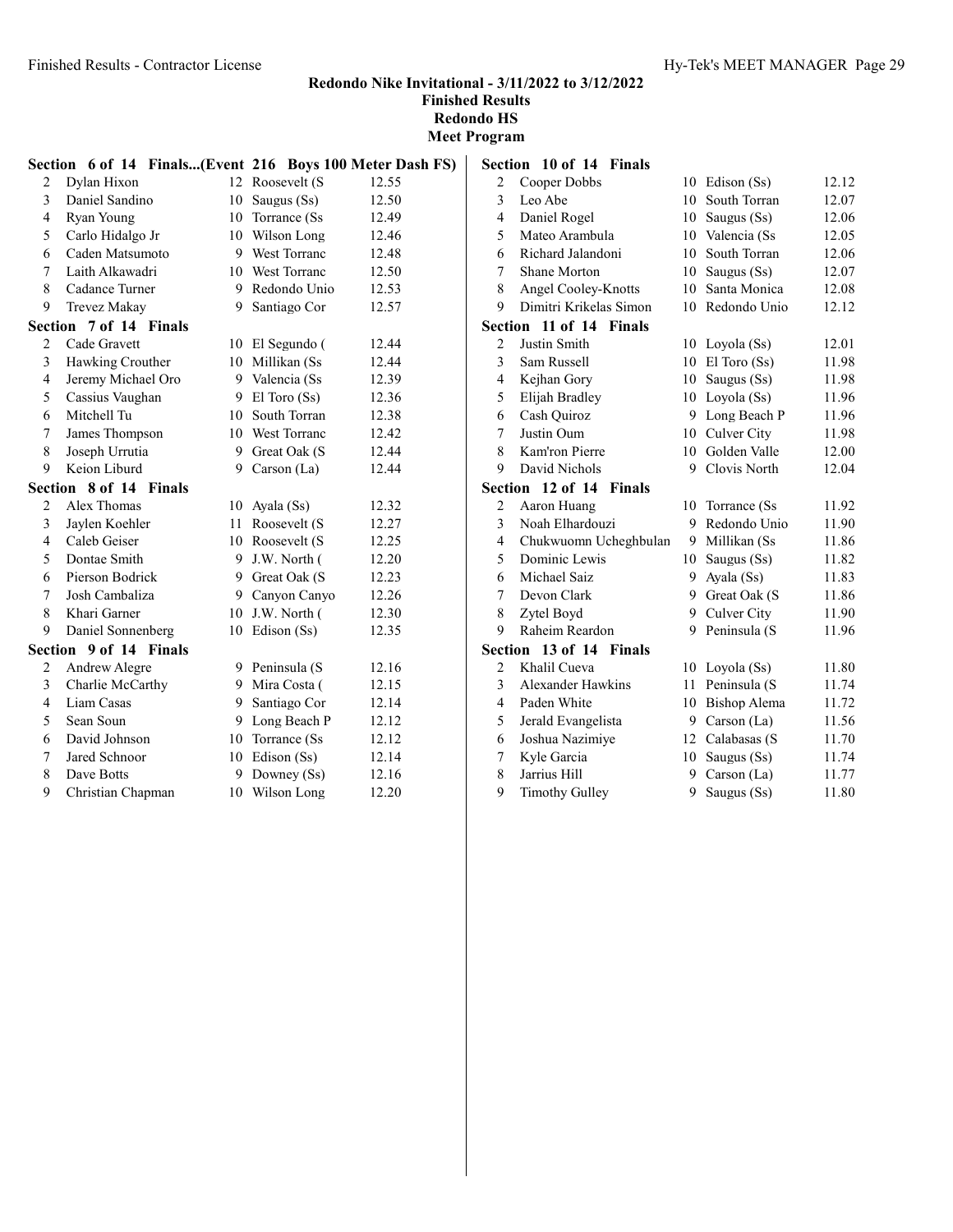Meet Program

#### Section 14 of 14 Finals...(Event 216 Boys 100 Meter Dash FS)

| 2 | Luke Buggs          | 10 Long Beach P  | 11.50 |
|---|---------------------|------------------|-------|
| 3 | <b>Wyatt Becker</b> | 9 Notre Dame S   | 11.47 |
| 4 | Andrew Johnson      | 10 Wilson Long   | 11.46 |
| 5 | Lucas Francke       | 10 Saugus $(Ss)$ | 11.05 |
| 6 | Devin Bragg         | 9 Los Alamitos   | 11.10 |
| 7 | Elliot Cooper       | 9 Notre Dame S   | 11.47 |
| 8 | Marquis Monroe      | 10 Ayala $(Ss)$  | 11.48 |
| 9 | Ehimen Oyamendan    | 9 Notre Dame S   | 11.52 |
|   |                     |                  |       |

#### Event 217 Girls 100 Meter Dash Varsity

|                | Lane Name               |                  | Yr School           | <b>Seed Time</b> |
|----------------|-------------------------|------------------|---------------------|------------------|
|                | Section 1 of 14 Finals  |                  |                     |                  |
| 2              | Alyssa Reamer           | 12               | <b>West Torranc</b> | NT               |
| 3              | Journey Cole            | 9                | Redondo Unio        | NT               |
| $\overline{4}$ | Kiyana Cole             |                  | 12 Valencia (Ss     | NT               |
| 5              | Tessa Buchanan          | 10               | Mayfield $(G)$      | 15.27            |
| 6              | Mia Amano               | 12               | San Pedro (L        | NT               |
| 7              | Gabriella Caldwell      | 10               | Granada Hill        | NT               |
| 8              | Aliesha Fizer           | 11               | San Pedro (L        | NT               |
|                | Section 2 of 14 Finals  |                  |                     |                  |
| 1              | Yin Guan                | 9.               | Peninsula (S        | 15.17            |
| $\overline{2}$ | Zoe Bryant              | 12               | Wildwood (Ss        | 14.94            |
| 3              | Savann Sadowski Aguirre | 12               | Valencia (Ss        | 14.66            |
| $\overline{4}$ | Mao Yamashita           | 11               | Peninsula (S        | 14.61            |
| 5              | Nikki Hensley           | 10               | Mayfield (G)        | 14.49            |
| 6              | Harper Dame             | 10               | El Segundo (        | 14.49            |
| 7              | Jazmyn Escobar          | 11               | Great Oak (S        | 14.65            |
| 8              | Maddie Bewick           | 9                | Mayfield $(G)$      | 14.92            |
| 9              | Vivian Prentice         | 11               | Bishop Alema        | 15.17            |
|                | Section 3 of 14 Finals  |                  |                     |                  |
| 1              | Samantha Martinez       | 12 <sup>1</sup>  | Granada Hill        | 14.48            |
| $\overline{2}$ | Makua Ejizu             | 11               | San Pedro (L        | 14.38            |
| 3              | Selah Han               | 10               | Torrance (Ss        | 14.22            |
| $\overline{4}$ | Amorianna Leviett       | 11               | Otay Ranch (        | 14.14            |
| 5              | Haley Johnson           | 12               | Serrano (Ss)        | 14.02            |
| 6              | Jessica Woodcock        | 12               | Serrano (Ss)        | 14.12            |
| 7              | Kaylee Lopez            | 12               | El Segundo (        | 14.19            |
| 8              | Julianna Aguirre        | 12 <sup>12</sup> | St. Monica C        | 14.34            |
| 9              | Penny Thompson          | 12               | St. Monica C        | 14.38            |

|                         | Section 4 of 14 Finals           |                 |                 |       |
|-------------------------|----------------------------------|-----------------|-----------------|-------|
| 1                       | Faith Ellison                    |                 | 12 Otay Ranch ( | 14.00 |
| $\overline{c}$          | Alyssa Cordts                    | 11              | South Torran    | 13.99 |
| 3                       | Jaymie Chavez                    | 11              | Saugus (Ss)     | 13.95 |
| $\overline{\mathbf{4}}$ | Jaylene Chute                    |                 | 11 Mira Costa ( | 13.92 |
| 5                       | Kayla Tassara                    | 12 <sup>1</sup> | South Torran    | 13.90 |
| 6                       | Chelsea Ohanaga                  |                 | 11 Granada Hill | 13.90 |
| 7                       | Anaisa Castillo                  | 11 -            | Saugus (Ss)     | 13.95 |
| 8                       | Sydnee Thy                       | 11-             | Millikan (Ss    | 13.97 |
| 9                       | Kailai Cruser                    | 11              | Brea Olinda     | 13.99 |
|                         | Section 5 of 14 Finals           |                 |                 |       |
| 1                       | Angelina Sanchez                 | 12              | San Pedro (L    | 13.86 |
| $\overline{c}$          | Sophia Hudson                    | 10              | Torrance (Ss    | 13.85 |
| 3                       | Thalia George                    | 12              | South Torran    | 13.83 |
| $\overline{\mathbf{4}}$ | Lleraldine Garcia                |                 | 9 Warren (Ss)   | 13.80 |
| 5                       | Evelyn Sandoval                  |                 | 12 North Torran | 13.77 |
| 6                       | Aniyah Johnson                   |                 | 11 Downey (Ss)  | 13.79 |
| 7                       | Sydney Livingstone               |                 | 12 Arnold O. Be | 13.82 |
| 8                       | Alani Young                      |                 | 11 Brea Olinda  | 13.83 |
| 9                       | Naomi Walker                     | 12              | Torrance (Ss)   | 13.85 |
| Section                 | 6 of 14 Finals                   |                 |                 |       |
| 1                       | Nnenna Brown                     | 11 -            | Wildwood (Ss    | 13.77 |
| $\overline{c}$          | Ka'Siya Brown                    |                 | 10 El Camino Re | 13.76 |
| 3                       | Camryn Woods                     | 11 -            | Santiago Cor    | 13.73 |
| $\overline{4}$          | Mina Chung                       |                 | 10 West Torranc | 13.69 |
| 5                       | Kailani Fletcher                 |                 | 12 Downey (Ss)  | 13.68 |
| 6                       | Abigail Villegas                 | 11 -            | Warren (Ss)     | 13.69 |
| 7                       | Kamlyn Huang                     |                 | 10 Otay Ranch ( | 13.70 |
| 8                       | Ivory Laureano                   | 11              | Warren (Ss)     | 13.73 |
| 9                       | Ariell Belser                    | 12              | Great Oak (S    | 13.76 |
|                         | Section 7 of 14<br><b>Finals</b> |                 |                 |       |
| 1                       | Mikayla Vu                       | 11              | Arnold O. Be    | 13.67 |
| $\overline{c}$          | Christine Adams                  | 11              | St. Anthony     | 13.60 |
| 3                       | Olivia Toland                    |                 | 12 La Canada (S | 13.57 |
| 4                       | Caylin Norwood                   |                 | 9 El Camino Re  | 13.57 |
| 5                       | Elle Jones                       | 11 <sup>1</sup> | North Torran    | 13.53 |
| 6                       | <b>Riley Crooks</b>              |                 | 9 Edison (Ss)   | 13.57 |
| 7                       | <b>Brittany Rivas</b>            | 10              | La Canada (S    | 13.57 |
| 8                       | Lillian Werner                   | 10              | Agoura (Ss)     | 13.60 |

9 Nicole Chiem 11 Arnold O. Be 13.64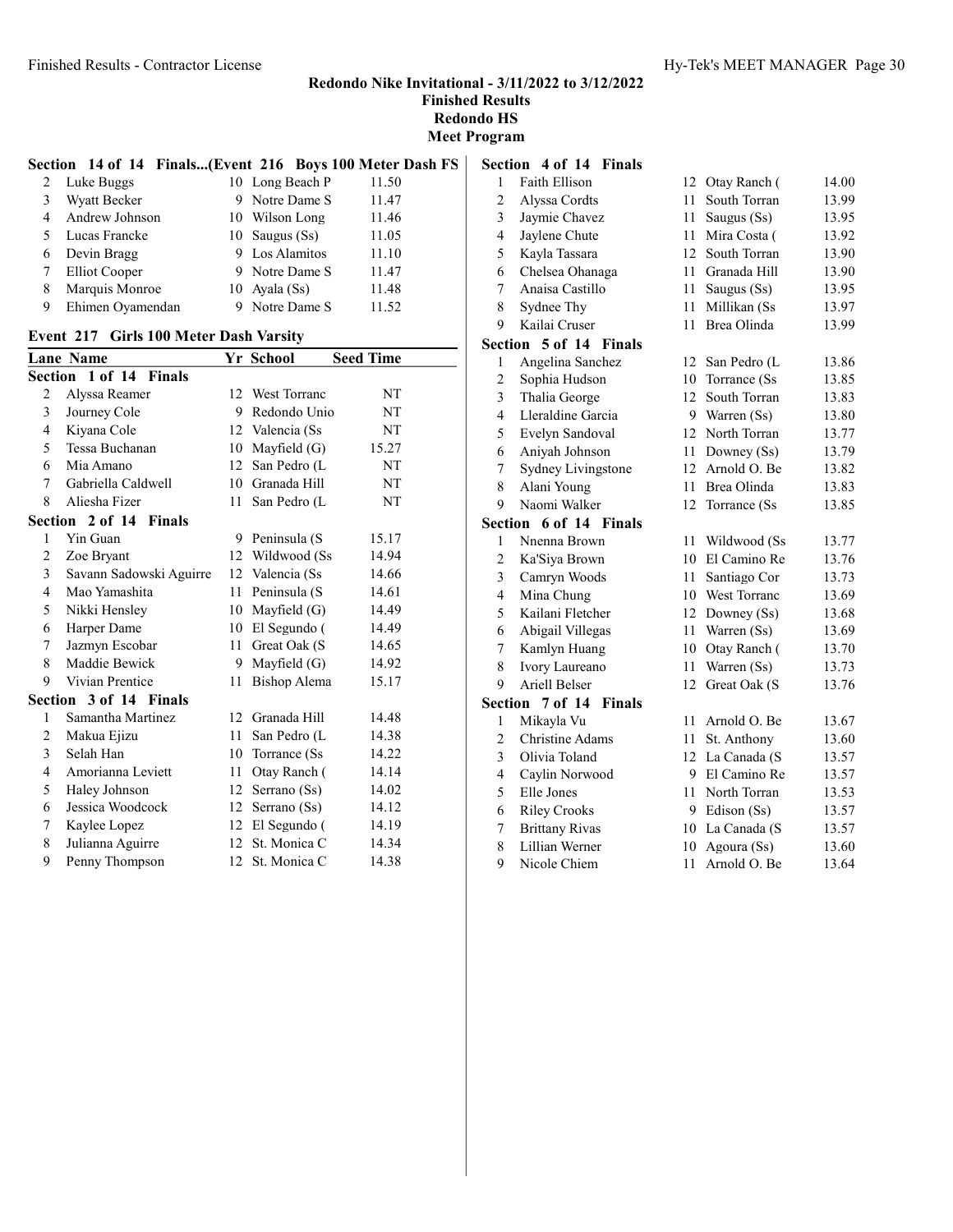#### Redondo Nike Invitational - 3/11/2022 to 3/12/2022 Finished Results

Redondo HS Meet Program

|                | Section 8 of 14 Finals(Event 217 Girls 100 Meter Dash Var |    |                  |       | S         |
|----------------|-----------------------------------------------------------|----|------------------|-------|-----------|
| 1              | Mayagrace Wilson                                          |    | 11 Agoura (Ss)   | 13.52 |           |
| 2              | Alaina Armstrong                                          |    | 11 Bishop Alema  | 13.46 |           |
| 3              | Natalie Renner                                            | 11 | El Toro (Ss)     | 13.44 |           |
| 4              | Sienna Escutia                                            |    | 9 El Toro (Ss)   | 13.40 |           |
| 5              | Shania Joachim                                            |    | 12 Valencia (Ss  | 13.34 |           |
| 6              | Katie McGuinness                                          |    | 9 La Canada (S   | 13.35 |           |
| 7              | Andrea Garcia                                             |    | 12 Culver City   | 13.41 |           |
| 8              | Jordan Vega                                               | 11 | Ayala (Ss)       | 13.46 |           |
| 9              | Megan Stauffer                                            |    | 10 Serrano (Ss)  | 13.48 |           |
|                | Section 9 of 14 Finals                                    |    |                  |       | S         |
| 1              | Katherine Schultz                                         | 11 | $El$ Toro $(Ss)$ | 13.32 |           |
| $\overline{c}$ | <b>Faith Hines</b>                                        | 11 | Serrano (Ss)     | 13.29 |           |
| 3              | Brianna Clovery                                           |    | 12 Canyon Anahe  | 13.24 |           |
| 4              | Jada Brooks                                               |    | 12 Clovis North  | 13.14 |           |
| 5              | Carly Christensen                                         |    | 11 Saugus (Ss)   | 13.08 |           |
| 6              | Briana Bartone                                            |    | 10 Canyon Canyo  | 13.10 |           |
| 7              | Rachel Park                                               |    | 12 Crescenta Va  | 13.15 |           |
| 8              | Isabel Mercado                                            |    | 11 Downey (Ss)   | 13.26 |           |
| 9              | Cierra Anguiano                                           | 11 | St. Anthony      | 13.30 |           |
|                | Section 10 of 14 Finals                                   |    |                  |       | S         |
| 1              | Lauren Gilhooly                                           |    | 9 Mira Costa (   | 13.07 |           |
| $\overline{2}$ | Adriana Corral                                            |    | 12 Saugus (Ss)   | 13.01 |           |
| 3              | Imaan Minwalla                                            |    | 11 Culver City   | 12.99 |           |
| 4              | Jordan Garcia                                             |    | 12 Great Oak (S  | 12.94 |           |
| 5              | Hailey Clingan                                            |    | 10 Edison (Ss)   | 12.92 |           |
| 6              | Avana Zenner                                              |    | 10 Mira Costa (  | 12.94 |           |
| 7              | Zoey Igbinigie                                            |    | 10 El Camino Re  | 12.98 |           |
| 8              | Grace Sanchez                                             |    | 12 Canyon Anahe  | 13.00 |           |
| 9              | Nia Dinkins                                               |    | 12 Ayala (Ss)    | 13.06 |           |
|                | Section 11 of 14 Finals                                   |    |                  |       | F         |
| 1              | Madison Desvarieux                                        | 11 | Canyon Canyo     | 12.91 |           |
| $\overline{c}$ | Taylor Debarros                                           |    | 11 Brea Olinda   | 12.84 | I         |
| 3              | Farhat Noorzaye                                           |    | 12 West Torranc  | 12.81 | $\bar{s}$ |
| $\overline{4}$ | <b>Alexis Pitts</b>                                       |    | 12 Millikan (Ss) | 12.73 |           |
| 5              | <b>Trinity Moseby</b>                                     |    | 12 Wilson Long   | 12.68 |           |
| 6              | Natalia Nikkhoo                                           | 11 | Notre Dame S     | 12.71 |           |
| 7              | Hayden Craft                                              |    | 9 Clovis North   | 12.81 |           |
| 8              | <b>Emerson Parks</b>                                      |    | 9 Clovis North   | 12.84 |           |
| 9              | Maisy Berry                                               |    | 12 Edison (Ss)   | 12.90 |           |

|                | Section 12 of 14 Finals |    |                 |       |
|----------------|-------------------------|----|-----------------|-------|
| 1              | MaNia Tidwell           | 11 | Wilson Long     | 12.62 |
| $\overline{c}$ | Andrea Smith            | 10 | Culver City     | 12.51 |
| 3              | Sahara Wray             | 11 | Carson $(La)$   | 12.48 |
| 4              | Kylee Davis             | 12 | Golden Valle    | 12.45 |
| 5              | Taylor Johnson          |    | 10 Long Beach P | 12.44 |
| 6              | Jenna Onestinghel       | 11 | Canyon Anahe    | 12.45 |
| 7              | <b>Charlotte Binder</b> |    | 12 Calabasas (S | 12.47 |
| 8              | Nevaeh Williams         | 11 | Golden Valle    | 12.50 |
| 9              | Sy'rai Yarborough       | 12 | Arcadia (Ss)    | 12.54 |
|                | Section 13 of 14 Finals |    |                 |       |
| 1              | Krystal Harrell         | 11 | Roosevelt (S    | 12.44 |
| $\overline{2}$ | Breija Stredic          | 11 | J.W. North (    | 12.39 |
| 3              | Lahela Ray              |    | 10 Calabasas (S | 12.35 |
| $\overline{4}$ | Kaylen Fletcher         | 12 | Bishop Alema    | 12.28 |
| 5              | Amor Jones              |    | 12 West Torranc | 12.14 |
| 6              | Dakota Minor            | 12 | Roosevelt (S    | 12.24 |
| 7              | River Sampson           | 12 | Long Beach P    | 12.29 |
| 8              | Orchid Concha           | 12 | Roosevelt (S    | 12.37 |
| 9              | Kaitlyn E. Williams     | 9  | Carson $(La)$   | 12.40 |
| Section        | 14 of 14 Finals         |    |                 |       |
| 1              | Eve Divinity            | 12 | Redondo Unio    | 12.13 |
| 2              | Mikaela Warr            | 10 | Canyon Canyo    | 12.04 |
| 3              | Adonijah Currie         | 11 | Golden Valle    | 11.99 |
| $\overline{4}$ | Aniyah Wyche            |    | 12 Long Beach P | 11.96 |
| 5              | Reign Redmond           | 11 | Carson $(La)$   | 11.75 |
| 6              | Zanae Woods             | 12 | Calabasas (S    | 11.78 |
| 7              | Kayla Mc Bride          | 10 | Ayala (Ss)      | 11.98 |
| 8              | Kaliyah Johnson         | 11 | Millikan (Ss    | 11.99 |
| 9              | Samantha Bartz          | 12 | Santiago Cor    | 12.12 |

# Event 218 Boys 100 Meter Dash Varsity

|   | Lane Name              | Yr School       | <b>Seed Time</b> |
|---|------------------------|-----------------|------------------|
|   | Section 2 of 17 Finals |                 |                  |
|   | Kejuan Bullard         | 12 San Pedro (L | NT               |
| 2 | Raymond Decano         | 12 San Pedro (L | NT               |
| 3 | Jonathon Ferguson      | 11 St. Anthony  | NT               |
| 4 | Miles Lewis            | 11 San Pedro (L | NT.              |
| 5 | Ashton Zuvich          | 11 San Pedro (L | 14.04            |
| 6 | Ryan Kennelly          | 10 St. Anthony  | NT               |
|   | Tommy Larry            | 9 Serrano (Ss)  | NT               |
| 8 | Chris Soto             | 11 San Pedro (L | NT               |
| 9 | Jon Sheppard           | St. Anthony     | NT               |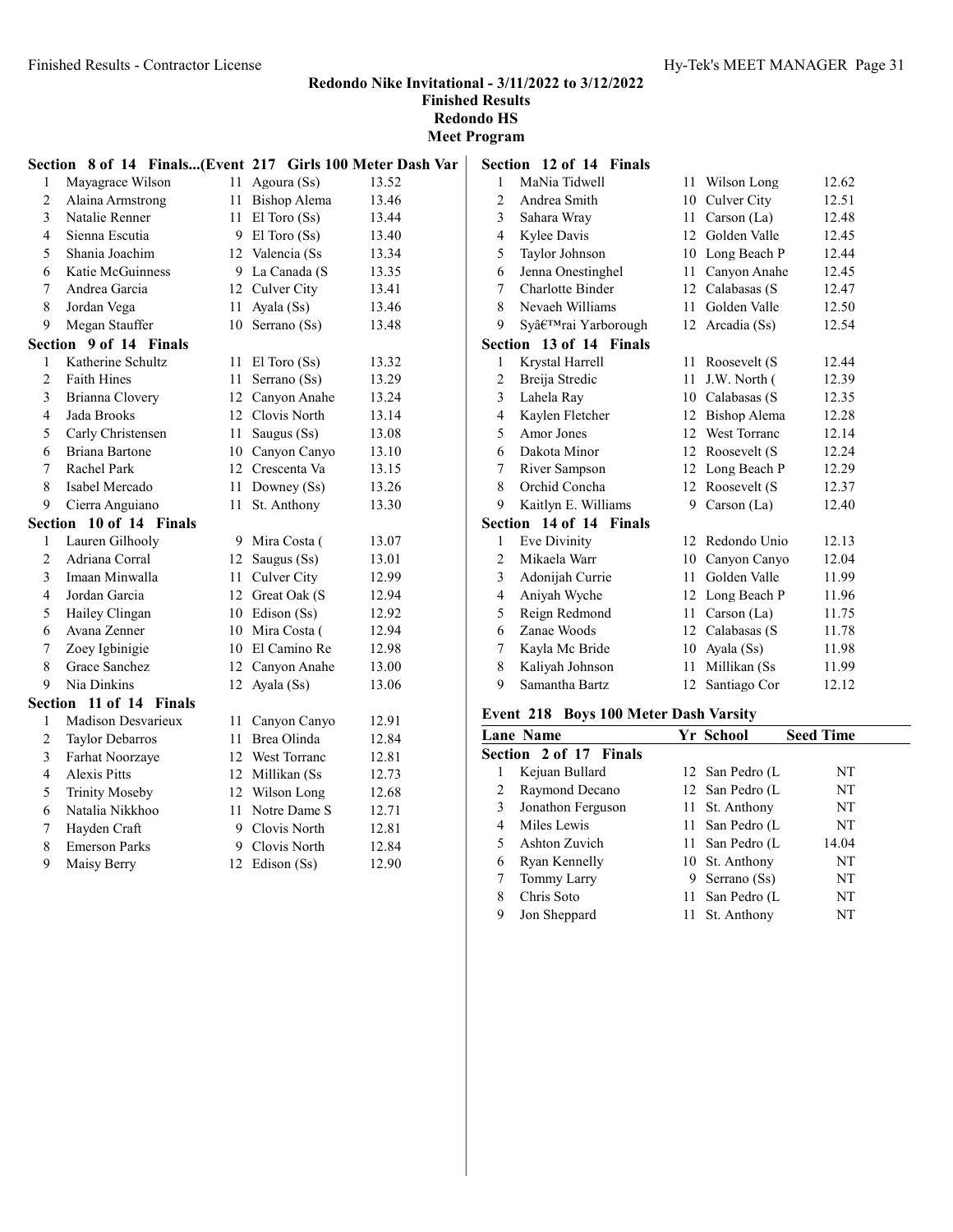|                | Section 3 of 17 Finals(Event 218 Boys 100 Meter Dash Var |      |                 |       | S |
|----------------|----------------------------------------------------------|------|-----------------|-------|---|
| $\mathbf{1}$   | Asher Samuel                                             |      | 9 St. Monica C  | 13.67 |   |
| $\overline{2}$ | Kenneth Morris                                           |      | 12 St. Monica C | 13.27 |   |
| 3              | Mateo Taylor                                             |      | 11 San Pedro (L | 13.03 |   |
| 4              | Adrian Valdez                                            |      | 11 Saugus (Ss)  | 12.83 |   |
| 5              | Michael Hawkins                                          |      | 11 Saugus (Ss)  | 12.67 |   |
| 6              | Sean Winbush                                             |      | 10 Palos Verdes | 12.75 |   |
| 7              | William Godwin                                           |      | 11 San Pedro (L | 12.88 |   |
| 8              | Issac Nuno                                               |      | 10 St. Monica C | 13.07 |   |
| 9              | Steven Walrath                                           | 11 - | San Pedro (L    | 13.62 |   |
|                | Section 4 of 17 Finals                                   |      |                 |       | S |
| 1              | Christopher Pope                                         | 12   | Serrano (Ss)    | 12.65 |   |
| 2              | Bolu Oseni                                               | 11   | San Pedro (L    | 12.42 |   |
| 3              | Jeremiah Dafney                                          |      | 11 Brea Olinda  | 12.37 |   |
| 4              | Amoni Spencer                                            |      | 12 El Camino Re | 12.33 |   |
| 5              | Jaden Giles                                              |      | 12 Arnold O. Be | 12.29 |   |
| 6              | Jaden Mueller                                            |      | 11 Serrano (Ss) | 12.32 |   |
| 7              | Benjamin Ali-Watkins                                     |      | 11 El Segundo ( | 12.36 |   |
| 8              | Trevor McSween                                           |      | 9 Serrano (Ss)  | 12.38 |   |
| 9              | Hanbyoul Lozano                                          |      | 11 North Torran | 12.47 |   |
|                | Section 5 of 17 Finals                                   |      |                 |       | S |
| 1              | <b>Christopher Prescott</b>                              |      | 11 Ayala $(Ss)$ | 12.26 |   |
| $\overline{c}$ | Dylan Harmon - Hernande                                  |      | 12 Torrance (Ss | 12.23 |   |
| 3              | Peyton Guerra                                            |      | 12 Millikan (Ss | 12.19 |   |
| 4              | Nathaniel Esparza                                        |      | 11 Carson (La)  | 12.10 |   |
| 5              | Gerrod Toliver                                           |      | 11 Millikan (Ss | 12.02 |   |
| 6              | Calix Jamerson                                           |      | 11 Crescenta Va | 12.08 |   |
| $\overline{7}$ | Andrew Rubio                                             |      | 12 Brea Olinda  | 12.15 |   |
| 8              | Daniel Balayan                                           | 12   | Saugus (Ss)     | 12.20 |   |
| 9              | <b>Robert Russ</b>                                       | 11   | Great Oak (S    | 12.26 |   |
|                | Section 6 of 17 Finals                                   |      |                 |       | S |
| 1              | Kasiah Hatchett                                          |      | 11 Great Oak (S | 12.02 |   |
| $\overline{c}$ | Paul Sekyi-appiah                                        |      | 12 Canyon Canyo | 12.01 |   |
| 3              | Evan Varady                                              |      | 11 El Camino Re | 12.00 |   |
| 4              | Kumar Chawla                                             |      | 11 Canyon Anahe | 11.99 |   |
| 5              | Sam Russell                                              |      | 10 El Toro (Ss) | 11.98 |   |
| 6              | Amir Ridgley                                             |      | 12 J.W. North ( | 11.99 |   |
| 7              | <b>Brock LaBelle</b>                                     |      | 12 Brea Olinda  | 12.00 |   |
| 8              | Aidan Davis                                              |      | 12 San Pedro (L | 12.01 |   |
| 9              | Elijah Caldwell                                          |      | 12 Long Beach P | 12.01 |   |

|                  | Section 7 of 17 Finals    |    |                 |       |
|------------------|---------------------------|----|-----------------|-------|
| 1                | <b>Elliot Wright</b>      | 11 | Culver City     | 11.97 |
| $\overline{c}$   | Aaron Magee               | 11 | North Torran    | 11.94 |
| 3                | Chris Wee                 | 12 | Ayala (Ss)      | 11.92 |
| 4                | Markus Maholchic          | 11 | Serrano (Ss)    | 11.90 |
| 5                | <b>Tyler Davis</b>        | 10 | El Segundo (    | 11.90 |
| 6                | Matt Kraskouskas          | 11 | Mira Costa (    | 11.90 |
| $\overline{7}$   | Carlos Amplayo            | 10 | Serrano (Ss)    | 11.91 |
| 8                | Joshua Varela             | 10 | Serrano (Ss)    | 11.93 |
| 9                | Kenaz Honeycutt           | 10 | Serrano (Ss)    | 11.95 |
| <b>Section</b>   | 8 of 17 Finals            |    |                 |       |
| 1                | Jacob Burnett             | 12 | Santiago Cor    | 11.89 |
| $\overline{c}$   | Akai Mills                | 11 | Otay Ranch (    | 11.86 |
| 3                | Nicholas Aviles           | 12 | Downey (Ss)     | 11.84 |
| 4                | Kai Nguyen                |    | 12 Arnold O. Be | 11.82 |
| 5                | Aman Abdus-Samad          |    | 10 Redondo Unio | 11.81 |
| 6                | <b>Bryce Hatch</b>        | 11 | Santiago Cor    | 11.82 |
| 7                | Domenick Lewis            |    | 12 Bishop Alema | 11.83 |
| 8                | <b>Dylon Larsuel</b>      | 12 | Arcadia (Ss)    | 11.85 |
| 9                | <b>Tyler</b> Lee          | 11 | Peninsula (S    | 11.86 |
| <b>Section</b>   | 9 of 17 Finals            |    |                 |       |
| 1                | Tacario Davis             | 12 | Millikan (Ss    | 11.81 |
| $\overline{2}$   | Daniel Thurmond           | 12 | Santa Monica    | 11.78 |
| 3                | Owen Spencer              |    | 12 Mira Costa ( | 11.77 |
| 4                | <b>Kameron Dover</b>      |    | 12 El Camino Re | 11.75 |
| 5                | <b>Christian Phillips</b> | 12 | San Pedro (L    | 11.72 |
| 6                | Tristan Do                | 12 | Canyon Anahe    | 11.74 |
| 7                | Noah Concepcion           | 12 | Otay Ranch (    | 11.76 |
| 8                | Vincent Rodriguez         | 11 | Torrance (Ss    | 11.78 |
| 9                | Vaughn Huey               | 11 | El Segundo (    | 11.80 |
| Section          | 10 of 17<br>Finals        |    |                 |       |
| 1                | Zachary Bowles            | 11 | Loyola (Ss)     | 11.70 |
| $\overline{c}$   | Matthew Sheppard          |    | 12 Valencia (Ss | 11.69 |
| 3                | Dylan Williams            | 11 | North Torran    | 11.66 |
| $\overline{4}$   | <b>Anthony Potter</b>     | 11 | Serrano (Ss)    | 11.65 |
| 5                | Will Rumminger            | 10 | Redondo Unio    | 11.61 |
| 6                | Jayhalin Sanders          | 12 | Otay Ranch (    | 11.64 |
| $\boldsymbol{7}$ | Isaac Kamiyama            |    | 12 Peninsula (S | 11.66 |
| 8                | Ryan Franklin             | 12 | Culver City     | 11.68 |
| 9                | Philip Ogbuehi            | 11 | West Torranc    | 11.70 |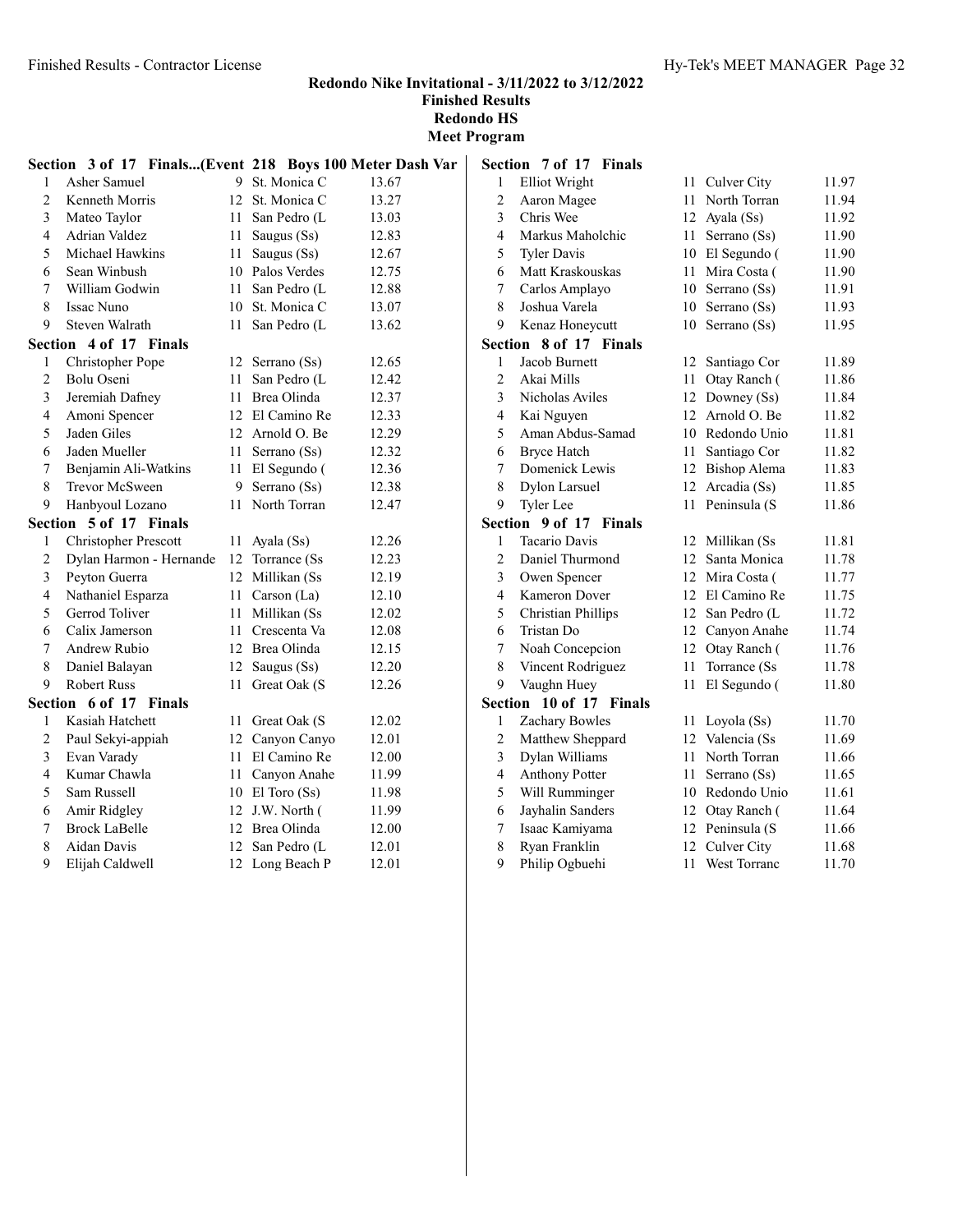Redondo Nike Invitational - 3/11/2022 to 3/12/2022 Finished Results

Redondo HS Meet Program

|                | Section 11 of 17 Finals(Event 218 Boys 100 Meter Dash Va |    |                  |       | S <sub>6</sub> |
|----------------|----------------------------------------------------------|----|------------------|-------|----------------|
| $\mathbf{1}$   | Joshua James                                             |    | 12 Redondo Unio  | 11.60 |                |
| $\overline{2}$ | Kanye Martin                                             |    | 10 Granada Hill  | 11.59 |                |
| 3              | Tyler Gioia                                              |    | 12 Edison (Ss)   | 11.56 |                |
| $\overline{4}$ | Dion Walker                                              |    | 10 Great Oak (S  | 11.54 |                |
| 5              | <b>Keston Banos</b>                                      |    | 9 Canyon Canyo   | 11.53 |                |
| 6              | Ty Pierson                                               |    | 12 Arcadia (Ss)  | 11.53 |                |
| 7              | Daniel Sung                                              |    | 10 Palos Verdes  | 11.55 |                |
| 8              | Ahson Elliot                                             |    | 12 J.W. North (  | 11.57 |                |
| 9              | Jett Collins                                             |    | 11 Redondo Unio  | 11.59 |                |
|                | Section 12 of 17 Finals                                  |    |                  |       | S <sub>6</sub> |
| 1              | Drew Tom                                                 | 11 | Arnold O. Be     | 11.52 |                |
| $\overline{c}$ | Lukas Stathakis                                          | 11 | $El$ Toro $(Ss)$ | 11.51 |                |
| 3              | Jailen Dozier                                            |    | 12 Downey (Ss)   | 11.47 |                |
| $\overline{4}$ | Cole Crotty                                              | 11 | Mira Costa (     | 11.46 |                |
| 5              | Yuto Tamada                                              |    | 12 South Torran  | 11.44 |                |
| 6              | Dylan Bruno                                              |    | 12 Edison (Ss)   | 11.45 |                |
| 7              | Jack Dyer                                                |    | 11 Edison (Ss)   | 11.47 |                |
| 8              | Tyler Vo                                                 |    | 12 West Torranc  | 11.50 |                |
| 9              | Dylan Hanvey                                             | 11 | Santa Monica     | 11.52 |                |
|                | Section 13 of 17 Finals                                  |    |                  |       | S <sub>6</sub> |
| 1              | Zachary Pastore                                          |    | 10 Loyola (Ss)   | 11.43 |                |
| $\mathbf{2}$   | Joseph Swen                                              |    | 12 Bishop Alema  | 11.41 |                |
| 3              | Carter Tu                                                |    | 12 South Torran  | 11.40 |                |
| $\overline{4}$ | Marquis Villahermosa                                     |    | 11 Warren (Ss)   | 11.39 |                |
| 5              | Jaden Drisdom                                            |    | 12 Wildwood (Ss) | 11.37 |                |
| 6              | Quentin Harper                                           |    | 12 Santiago Cor  | 11.39 |                |
| 7              | Peyton Richmond                                          |    | 12 Valencia (Ss) | 11.39 |                |
| 8              | William Welsh                                            |    | 12 Palos Verdes  | 11.41 |                |
| 9              | Jalen Cox                                                |    | 12 Loyola (Ss)   | 11.42 |                |
|                | Section 14 of 17 Finals                                  |    |                  |       |                |
| 1              | Jayden Smith                                             | 11 | Granada Hill     | 11.36 |                |
| 2              | Jeremiah Taylor                                          |    | 10 Canyon Canyo  | 11.35 |                |
| 3              | Lennard DeGuzman                                         |    | 11 Ayala $(Ss)$  | 11.31 |                |
| 4              | Keaton Fitzgerald                                        |    | 12 Notre Dame S  | 11.29 |                |
| 5              | Caleb Yang                                               |    | 10 Valencia (Ss  | 11.25 |                |
| 6              | <b>Brandon Treggs</b>                                    |    | 12 Warren (Ss)   | 11.29 |                |
| 7              | Jonathan Onu                                             |    | 12 Golden Valle  | 11.30 |                |
| 8              | Ivan Chang                                               | 11 | Canyon Anahe     | 11.35 |                |
| 9              | Dominique Carter JR                                      | 12 | Wilson Long      | 11.36 |                |

| Section        | 15 of 17 Finals                   |    |                     |       |
|----------------|-----------------------------------|----|---------------------|-------|
| 1              | Nathanial James                   | 12 | Notre Dame S        | 11.25 |
| 2              | Orie Piken                        | 12 | <b>West Torranc</b> | 11.17 |
| 3              | Matthew Heath                     | 12 | Bishop Alema        | 11.08 |
| 4              | Treyton Ned                       |    | 12 Notre Dame S     | 11.06 |
| 5              | Jared Giles                       | 12 | Golden Valle        | 11.04 |
| 6              | Vincent Cordoba                   |    | 10 Clovis North     | 11.05 |
| 7              | Jason Sherman                     | 12 | Roosevelt (S        | 11.07 |
| 8              | David Garcia                      |    | 12 Downey (Ss)      | 11.14 |
| 9              | Thenuk Chandrasekera              | 10 | Simi Valley         | 11.19 |
|                | <b>Section 16 of 17 Finals</b>    |    |                     |       |
| 1              | Javon Hampton                     | 11 | Long Beach P        | 11.04 |
| 2              | Jordan Coleman                    | 10 | Granada Hill        | 10.93 |
| 3              | Alex Skalmowski                   | 11 | Servite (Ss)        | 10.90 |
| $\overline{4}$ | Aiden Stalnecker                  |    | 12 Roosevelt (S     | 10.86 |
| 5              | Jeremiah Walker                   | 12 | Central $(Cs)$      | 10.78 |
| 6              | <b>Anthony Flowers</b>            | 11 | South Torran        | 10.80 |
| 7              | Tony Smith                        | 11 | Roosevelt (S        | 10.87 |
| 8              | Elijha Ellis                      | 12 | Golden Valle        | 10.92 |
| 9              | Joey Nations                      | 12 | Simi Valley         | 11.00 |
|                | Section 17 of 17<br><b>Finals</b> |    |                     |       |
| 1              | Jaelen Knox                       | 12 | Long Beach P        | 10.78 |
| 2              | Nickolas Miller                   | 11 | Clovis North        | 10.72 |
| 3              | Jaelon Barbarin                   | 11 | Simi Valley         | 10.60 |
| 4              | Cameron Tarver                    | 12 | Central $(Cs)$      | 10.53 |
| 5              | Patrick Ize-Iyamu                 |    | Chaminade           | 10.47 |
| 6              | Max Thomas                        | 12 | Servite (Ss)        | 10.51 |
| 7              | Jake Parnagian                    | 12 | Clovis North        | 10.59 |
| 8              | Imari Conley                      | 11 | Central $(Cs)$      | 10.65 |
| 9              | Nicholas Gates                    | 12 | Calabasas (S        | 10.75 |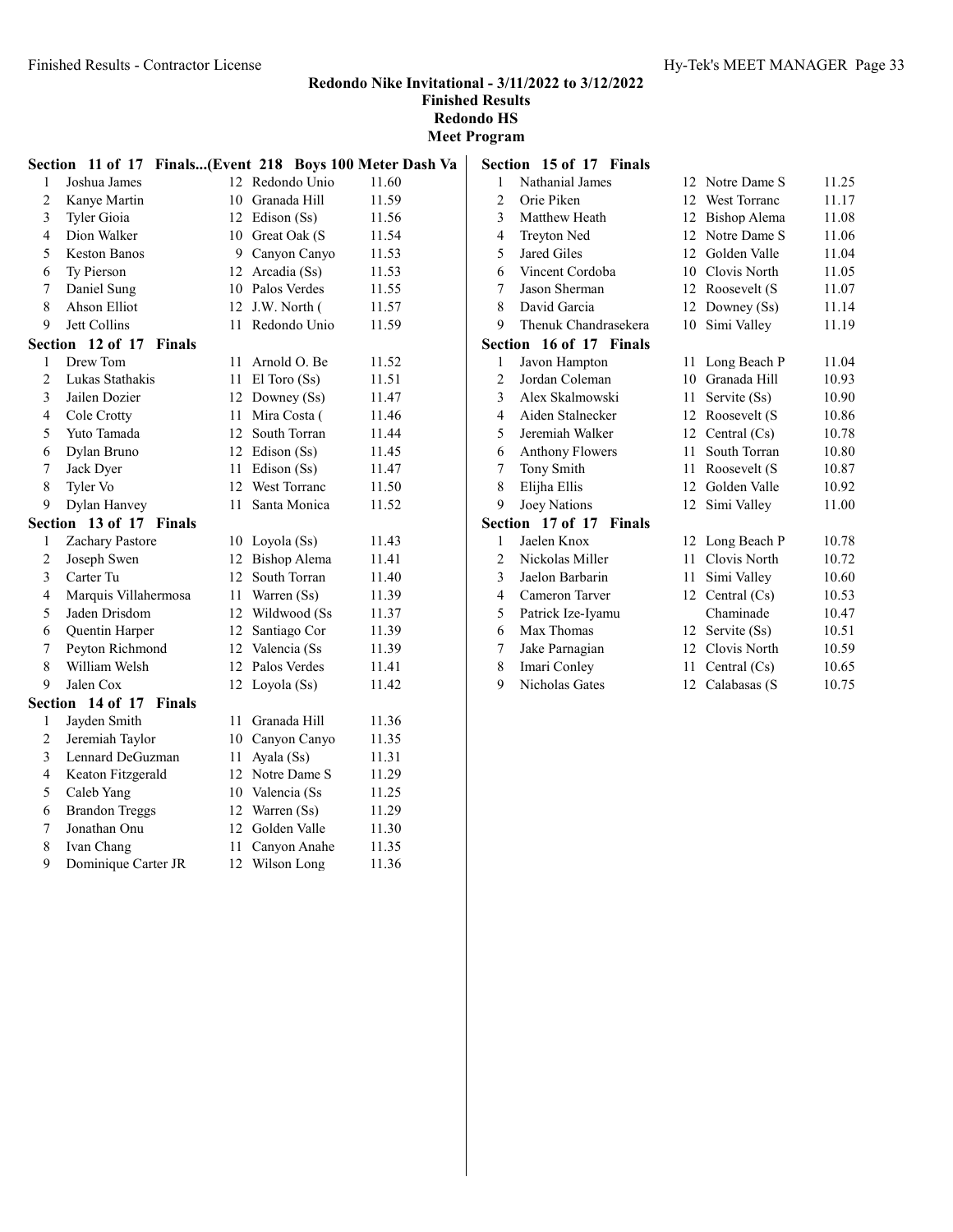#### Finished Results - Contractor License Hy-Tek's MEET MANAGER Page 34

#### Redondo Nike Invitational - 3/11/2022 to 3/12/2022 Finished Results Redondo HS Meet Program

| Event 219 Girls 800 Meter Run FS |                             |    |                 |                  |
|----------------------------------|-----------------------------|----|-----------------|------------------|
|                                  | <b>Lane Name</b>            |    | Yr School       | <b>Seed Time</b> |
| Section                          | $1$ of $3$<br><b>Finals</b> |    |                 |                  |
| 1                                | Daysi Cisneros              | 10 | J.W. North (    | 2:50.00          |
| $\overline{c}$                   | Isabella Chavez             | 11 | Roosevelt (S    | 2:50.47          |
| 3                                | Nasaporn Amatayakul         | 10 | Torrance (Ss)   | 2:50.98          |
| 4                                | Katherine Gibson            |    | 9 Torrance (Ss) | 2:51.22          |
| 5                                | Amy Kiang                   |    | 10 La Canada (S | 2:51.79          |
| 6                                | <b>Sunny Gales</b>          |    | 9 El Segundo (  | 2:53.11          |
| 7                                | Hailey Tucker               |    | 10 Mira Costa ( | 2:53.98          |
| 8                                | Jasmine Ascencio            | 9  | El Camino Re    | 2:55.71          |
| 9                                | Ariana MacDonald            | 10 | J.W. North (    | 2:58.00          |
| 10                               | Hannah Covarrubias          | 9. | Santiago Cor    | 2:59.00          |
| 11                               | Amy Gomez                   | 9  | Santiago Cor    | 2:59.00          |
| 12                               | Alexandria Nobregas         | 9  | San Pedro (L    | 2:59.51          |
| 13                               | Briana Wells                | 9  | Long Beach P    | 3:03.83          |
| 14                               | Paige Tamura                | 10 | Torrance (Ss    | 3:06.61          |
| 15                               | Keely Robinson              | 10 | Long Beach P    | 3:08.04          |
| 16                               | Amanda Yniguez              | 9  | El Camino Re    | 3:10.14          |
| 17                               | Julia Borruel-Oliver        | 11 | El Camino Re    | 3:12.25          |
| 18                               | Naomi Fernandez             | 11 | San Pedro (L    | 3:23.32          |
| 19                               | <b>Ellery Rose Benedict</b> | 10 | San Pedro (L    | 3:32.57          |
| 20                               | Sofia Sofia Alvarado        | 10 | Wilson Long     | NT               |
| 21                               | Brianna Ropacki             | 9. | Great Oak (S    | NT               |
| 22                               | Naomi Taylor                | 9. | Long Beach P    | NT               |
| 23                               | Gianna Gomez                | 9  | Great Oak (S    | NT               |
| 24                               | Andrea Sanchez              | 9  | Wilson Long     | NT               |
| Section                          | 2 of 3 Finals               |    |                 |                  |
| 1                                | Liana Terrill               | 10 | West Torranc    | 2:36.08          |
| 2                                | Corinne (Zuzu) Jenni        | 9. | South Torran    | 2:36.57          |
| 3                                | Aubrey Pacheco              | 9. | Clovis North    | 2:37.05          |
| 4                                | Caitlin Haley               |    | 9 Mira Costa (  | 2:37.39          |
| 5                                | Sophia Li                   | 10 | Arcadia (Ss)    | 2:38.56          |
| 6                                | Emily Howard                | 9  | Canyon Anahe    | 2:38.84          |
| 7                                | Kusserow Monica             |    | 9 Windward (Ss) | 2:40.00          |
| 8                                | Diana Cervantes             |    | 10 Downey (Ss)  | 2:40.30          |
| 9                                | Kiera McCarthy              | 9. | Golden Valle    | 2:40.75          |
| 10                               | Sofia Ponce                 | 10 | Downey $(Ss)$   | 2:42.90          |
| 11                               | Jocelyn Izarraraz-Rodrigue  |    | 9 Roosevelt (S  | 2:43.00          |
| 12                               | Steffani Ponio              | 10 | Downey (Ss)     | 2:44.42          |
| 13                               | Norah El-Banna              | 10 | Great Oak (S    | 2:44.74          |
| 14                               | Lokelani Lacy               | 9. | Redondo Unio    | 2:45.00          |
| 15                               | Kaylee Davison              | 10 | Golden Valle    | 2:45.00          |
| 16                               | Lauren Villegas             | 10 | Ayala (Ss)      | 2:45.26          |
| 17                               | Avery Hager                 | 10 | Brea Olinda     | 2:46.44          |
| 18                               | Myka Oishi                  | 9. | Arcadia (Ss)    | 2:46.87          |
| 19                               | Valeria Cabadas             | 10 | Ayala (Ss)      | 2:47.70          |
| 20                               | Victoria Bauman             | 10 | West Torranc    | 2:47.82          |
| 21                               | Kate Elward                 | 10 | El Segundo (    | 2:48.28          |
| 22                               | Katherine Vasquez           | 10 | Mira Costa (    | 2:48.93          |
| 23                               | Salma Jimenez               | 10 | Roosevelt (S    | 2:49.56          |
|                                  |                             |    |                 |                  |

#### Section 3 of 3 Finals

| Josselyn Palacios | 10 | Santiago Cor | 2:26.00 |
|-------------------|----|--------------|---------|
| Annabelle Thomas  | 10 | Redondo Unio | 2:26.77 |
| Samantha Ebell    | 10 | Clovis North | 2:28.09 |
| Megan Duprey      | 10 | Brea Olinda  | 2:30.36 |
| Lauryn Martinez   | 10 | Notre Dame S | 2:31.43 |
| Cleo Topp         | 9  | Santa Monica | 2:31.60 |
| Keira Quigley     | 9  | Clovis North | 2:31.80 |
| Jordan Hernandez  | 10 | Palos Verdes | 2:33.41 |
| Kelly Sellman     | 9  | La Canada (S | 2:33.87 |
| Yuvia Bernauer    | 9  | El Segundo ( | 2:34.00 |
| Jayana Bryant     | 10 | Carson (La)  | 2:34.20 |
| Karissa Kira      | 9  | South Torran | 2:34.34 |
| Alyssa Iida       | 10 | North Torran | 2:34.55 |
| Talia Herniter    | 10 | Palos Verdes | 2:34.67 |
| Shale Harris      | 9  | Redondo Unio | 2:35.00 |
| Paola Soto        | 9  | North Torran | 2:35.15 |
| Julia Sada        | 9  | La Canada (S | 2:35.21 |
| Ellie Choi        | 10 | South Torran | 2:35.34 |
| Ellie Holmstrom   | 10 | Santa Monica | 2:35.40 |
| Elisa Rodriguez   | 9  | Wilson Long  | 2:35.57 |
| Klarissa Mente    | 10 | Ayala (Ss)   | 2:35.66 |
| Hawene Alomayehu  | 10 | Santa Monica | 2:36.00 |
|                   |    |              |         |

#### Event 220 Boys 800 Meter Run FS

|    | Lane Name                 |    | Yr School       | <b>Seed Time</b> |
|----|---------------------------|----|-----------------|------------------|
|    | Section 1 of 3 Finals     |    |                 |                  |
| 1  | Evan Hadeishi             |    | 9 San Pedro (L  | 2:20.00          |
| 2  | Alijah Cox                | 9. | Santiago Cor    | 2:20.00          |
| 3  | Niko Scott                |    | 9 Brea Olinda   | 2:21.98          |
| 4  | Isaac Cline               |    | 9 El Camino Re  | 2:22.98          |
| 5  | Louis Bonilla             |    | 9 Wilson Long   | 2:23.29          |
| 6  | Brandon Serrano           | 10 | San Pedro (L    | 2:23.31          |
| 7  | David Kim                 |    | 10 North Torran | 2:25.78          |
| 8  | Dwight Durr               | 10 | San Pedro (L    | 2:26.27          |
| 9  | Federico Hernandez-Restro | 10 | Long Beach P    | 2:27.02          |
| 10 | David Mier Ortiz          | 11 | Roosevelt (S    | 2:27.07          |
| 11 | Jonathan Choi             | 10 | South Torran    | 2:27.54          |
| 12 | Logan Nakamura            | 10 | South Torran    | 2:28.64          |
| 13 | Silvio Castillo Garcia    | 11 | Roosevelt (S    | 2:29.84          |
| 14 | Sean Tilton               |    | 10 Warren (Ss)  | 2:31.86          |
| 15 | Louis Santibanez          |    | 10 Warren (Ss)  | 2:33.46          |
| 16 | Aiden Flores              |    | 10 North Torran | 2:33.73          |
| 17 | Jaden Nino                |    | 9 El Camino Re  | 2:34.20          |
| 18 | Avant Jackson             | 9. | Carson (La)     | 2:37.00          |
| 19 | Augustin Cozadd           | 9. | South Torran    | 2:38.20          |
| 20 | Charlie Jones             |    | 9 Palos Verdes  | 2:38.92          |
| 21 | Sipkins Teddy             |    | 9 Windward (Ss  | 2:45.98          |
| 22 | Heath Johnson             | 9  | Palos Verdes    | 2:48.04          |
| 23 | Tony Chism                | 11 | Long Beach P    | 2:49.58          |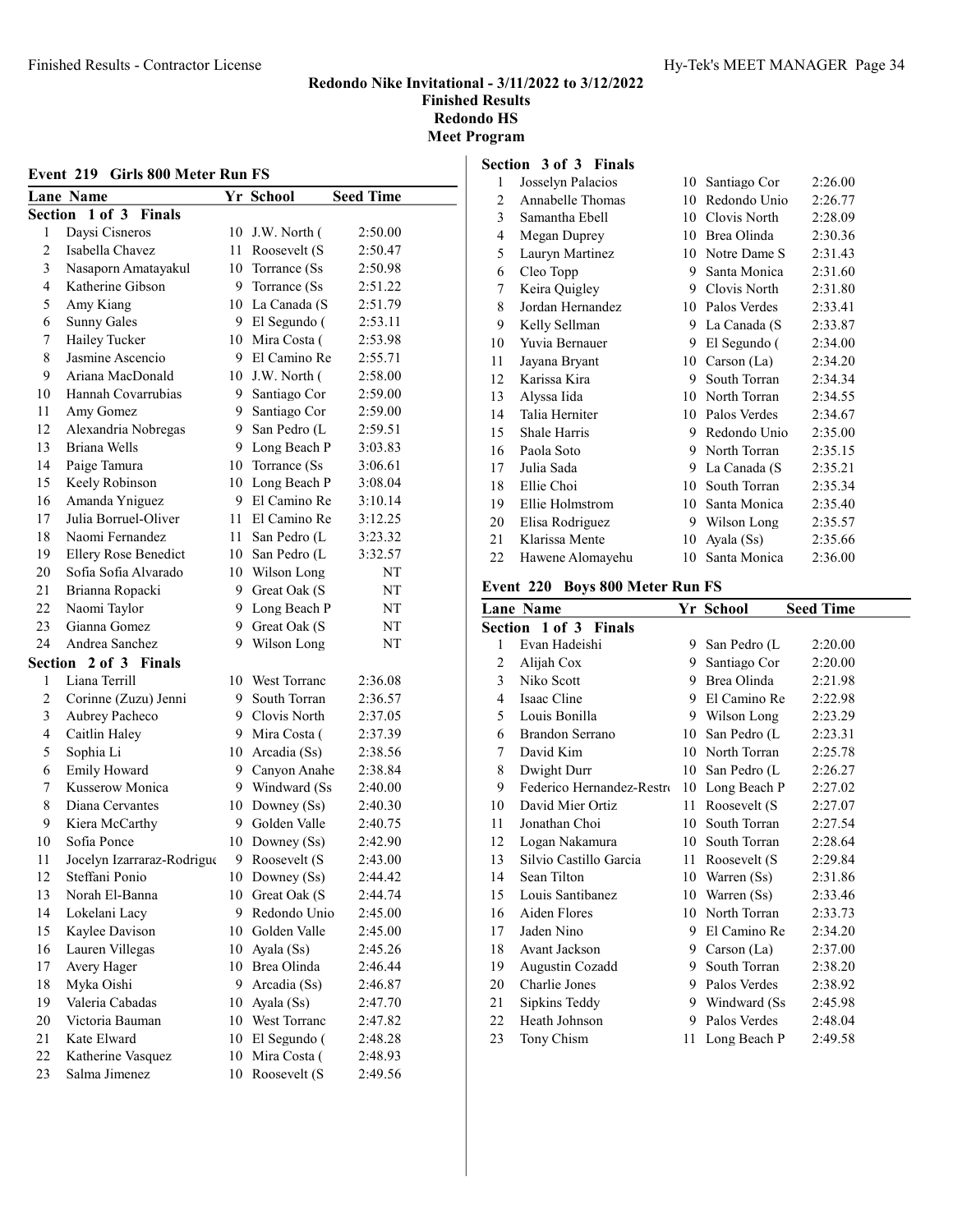# Finished Results - Contractor License Hy-Tek's MEET MANAGER Page 35

#### Redondo Nike Invitational - 3/11/2022 to 3/12/2022 Finished Results Redondo HS Meet Program

| Section                  | $2$ of $3$               |        |                | Finals(Event 220 Boys 800 Meter Run FS) |
|--------------------------|--------------------------|--------|----------------|-----------------------------------------|
| 1                        | Joshua Ramirez           |        | 10 Brea Olinda | 2:14.00                                 |
| $\overline{2}$           | Johan Perez              | 10     | Downey (Ss)    | 2:14.10                                 |
| 3                        | Landon Kozmor            | 9      | Santa Monica   | 2:14.46                                 |
| $\overline{\mathcal{L}}$ | Ramon Ramirez            | 10     | Otay Ranch (   | 2:15.00                                 |
| 5                        | Rex Nelson               | 11     | Santiago Cor   | 2:15.00                                 |
| 6                        | Caleb Pascua             | 9      | Redondo Unio   | 2:15.00                                 |
| 7                        | Kai Charles              | 10     | Otay Ranch (   | 2:15.00                                 |
| 8                        | Kobayashi Max            | 9      | Windward (Ss)  | 2:15.00                                 |
| 9                        | Andrew Bouffiou          | 11     | Redondo Unio   | 2:15.00                                 |
| 10                       | <b>Tyler Lopez</b>       | 10     | St. Anthony    | 2:15.04                                 |
| 11                       | Ethan Wessels            | 9      | Torrance (Ss)  | 2:15.15                                 |
| 12                       | Aidan Gallagher          | 10     | North Torran   | 2:15.70                                 |
| 13                       | Gavin Borges             | 10     | Torrance (Ss)  | 2:15.76                                 |
| 14                       | Ryan Slohn               | 9      | El Camino Re   | 2:16.65                                 |
| 15                       | Tohma Kuroyanagi         | 10     | Torrance (Ss)  | 2:16.80                                 |
| 16                       | Benjamin Correa          | 9      | Downey (Ss)    | 2:17.70                                 |
| 17                       | Antonio Caruso           | 9      | Redondo Unio   | 2:18.00                                 |
| 18                       | Charlie Staszkow         | 9      | Mira Costa (   | 2:18.90                                 |
| 19                       | Jose L Barandas          | 10     | Roosevelt (S   | 2:19.00                                 |
| 20                       | Merritt Justin           | 9      | Windward (Ss   | 2:19.00                                 |
| 21                       | Carson Lynch             | 9      | Great Oak (S   | 2:19.33                                 |
| 22                       | Justin Oliver            | 12     | Redondo Unio   | 2:20.00                                 |
| 23                       | Isaac Garcia             | 9      | Otay Ranch (   | 2:20.00                                 |
| Section                  | 3 of 3 Finals            |        |                |                                         |
| 1                        | <b>Adam Divinity</b>     | 9      | Redondo Unio   | 2:01.00                                 |
| $\overline{2}$           | Ian Hansen               | 9      | Mira Costa (   | 2:02.21                                 |
| $\overline{3}$           | Dylan Velazquez          | 10     | Downey $(Ss)$  | 2:05.50                                 |
| 4                        | Michael Rodriguez        | 10     | Great Oak (S   | 2:05.60                                 |
| 5                        | Kyle Nguyen              | 10     | Redondo Unio   | 2:06.13                                 |
| 6                        | Jacob Brown              | 9      | Great Oak (S   | 2:07.07                                 |
| 7                        | Calvin Kam               | 9      | Ayala (Ss)     | 2:07.77                                 |
| 8                        | Kai Duchane              | 10     | Redondo Unio   | 2:08.00                                 |
| 9                        | <b>Brandon Henderson</b> | $10\,$ | Wilson Long    | 2:10.26                                 |
| 10                       | Jack Barrera             | 9      | Mira Costa (   | 2:10.29                                 |
| 11                       | Michael Camou            | 10     | J.W. North (   | 2:10.62                                 |
| 12                       | Michael Mackiewicz       | $10\,$ | Palos Verdes   | 2:11.10                                 |
| 13                       | Jack Nygren              | 10     | Canyon Anahe   | 2:11.45                                 |
| 14                       | David Ervin              | 10     | Santa Monica   | 2:11.60                                 |
| 15                       | <b>Ubong Ibekwe</b>      | 9      | J.W. North (   | 2:12.00                                 |
| 16                       | Nico Lombard             | 10     | Santa Monica   | 2:12.26                                 |
| 17                       | Josh Berk                | 10     | Ayala (Ss)     | 2:12.54                                 |
| 18                       | Matthew Choi             | 9      | Brea Olinda    | 2:12.91                                 |
| 19                       | Nicholas Lai             | 9      | Long Beach P   | 2:13.24                                 |
| 20                       | <b>Caesar Torres</b>     | 9      | Ayala (Ss)     | 2:13.56                                 |

# Event 221 Girls 800 Meter Run Varsity

|                                    | <b>Lane Name</b>       |     | Yr School         | <b>Seed Time</b> |  |  |  |  |
|------------------------------------|------------------------|-----|-------------------|------------------|--|--|--|--|
| Section<br>1 of 4<br><b>Finals</b> |                        |     |                   |                  |  |  |  |  |
| 1                                  | Madison Greene         | 12  | El Toro (Ss)      | 2:38.00          |  |  |  |  |
| $\overline{c}$                     | Megan Sanders          |     | 12 Roosevelt (S   | 2:39.00          |  |  |  |  |
| 3                                  | Luisa Escamilla        |     | 12 El Toro $(Ss)$ | 2:39.00          |  |  |  |  |
| $\overline{4}$                     | Chloe Brodsky          |     | 10 Wilson Long    | 2:40.25          |  |  |  |  |
| 5                                  | Kayla Ramirez          | 11- | St. Anthony       | 2:40.65          |  |  |  |  |
| 6                                  | Clare Kvochak          |     | 10 Mayfield (G)   | 2:41.10          |  |  |  |  |
| 7                                  | Taylor Gulbrandson     | 11  | West Torranc      | 2:41.53          |  |  |  |  |
| 8                                  | Genevieve Toji         |     | 12 Wilson Long    | 2:42.39          |  |  |  |  |
| 9                                  | <b>Elaine Dugmore</b>  | 11. | North Torran      | 2:43.47          |  |  |  |  |
| 10                                 | Amanda Martinez        |     | 12 San Pedro (L   | 2:43.55          |  |  |  |  |
| 11                                 | Teresa Nwoke           |     | 11 Mira Costa (   | 2:43.59          |  |  |  |  |
| 12                                 | Kaylee Vargas          |     | 12 San Pedro (L   | 2:43.68          |  |  |  |  |
| 13                                 | Grace Chandler         | 11  | Wilson Long       | 2:45.56          |  |  |  |  |
| 14                                 | Jessilin Lee           |     | 12 Arcadia (Ss)   | 2:46.80          |  |  |  |  |
| 15                                 | Jaimee Jeon            |     | 12 San Pedro (L   | 2:46.91          |  |  |  |  |
| 16                                 | Kelli Wang             |     | 12 North Torran   | 2:49.15          |  |  |  |  |
| 17                                 | Rebecca Ascencio       | 11  | El Camino Re      | 2:50.32          |  |  |  |  |
| 18                                 | Jamie Barrett          | 11  | Wildwood (Ss      | 2:56.71          |  |  |  |  |
| 19                                 | Denise Ataei           | 11  | El Camino Re      | 2:58.65          |  |  |  |  |
| 20                                 | Annika Ramirez         | 11- | St. Anthony       | 3:01.78          |  |  |  |  |
| 21                                 | Criscia Coronado       | 11  | North Torran      | 4:07.55          |  |  |  |  |
| 22                                 | Katherine Michlovich   | 12  | St. Monica C      | NT               |  |  |  |  |
|                                    | Section 2 of 4 Finals  |     |                   |                  |  |  |  |  |
| 1                                  | <b>Grace Alwardt</b>   | 11  | Santiago Cor      | 2:32.00          |  |  |  |  |
| $\overline{c}$                     | Nicole Murch           | 11  | Mira Costa (      | 2:33.00          |  |  |  |  |
| 3                                  | Natalie Sumner         | 11  | Ayala (Ss)        | 2:33.93          |  |  |  |  |
| $\overline{4}$                     | Scarlett Tropea-Lester | 11  | Santa Monica      | 2:34.00          |  |  |  |  |
| 5                                  | Ashlee Randall         | 12  | Roosevelt (S      | 2:34.31          |  |  |  |  |
| 6                                  | <b>Emily Schott</b>    |     | 10 Ayala (Ss)     | 2:35.21          |  |  |  |  |
| 7                                  | Olivia Medina          | 11  | St. Anthony       | 2:35.45          |  |  |  |  |
| 8                                  | Natalie Miera          | 11- | Mayfield $(G)$    | 2:35.54          |  |  |  |  |
| 9                                  | Lauren Ropacki         | 11  | Great Oak (S      | 2:35.68          |  |  |  |  |
| 10                                 | Geneveve Burnette      | 11- | Torrance (Ss)     | 2:35.68          |  |  |  |  |
| 11                                 | Alyssa Balitaan        | 12  | Otay Ranch (      | 2:36.00          |  |  |  |  |
| 12                                 | Alicia Parise          |     | 10 Otay Ranch (   | 2:36.00          |  |  |  |  |
| 13                                 | Elicia Arredondo       |     | 12 Otay Ranch (   | 2:36.00          |  |  |  |  |
| 14                                 | Xyrie Goeson           | 9   | Serrano (Ss)      | 2:36.64          |  |  |  |  |
| 15                                 | Marissa Andrade        |     | 12 Mira Costa (   | 2:36.85          |  |  |  |  |
| 16                                 | Sarai Elder            |     | 12 Carson (La)    | 2:37.00          |  |  |  |  |
| 17                                 | Danielle Herrera       | 11  | Downey (Ss)       | 2:37.04          |  |  |  |  |
| 18                                 | Sophia Saldana         | 11  | Downey (Ss)       | 2:37.22          |  |  |  |  |
| 19                                 | Emma Vitela            | 12  | Downey (Ss)       | 2:37.76          |  |  |  |  |
| 20                                 | Hailey Momii           | 11  | Torrance (Ss      | 2:37.82          |  |  |  |  |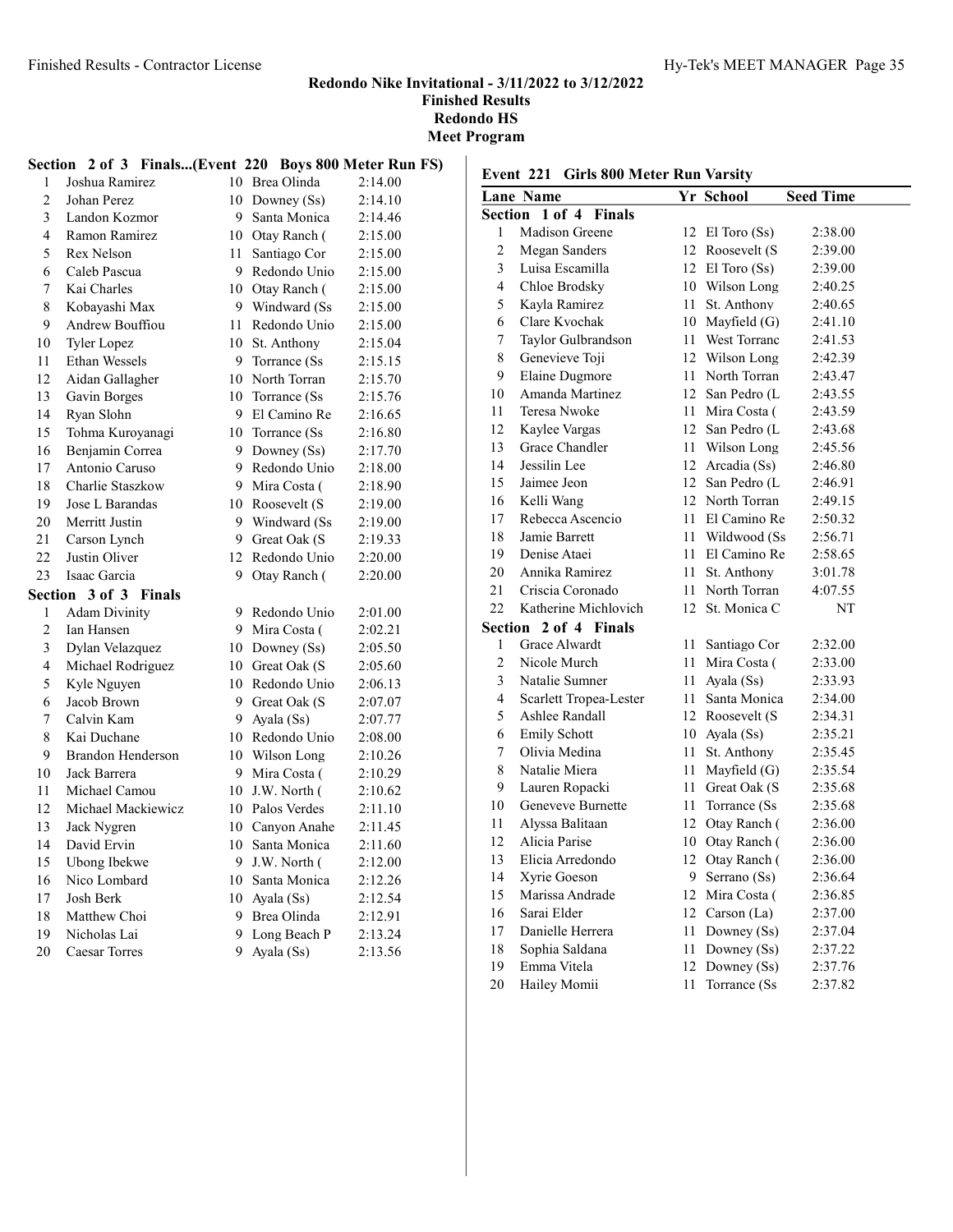|                |                                                            |                  |                  | <b>Meet P</b> |
|----------------|------------------------------------------------------------|------------------|------------------|---------------|
|                | Section 3 of 4 Finals(Event 221 Girls 800 Meter Run Varsit |                  |                  |               |
| 1              | Julia Butler                                               |                  | 12 Redondo Unio  | 2:24.75       |
| $\overline{c}$ | Jenna Lacuata                                              | 12               | Roosevelt (S     | 2:25.00       |
| 3              | Siena Burns                                                | 10               | Serrano (Ss)     | 2:25.11       |
| $\overline{4}$ | Stephanie Garcia                                           |                  | 12 Santa Monica  | 2:25.62       |
| 5              | Melanie Pakingan                                           | 11               | Arnold O. Be     | 2:26.23       |
| 6              | Iliana Montenegro                                          |                  | 10 El Segundo (  | 2:26.47       |
| 7              | Chloe Esponda                                              | 10               | South Torran     | 2:27.00       |
| 8              | Aishling Fabian                                            | 11               | Great Oak (S     | 2:27.32       |
| 9              | Cecilia Ryan                                               | 11               | Redondo Unio     | 2:27.64       |
| 10             | Ava Zavala                                                 |                  | 12 Great Oak (S  | 2:28.00       |
| 11             | <b>Evita Morales</b>                                       |                  | 12 Notre Dame S  | 2:28.32       |
| 12             | Katie Chung                                                | 12 <sup>7</sup>  | South Torran     | 2:29.00       |
| 13             | <b>Susana Torres</b>                                       | 12               | $El$ Toro $(Ss)$ | 2:30.00       |
| 14             | Amber Anderson                                             | 11               | Torrance (Ss)    | 2:30.05       |
| 15             | Carly Zahrt                                                | 12 <sup>12</sup> | Golden Valle     | 2:30.98       |
| 16             | Cianna Jones                                               | 12               | Santiago Cor     | 2:31.13       |
| 17             | Olivia Whitmore                                            | 11               | South Torran     | 2:31.55       |
| 18             | Kim Hansen                                                 | 12               | Santa Monica     | 2:31.56       |
| Section        | 4 of 4 Finals                                              |                  |                  |               |
| $\mathbf{1}$   | Arielle McKenzie                                           |                  | 10 La Canada (S  | 2:11.93       |
| 2              | Aishling Callanan                                          |                  | 11 Peninsula (S  | 2:13.00       |
| 3              | Tatum Zinkin                                               |                  | 12 Clovis North  | 2:14.37       |
| $\overline{4}$ | Mackenzie Browne                                           | 11               | J.W. North (     | 2:14.43       |
| 5              | Katelyn Matarese                                           | 10               | La Canada (S     | 2:15.36       |
| 6              | Miliana Perez                                              |                  | 12 Clovis North  | 2:15.56       |
| 7              | Sofia Abrego                                               |                  | 12 Granada Hill  | 2:16.84       |
| 8              | Estella Knobbe                                             | 12               | Arnold O. Be     | 2:17.23       |
| 9              | Ashlyn Leath                                               | 11               | Clovis North     | 2:18.97       |
| 10             | Catherine Mispagel                                         | 11               | La Canada (S     | 2:19.00       |
| 11             | Isabella Tasser                                            |                  | 12 Arnold O. Be  | 2:19.69       |
| 12             | Brooklyn Bendrat                                           | 12               | Saugus (Ss)      | 2:20.24       |
| 13             | Roxanne Ehrig                                              | 11               | Ayala (Ss)       | 2:20.93       |

 Kendra Painter 12 Brea Olinda 2:21.56 Tiani Goeson 12 Serrano (Ss) 2:22.72 Taylor Debarros 11 Brea Olinda 2:23.77 Cecilia Kvochak 11 Mayfield (G) 2:23.78 Emily Wernli 12 Brea Olinda 2:24.59

| Event 222 Boys 800 Meter Run Varsity |                         |      |                   |                  |
|--------------------------------------|-------------------------|------|-------------------|------------------|
|                                      | <b>Lane Name</b>        |      | Yr School         | <b>Seed Time</b> |
| Section                              | 1 of 5<br><b>Finals</b> |      |                   |                  |
| 1                                    | Alex Fang               |      | 12 Arcadia (Ss)   | 2:12.43          |
| $\mathfrak{2}$                       | Tanner Fishburn         |      | 12 El Toro (Ss)   | 2:13.00          |
| 3                                    | Owen Frank              |      | 11 El Segundo (   | 2:13.49          |
| $\overline{4}$                       | David Soriano           |      | 12 Otay Ranch (   | 2:13.68          |
| 5                                    | Alex Kano               |      | 12 South Torran   | 2:13.80          |
| 6                                    | Evan Kishaba            |      | 11 North Torran   | 2:14.24          |
| 7                                    | Gus Najera              |      | 11 Downey (Ss)    | 2:14.70          |
| 8                                    | Kyle Chew               |      | 12 Warren (Ss)    | 2:14.96          |
| 9                                    | Jayson Bluemel          |      | 11 Canyon Anahe   | 2:15.29          |
| 10                                   | Tyler Hamilton          |      | 12 Peninsula (S   | 2:15.42          |
| 11                                   | Luke Rafijah            |      | 11 Palos Verdes   | 2:17.59          |
| 12                                   | Ryan Segovia            |      | 12 Millikan (Ss   | 2:18.00          |
| 13                                   | Gabriel Arzate          |      | 11 Bishop Alema   | 2:18.00          |
| 14                                   | Andy Balasa             |      | 11 Windward (Ss   | 2:18.72          |
| 15                                   | Adam Belhedi            |      | 12 Peninsula (S   | 2:19.91          |
| 16                                   | Luis Perez              |      | 12 Wildwood (Ss   | 2:24.36          |
| 17                                   | Matthew Manzano         |      | 11 Bishop Alema   | 2:28.52          |
| 18                                   | Trent Osburn            |      | 12 Carson (La)    | 2:29.83          |
| 19                                   | Rainer Butler Schafer   |      | 11 Wildwood (Ss   | 2:30.00          |
| 20                                   | Evan Dixon              |      | 12 El Camino Re   | 2:38.77          |
| 21                                   | Yasir White             |      | 11 El Camino Re   | NT               |
| 22                                   | Dan Nguyen              |      | 12 Peninsula (S   | NT               |
| Section                              | 2 of 5 Finals           |      |                   |                  |
| 1                                    | Juan Jimenez            | 12   | Golden Valle      | 2:07.88          |
| $\overline{c}$                       | David Gomez             |      | 12 El Toro $(Ss)$ | 2:08.00          |
| 3                                    | Ray Onodera             | 11 - | Torrance (Ss)     | 2:08.00          |
| $\overline{4}$                       | <b>Isaac Torres</b>     | 11.  | El Camino Re      | 2:08.07          |
| 5                                    | Drew Biegler            |      | 11 Brea Olinda    | 2:08.23          |
| 6                                    | Ryu Iguchi              |      | 12 El Segundo (   | 2:08.77          |
| 7                                    | Vincent Corona          |      | 12 West Torranc   | 2:09.00          |
| 8                                    | Zanuck Kyler            |      | 9 Windward (Ss)   | 2:09.00          |
| 9                                    | Daniel Ruiz             | 11 - | San Pedro (L      | 2:09.25          |
| 10                                   | Dylan Malone            |      | 12 Serrano (Ss)   | 2:10.20          |
| 11                                   | Seth Potter             |      | 12 North Torran   | 2:10.35          |
| 12                                   | Matthew Farnsworth      |      | 11 Palos Verdes   | 2:10.42          |
| 13                                   | Derrick Pritchard       |      | 11 Serrano (Ss)   | 2:10.96          |
| 14                                   | Tyler Renteria          | 12   | El Toro (Ss)      | 2:11.00          |
| 15                                   | <b>Austin Parise</b>    | 12   | Otay Ranch (      | 2:11.00          |
| 16                                   | Estevan Acosta          | 11   | Warren (Ss)       | 2:11.16          |
| 17                                   | Adrian Sverlow-men      | 11   | San Pedro (L      | 2:11.86          |
| 18                                   | Isaac Oliva             | 11   | Torrance (Ss      | 2:11.93          |
| 19                                   | Diego Nieves            | 12   | Millikan (Ss      | 2:12.00          |
| 20                                   | Jason Saquic            | 11   | San Pedro (L      | 2:12.01          |
| 21                                   | Quinn Donoghue          | 10   | St. Anthony       | 2:12.12          |
| 22                                   | Evan Ito                | 11   | North Torran      | 2:12.15          |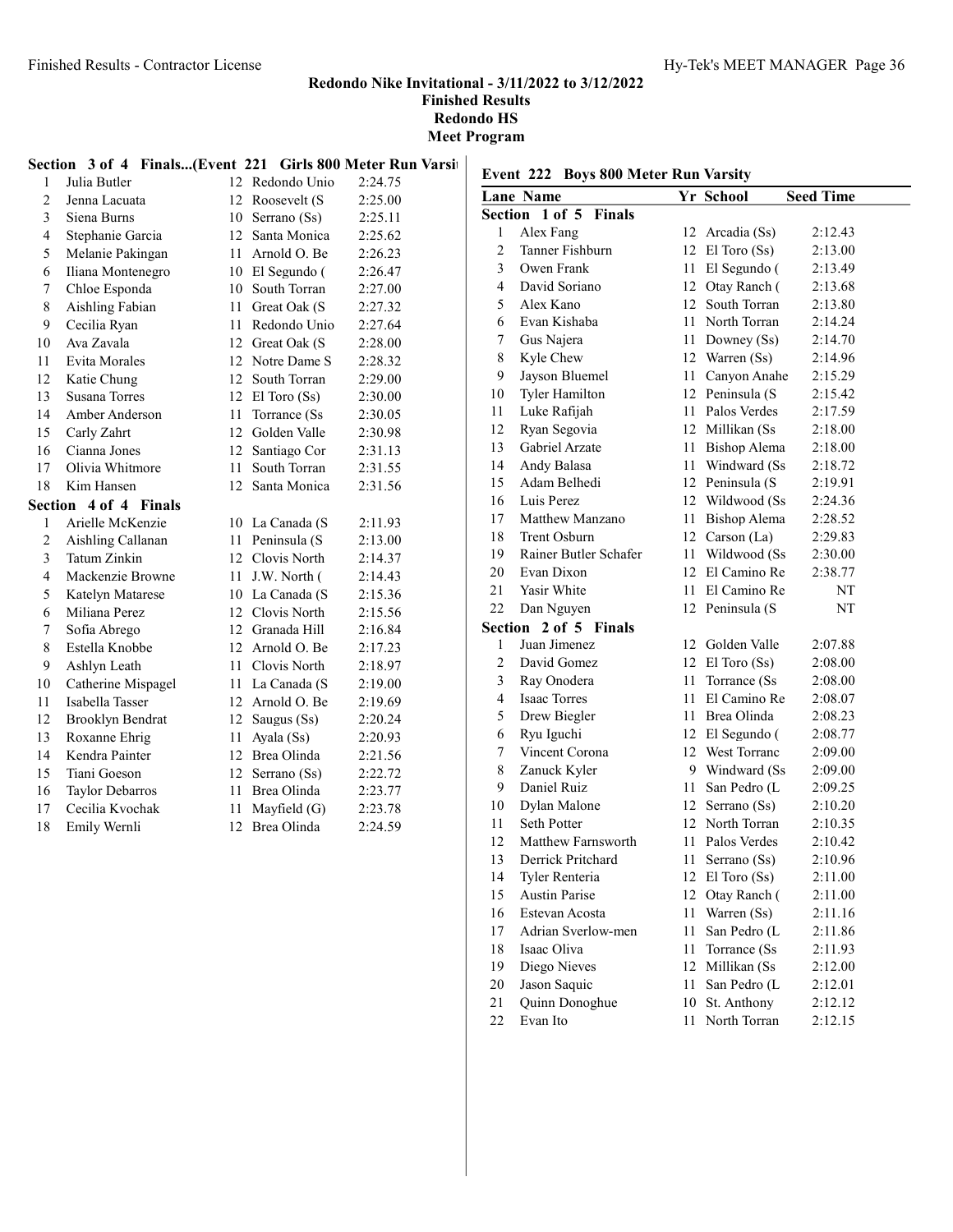# Redondo Nike Invitational - 3/11/2022 to 3/12/2022 Finished Results

Redondo HS Meet Program

|                |                        |                  |                  | Section 3 of 5 Finals(Event 222 Boys 800 Meter Run Varsit |
|----------------|------------------------|------------------|------------------|-----------------------------------------------------------|
| 1              | <b>Blake Pastrana</b>  |                  | 12 West Torranc  | 2:05.00                                                   |
| $\overline{2}$ | Malachi Morris         | 11               | Ayala (Ss)       | 2:05.07                                                   |
| 3              | Nathan Guzman          |                  | 12 Golden Valle  | 2:05.19                                                   |
| 4              | Willie Hall            |                  | 12 Long Beach P  | 2:05.39                                                   |
| 5              | Angus Shen             |                  | 12 West Torranc  | 2:05.43                                                   |
| 6              | Diego Alvarado         |                  | 11 Wilson Long   | 2:05.55                                                   |
| 7              | Sachin Shurpalekar     |                  | 12 Arnold O. Be  | 2:05.58                                                   |
| 8              | Derrick Garcia         |                  | 12 Brea Olinda   | 2:05.63                                                   |
| 9              | Brayden Blodgett       |                  | 12 Clovis North  | 2:05.89                                                   |
| 10             | Franklyn Taylor        |                  | 12 Downey (Ss)   | 2:05.90                                                   |
| 11             | Tyler Sharp            |                  | 12 Redondo Unio  | 2:05.97                                                   |
| 12             | Colin McCormick        | 11               | Santa Monica     | 2:06.00                                                   |
| 13             | Jude Graham            | 11               | Mira Costa (     | 2:06.00                                                   |
| 14             | Justin Prupas          |                  | 12 Redondo Unio  | 2:06.00                                                   |
| 15             | Kai Sloan              | 12               | Santa Monica     | 2:06.00                                                   |
| 16             | <b>Andrew Valiente</b> |                  | 12 Roosevelt (S  | 2:06.38                                                   |
| 17             | Nebiu Elias            | 11               | Santiago Cor     | 2:06.55                                                   |
| 18             | Joey Torres            |                  | 12 Warren (Ss)   | 2:06.55                                                   |
| 19             | Henry O'Brien          | 12               | South Torran     | 2:06.94                                                   |
| 20             | Jacob Juden            | 11               | Otay Ranch (     | 2:07.50                                                   |
| 21             | Pablo Abrego           | 12 <sup>12</sup> | Granada Hill     | 2:07.60                                                   |
| Section        | 4 of 5 Finals          |                  |                  |                                                           |
| 1              | Kai Graham             | 11               | Mira Costa (     | 2:01.22                                                   |
| $\overline{c}$ | <b>Baron Baker</b>     |                  | 12 Redondo Unio  | 2:01.23                                                   |
| 3              | Paean Ocampo           |                  | 12 Clovis North  | 2:01.37                                                   |
| 4              | Manuel Unzueta         |                  | 12 Roosevelt (S  | 2:01.40                                                   |
| 5              | Joel Akiyoshi          |                  | 12 Arnold O. Be  | 2:01.75                                                   |
| 6              | Jude Enriquez          |                  | 12 Roosevelt (S  | 2:01.85                                                   |
| 7              | Luke Zanuck            |                  | 12 Windward (Ss) | 2:01.86                                                   |
| 8              | Andrew Cape            |                  | 12 Clovis North  | 2:01.91                                                   |
| 9              | Anthony Hernandez      |                  | 12 Serrano (Ss)  | 2:02.33                                                   |
| 10             | Mason Ma               |                  | 12 Ayala (Ss)    | 2:02.52                                                   |
| 11             | Ryan Thompson          | 12               | Santiago Cor     | 2:02.61                                                   |
| 12             | Matthew Welsh          |                  | 11 Notre Dame S  | 2:02.71                                                   |
| 13             | <b>Andrew Sandoval</b> |                  | 12 Golden Valle  | 2:02.80                                                   |
| 14             | Tyler Boim             |                  | 12 Notre Dame S  | 2:02.82                                                   |
| 15             | Yasfren Valenzuela     |                  | 12 Downey (Ss)   | 2:02.83                                                   |
| 16             | Luca Romero            |                  | 11 El Segundo (  | 2:02.92                                                   |
| 17             | Farris Munawar         |                  | 12 Torrance (Ss) | 2:03.24                                                   |
| 18             | Max Friedman           | 11               | Santa Monica     | 2:04.04                                                   |
| 19             | Nathan Tsai            | 11 -             | Ayala (Ss)       | 2:04.45                                                   |
| 20             | Ryoma Kozaki           | 12               | West Torranc     | 2:04.94                                                   |

# Section 5 of 5 Finals

| 1  | Marcell Francis- Mitchell | 11 | Wilson Long         | 1:54.21 |
|----|---------------------------|----|---------------------|---------|
| 2  | Ethan Florez              | 12 | Canyon Anahe        | 1:54.40 |
| 3  | Nico Colchico             | 12 | Wilson Long         | 1:55.61 |
| 4  | Ellis Delvecchio          | 12 | Thacher (Ss)        | 1:55.67 |
| 5  | Max Levin                 | 12 | Mira Costa (        | 1:57.00 |
| 6  | <b>Mark Cortes</b>        | 11 | Great Oak (S        | 1:58.00 |
| 7  | Dylan Deloyola            | 11 | Santiago Cor        | 1:58.04 |
| 8  | Nike Broughton            | 11 | Redondo Unio        | 1:58.19 |
| 9  | Lamarr Kirk               | 11 | South Torran        | 1:58.48 |
| 10 | Joshua Thomas             | 11 | Chadwick (Ss)       | 1:58.67 |
| 11 | Ryder Want                | 11 | Redondo Unio        | 1:58.83 |
| 12 | Will Kelley               | 12 | Arcadia (Ss)        | 1:58.91 |
| 13 | Jason Gutierrez           | 12 | Canyon Anahe        | 1:58.99 |
| 14 | Gabriel Rodriguez         | 10 | Great Oak (S        | 1:59.00 |
| 15 | Alex Naehu                | 10 | Palos Verdes        | 1:59.09 |
| 16 | Nick Gaffney              | 11 | Great Oak (S        | 2:00.00 |
| 17 | Manny DeBarros            | 12 | Brea Olinda         | 2:00.39 |
| 18 | Hayden Green              | 12 | <b>West Torranc</b> | 2:00.67 |
| 19 | Evan Gibson               | 12 | West Torranc        | 2:00.70 |

# Event 223 Girls 800 Sprint Medley 1-1-2-4 FS

|   | Lane Team             | Relay | <b>Seed Time</b> |
|---|-----------------------|-------|------------------|
|   | Section 1 of 3 Finals |       |                  |
| 2 | Valencia (Ss          |       | NT               |
| 3 | Brea Olinda           |       | NT               |
| 4 | Saugus (Ss)           |       | NT               |
| 5 | Santiago Cor          |       | 5:15.39          |
| 6 | <b>West Torranc</b>   |       | NT               |
| 7 | San Pedro (L          |       | NT               |
| 8 | El Camino Re          |       | NT               |
|   | Section 2 of 3 Finals |       |                  |
| 1 | Long Beach P          |       | 5:11.24          |
| 2 | J.W. North (          |       | 4:02.22          |
| 3 | North Torran          |       | 2:10.00          |
| 4 | Culver City           |       | 2:09.45          |
| 5 | Great Oak (S          |       | 2:06.00          |
| 6 | Redondo Unio          |       | 2:07.00          |
| 7 | Peninsula (S          |       | 2:09.75          |
| 8 | Roosevelt (S          |       | 2:20.00          |
| 9 | Downey (Ss)           |       | 4:30.76          |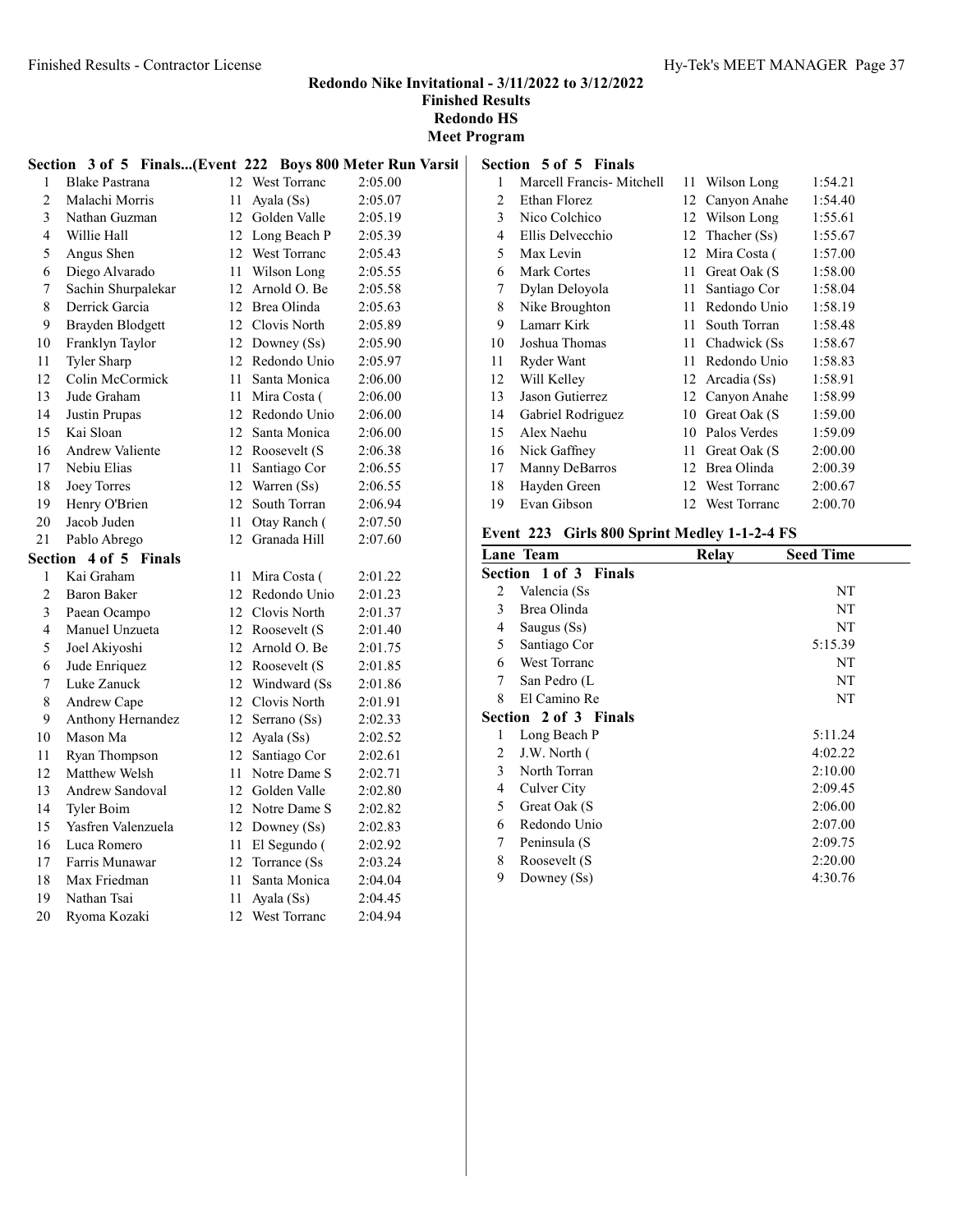#### Section 3 of 3 Finals...(Event 223 Girls 800 Sprint Medley 1-

|   | La Canada (S | 2:05.00 |
|---|--------------|---------|
| 2 | Warren (Ss)  | 2:03.53 |
| 3 | Agoura (Ss)  | 2:02.00 |
| 4 | Palos Verdes | 1:59.00 |
|   | Wilson Long  | 1:50.58 |
| 6 | Santa Monica | 1:58.00 |
|   | Golden Valle | 1:59.00 |
| 8 | South Torran | 2:03.00 |
| 9 | Canyon Anahe | 2:04.50 |

#### Event 224 Boys 800 Sprint Medley 1-1-2-4 FS

|   | Lane Team             | <b>Relay</b> | <b>Seed Time</b> |
|---|-----------------------|--------------|------------------|
|   | Section 1 of 3 Finals |              |                  |
| 4 | Saugus (Ss)           |              | NT               |
| 5 | Brea Olinda           |              | NT               |
| 6 | Valencia (Ss          |              | NT               |
| 7 | <b>West Torranc</b>   |              | NT               |
|   | Section 2 of 3 Finals |              |                  |
| 1 | Santiago Cor          |              | 4:05.01          |
| 2 | J.W. North (          |              | 3:45.00          |
| 3 | Long Beach P          |              | 3:27.54          |
| 4 | Great Oak (S          |              | 1:51.00          |
| 5 | Redondo Unio          | B            | 1:49.00          |
| 6 | El Camino Re          |              | 1:50.32          |
| 7 | Roosevelt (S          |              | 1:55.00          |
| 8 | Downey (Ss)           |              | 3:40.96          |
| 9 | Redondo Unio          |              | 3:45.46          |
|   | Section 3 of 3 Finals |              |                  |
| 1 | Torrance (Ss          |              | 1:48.00          |
| 2 | Culver City           |              | 1:43.00          |
| 3 | Wilson Long           |              | 1:42.23          |
| 4 | Ayala (Ss)            |              | 1:42.00          |
| 5 | Warren (Ss)           |              | 1:37.40          |
| 6 | Palos Verdes          |              | 1:41.00          |
| 7 | Santa Monica          |              | 1:42.00          |
| 8 | South Torran          |              | 1:43.00          |
| 9 | Peninsula (S          |              | 1:47.98          |
|   |                       |              |                  |

# Event 225 Girls 800 Sprint Medley 1-1-2-4 Varsity

|                | Lane Team             | Relay | <b>Seed Time</b> |
|----------------|-----------------------|-------|------------------|
|                | Section 1 of 3 Finals |       |                  |
| 3              | San Pedro (L          |       | NT               |
| $\overline{4}$ | <b>West Torranc</b>   |       | NT               |
| 5              | Saugus (Ss)           |       | NT               |
| 6              | Valencia (Ss          |       | NT               |
| 7              | Brea Olinda           |       | NT               |
|                | Section 2 of 3 Finals |       |                  |
| 1              | Redondo Unio          |       | 4:42.78          |
| 2              | J.W. North (          |       | 4:08.22          |
| 3              | Great Oak (S          |       | 2:03.00          |
| 4              | Canyon Anahe          |       | 2:01.91          |
| 5              | South Torran          |       | 1:59.00          |
| 6              | Downey (Ss)           |       | 1:59.45          |
| 7              | St. Anthony           |       | 2:02.40          |
| 8              | Warren (Ss)           |       | 2:03.53          |
| 9              | Santiago Cor          |       | 4:15.39          |
|                | Section 3 of 3 Finals |       |                  |
| 1              | Wildwood (Ss          |       | 1:58.00          |
| 2              | Roosevelt (S          |       | 1:53.00          |
| 3              | Ayala (Ss)            |       | 1:50.00          |
| 4              | Serrano (Ss)          |       | 1:49.00          |
| 5              | Wilson Long           |       | 1:42.58          |
| 6              | Culver City           |       | 1:45.00          |
| 7              | Golden Valle          |       | 1:49.00          |
| 8              | $El$ Toro $(Ss)$      |       | 1:52.55          |
| 9              | North Torran          |       | 1:54.00          |
|                |                       |       |                  |

#### Event 226 Boys 800 Sprint Medley 1-1-2-4 Varsity

| Lane Team             | Relay | <b>Seed Time</b> |  |
|-----------------------|-------|------------------|--|
| Section 1 of 3 Finals |       |                  |  |
| West Torranc          |       | NT               |  |
| 2<br>$El$ Toro $(Ss)$ |       | 4:08.70          |  |
| Redondo Unio<br>3     |       | 3:45.46          |  |
| J.W. North (<br>4     |       | 3:40.00          |  |
| Roosevelt (S<br>5     |       | 1:48.00          |  |
| Long Beach P<br>6     |       | 3:27.54          |  |
| Santiago Cor          |       | 3:45.01          |  |
| Granada Hill<br>8     |       | 3:59.34          |  |
| 9<br>Brea Olinda      |       | NT               |  |
|                       |       |                  |  |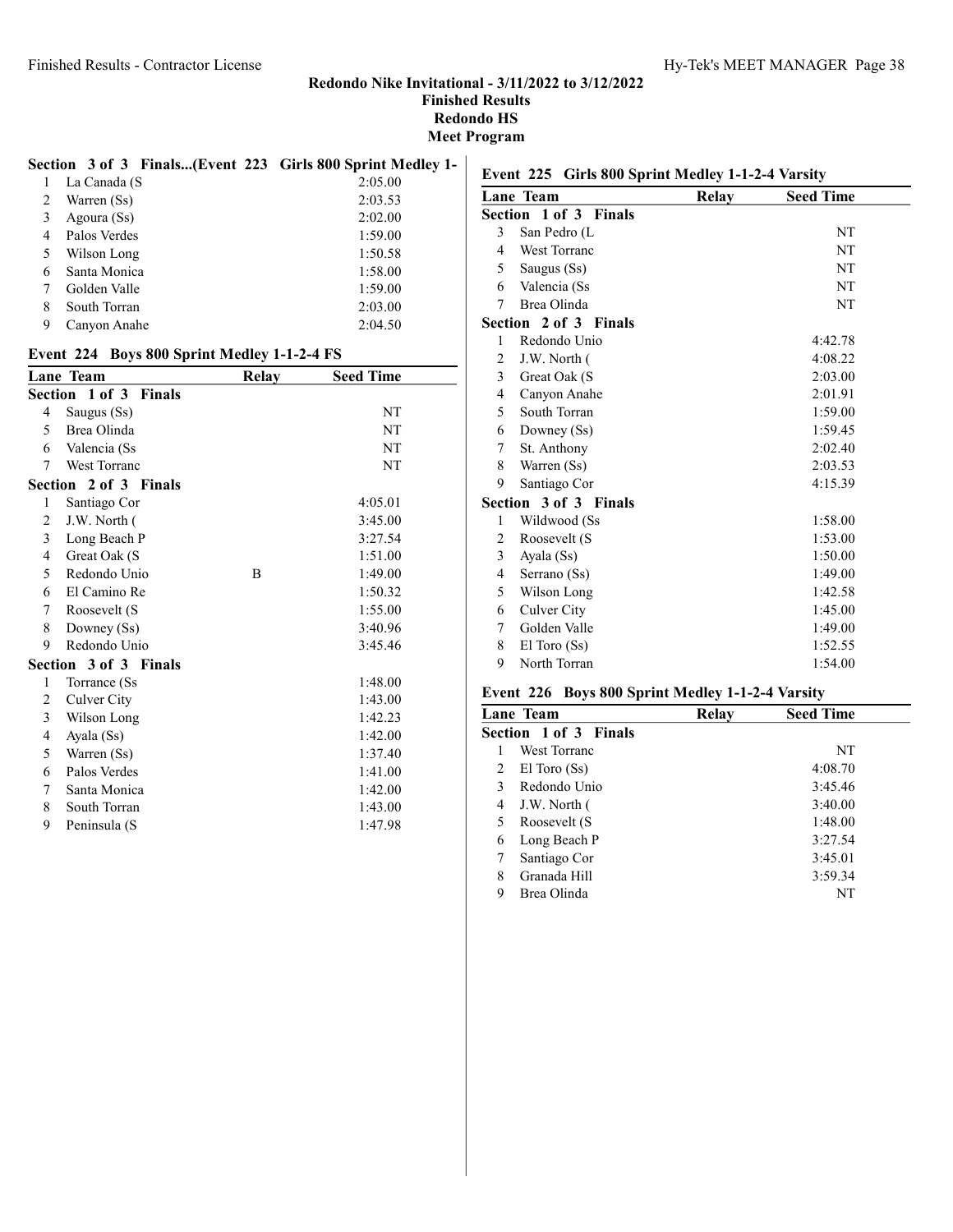|   | Section 2 of 3 Finals(Event 226 Boys 800 Sprint Medley 1- |         |   | Section 3 |
|---|-----------------------------------------------------------|---------|---|-----------|
| 1 | Peninsula (S                                              | 1:45.45 | 1 | Alan      |
| 2 | Ayala (Ss)                                                | 1:42.00 | 2 | Laur      |
| 3 | Downey (Ss)                                               | 1:40.00 | 3 | Aisli     |
| 4 | Torrance (Ss)                                             | 1:39.00 | 4 | Shell     |
| 5 | Golden Valle                                              | 1:36.00 | 5 | Ava (     |
| 6 | Culver City                                               | 1:38.00 | 6 | Kath      |
| 7 | South Torran                                              | 1:39.60 | 7 | Carly     |
| 8 | El Camino Re                                              | 1:40.45 | 8 | Nata      |
| 9 | Simi Valley                                               | 1:42.74 | 9 | Zipk      |
|   | <b>Section 3 of 3 Finals</b>                              |         |   | Section 4 |
| 1 | Bishop Alema                                              | 1:35.40 | 1 | Serei     |
| 2 | Serrano (Ss)                                              | 1:35.05 | 2 | Kaily     |
| 3 | Great Oak (S                                              | 1:35.00 | 3 | Cam       |
| 4 | Servite (Ss)                                              | 1:33.45 | 4 | Kaitl     |
| 5 | Palos Verdes                                              | 1:14.00 | 5 | Ava l     |
| 6 | Wilson Long                                               | 1:32.23 | 6 | Rich      |
| 7 | Canyon Anahe                                              | 1:34.20 | 7 | Tiana     |
| 8 | Santa Monica                                              | 1:35.00 | 8 | Julis:    |
| 9 | Warren (Ss)                                               | 1:35.40 | 9 | Vera      |

#### Event 227 Girls 300 Meter Hurdles FS

|   | <b>Lane Name</b>      |    | Yr School           | <b>Seed Time</b> |
|---|-----------------------|----|---------------------|------------------|
|   | Section 1 of 7 Finals |    |                     |                  |
| 3 | Shalia Coleman        |    | 12 San Pedro (L     | NT               |
| 4 | Grace MacInnis        | 9  | <b>West Torranc</b> | NT               |
| 5 | Naomi Hosford         | 9  | La Canada (S        | NT               |
| 6 | Alene Washington      | 9  | Los Alamitos        | NT               |
| 7 | Kaiya Biller          | 9  | $El$ Toro $(Ss)$    | NT               |
|   | Section 2 of 7 Finals |    |                     |                  |
| 1 | Maggie Dillard        |    | 9 La Canada (S      | NT               |
| 2 | Isabella Meehan       | 9. | San Pedro (L        | 1:07.10          |
| 3 | Kaitlyn Vera Jose     | 10 | Saugus (Ss)         | 1:04.31          |
| 4 | Judith Luna           | 9  | Warren (Ss)         | 1:02.23          |
| 5 | Hayley Skibinski      | 9  | Millikan (Ss        | 1:00.24          |
| 6 | Sage Doelitzsch       | 9  | Saugus $(Ss)$       | 1:00.97          |
| 7 | Rachael Lockwood      | 10 | Palos Verdes        | 1:02.87          |
| 8 | Nennaya Okorocha      | 9. | Palos Verdes        | 1:04.94          |
| 9 | Hannah Parker         | 9  | Palos Verdes        | 1:07.92          |
|   |                       |    |                     |                  |

|                         | Section 3 of 7 Finals   |    |                 |       |
|-------------------------|-------------------------|----|-----------------|-------|
| 1                       | Alanna Gonzales         |    | 9 Great Oak (S  | 59.95 |
| $\overline{c}$          | Lauryen Saucier         |    | 10 Long Beach P | 59.76 |
| 3                       | Aislin Fairchild        |    | 9 Mira Costa (  | 59.19 |
| $\overline{4}$          | Shelby Jackson          |    | 9 El Segundo (  | 58.95 |
| 5                       | Ava Crowley             |    | 9 Mira Costa (  | 58.71 |
| 6                       | Katherine Gloyer        |    | 10 South Torran | 58.75 |
| 7                       | Carly Arthur            | 9. | Redondo Unio    | 59.00 |
| 8                       | Natalie Soria           |    | 10 Downey (Ss)  | 59.60 |
| 9                       | Zipkin Talia            | 9  | Windward (Ss    | 59.88 |
|                         | Section 4 of 7 Finals   |    |                 |       |
| 1                       | <b>Serenity Jones</b>   |    | 9 West Torranc  | 58.51 |
| $\overline{2}$          | Kailyn Combs            |    | 10 Long Beach P | 58.00 |
| 3                       | Camila Sepulveda        |    | 9 Downey (Ss)   | 57.80 |
| $\overline{4}$          | Kaitlyn Quach           |    | 9 Torrance (Ss) | 57.64 |
| 5                       | Ava Rice                |    | 10 Brea Olinda  | 57.34 |
| 6                       | Richards Kennedy        |    | 9 Windward (Ss  | 57.64 |
| 7                       | Tiana Reisner           |    | 10 Canyon Anahe | 57.70 |
| 8                       | Julissa Harrison        |    | 10 Golden Valle | 58.00 |
| 9                       | Verania Wolf            | 9  | Warren (Ss)     | 58.30 |
| Section                 | 5 of 7<br><b>Finals</b> |    |                 |       |
| 1                       | Mia Cassel              | 10 | Edison (Ss)     | 57.20 |
| $\overline{c}$          | <b>Brigette Dufau</b>   | 9  | Mira Costa (    | 56.86 |
| 3                       | Mia Osborne             |    | 10 Great Oak (S | 56.70 |
| $\overline{\mathbf{4}}$ | Jordan Goldstein        | 10 | Santiago Cor    | 56.42 |
| 5                       | Joanna Chang            |    | 10 Canvon Anahe | 56.20 |
| 6                       | Maren Brown             |    | 10 Culver City  | 56.35 |
| 7                       | Madison Cruz            |    | 10 Saugus (Ss)  | 56.45 |
| 8                       | Aliyah Gonzalez         |    | 9 Downey (Ss)   | 56.70 |
| 9                       | Kelthy Liu              | 9  | El Camino Re    | 57.06 |
|                         | Section 6 of 7 Finals   |    |                 |       |
| 1                       | Zakeyah Ross            |    | 9 Culver City   | 56.08 |
| $\overline{c}$          | Newman Alina            | 11 | Windward (Ss    | 55.46 |
| 3                       | Princess Riley          | 9  | Roosevelt (S    | 55.00 |
| $\overline{4}$          | Fayre McKenzie          |    | 10 Santa Monica | 53.96 |
| 5                       | Yong-Lin Hu             |    | 9 Arcadia (Ss)  | 53.24 |
| 6                       | Pharyn Kelley           |    | 10 Notre Dame S | 53.70 |
| 7                       | Sofia Boyd              | 9  | Notre Dame S    | 54.30 |
| 8                       | Sienna Clark            | 10 | Notre Dame S    | 55.23 |

Taylen Odhiambo 9 North Torran 56.00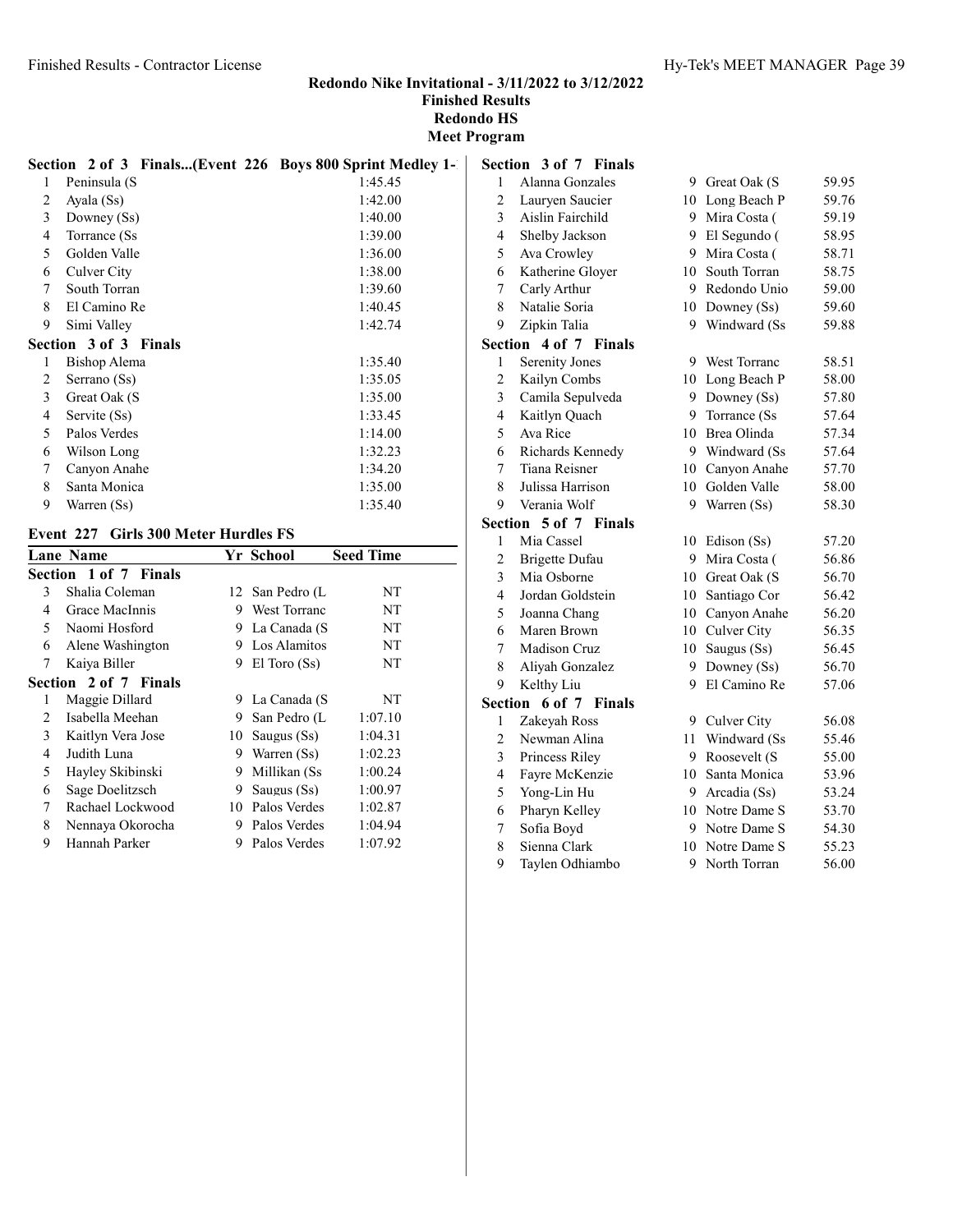|                    |  |               | Section 7 of 7 Finals(Event 227 Girls 300 Meter Hurdles F. |  |
|--------------------|--|---------------|------------------------------------------------------------|--|
| 1 Gabriella Jensen |  | 9 Agoura (Ss) | 52.28                                                      |  |

|         | Suottellu velisell | $2.1$ = 0.000 $0.001$ | ----  |
|---------|--------------------|-----------------------|-------|
| $2^{1}$ | Naomi Kim          | 9 Culver City         | 51.10 |
| 3       | Jordyn Holmes      | 10 Calabasas (S       | 49.94 |
| 4       | Jaya Westby        | 10 Carson (La)        | 49.58 |
| $5 -$   | Anise Becker       | 10 Carson (La)        | 48.51 |
| 6.      | Jai Lin Salas      | 11 Roosevelt (S       | 48.99 |
|         | Samantha Walsten   | 10 Santiago Cor       | 49.63 |
| 8       | Elle Denison       | 10 Long Beach P       | 50.37 |
|         | Harlee Thomas      | 10 Edison (Ss)        | 51.80 |

#### Event 228 Girls 300 Meter Hurdles Varsity

|                | <b>Lane Name</b>      |    | Yr School      | <b>Seed Time</b> |
|----------------|-----------------------|----|----------------|------------------|
|                | Section 1 of 8 Finals |    |                |                  |
| 1              | Erin Michelena        | 10 | Mayfield $(G)$ | 1:04.83          |
| 2              | Joanna Gropper        | 11 | La Canada (S   | 59.72            |
| 3              | Genevieve Velarde     | 11 | Canyon Anahe   | 58.32            |
| $\overline{4}$ | Nicole Parr           | 12 | Serrano (Ss)   | 57.53            |
| 5              | Jaclyn Ebeling        | 11 | Serrano (Ss)   | 57.10            |
| 6              | Frida Hernandez       | 12 | Warren (Ss)    | 57.36            |
| 7              | Priscilla Douglass    | 11 | Saugus (Ss)    | 57.76            |
| 8              | Delylah Lara          | 11 | Warren (Ss)    | 58.84            |
| 9              | Alexis Mucha          | 10 | Saugus (Ss)    | 1:00.46          |
|                | Section 2 of 8 Finals |    |                |                  |
| 1              | <b>Emily Soria</b>    | 11 | Downey (Ss)    | 56.90            |
| $\overline{2}$ | Kara Montanio         | 12 | Canyon Anahe   | 56.70            |
| 3              | Juliette Celis        | 11 | North Torran   | 56.26            |
| $\overline{4}$ | Jessica Narez         | 11 | Downey (Ss)    | 55.90            |
| 5              | Fionnula Carew        | 11 | Mira Costa (   | 55.58            |
| 6              | Leia Castillo         | 11 | El Segundo (   | 55.76            |
| 7              | Jordan Karambelas     | 11 | Mira Costa (   | 55.90            |
| 8              | Julissa Celis         | 11 | North Torran   | 56.57            |
| 9              | Samantha Limones      | 12 | Brea Olinda    | 56.90            |
|                | Section 3 of 8 Finals |    |                |                  |
| 1              | Jenna Ahmed           | 11 | Mira Costa (   | 55.50            |
| 2              | Irene Lema Madueno    | 11 | Arcadia (Ss)   | 55.07            |
| 3              | Mariah Coello         | 11 | Roosevelt (S   | 55.00            |
| 4              | Francesca Villain     | 11 | Peninsula (S   | 54.48            |
| 5              | Hafsa Bariami         | 12 | Culver City    | 53.33            |
| 6              | Aileen Khedesian      | 11 | South Torran   | 54.45            |
| 7              | Mikaela Cruz          | 12 | Downey (Ss)    | 54.70            |
| 8              | Daniela Garcia        | 12 | Brea Olinda    | 55.03            |
| 9              | Erika Hertz           | 12 | Canyon Anahe   | 55.21            |

| Section 4 of 8 Finals |  |  |  |  |
|-----------------------|--|--|--|--|
|-----------------------|--|--|--|--|

| 1                       | Avianna Gil           | 12 | Otay Ranch (    | 53.19 |
|-------------------------|-----------------------|----|-----------------|-------|
| $\overline{c}$          | Mackenzie Sharp       | 12 | Saugus (Ss)     | 53.02 |
| $\overline{\mathbf{3}}$ | Ainslee Robbins       | 12 | Great Oak (S    | 52.85 |
| $\overline{4}$          | Kirsten Singh         | 11 | Ayala (Ss)      | 52.71 |
| 5                       | Sophia Menchine       | 11 | Edison (Ss)     | 52.22 |
| 6                       | Kayla Kim             | 11 | Torrance (Ss    | 52.25 |
| 7                       | Lillian Werner        | 10 | Agoura (Ss)     | 52.80 |
| 8                       | Ayomide Daodu         | 12 | South Torran    | 52.92 |
| 9                       | Sullivan Kolakowski   | 11 | West Torranc    | 53.05 |
|                         | Section 5 of 8 Finals |    |                 |       |
| $\mathbf{1}$            | Sarah Sturgeon        |    | 12 Agoura (Ss)  | 51.93 |
| $\overline{c}$          | Aytana Martinez       | 11 | San Pedro (L    | 51.78 |
| $\overline{\mathbf{3}}$ | Shaylee Mutka         | 11 | Santiago Cor    | 51.70 |
| $\overline{4}$          | Pauline Kang          |    | 12 Brea Olinda  | 51.02 |
| 5                       | Sofia Martinez        | 9  | Notre Dame S    | 50.92 |
| 6                       | Jordan McClenney      | 11 | Arcadia (Ss)    | 50.93 |
| $\overline{7}$          | Maya Cox              |    | 12 Culver City  | 51.13 |
| 8                       | Moriah Williams       |    | 10 Great Oak (S | 51.73 |
| 9                       | Olivia Del Castillo   | 9  | Notre Dame S    | 51.83 |
| Section                 | 6 of 8 Finals         |    |                 |       |
| 1                       | Kaitlyn Creighton     | 10 | La Canada (S    | 50.77 |
| $\overline{c}$          | Caitlyn Leao          | 12 | Canyon Canyo    | 49.55 |
| 3                       | Savannah Starling     | 11 | Agoura (Ss)     | 49.49 |
| $\overline{\mathbf{4}}$ | Kathryn Rust          | 12 | Santiago Cor    | 49.46 |
| 5                       | Isabella Mai          | 12 | El Segundo (    | 49.44 |
| 6                       | Michelle Shao         | 12 | Arnold O. Be    | 49.46 |
| $\overline{7}$          | Isabella Brown        |    | 10 Arnold O. Be | 49.48 |
| 8                       | <b>Brittany Rivas</b> |    | 10 La Canada (S | 49.49 |
| 9                       | Kayla Young           | 12 | Canyon Canyo    | 49.85 |
|                         | Section 7 of 8 Finals |    |                 |       |
| $\mathbf{1}$            | Selah Toler           |    | 12 Los Alamitos | 49.21 |
| $\overline{c}$          | <b>Brandi Peck</b>    |    | 12 Great Oak (S | 48.95 |
| 3                       | Emerson Chasko        |    | 10 Notre Dame S | 48.57 |
| 4                       | Baylee Walker         | 11 | Golden Valle    | 48.29 |
| 5                       | Lela Divinity         |    | 10 Redondo Unio | 48.00 |
| 6                       | Kaia Burns            | 9  | Roosevelt (S    | 48.00 |
| 7                       | Genesis Washington    | 12 | Wilson Long     | 48.46 |
| 8                       | <b>Austin Calhoun</b> | 12 | Long Beach P    | 48.75 |
| 9                       | <b>Braelon Holmes</b> | 11 | Calabasas (S    | 49.20 |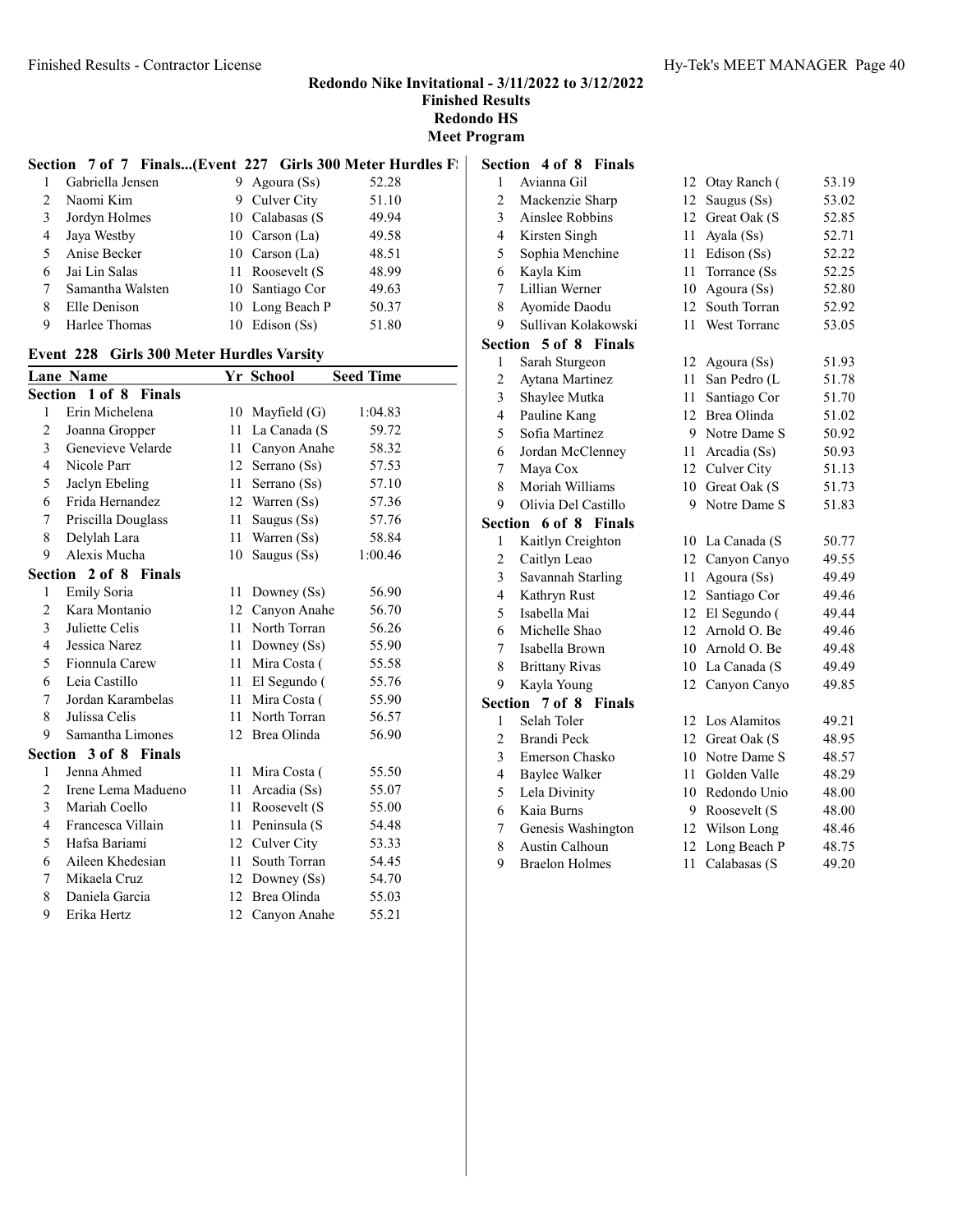#### Section 8 of 8 Finals...(Event 228 Girls 300 Meter Hurdles V:

|    | Shriya Velichala      | 12 Arcadia (Ss)   | 47.56 |
|----|-----------------------|-------------------|-------|
|    | Amari Hunt            | 12 Millikan (Ss   | 47.19 |
| 3  | Lindy Tarvin          | 11 Edison (Ss)    | 46.45 |
| 4  | Kaylin Edwards        | 9 Wilson Long     | 45.50 |
| 5. | Kennadi Reed          | 11 Long Beach P   | 44.24 |
| 6  | <b>Riley Costales</b> | 11 Central $(Cs)$ | 44.48 |
|    | Bella Gragnani        | 12 Central $(Cs)$ | 45.74 |
| 8  | Taleeah Hoggatt       | 11 Central $(Cs)$ | 46.52 |
| 9  | Rachel Arias          | 12 Crescenta Va   | 47.22 |

#### Event 229 Boys 300 Meter Hurdles FS

|                | <b>Lane Name</b>                |    | Yr School           | <b>Seed Time</b> |
|----------------|---------------------------------|----|---------------------|------------------|
|                | Section 1 of 6 Finals           |    |                     |                  |
| 1              | Xian Drew                       | 9  | <b>West Torranc</b> | NT               |
| $\overline{2}$ | Andrew Kelshaw                  | 9  | Great Oak (S        | 57.62            |
| 3              | Daniel Reamer                   |    | 9 West Torranc      | 55.71            |
| 4              | Christian Chae                  | 9  | Redondo Unio        | 55.00            |
| 5              | Zeke Johnson                    |    | 9 Redondo Unio      | 55.00            |
| 6              | Luca Enriquez-Cortez            | 9  | Redondo Unio        | 55.00            |
| 7              | Martin Rodriguez                | 9  | <b>West Torranc</b> | 55.55            |
| 8              | Adam Issa                       | 9  | North Torran        | 55.81            |
| 9              | Tommy Abundis                   | 10 | Downey $(Ss)$       | NT               |
|                | Section 2 of 6 Finals           |    |                     |                  |
| 1              | James Erwin                     | 10 | Torrance (Ss        | 54.61            |
| $\overline{2}$ | Abe Radisic                     | 9  | San Pedro (L        | 53.94            |
| 3              | Eric Murdock                    | 9  | Palos Verdes        | 53.11            |
| 4              | Aidan Murdock                   | 9  | Palos Verdes        | 53.10            |
| 5              | <b>Bennett Lauer</b>            | 10 | Mira Costa (        | 52.40            |
| 6              | Benjamin Deters                 | 10 | Saugus (Ss)         | 52.95            |
| 7              | Joey Koyama                     | 11 | Palos Verdes        | 53.11            |
| 8              | Devon Cruz                      | 9  | Great Oak (S        | 53.63            |
| 9              | Ethan Luu                       | 9  | Ayala (Ss)          | 54.14            |
|                | Section 3 of 6<br><b>Finals</b> |    |                     |                  |
| 1              | Connor Shearing                 | 9  | Torrance (Ss)       | 52.16            |
| 2              | Wesley Gordon                   | 9  | El Segundo (        | 51.49            |
| 3              | Joshua Yu                       | 10 | Peninsula (S        | 51.20            |
| 4              | David Pineda                    | 9  | Saugus (Ss)         | 51.05            |
| 5              | Gabriel Baloy                   | 10 | Canyon Anahe        | 50.84            |
| 6              | Miles Wingate                   | 10 | Roosevelt (S        | 50.90            |
| 7              | <b>Andrew Vanegas</b>           | 12 | Saugus (Ss)         | 51.17            |
| 8              | Shane Mossman                   | 9  | El Segundo (        | 51.27            |
| 9              | Trevor Witkowski                | 9  | Peninsula (S        | 51.60            |

#### Section 4 of 6 Finals

| 1              | Ryan Pisano           | 9. | Saugus (Ss)   | 50.67 |
|----------------|-----------------------|----|---------------|-------|
| 2              | Christopher Porter    | 9  | El Segundo (  | 50.35 |
| 3              | Aidan Elias           | 9  | Golden Valle  | 50.19 |
| 4              | <b>Tyler Crowder</b>  | 10 | Saugus (Ss)   | 49.79 |
| 5              | Christopher Mound     | 10 | Saugus (Ss)   | 49.67 |
| 6              | Austin McGinn         | 9. | Arcadia (Ss)  | 49.74 |
| 7              | Keenan Ward           | 9  | Mira Costa (  | 49.86 |
| 8              | Andrew Han            | 10 | Ayala (Ss)    | 50.32 |
| 9              | Chimauche Oduoza      | 10 | Peninsula (S  | 50.52 |
|                | Section 5 of 6 Finals |    |               |       |
| 1              | Daryl Burton          | 9. | Warren (Ss)   | 48.80 |
| 2              | <b>Ethan Bartee</b>   | 10 | Wilson Long   | 48.72 |
| 3              | Hawking Crouther      | 10 | Millikan (Ss  | 48.40 |
| $\overline{4}$ | Roman Giacchetto      | 10 | Brea Olinda   | 47.45 |
| 5              | Miles Paris           | 10 | Notre Dame S  | 46.65 |
| 6              | Shea Summers          | 9  | Edison (Ss)   | 47.40 |
| 7              | Marco Fistikoglu      | 10 | San Pedro (L  | 47.76 |
| 8              | Jake Silverman        | 9  | Torrance (Ss) | 48.53 |
| 9              | Niko Thongdyxay       | 10 | Canyon Anahe  | 48.79 |
|                | Section 6 of 6 Finals |    |               |       |
| 1              | Jacob Davis           | 10 | Notre Dame S  | 46.32 |
| 2              | Colin Benoy           | 10 | South Torran  | 45.88 |
| 3              | Hayden Bowne          | 9  | Notre Dame S  | 45.77 |
| $\overline{4}$ | Sedwiitz Dumount II   | 10 | Wilson Long   | 44.25 |
| 5              | Dominic Lewis         | 10 | Saugus (Ss)   | 43.08 |
| 6              | Ryan Alali            | 10 | Clovis North  | 43.55 |
| 7              | Zytel Boyd            | 9  | Culver City   | 45.38 |
| 8              | Chukwuomn Ucheghbulan | 9  | Millikan (Ss  | 45.80 |
| 9              | Jeremy Ciccarelli     | 10 | Edison (Ss)   | 46.30 |

#### Event 230 Boys 300 Meter Hurdles Varsity

|   | Lane Name              | Yr School       | <b>Seed Time</b> |
|---|------------------------|-----------------|------------------|
|   | Section 1 of 8 Finals  |                 |                  |
| 2 | Nolan Sheppard         | 12 Long Beach P | NT               |
| 3 | Vardhit Veeramachaneni | 12 West Torranc | 52.84            |
| 4 | Dylan Bigley           | 11 Palos Verdes | 51.36            |
| 5 | Dhruy Patel            | 11 Canyon Anahe | 51.20            |
| 6 | Calif Riley            | 12 Serrano (Ss) | 51.35            |
|   | Gabriel Covarrubias    | 11 Palos Verdes | 51.37            |
| 8 | Uzoma Meremikwu        | 11 Granada Hill | NT               |
| 9 | Joshua Patapoff        | 12 San Pedro (L | NT               |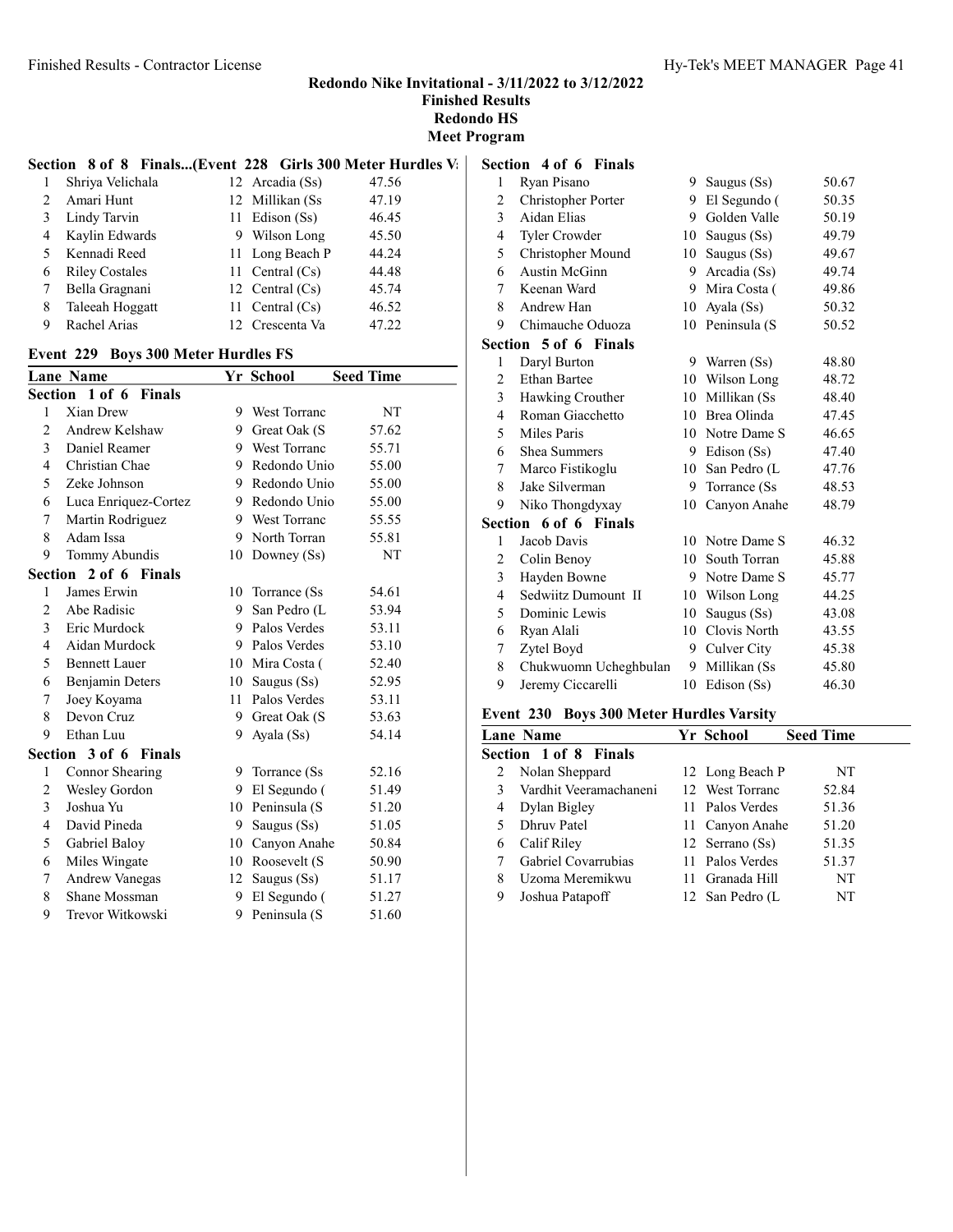|                | Section 2 of 8 Finals(Event 230 Boys 300 Meter Hurdles V: |      |                  |       | Se |
|----------------|-----------------------------------------------------------|------|------------------|-------|----|
| 1              | Nicholas Lombardo                                         |      | 11 Mira Costa (  | 50.88 |    |
| $\overline{c}$ | Benjamin Nguyen                                           | 11 - | Canyon Anahe     | 50.50 |    |
| 3              | Omari Elster                                              |      | 11 Serrano (Ss)  | 50.00 |    |
| 4              | Jalen Cobb                                                |      | 11 Torrance (Ss  | 49.21 |    |
| 5              | Hanbyoul Lozano                                           |      | 11 North Torran  | 48.35 |    |
| 6              | Xander Medina                                             |      | 11 Saugus (Ss)   | 48.40 |    |
| 7              | Nathaniel Perez                                           |      | 12 Downey (Ss)   | 49.85 |    |
| 8              | Steven Carpio                                             |      | 11 North Torran  | 50.31 |    |
| 9              | Christopher Storey                                        |      | 12 Downey (Ss)   | 50.60 |    |
|                | Section 3 of 8 Finals                                     |      |                  |       | Se |
| 1              | Ty Stuart                                                 |      | 12 Roosevelt (S  | 48.00 |    |
| $\overline{c}$ | Kaden Tracey                                              |      | 12 Roosevelt (S  | 47.83 |    |
| 3              | Muhamad Mohamed Imtia                                     |      | 11 El Segundo (  | 47.66 |    |
| 4              | Ethan Fraund                                              |      | 12 Arcadia (Ss)  | 47.49 |    |
| 5              | Gavin Kaddu                                               | 11 - | Saugus $(Ss)$    | 47.13 |    |
| 6              | Joseph Martinez                                           |      | 12 Serrano (Ss)  | 47.23 |    |
| 7              | David McPherson                                           |      | 12 El Segundo (  | 47.59 |    |
| 8              | Nathan Chic                                               |      | 10 North Torran  | 47.81 |    |
| 9              | <b>Blake Courtney</b>                                     |      | 11 Redondo Unio  | 48.00 |    |
|                | Section 4 of 8 Finals                                     |      |                  |       | Se |
| 1              | Antonio Ruiz                                              |      | 12 Downey (Ss)   | 46.85 |    |
| 2              | Mikhail Benjamin                                          |      | 11 Great Oak (S) | 46.61 |    |
| 3              | Aaron Pratt                                               |      | 10 Serrano (Ss)  | 46.16 |    |
| 4              | Dylan Curtis                                              |      | 11 Redondo Unio  | 46.00 |    |
| 5              | <b>Skylar Rogers</b>                                      |      | 11 Saugus (Ss)   | 45.61 |    |
| 6              | Christian Alfano                                          |      | 11 Mira Costa (  | 45.62 |    |
| 7              | Casey Jiemenz                                             |      | 11 Golden Valle  | 46.03 |    |
| 8              | Ronan Taylor                                              |      | 12 West Torranc  | 46.49 |    |
| 9              | Ryan Mcdonald                                             |      | 11 El Toro (Ss)  | 46.82 |    |
|                | Section 5 of 8 Finals                                     |      |                  |       |    |
| 1              | Conrad Bernstein                                          |      | 12 El Segundo (  | 45.44 | Ev |
| 2              | Aaron Brass                                               |      | 11 Brea Olinda   | 45.34 | La |
| 3              | Nicholas Walsten                                          |      | 12 Santiago Cor  | 44.94 | Se |
| 4              | Cameron Hernandez                                         |      | 12 Canyon Canyo  | 44.50 |    |
| 5              | Kai Majam-Harris                                          |      | 11 Notre Dame S  | 44.46 |    |
| 6              | Sean Basille                                              |      | 11 Torrance (Ss) | 44.50 |    |
| 7              | Cameron Black                                             |      | 11 Clovis North  | 44.67 |    |
| 8              | Isaiah Jordan                                             |      | 12 Otay Ranch (  | 45.29 |    |
| 9              | Kyree Tisdell                                             | 11 - | El Camino Re     | 45.35 |    |
|                |                                                           |      |                  |       |    |

|                | <b>Section</b> 6 of 8 Finals |    |               |       |
|----------------|------------------------------|----|---------------|-------|
| 1              | Jackson Irwin                | 11 | Edison (Ss)   | 44.44 |
| 2              | Jeffrey Ciccarelli           | 12 | Edison (Ss)   | 43.85 |
| 3              | Dario Garrett                | 10 | Mira Costa (  | 43.66 |
| $\overline{4}$ | Dallin Bitton                | 11 | Great Oak (S  | 43.63 |
| 5              | Davide Colmo                 | 12 | El Camino Re  | 43.54 |
| 6              | Keaton Fitzgerald            | 12 | Notre Dame S  | 43.57 |
| 7              | David Gonzalez               | 12 | Santiago Cor  | 43.64 |
| 8              | Jude Filippone               | 10 | Loyola (Ss)   | 43.80 |
| 9              | Jamurian Broussard           | 11 | Carson $(La)$ | 43.88 |
|                | Section 7 of 8 Finals        |    |               |       |
| 1              | Ryan Seidl                   | 12 | Brea Olinda   | 43.49 |
| 2              | Jett Gary                    | 9  | Arnold O. Be  | 43.20 |
| 3              | Micah Anderson               | 10 | Long Beach P  | 42.71 |
| $\overline{4}$ | DaRon Elam                   | 11 | Loyola (Ss)   | 42.30 |
| 5              | Dorrell Barriffe             | 11 | Great Oak (S  | 42.00 |
| 6              | Miguel Campos                | 12 | Warren (Ss)   | 42.20 |
| 7              | Conor Zeutzius               | 12 | Edison (Ss)   | 42.43 |
| 8              | Antonio Almanzi              | 12 | South Torran  | 43.08 |
| 9              | <b>Austin Yang</b>           | 11 | Brea Olinda   | 43.44 |
| Section        | 8 of 8 Finals                |    |               |       |
| 1              | Christian Serino             | 12 | Valencia (Ss  | 41.91 |
| $\overline{2}$ | Micah Dixon                  | 12 | South Torran  | 41.34 |
| 3              | Matthew Michaelian           | 12 | Torrance (Ss) | 40.71 |
| $\overline{4}$ | Lucas Weaver                 | 12 | Notre Dame S  | 40.15 |
| 5              | Isaac Lewis                  | 11 | Wilson Long   | 37.82 |
| 6              | Julius Cheek                 | 12 | Roosevelt (S  | 39.27 |
| 7              | John Mueller                 | 10 | Loyola (Ss)   | 40.69 |
| 8              | <b>Anthony Flowers</b>       | 11 | South Torran  | 40.71 |
| 9              | Daniel Balayan               | 12 | Saugus (Ss)   | 41.69 |

# Event 231 Girls 4x400 Meter Relay FS

| Lane Team                    | Relav | <b>Seed Time</b> |  |
|------------------------------|-------|------------------|--|
| <b>Section 1 of 3 Finals</b> |       |                  |  |
| La Canada (S<br>3            |       | 5:25.00          |  |
| El Camino Re                 |       | 4:53.76          |  |
| Downey (Ss)                  |       | 4:49.23          |  |
| Torrance (Ss)                |       | 4:50.00          |  |
| Peninsula (S                 |       | 5:00.79          |  |
|                              |       |                  |  |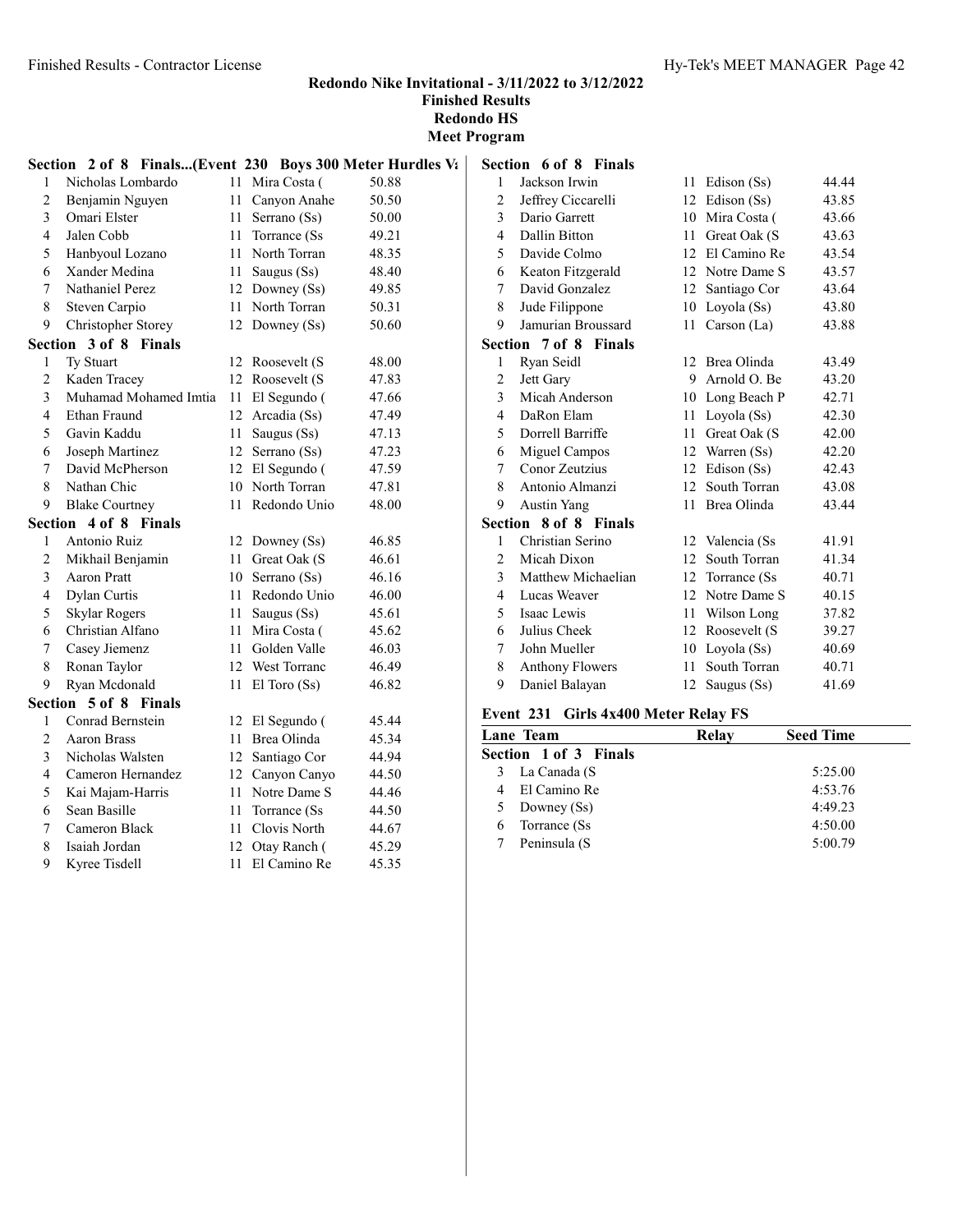|   | Section 2 of 3 Finals(Event 231 Girls 4x400 Meter Relay F. |         |
|---|------------------------------------------------------------|---------|
| 1 | Canyon Anahe                                               | 4:46.83 |
| 2 | Brea Olinda                                                | 4:40.86 |
| 3 | Santa Monica                                               | 4:38.26 |
| 4 | South Torran                                               | 4:33.32 |
| 5 | Warren (Ss)                                                | 4:25.51 |
| 6 | Golden Valle                                               | 4:30.00 |
| 7 | Saugus (Ss)                                                | 4:37.42 |
| 8 | Roosevelt (S                                               | 4:38.83 |
| 9 | Notre Dame S                                               | 4:46.24 |
|   | Section 3 of 3 Finals                                      |         |
| 1 | Long Beach P                                               | 4:25.36 |
| 2 | Arcadia (Ss)                                               | 4:23.42 |
| 3 | Santiago Cor                                               | 4:21.72 |
| 4 | Redondo Unio                                               | 4:11.64 |
| 5 | Wilson Long                                                | 4:05.22 |
| 6 | J.W. North (                                               | 4:09.00 |
| 7 | Great Oak (S                                               | 4:14.06 |
| 8 | $El$ Toro $(Ss)$                                           | 4:22.34 |
| 9 | Culver City                                                | 4:25.22 |

#### Event 232 Boys 4x400 Meter Relay FS

|   | Lane Team             | Relay | <b>Seed Time</b> |
|---|-----------------------|-------|------------------|
|   | Section 1 of 3 Finals |       |                  |
| 1 | Long Beach P          |       | NT               |
| 2 | Millikan (Ss          |       | 4:00.41          |
| 3 | El Camino Re          |       | 3:59.18          |
| 4 | Golden Valle          |       | 3:55.00          |
| 5 | $El$ Toro $(Ss)$      |       | 3:51.23          |
| 6 | Otay Ranch (          |       | 3:52.00          |
| 7 | Peninsula (S          |       | 3:57.02          |
| 8 | Torrance (Ss          |       | 3:59.39          |
| 9 | Saugus (Ss)           |       | 4:09.29          |
|   | Section 2 of 3 Finals |       |                  |
| 1 | Downey (Ss)           | В     | 3:50.91          |
| 2 | Santa Monica          |       | 3:50.00          |
| 3 | Great Oak (S          |       | 3:49.00          |
| 4 | San Pedro (L          |       | 3:43.91          |
| 5 | J.W. North (          |       | 3:42.00          |
| 6 | Warren (Ss)           |       | 3:42.10          |
| 7 | Redondo Unio          | В     | 3:49.00          |
| 8 | South Torran          |       | 3:49.40          |
| 9 | Santiago Cor          |       | 3:50.60          |

|   | <b>Section 3 of 3 Finals</b> |         |
|---|------------------------------|---------|
|   | West Torranc                 | 3:40.01 |
|   | Redondo Unio                 | 3:38.08 |
| 3 | Brea Olinda                  | 3:37.78 |
| 4 | Wilson Long                  | 3:35.22 |
| 5 | Arcadia (Ss)                 | 3:32.49 |
| 6 | Roosevelt (S                 | 3:35.00 |
|   | El Segundo (                 | 3:35.35 |
| 8 | Notre Dame S                 | 3:37.87 |
| 9 | Culver City                  | 3:40.00 |

#### Event 233 Girls 4x400 Meter Relay Varsity

|                | Section 1 of 3 Finals |         |  |
|----------------|-----------------------|---------|--|
| 1              | Granada Hill          | NT      |  |
| $\overline{2}$ | San Pedro (L          | 4:47.96 |  |
| 3              | Saugus (Ss)           | 4:37.42 |  |
| 4              | Otay Ranch (          | 4:31.00 |  |
| 5              | Santiago Cor          | 4:21.72 |  |
| 6              | Long Beach P          | 4:25.36 |  |
| 7              | El Camino Re          | 4:35.23 |  |
| 8              | Canyon Anahe          | 4:38.41 |  |
| 9              | Downey (Ss)           | 4:49.23 |  |
|                | Section 2 of 3 Finals |         |  |
| 1              | Warren (Ss)           | 4:18.51 |  |
| 2              | Torrance (Ss)         | 4:16.37 |  |
| 3              | South Torran          | 4:13.32 |  |
| 4              | Great Oak (S          | 4:11.00 |  |
| 5              | Culver City           | 4:05.63 |  |
| 6              | Arnold O. Be          | 4:10.00 |  |
| 7              | Redondo Unio          | 4:11.64 |  |
| 8              | $El$ Toro $(Ss)$      | 4:15.34 |  |
| 9              | Brea Olinda           | 4:16.86 |  |
|                | Section 3 of 3 Finals |         |  |
| 1              | Notre Dame S          | 4:05.56 |  |
| 2              | J.W. North (          | 4:02.22 |  |
| 3              | Golden Valle          | 4:00.00 |  |
| 4              | Carson $(La)$         | 3:59.63 |  |
| 5              | Clovis North          | 3:53.00 |  |
| 6              | Wilson Long           | 3:56.70 |  |
| 7              | Roosevelt (S          | 4:00.00 |  |
| 8              | La Canada (S          | 4:02.14 |  |
| 9              | Arcadia (Ss)          | 4:02.83 |  |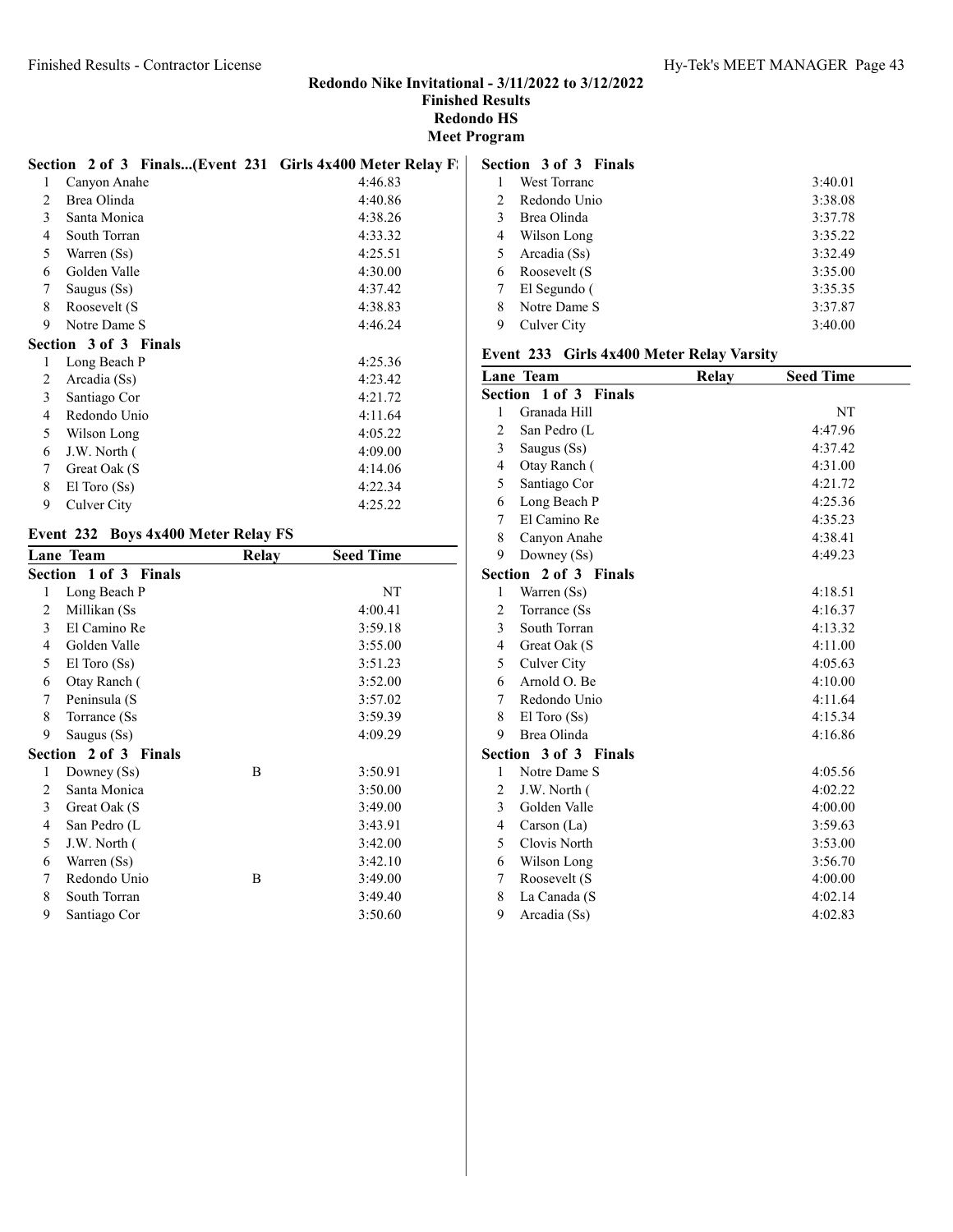| Event 234 Boys 4x400 Meter Relay Varsity |                                 |       |                  |  |
|------------------------------------------|---------------------------------|-------|------------------|--|
|                                          | Lane Team                       | Relay | <b>Seed Time</b> |  |
|                                          | Section 1 of 3<br><b>Finals</b> |       |                  |  |
| $\mathbf{1}$                             | Saugus (Ss)                     |       | 4:09.29          |  |
| $\overline{c}$                           | San Pedro (L                    |       | 3:43.91          |  |
| 3                                        | Santiago Cor                    |       | 3:39.60          |  |
| $\overline{4}$                           | Redondo Unio                    |       | 3:38.08          |  |
| 5                                        | West Torranc                    |       | 3:37.00          |  |
| 6                                        | Arnold O. Be                    |       | 3:37.59          |  |
| 7                                        | Serrano (Ss)                    |       | 3:38.40          |  |
| 8                                        | J.W. North (                    |       | 3:40.50          |  |
| 9                                        | Downey (Ss)                     |       | 3:50.91          |  |
|                                          | Section 2 of 3 Finals           |       |                  |  |
| 1                                        | Millikan (Ss                    |       | 3:35.41          |  |
| $\overline{2}$                           | Warren (Ss)                     |       | 3:35.20          |  |
| 3                                        | Palos Verdes                    |       | 3:34.60          |  |
| 4                                        | Arcadia (Ss)                    |       | 3:32.49          |  |
| 5                                        | Brea Olinda                     |       | 3:31.78          |  |
| 6                                        | Otay Ranch (                    |       | 3:32.00          |  |
| 7                                        | El Toro (Ss)                    |       | 3:34.23          |  |
| 8                                        | Canyon Anahe                    |       | 3:35.00          |  |
| 9                                        | El Segundo (                    |       | 3:35.35          |  |
|                                          | Section 3 of 3 Finals           |       |                  |  |
| 1                                        | Great Oak (S                    |       | 3:31.26          |  |
| 2                                        | El Camino Re                    |       | 3:29.65          |  |
| 3                                        | South Torran                    |       | 3:25.40          |  |
| $\overline{4}$                           | Central $(Cs)$                  |       | 3:22.38          |  |
| 5                                        | Wilson Long                     |       | 3:20.40          |  |
| 6                                        | Long Beach P                    |       | 3:20.94          |  |
| 7                                        | Roosevelt (S                    |       | 3:24.47          |  |
| 8                                        | Notre Dame S                    |       | 3:26.87          |  |
| 9                                        | Golden Valle                    |       | 3:30.00          |  |

# Event 249 Girls Long Jump FS<br>Pos Name

| Pos                     | Name                      |    | Yr School        | <b>Seed Mark</b> |
|-------------------------|---------------------------|----|------------------|------------------|
| Flight                  | 1 of 2<br><b>Finals</b>   |    |                  |                  |
| 1                       | Ruby Forshey              | 10 | Redondo Unio     | 13-00.00         |
| $\overline{c}$          | Sophia Panos              |    | 10 Redondo Unio  | 13-00.00         |
| 3                       | India Watson              |    | 10 Golden Valle  | 13-00.00         |
| $\overline{\mathbf{4}}$ | Victoria Brown            | 9. | El Camino Re     | 13-02.00         |
| 5                       | Donna Soltani             |    | 9 Palos Verdes   | 13-02.00         |
| 6                       | Lucienne Jassy            |    | 9 Palos Verdes   | 13-02.00         |
| 7                       | Breanna Velazquez         |    | 9 Saugus (Ss)    | 13-02.00         |
| 8                       | Anna Peti-Peterdi         |    | 10 Palos Verdes  | 13-02.00         |
| 9                       | Kit Humbarger             |    | 9 Mira Costa (   | 13-02.50         |
| 10                      | Gabrielle De Santiago     |    | 10 Saugus (Ss)   | 13-02.50         |
| 11                      | Nyla Nolan                | 9  | Downey (Ss)      | 13-03.00         |
| 12                      | Gianna Richichi           | 9. | Santiago Cor     | 13-05.00         |
| 13                      | Kaylee Chew               |    | 9 Canvon Anahe   | 13-05.00         |
| 14                      | Maren Glinsky             | 9  | South Torran     | 13-05.00         |
| 15                      | Hadassahlynzi Williams    |    | 9 El Camino Re   | 13-05.00         |
| 16                      | Keiani Dye                |    | 10 Otay Ranch (  | 13-05.00         |
| 17                      | Jayla Webber              |    | 9 Calabasas (S   | 13-07.00         |
| 18                      | Riplie-Aiko Mah           |    | 10 Brea Olinda   | 13-08.00         |
| 19                      | Devan Moriarty            |    | 9 Mira Costa (   | 13-09.00         |
| 20                      | Chloe Zavala              |    | 9 Canyon Anahe   | 13-09.00         |
| 21                      | <b>Addison Lewis</b>      | 9  | Santiago Cor     | 13-10.00         |
| Flight                  | 2 of 2 Finals             |    |                  |                  |
| 1                       | Anna Mackenzie            |    | 10 Peninsula (S  | 13-11.00         |
| $\overline{2}$          | Sofia Ochoa               |    | 10 Peninsula (S  | 13-11.00         |
| 3                       | <b>Brookelyn Williams</b> |    | 10 Carson (La)   | 14-00.00         |
| 4                       | Lauren Collins            |    | 9 Saugus (Ss)    | 14-01.00         |
| 5                       | Alyssa Outley             |    | 10 Carson (La)   | 14-04.50         |
| 6                       | Janice Prajitno           |    | 10 Brea Olinda   | 14-06.00         |
| 7                       | Arlene Acsinte            |    | 10 Downey (Ss)   | 14-09.00         |
| 8                       | Elizabeth Chan            |    | 10 Arcadia (Ss)  | 14-09.00         |
| 9                       | Jasmine Prajitno          |    | 10 Brea Olinda   | 14-10.00         |
| 10                      | Kera James                |    | 9 El Toro $(Ss)$ | 14-10.50         |
| 11                      | Stella Traylor            |    | 9 Mira Costa (   | 14-11.00         |
| 12                      | Celeste Veillard          |    | 10 Arcadia (Ss)  | 15-03.00         |
| 13                      | Keira Calaguas            |    | 9 Crescenta Va   | 15-04.00         |
| 14                      | Brooks Illa               |    | 9 Windward (Ss   | 15-06.00         |
| 15                      | Jenna Morales             | 9  | Ayala (Ss)       | 15-09.50         |
| 16                      | Nyah Fields               |    | 9 Golden Valle   | 16-00.00         |
| 17                      | Reign Snowden             |    | 10 Santa Monica  | 16-00.50         |
| 18                      | Aftyn Robbins             |    | 10 Great Oak (S  | 16-03.00         |
| 19                      | Isabelle Salazar          | 9  | Ayala (Ss)       | 16-05.00         |
| 20                      | Meagan Humphries          | 10 | Golden Valle     | 18-03.00         |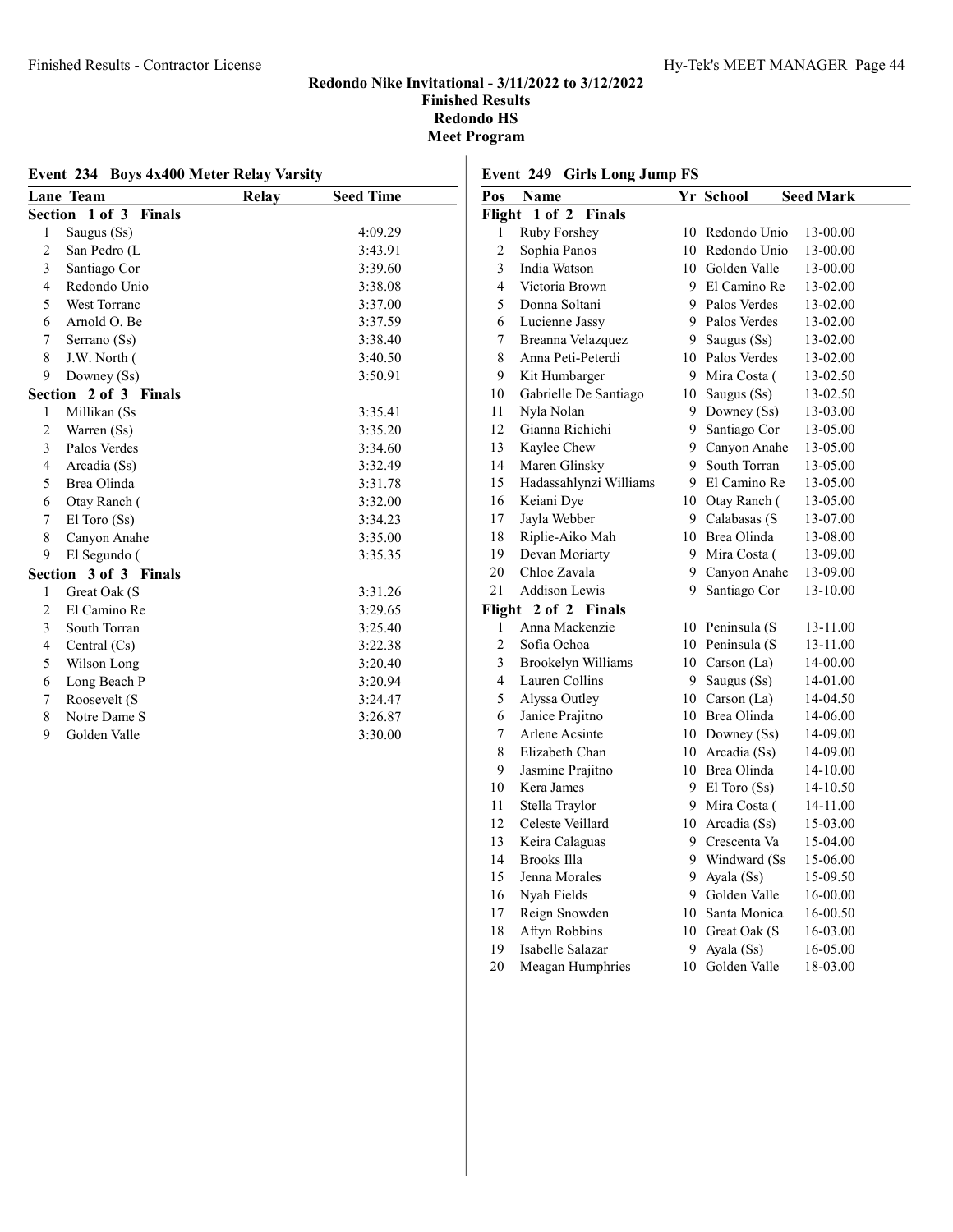| Hy-Tek's MEET MANAGER Page 45 |  |
|-------------------------------|--|
|-------------------------------|--|

# Flight 3 of 3 Finals

| <b>Boys Long Jump FS</b><br>Event 250 |                             |    |                 |                  |
|---------------------------------------|-----------------------------|----|-----------------|------------------|
| Pos                                   | <b>Name</b>                 |    | Yr School       | <b>Seed Mark</b> |
| Flight                                | $1$ of $3$<br><b>Finals</b> |    |                 |                  |
| 1                                     | Joey Koyama                 | 11 | Palos Verdes    | 16-00.00         |
| $\overline{2}$                        | Justin Mcllwain             |    | 9 Otay Ranch (  | 16-00.00         |
| 3                                     | William Stein               |    | 9 Peninsula (S  | 16-00.00         |
| $\overline{4}$                        | <b>Josh Bates</b>           |    | 10 Palos Verdes | 16-00.00         |
| 5                                     | Christopher Mound           |    | 10 Saugus (Ss)  | 16-01.00         |
| 6                                     | Marco Fistikoglu            |    | 10 San Pedro (L | 16-02.00         |
| 7                                     | Antonio Quiles              |    | 9 Bishop Alema  | 16-02.00         |
| 8                                     | Zane Bryant                 |    | 9 Wildwood (Ss  | 16-02.50         |
| 9                                     | Calvin Kam                  |    | 9 Ayala (Ss)    | 16-03.00         |
| 10                                    | Cole House                  |    | 10 Notre Dame S | 16-04.00         |
| 11                                    | Ryan Joyce                  |    | 9 Bishop Alema  | 16-04.00         |
| 12                                    | Phoenix Jones               |    | 10 Saugus (Ss)  | 16-05.50         |
| 13                                    | Kamal Molake                |    | 9 Golden Valle  | 16-06.00         |
| 14                                    | Kristyan Caces              |    | 10 Arcadia (Ss) | 16-06.00         |
| 15                                    | Ethan Luu                   |    | 9 Ayala (Ss)    | 16-06.50         |
| 16                                    | Tommy Abundis               |    | 10 Downey (Ss)  | 16-09.00         |
| 17                                    | Daniel Sandino              |    | 10 Saugus (Ss)  | 16-09.00         |
| 18                                    | Jacob Rincon                |    | 10 Notre Dame S | 16-09.00         |
| 19                                    | Chimauche Oduoza            |    | 10 Peninsula (S | 16-10.00         |
| 20                                    | Anthony Francis             | 10 | Downey (Ss)     | 16-10.00         |
| Flight                                | 2 of 3 Finals               |    |                 |                  |
| 1                                     | Colin Green                 |    | 9 Great Oak (S  | 17-00.00         |
| $\overline{c}$                        | Isaac Cline                 |    | 9 El Camino Re  | 17-00.00         |
| 3                                     | Jaiden Ingram               |    | 10 Otay Ranch ( | 17-00.00         |
| 4                                     | Cyrus Gordon                |    | 9 Redondo Unio  | 17-01.50         |
| 5                                     | Ryan Wickstrom              |    | 10 Loyola (Ss)  | 17-02.50         |
| 6                                     | Kyle Soriano                |    | 10 Arcadia (Ss) | 17-03.50         |
| $\overline{7}$                        | Luke Lemanski               |    | 10 Otay Ranch ( | 17-04.00         |
| 8                                     | Cole Sozio                  |    | 10 Loyola (Ss)  | 17-05.00         |
| 9                                     | Khai Rizkalla               |    | 9 Mira Costa (  | 17-05.50         |
| 10                                    | Angel Cooley-Knotts         |    | 10 Santa Monica | 17-05.50         |
| 11                                    | Trevez Makay                | 9. | Santiago Cor    | 17-09.00         |
| 12                                    | Richard Jalandoni           |    | 10 South Torran | 17-10.00         |
| 13                                    | James Thompson              |    | 10 West Torranc | 17-11.00         |
| 14                                    | Apre Turner                 | 10 | Santa Monica    | 18-00.00         |
| 15                                    | Mateo Arambula              |    | 10 Valencia (Ss | 18-00.50         |
| 16                                    | Chukwuomn Ucheghbulan       | 9  | Millikan (Ss    | 18-01.00         |
| 17                                    | Edwin Calles-Molina         | 9  | Arcadia (Ss)    | 18-02.00         |
| 18                                    | Jose Ruisanchez             | 9  | Loyola (Ss)     | 18-02.25         |
| 19                                    | Ryan Eddy                   | 10 | Great Oak (S    | 18-02.25         |

| 1  | Sean Winbush      | 10 | Palos Verdes  | 18-03.50 |
|----|-------------------|----|---------------|----------|
| 2  | Khari Garner      | 10 | J.W. North (  | 18-05.00 |
| 3  | Andrew Robinson   | 10 | Great Oak (S  | 18-06.00 |
| 4  | Josh Cambaliza    | 9  | Canyon Canyo  | 18-06.00 |
| 5  | Kai O'Brien       | 10 | Redondo Unio  | 18-06.25 |
| 6  | Luke Prescott     | 9  | Ayala (Ss)    | 18-07.50 |
| 7  | Drew Spencer      | 10 | Mira Costa (  | 18-08.00 |
| 8  | Sy Van Clief      | 10 | Downey $(Ss)$ | 18-08.00 |
| 9  | Jordan Jones      | 10 | Warren (Ss)   | 19-00.50 |
| 10 | Kyle Garcia       | 10 | Saugus (Ss)   | 19-01.00 |
| 11 | Liam Casas        | 9  | Santiago Cor  | 19-02.50 |
| 12 | Ehimen Oyamendan  | 9  | Notre Dame S  | 19-04.00 |
| 13 | Nikolas Coda      | 10 | South Torran  | 19-10.00 |
| 14 | Ryan Alali        | 10 | Clovis North  | 19-10.25 |
| 15 | Atreyu Williams   | 10 | South Torran  | 19-11.00 |
| 16 | Caden Matsumoto   | 9  | West Torranc  | 19-11.00 |
| 17 | Andrew Johnson    | 10 | Wilson Long   | 20-01.50 |
| 18 | Alexander Hawkins | 11 | Peninsula (S  | 20-04.00 |
| 19 | Eli Kaltreider    | 10 | Edison (Ss)   | 21-03.50 |
|    |                   |    |               |          |

# Event 251 Girls Long Jump Varsity

| Pos | Name                 |      | Yr School       | <b>Seed Mark</b> |
|-----|----------------------|------|-----------------|------------------|
|     | Flight 1 of 3 Finals |      |                 |                  |
| 1   | Thalia George        |      | 12 South Torran | 13-10.00         |
| 2   | Yasmeen Habbachi     | 9    | Mayfield (G)    | 13-10.25         |
| 3   | Julieanna Navarro    | 10   | Mayfield (G)    | 13-11.00         |
| 4   | Renee Daciuk         | 11   | Peninsula (S    | 13-11.00         |
| 5   | Caitlin Vaughan      |      | 12 Arcadia (Ss) | 14-00.00         |
| 6   | Milana Herrera       |      | 12 Palos Verdes | 14-00.50         |
| 7   | Aniyah Johnson       | 11   | Downey (Ss)     | 14-01.00         |
| 8   | Sofia Thomas         | 11   | Peninsula (S    | 14-01.00         |
| 9   | Ainsley Schafer      |      | 12 Otay Ranch ( | 14-01.00         |
| 10  | Isabella Mai         |      | 12 El Segundo ( | 14-02.00         |
| 11  | Savannah Stroyke     |      | 12 Mira Costa ( | 14-02.00         |
| 12  | Alicia Wu            | 11   | Arcadia (Ss)    | 14-03.00         |
| 13  | Chiazoka Ikejiofor   | 11   | Downey (Ss)     | 14-07.75         |
| 14  | Alyssa Sandoval      |      | 12 Brea Olinda  | 14-08.00         |
| 15  | Khamrynn Saunders    |      | 12 Los Alamitos | 14-10.00         |
| 16  | Camryn Woods         | 11   | Santiago Cor    | 14-10.00         |
| 17  | Haley Johnson        |      | 12 Serrano (Ss) | 14-11.50         |
| 18  | Aytana Martinez      | 11 - | San Pedro (L    | 14-11.50         |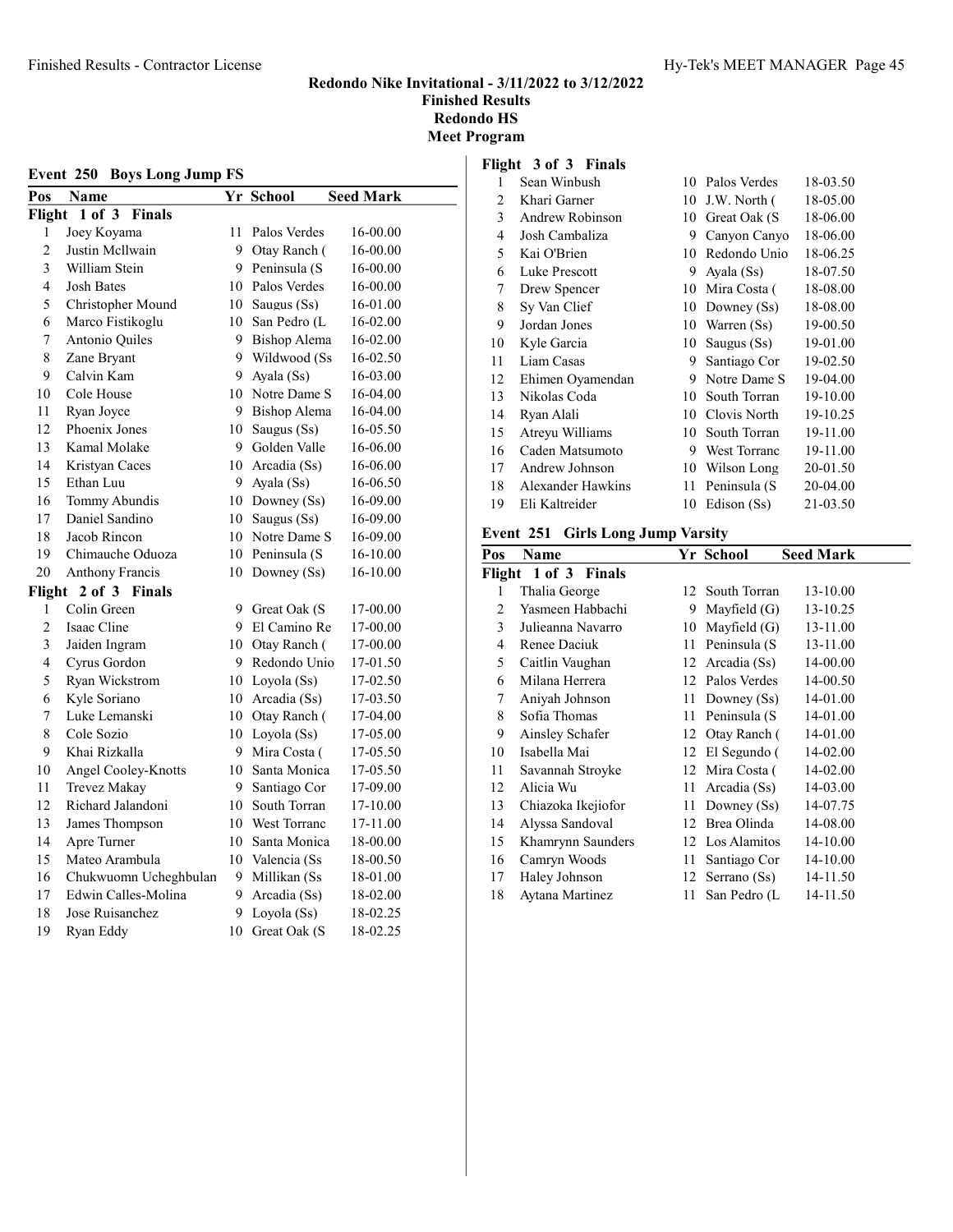#### Finished Results - Contractor License Hy-Tek's MEET MANAGER Page 46

#### Redondo Nike Invitational - 3/11/2022 to 3/12/2022 Finished Results Redondo HS Meet Program

|                | Flight 2 of 3         |    | Finals(Event 251 Girls Long Jump Varsity) |          |
|----------------|-----------------------|----|-------------------------------------------|----------|
| 1              | Katelyn Hung          | 11 | La Canada (S                              | 15-00.00 |
| $\overline{c}$ | Cassie Haydis         | 12 | Canyon Anahe                              | 15-01.00 |
| 3              | Julia Skoblar         | 11 | Peninsula (S                              | 15-02.00 |
| $\overline{4}$ | Briana Nodine         | 11 | Saugus (Ss)                               | 15-02.50 |
| 5              | Ahlani Mitchell       | 12 | Carson (La)                               | 15-04.00 |
| 6              | Gauri Shetty          | 10 | Clovis North                              | 15-05.00 |
| 7              | Carly Christensen     | 11 | Saugus (Ss)                               | 15-05.00 |
| 8              | Mackenzie Sharp       | 12 | Saugus (Ss)                               | 15-05.50 |
| 9              | Makayla Washington    | 12 | Golden Valle                              | 15-06.00 |
| 10             | Cayden Panariello     | 10 | Canyon Canyo                              | 15-06.50 |
| 11             | Hannah Jordan         | 12 | Calabasas (S                              | 15-07.50 |
| 12             | <b>Audrey Butler</b>  | 12 | La Canada (S                              | 15-08.00 |
| 13             | Lindsey Gray          | 12 | Edison (Ss)                               | 15-08.00 |
| 14             | Lyric Wiggins-Curry   | 11 | El Camino Re                              | 15-08.00 |
| 15             | Hallie Chen           | 12 | Edison (Ss)                               | 15-09.00 |
| 16             | Katie McGuinness      | 9  | La Canada (S                              | 15-09.00 |
| 17             | Amor Jones            | 12 | <b>West Torranc</b>                       | 15-11.00 |
| 18             | Marly Smith           | 11 | El Segundo (                              | 15-11.00 |
| Flight         | 3 of 3 Finals         |    |                                           |          |
| 1              | Rochelle Henare       | 10 | Ayala (Ss)                                | 15-11.00 |
| 2              | Dylan Washington      | 11 | Carson (La)                               | 16-00.00 |
| 3              | Andrea Smith          | 10 | Culver City                               | 16-01.00 |
| 4              | Krystal Harrell       | 11 | Roosevelt (S                              | 16-01.25 |
| 5              | Journey Cole          | 9  | Redondo Unio                              | 16-02.00 |
| 6              | Ella Saucedo          | 12 | Agoura (Ss)                               | 16-03.00 |
| 7              | Grace Sanchez         | 12 | Canyon Anahe                              | 16-03.00 |
| 8              | Nia Dinkins           | 12 | Ayala (Ss)                                | 16-06.00 |
| 9              | Kaliyah Johnson       | 11 | Millikan (Ss                              | 16-06.00 |
| 10             | Hailey Clingan        | 10 | Edison (Ss)                               | 16-09.00 |
| 11             | Madeline Seifert      | 12 | Ayala (Ss)                                | 17-01.00 |
| 12             | Ari'yona Smith        | 11 | Carson (La)                               | 17-01.50 |
| 13             | Shaylee Mutka         | 11 | Santiago Cor                              | 17-03.00 |
| 14             | <b>Riley Costales</b> | 11 | Central $(Cs)$                            | 17-08.50 |
| 15             | Sade Falese           | 11 | Mayfield (G)                              | 17-09.50 |
| 16             | Mackenzie Kirk        | 12 | Los Alamitos                              | 17-11.75 |
| 17             | Eve Divinity          | 12 | Redondo Unio                              | 19-01.00 |
| 18             | Kylee Davis           | 12 | Golden Valle                              | 20-00.50 |

| <b>Boys Long Jump Varsity</b><br>Event 252 |                         |                 |                     |                  |  |
|--------------------------------------------|-------------------------|-----------------|---------------------|------------------|--|
| Pos                                        | <b>Name</b>             |                 | Yr School           | <b>Seed Mark</b> |  |
| Flight                                     | 1 of 3<br><b>Finals</b> |                 |                     |                  |  |
| 1                                          | Vincent Rodriguez       | 11              | Torrance (Ss        | 18-04.50         |  |
| $\overline{2}$                             | Robbie Mitchell         | 11              | El Segundo (        | 18-05.25         |  |
| 3                                          | Bryan Nishimura         | 11              | West Torranc        | 18-06.00         |  |
| 4                                          | Cameron Williams        |                 | 12 Los Alamitos     | 18-06.50         |  |
| 5                                          | Aaron Pratt             | 10              | Serrano (Ss)        | 18-08.00         |  |
| 6                                          | Cameron Black           | 11              | Clovis North        | 18-09.25         |  |
| 7                                          | Tommy Larry             | 9.              | Serrano (Ss)        | 18-10.00         |  |
| 8                                          | Jayhalin Sanders        | 12              | Otay Ranch (        | 19-00.00         |  |
| 9                                          | Carter Hogue            | 11-             | Edison (Ss)         | 19-00.50         |  |
| 10                                         | Justin Han              |                 | 12 West Torranc     | 19-00.75         |  |
| 11                                         | Muluken Wempe           |                 | 12 Los Alamitos     | 19-01.00         |  |
| 12                                         | Julien Ball             |                 | 12 Santiago Cor     | 19-01.00         |  |
| 13                                         | Thenuk Chandrasekera    | 10              | Simi Valley         | 19-01.00         |  |
| 14                                         | Spencer Simon           | 11              | $El$ Toro $(Ss)$    | 19-03.00         |  |
| 15                                         | Terrell Johnson         | 11 -            | Central (Cs)        | 19-03.50         |  |
| 16                                         | Joshue Hines            |                 | 12 Bishop Alema     | 19-04.00         |  |
| 17                                         | Aaron Dungca            |                 | 12 Ayala (Ss)       | 19-04.25         |  |
| 18                                         | Michael Ivan Galvan     | 11              | Notre Dame S        | 19-04.50         |  |
|                                            | Flight 2 of 3 Finals    |                 |                     |                  |  |
| 1                                          | Navin Srinivasian       | $11 -$          | Canyon Canyo        | 19-05.00         |  |
| $\overline{c}$                             | Jason Spenker           |                 | 12 Edison (Ss)      | 19-05.50         |  |
| 3                                          | Jailen Dozier           | 12              | Downey (Ss)         | 19-07.00         |  |
| $\overline{4}$                             | Collin Joyce            | 11.             | <b>Bishop Alema</b> | 19-07.00         |  |
| 5                                          | Vincent Garcia          |                 | 12 Roosevelt (S     | 19-07.00         |  |
| 6                                          | Owen Oschman            |                 | 11 Peninsula (S     | 19-08.00         |  |
| $\overline{7}$                             | Drake Seastrand         |                 | 10 Notre Dame S     | 19-08.50         |  |
| 8                                          | <b>Burrell Adams</b>    | 12              | San Pedro (L        | 19-09.00         |  |
| 9                                          | Tyler Vo                | 12              | West Torranc        | 19-10.00         |  |
| 10                                         | Austin Pepito           | 11              | Great Oak (S        | 19-11.00         |  |
| 11                                         | Rustin Mirghavami       | 12              | $El$ Toro $(Ss)$    | 19-11.00         |  |
| 12                                         | Isaiah Blair            |                 | 12 Downey (Ss)      | 19-11.50         |  |
| 13                                         | Michael Hawkins         | 11-             | Saugus (Ss)         | 20-00.00         |  |
| 14                                         | Owen Spencer            |                 | 12 Mira Costa (     | 20-00.00         |  |
| 15                                         | Jeremiah Williams       |                 | 12 Loyola (Ss)      | 20-00.00         |  |
| 16                                         | Jorge Magdaleno         |                 | 12 Torrance (Ss)    | 20-01.00         |  |
| 17                                         | Matthew Le              | 12 <sup>2</sup> | Arcadia (Ss)        | 20-01.50         |  |
| 18                                         | Nickolas Miller         | 11              | Clovis North        | 20-05.00         |  |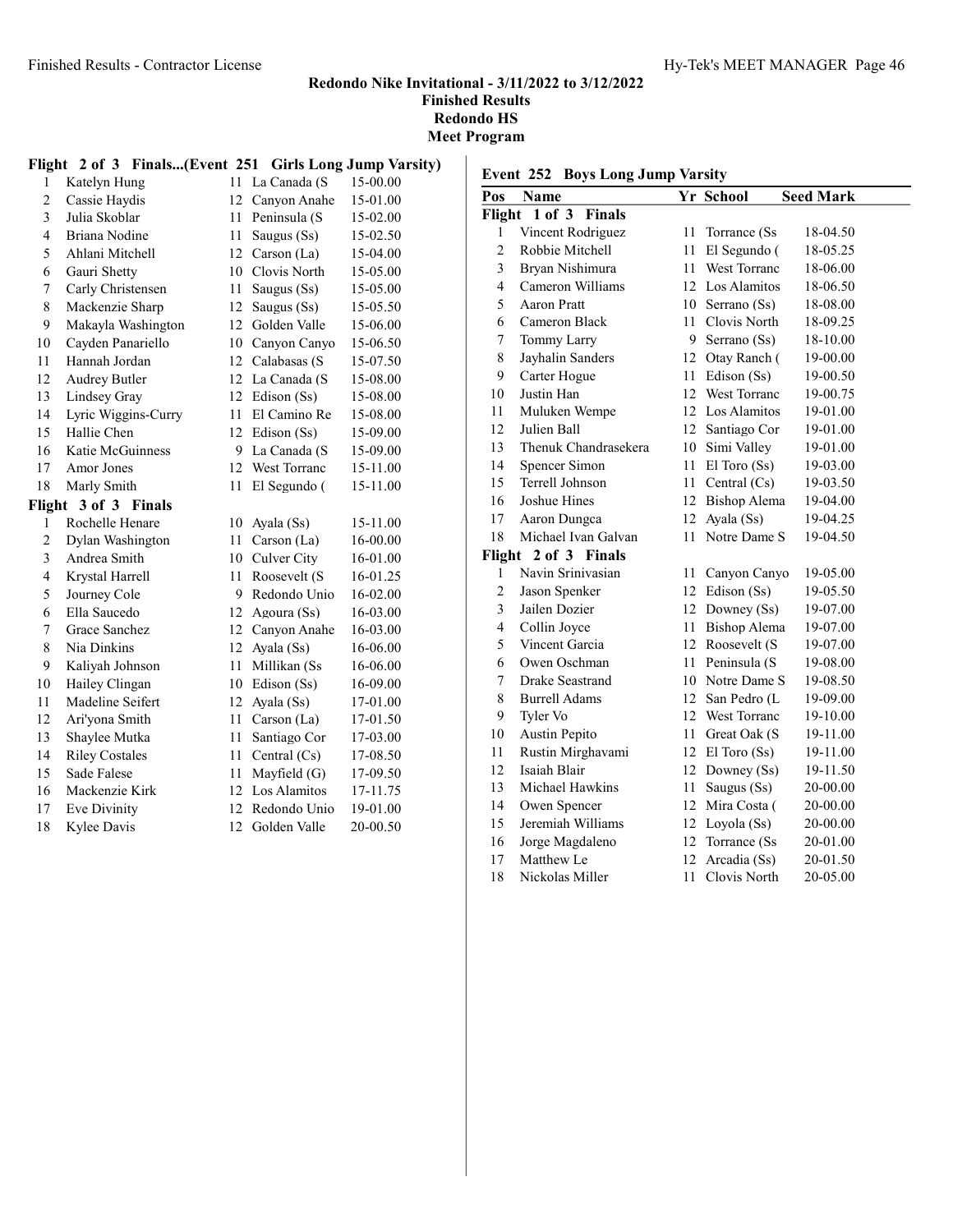Meet Program

|  |  | Flight 3 of 3 Finals(Event 252 Boys Long Jump Varsity) |  |
|--|--|--------------------------------------------------------|--|
|  |  |                                                        |  |

| 1  | Jason Pugal        |    | 12 Great Oak (S   | 20-05.00 |
|----|--------------------|----|-------------------|----------|
| 2  | Zachary Rickerman  | 12 | Granada Hill      | 20-06.00 |
| 3  | Isaiah Baca        | 11 | Ayala (Ss)        | 20-07.25 |
| 4  | Raman Enigbokan    | 12 | Loyola (Ss)       | 20-07.50 |
| 5  | Trevor McSween     | 9  | Serrano (Ss)      | 20-09.00 |
| 6  | Adam Nechaev       | 12 | Santiago Cor      | 20-09.00 |
| 7  | Bryce Hatch        | 11 | Santiago Cor      | 20-10.00 |
| 8  | Conor Zeutzius     | 12 | Edison (Ss)       | 20-11.00 |
| 9  | Franklyn Taylor    | 12 | Downey $(Ss)$     | 21-00.00 |
| 10 | Andrew Boatswain   | 9  | $El$ Toro $(Ss)$  | 21-01.50 |
| 11 | Jerald Evangelista | 9  | Carson (La)       | 21-07.00 |
| 12 | Joey Nations       | 12 | Simi Valley       | 21-09.00 |
| 13 | Jadyn Robinson     | 9  | Long Beach P      | 21-10.00 |
| 14 | Jared Giles        | 12 | Golden Valle      | 22-04.00 |
| 15 | Jc Stevenson       | 12 | Great Oak (S)     | 22-09.00 |
| 16 | Cameron Tarver     |    | 12 Central $(Cs)$ | 23-06.00 |
| 17 | Javon Hampton      | 11 | Long Beach P      | 23-10.50 |
| 18 | Elijha Ellis       | 12 | Golden Valle      | 23-11.50 |
|    |                    |    |                   |          |

#### Event 253 Girls Triple Jump FS

| Pos    | <b>Name</b>        |    | Yr School        | <b>Seed Mark</b> |
|--------|--------------------|----|------------------|------------------|
| Flight | 1 of 2 Finals      |    |                  |                  |
| 1      | Sadie Straton      | 9. | La Canada (S     | ND               |
| 2      | Sofia Ochoa        |    | 10 Peninsula (S  | ND               |
| 3      | Danica Eggleston   | 9  | La Canada (S     | ND               |
| 4      | Michelle Lin       | 9  | Canyon Anahe     | ND               |
| 5      | Breanna Velazquez  | 9  | Saugus $(Ss)$    | 12-03.00         |
| 6      | Emily Raminelli    | 10 | Saugus (Ss)      | 12-05.50         |
| 7      | Breanna Lewis      | 10 | Great Oak (S)    | 22-00.00         |
| 8      | Anna Peti-Peterdi  | 10 | Palos Verdes     | 22-06.00         |
| 9      | Victoria Messano   | 10 | Palos Verdes     | 22-06.00         |
| 10     | Olabumi Bamidele   |    | 10 Downey (Ss)   | 22-11.00         |
| 11     | Anneliese Stephens |    | 10 Great Oak (S) | 24-00.00         |
| 12     | Grecia Rodriguez   | 10 | Downey (Ss)      | 24-03.00         |
| 13     | Wendy Figueroa     | 10 | Downey $(Ss)$    | 24-09.00         |
| 14     | Sophia Panos       | 10 | Redondo Unio     | 25-00.00         |
| 15     | Golden Crockett    | 10 | Golden Valle     | 28-00.00         |

#### Flight 2 of 2 Finals

| 1  | Keiani Dye       | 10 | Otav Ranch (    | 28-00.00 |
|----|------------------|----|-----------------|----------|
| 2  | Tatiana Sarkis   | 9  | Arcadia (Ss)    | 28-05.00 |
| 3  | India Watson     | 10 | Golden Valle    | 28-06.00 |
| 4  | Gianna Richichi  | 9. | Santiago Cor    | 28-08.00 |
| 5  | Hayleigh Haywood | 9  | Golden Valle    | 29-00.00 |
| 6  | Janice Prajitno  | 10 | Brea Olinda     | 30-02.00 |
| 7  | Mariah Henderson |    | 10 Brea Olinda  | 31-07.00 |
| 8  | Yong-Lin Hu      | 9  | Arcadia (Ss)    | 31-11.00 |
| 9  | Elizabeth Chan   |    | 10 Arcadia (Ss) | 32-03.00 |
| 10 | Samantha Walsten |    | 10 Santiago Cor | 32-03.00 |
| 11 | Jasmine Prajitno | 10 | Brea Olinda     | 32-03.25 |
| 12 | Aftyn Robbins    |    | 10 Great Oak (S | 32-10.50 |
| 13 | Anna Mackenzie   |    | 10 Peninsula (S | 32-11.00 |
| 14 | Alyssa Outley    | 10 | Carson $(La)$   | 33-01.25 |

# Event 254 Boys Triple Jump FS

| Name                 |    |              | <b>Seed Mark</b>                |
|----------------------|----|--------------|---------------------------------|
| Flight 1 of 2 Finals |    |              |                                 |
| Dayon Thomas         | 9  | El Segundo ( | 31-07.00                        |
| Caden Barrett        | 9  | Ayala (Ss)   | 31-10.00                        |
| Jaiden Ingram        | 10 | Otay Ranch ( | 32-00.00                        |
| Joaquin Fiszman      | 9  | Redondo Unio | 32-00.00                        |
| Colin Green          | 9  | Great Oak (S | 32-00.00                        |
| Andrew Robinson      | 10 | Great Oak (S | 32-00.00                        |
| Christopher Mead     | 10 |              | 32-03.00                        |
| Cole House           | 10 | Notre Dame S | 32-03.00                        |
| Brian Ta             | 10 | Canyon Anahe | 32-03.50                        |
| Edwin Calles-Molina  | 9  | Arcadia (Ss) | 32-05.00                        |
| Salvador Osorio      | 9  | Warren (Ss)  | 33-03.00                        |
| Kejhan Gory          | 10 | Saugus (Ss)  | 33-04.00                        |
| <b>Aahnier Davis</b> |    | Arcadia (Ss) | 33-04.00                        |
| Sebastian Londono    | 9  | North Torran | 33-09.00                        |
| Lucas Francke        | 10 | Saugus (Ss)  | 33-11.00                        |
| Cyrus Gordon         | 9  | Redondo Unio | 34-00.00                        |
| Ivan Levant          | 10 | Santa Monica | 34-01.00                        |
| Tommy Abundis        | 10 | Downey (Ss)  | 34-02.00                        |
|                      |    |              | Yr School<br>El Segundo (<br>10 |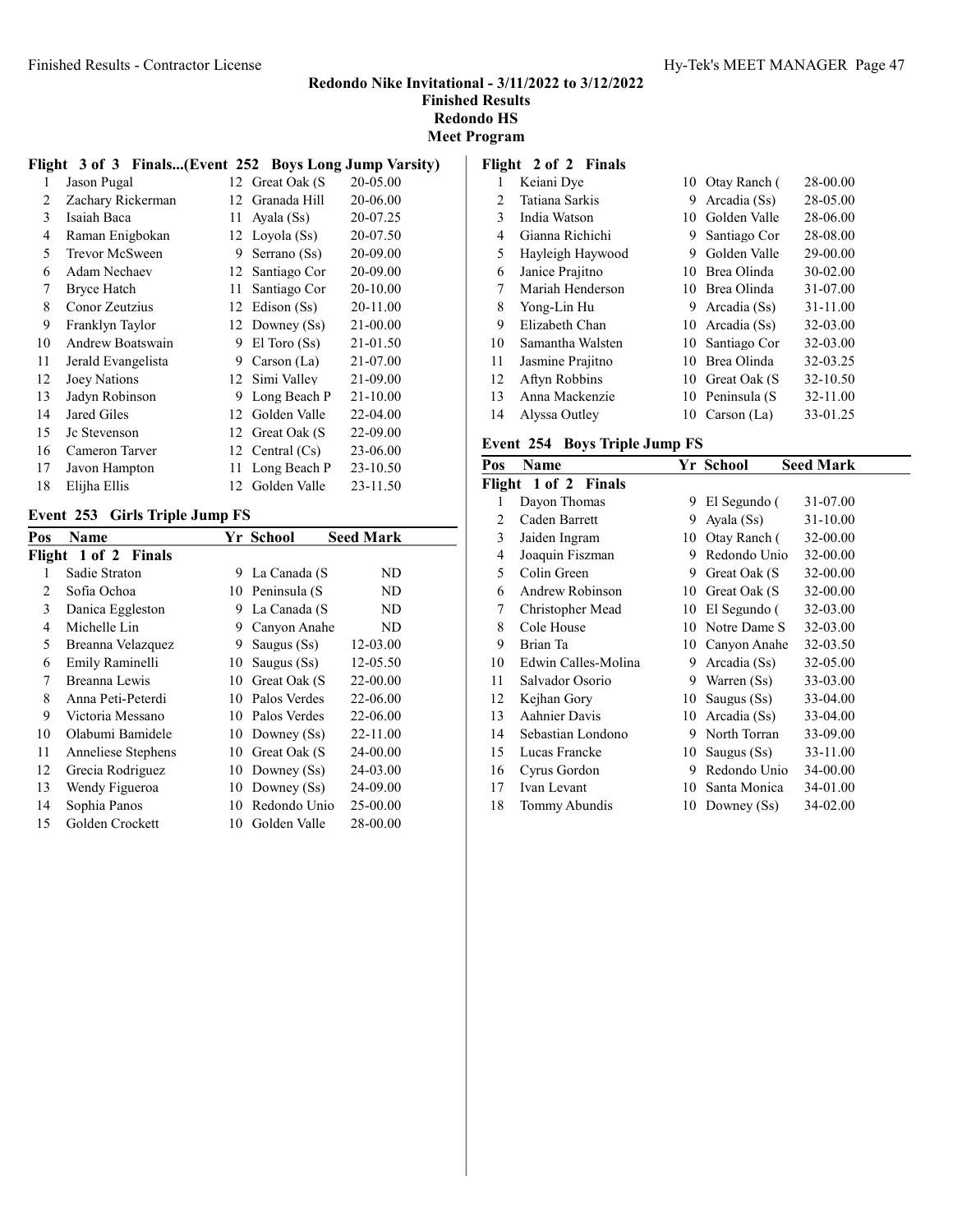# Redondo Nike Invitational - 3/11/2022 to 3/12/2022 Finished Results

Redondo HS Meet Program

#### Flight 2 of 2 Finals...(Event 254 Boys Triple Jump FS)

| 1  | Drew Spencer        | 10 | Mira Costa (        | 34-05.00 |
|----|---------------------|----|---------------------|----------|
| 2  | Michael Nishida     | 11 | Santiago Cor        | 34-05.00 |
| 3  | Aidan Elias         | 9  | Golden Valle        | 34-07.00 |
| 4  | Luke Lemanski       | 10 | Otay Ranch (        | 35-00.00 |
| 5  | Nathan Madani       | 10 | Palos Verdes        | 35-00.00 |
| 6  | Bryan Nishimura     | 11 | <b>West Torranc</b> | 35-01.00 |
| 7  | Daryl Burton        | 9  | Warren (Ss)         | 35-03.00 |
| 8  | Ryan Wickstrom      | 10 | Loyola (Ss)         | 35-07.00 |
| 9  | Sy Van Clief        | 10 | Downey (Ss)         | 36-03.00 |
| 10 | Jacob Rincon        | 10 | Notre Dame S        | 36-08.00 |
| 11 | Angel Cooley-Knotts | 10 | Santa Monica        | 36-09.00 |
| 12 | Apre Turner         | 10 | Santa Monica        | 37-00.00 |
| 13 | Kai O'Brien         | 10 | Redondo Unio        | 38-04.00 |
| 14 | Kyle Soriano        | 10 | Arcadia (Ss)        | 38-05.00 |
| 15 | Andrew Han          | 10 | Ayala (Ss)          | 38-09.00 |
| 16 | Jordan Jones        | 10 | Warren (Ss)         | 39-02.50 |
| 17 | Eli Kaltreider      | 10 | Edison (Ss)         | 40-00.00 |
| 18 | Sean Winbush        | 10 | Palos Verdes        | 41-06.50 |
|    |                     |    |                     |          |

#### Event 255 Girls Triple Jump Varsity

| Pos | Name                 |    | Yr School       | <b>Seed Mark</b> |
|-----|----------------------|----|-----------------|------------------|
|     | Flight 1 of 2 Finals |    |                 |                  |
| 1   | Katie MacLean        | 11 | Great Oak (S    | 28-09.50         |
| 2   | Giselle Segura       | 12 | El Segundo (    | 29-01.00         |
| 3   | Katelyn Hung         | 11 | La Canada (S    | 29-01.50         |
| 4   | Julia Skoblar        | 11 | Peninsula (S    | 29-04.00         |
| 5   | Ainsley Schafer      | 12 | Otay Ranch (    | 29-05.00         |
| 6   | Alicia Wu            | 11 | Arcadia (Ss)    | 29-10.00         |
| 7   | Sydney Siahaan       | 11 | South Torran    | 30-00.00         |
| 8   | Isabella He          | 12 | Arcadia (Ss)    | 30-00.00         |
| 9   | Rayanne Dietrich     | 12 | Brea Olinda     | 30-00.00         |
| 10  | Cassie Haydis        | 12 | Canyon Anahe    | 30-05.00         |
| 11  | Rylie Vipatapalin    | 11 | Ayala (Ss)      | 30-08.50         |
| 12  | Audrey Butler        |    | 12 La Canada (S | 30-09.50         |
| 13  | Zoe Griffin          | 10 | Mayfield $(G)$  | 30-10.25         |
| 14  | Briana Nodine        | 11 | Saugus (Ss)     | 31-00.00         |
| 15  | Faith Knapp          | 12 | Brea Olinda     | 31-00.00         |
| 16  | Jessica Woodcock     | 12 | Serrano (Ss)    | 31-01.00         |
| 17  | Xanea Lamothe        | 11 | Carson(La)      | 31-02.00         |
| 18  | Pauline Kang         | 12 | Brea Olinda     | 31-07.50         |
|     |                      |    |                 |                  |

#### Flight 2 of 2 Finals

| 1  | Ahlani Mitchell       |    | 12 Carson (La)   | 31-09.00 |
|----|-----------------------|----|------------------|----------|
| 2  | Sofia Thomas          | 11 | Peninsula (S     | 31-11.00 |
| 3  | Jordan McClenney      | 11 | Arcadia (Ss)     | 32-00.50 |
| 4  | Savannah Stroyke      | 12 | Mira Costa (     | 32-01.00 |
| 5  | Chiazoka Ikejiofor    | 11 | Downey $(Ss)$    | 32-05.50 |
| 6  | Nnenna Brown          | 11 | Wildwood (Ss)    | 32-06.00 |
| 7  | Makayla Washington    | 12 | Golden Valle     | 33-00.00 |
| 8  | Rochelle Henare       | 10 | Ayala (Ss)       | 33-02.00 |
| 9  | Claudia Plocher       |    | 12 La Canada (S  | 33-06.00 |
| 10 | Gauri Shetty          | 10 | Clovis North     | 33-11.00 |
| 11 | <b>Bradey Quigley</b> | 11 | $El$ Toro $(Ss)$ | 33-11.50 |
| 12 | Shaylee Mutka         | 11 | Santiago Cor     | 34-00.00 |
| 13 | Kathryn Rust          | 12 | Santiago Cor     | 34-01.25 |
| 14 | Sarena Padilla        | 12 | Serrano (Ss)     | 34-05.50 |
| 15 | Rachel Bir            |    | 12 Calabasas (S  | 35-01.50 |
| 16 | Lela Divinity         | 10 | Redondo Unio     | 35-11.00 |
| 17 | Aniya Outley          | 11 | Carson $(La)$    | 36-09.00 |
| 18 | Mackenzie Kirk        |    | 12 Los Alamitos  | 39-04.00 |
|    |                       |    |                  |          |

#### Event 256 Boys Triple Jump Varsity

| Pos | Name                      |    | Yr School           | <b>Seed Mark</b> |
|-----|---------------------------|----|---------------------|------------------|
|     | Flight 1 of 2 Finals      |    |                     |                  |
| 1   | Colin Basile              | 11 | Torrance (Ss)       | 35-06.00         |
| 2   | Bryan Nishimura           | 11 | West Torranc        | 35-08.00         |
| 3   | Azer Bitanga              |    | 12 Loyola (Ss)      | 35-08.25         |
| 4   | <b>Robert Russ</b>        | 11 | Great Oak (S        | 36-00.00         |
| 5   | Mitchell Euperio-Nacion   | 11 | South Torran        | 36-00.00         |
| 6   | Jaylani Sanders           | 11 | Otay Ranch (        | 36-00.00         |
| 7   | Nick Costanzo             | 11 | Clovis North        | 36-09.00         |
| 8   | Aaron Pratt               | 10 | Serrano (Ss)        | 36-09.00         |
| 9   | Jonah Wilson              | 10 | Serrano (Ss)        | 36-10.50         |
| 10  | Karim Ibin-Mikail Grisset | 12 | <b>West Torranc</b> | 37-00.00         |
| 11  | Hennessey Farrell         | 12 | Santiago Cor        | 37-00.00         |
| 12  | Daniel Chan               | 12 | Arcadia (Ss)        | 37-01.00         |
| 13  | James Park                | 12 | Torrance (Ss)       | 37-02.00         |
| 14  | Eahn Kim                  | 12 | Peninsula (S        | 37-02.00         |
| 15  | Benjamin Ali-Watkins      | 11 | El Segundo (        | 37-07.75         |
| 16  | Jason Pugal               | 12 | Great Oak (S)       | 37-08.00         |
| 17  | Finn Foster               | 11 | Mira Costa (        | 37-09.00         |
| 18  | <b>Austin Yang</b>        | 11 | Brea Olinda         | 38-00.00         |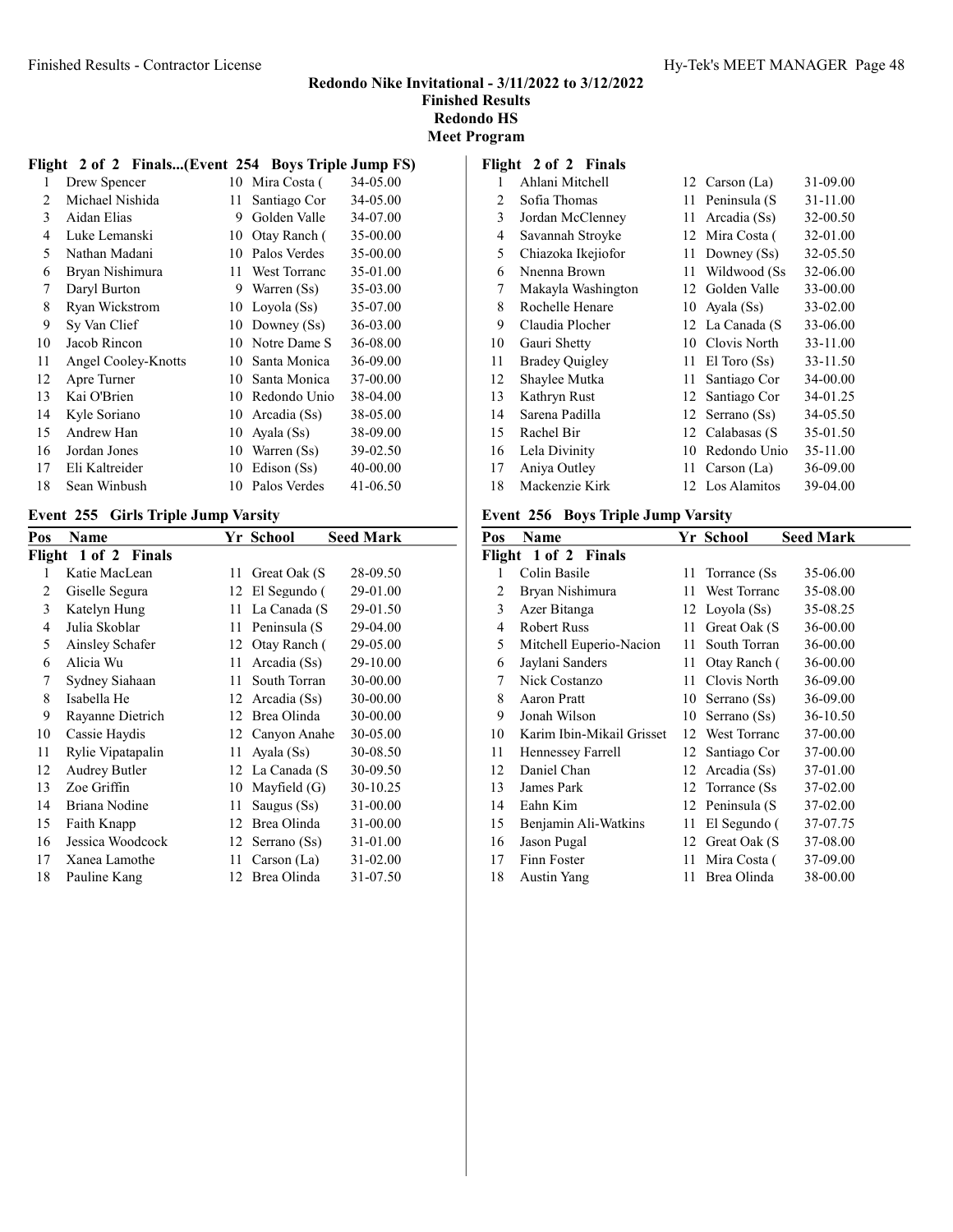#### Finished Results - Contractor License Hy-Tek's MEET MANAGER Page 49

#### Redondo Nike Invitational - 3/11/2022 to 3/12/2022 Finished Results Redondo HS

Meet Program

#### Flight 2 of 2 Finals...(Event 256 Boys Triple Jump Varsity)

| 1  | Emrys Coleman       | 10 | Canyon Canyo    | 38-02.50 |
|----|---------------------|----|-----------------|----------|
| 2  | Jayhalin Sanders    | 12 | Otay Ranch (    | 38-05.50 |
| 3  | Jailen Dozier       | 12 | Downey (Ss)     | 38-08.00 |
| 4  | Andrew Rubio        |    | 12 Brea Olinda  | 38-10.00 |
| 5  | Michael Ivan Galvan | 11 | Notre Dame S    | 39-01.00 |
| 6  | Ryan Sloan          |    | 12 Clovis North | 39-08.00 |
| 7  | Cameron Williams    | 12 | Los Alamitos    | 39-08.00 |
| 8  | Muluken Wempe       |    | 12 Los Alamitos | 39-09.25 |
| 9  | Robbie Mitchell     | 11 | El Segundo (    | 40-00.50 |
| 10 | Isaiah Baca         | 11 | Ayala (Ss)      | 40-03.00 |
| 11 | Drake Seastrand     | 10 | Notre Dame S    | 40-03.00 |
| 12 | Matthew Le          |    | 12 Arcadia (Ss) | 40-11.00 |
| 13 | Owen Spencer        | 12 | Mira Costa (    | 41-02.00 |
| 14 | Ryan Field          | 11 | Santiago Cor    | 41-03.50 |
| 15 | Isaiah Blair        | 12 | Downey (Ss)     | 41-05.50 |
| 16 | Aaron Dungca        | 12 | Ayala (Ss)      | 41-06.00 |
| 17 | Conor Zeutzius      |    | 12 Edison (Ss)  | 43-01.00 |
| 18 | Jc Stevenson        | 12 | Great Oak (S    | 48-10.50 |
|    |                     |    |                 |          |

#### Event 257 Girls High Jump FS

| Pos | Name                      |    | Yr School           | <b>Seed Mark</b> |
|-----|---------------------------|----|---------------------|------------------|
|     | Flight 1 of 1 Finals      |    |                     |                  |
| 1   | Kimberly Morris           | 10 | San Pedro (L        | 4-04.00          |
| 2   | Janice Prajitno           | 10 | Brea Olinda         | 4-04.00          |
| 3   | Lauren Crotty             | 9  | Mira Costa (        | $4 - 04.00$      |
| 4   | Golden Crockett           | 10 | Golden Valle        | 4-04.00          |
| 5   | Milani Vo                 | 10 | <b>West Torranc</b> | $4 - 04.00$      |
| 6   | Tatiana Sarkis            | 9  | Arcadia (Ss)        | 4-04.00          |
| 7   | Verania Wolf              | 9  | Warren (Ss)         | $4 - 04.00$      |
| 8   | Sara Quigley              | 9  | Edison (Ss)         | 4-06.00          |
| 9   | Alexis Tran               | 10 | Ayala (Ss)          | 4-06.00          |
| 10  | Jenna Morales             | 9  | Ayala (Ss)          | 4-06.00          |
| 11  | Vanessa Imoh              | 9  | Torrance (Ss)       | 4-06.00          |
| 12  | Jasmine Prajitno          | 10 | Brea Olinda         | 4-08.00          |
| 13  | Berlin Gutenkauf          | 10 | Wilson Long         | 4-08.00          |
| 14  | Aftyn Robbins             | 10 | Great Oak (S        | 4-08.00          |
| 15  | Camilla Brennan           | 10 | Redondo Unio        | 4-08.00          |
| 16  | Kyiah Mason               | 9  | North Torran        | 4-08.00          |
| 17  | London Williams           | 9  | Granada Hill        | 4-08.00          |
| 18  | Kaitlyn Quach             | 9  | Torrance (Ss)       | 4-08.00          |
| 19  | Carly Riech               | 10 | $El$ Toro $(Ss)$    | 4-08.00          |
| 20  | Paloma Padilla-Kastenberg | 9  | Agoura (Ss)         | 4-08.00          |
| 21  | Mariah Henderson          | 10 | Brea Olinda         | $4 - 10.00$      |
| 22  | Olivia Fernandes          | 10 | Laguna Hills        | 5-00.00          |
| 23  | Jillene Wetteland         | 9  | Long Beach P        | 5-04.00          |

#### Event 258 Boys High Jump FS

| Name             |                      |               |                                |                  |
|------------------|----------------------|---------------|--------------------------------|------------------|
|                  |                      |               |                                |                  |
| Cyrus Gordon     | 9                    | Redondo Unio  | 5-00.00                        |                  |
| Andrew Han       | 10                   | Ayala (Ss)    | 5-00.00                        |                  |
| Marco Fistikoglu | 10                   | San Pedro (L  | 5-00.00                        |                  |
| Jude Zahreddine  | 10                   | Canyon Anahe  | 5-00.00                        |                  |
| Joseph Szegedy   | 10                   | Loyola (Ss)   | 5-00.00                        |                  |
| Jose Ruisanchez  | 9                    | Loyola (Ss)   | 5-00.00                        |                  |
| Tommy Abundis    | 10                   | Downey $(Ss)$ | 5-02.00                        |                  |
| Kai O'Brien      | 10                   | Redondo Unio  | 5-02.00                        |                  |
| Andrew Vanegas   |                      | Saugus (Ss)   | 5-02.00                        |                  |
| Jaiden Ingram    | 10                   | Otay Ranch (  | 5-03.00                        |                  |
| John Robertson   | 10                   |               | 5-04.00                        |                  |
| Aahnier Davis    | 10                   | Arcadia (Ss)  | 5-04.00                        |                  |
| Liam Casas       | 9                    | Santiago Cor  | 5-04.00                        |                  |
| Kejhan Gory      | 10                   | Saugus (Ss)   | 5-04.00                        |                  |
| David Nichols    | 9                    | Clovis North  | 5-06.00                        |                  |
| Roman Giacchetto | 10                   | Brea Olinda   | 5-06.00                        |                  |
| Luke Prescott    | 9                    | Ayala (Ss)    | 5-06.00                        |                  |
| Eli Kaltreider   | 10                   | Edison (Ss)   | $5 - 10.00$                    |                  |
|                  | Flight 1 of 1 Finals |               | Yr School<br>12<br>Loyola (Ss) | <b>Seed Mark</b> |

# Event 259 Girls High Jump Varsity

| Pos | Name                 |    | Yr School           | <b>Seed Mark</b> |
|-----|----------------------|----|---------------------|------------------|
|     | Flight 1 of 1 Finals |    |                     |                  |
| 1   | Isabella Agonia      |    | 12 Peninsula (S     | $4 - 10.00$      |
| 2   | Isabelle Reynolds    | 12 | <b>West Torranc</b> | $4 - 10.00$      |
| 3   | Sarai Elder          | 12 | Carson (La)         | $4 - 10.00$      |
| 4   | Faith Knapp          | 12 | Brea Olinda         | $4 - 10.00$      |
| 5   | MaKenzie Smalling    | 11 | Redondo Unio        | $4 - 10.25$      |
| 6   | Zoey Igbinigie       | 10 | El Camino Re        | 4-11.00          |
| 7   | Hannah Turkel        |    | 12 Peninsula (S     | 4-11.00          |
| 8   | Jameela Horton       | 11 | Golden Valle        | 4-11.00          |
| 9   | Lindsey Gray         | 12 | Edison (Ss)         | 5-00.00          |
| 10  | Milana Herrera       | 12 | Palos Verdes        | 5-00.00          |
| 11  | Marly Smith          | 11 | El Segundo (        | 5-00.00          |
| 12  | Sarena Padilla       |    | 12 Serrano (Ss)     | 5-01.00          |
| 13  | Hallie Chen          | 12 | Edison (Ss)         | 5-01.00          |
| 14  | Michelle Shao        | 12 | Arnold O. Be        | 5-01.00          |
| 15  | Amia Witt            | 10 | Calabasas (S        | 5-02.00          |
| 16  | Emily Brown          |    | 12 Central $(Cs)$   | 5-02.00          |
| 17  | Katie McGuinness     | 9  | La Canada (S        | 5-02.00          |
| 18  | Kathryn Rust         | 12 | Santiago Cor        | 5-04.00          |
| 19  | Mackenzie Kirk       | 12 | Los Alamitos        | 5-04.00          |
| 20  | Zharia Taylor        | 12 | Long Beach P        | 5-06.00          |
| 21  | Kylee Davis          |    | 12 Golden Valle     | 5-06.00          |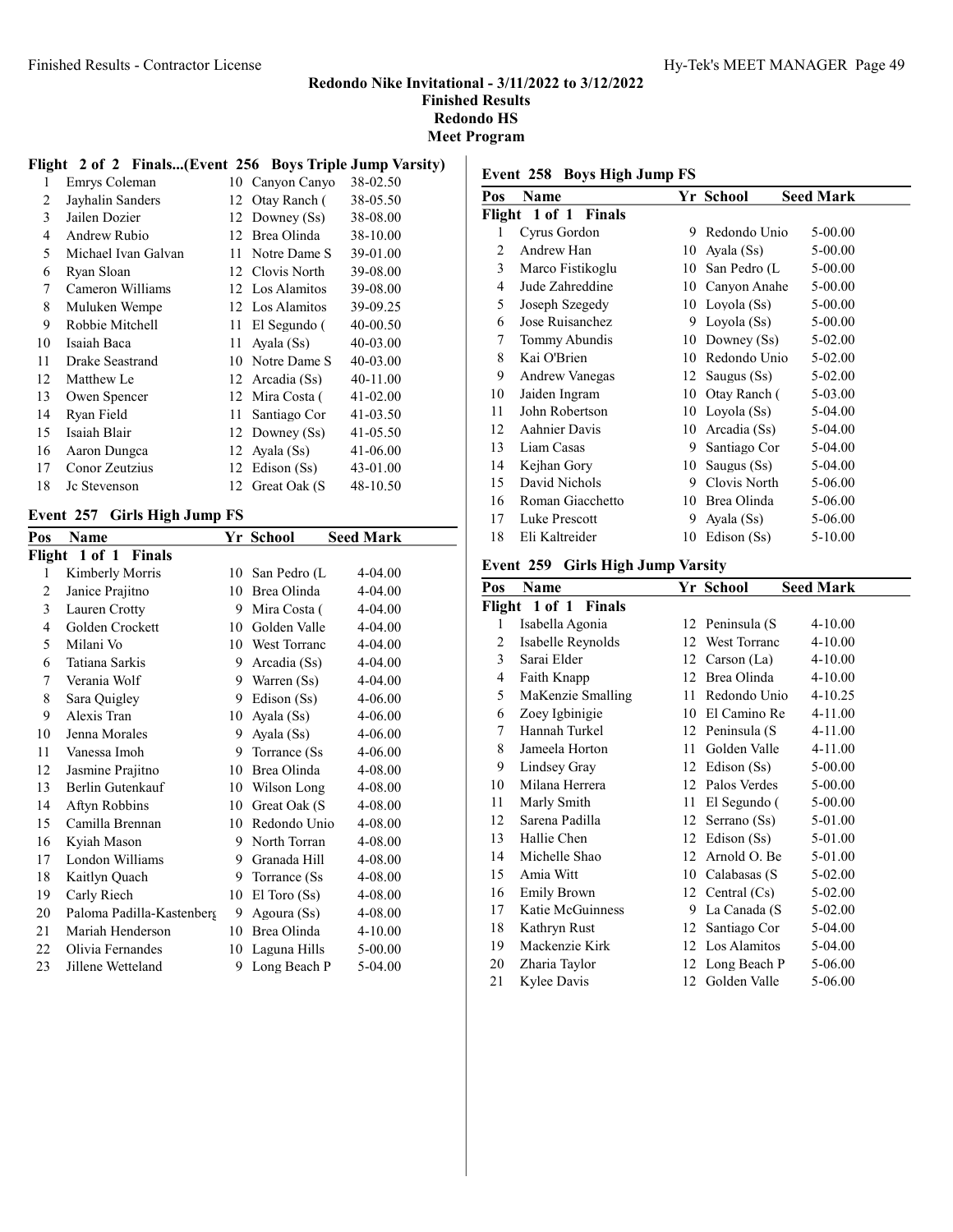| Event 260 Boys High Jump Varsity |                    |    |                     |                  |  |
|----------------------------------|--------------------|----|---------------------|------------------|--|
| Pos                              | Name               |    | Yr School           | <b>Seed Mark</b> |  |
| Flight                           | 1 of 1 Finals      |    |                     |                  |  |
| 1                                | Jaylani Sanders    | 11 | Otay Ranch (        | 5-07.00          |  |
| 2                                | Jude Filippone     | 10 | Loyola (Ss)         | 5-08.00          |  |
| 3                                | Mike Evans         | 11 | Downey (Ss)         | 5-08.00          |  |
| 4                                | Jailen Dozier      | 12 | Downey (Ss)         | 5-08.00          |  |
| 5                                | Jason Spenker      | 12 | Edison (Ss)         | 5-09.00          |  |
| 6                                | Jonah Wilson       | 10 | Serrano (Ss)        | $5 - 10.00$      |  |
| 7                                | Jonathan Onu       | 12 | Golden Valle        | 5-10.00          |  |
| 8                                | Isaiah Baca        | 11 | Ayala (Ss)          | 5-10.00          |  |
| 9                                | Graham Frederick   | 12 | Agoura (Ss)         | 5-10.00          |  |
| 10                               | Matthew Le         | 12 | Arcadia (Ss)        | $5 - 10.00$      |  |
| 11                               | Roosevelt Greer    | 12 | Long Beach P        | 5-10.00          |  |
| 12                               | McKay Madsen       | 9  | Clovis North        | $6 - 00.00$      |  |
| 13                               | Ivan Chang         | 11 | Canyon Anahe        | $6 - 00.00$      |  |
| 14                               | Justin Han         | 12 | <b>West Torranc</b> | $6 - 00.00$      |  |
| 15                               | Joseph Santorico   | 12 | Notre Dame S        | $6 - 00.00$      |  |
| 16                               | DaRon Elam         | 11 | Loyola (Ss)         | $6 - 00.00$      |  |
| 17                               | Milo Hudak         | 12 | Agoura (Ss)         | $6 - 00.00$      |  |
| 18                               | Marcel Hayes       | 12 | Long Beach P        | $6 - 00.00$      |  |
| 19                               | <b>Tyler Gonos</b> | 12 | Clovis North        | $6 - 02.00$      |  |
| 20                               | Joey Nations       | 12 | Simi Valley         | 6-04.00          |  |

21 Tyler Hampton 12 Edison (Ss) 6-04.00

#### Event 263 Girls Pole Vault Varsity

| Pos | Name                     |     | Yr School        | <b>Seed Mark</b> |
|-----|--------------------------|-----|------------------|------------------|
|     | Flight 1 of 1 Finals     |     |                  |                  |
| 1   | Joslene Lafontant        | 11. | Notre Dame S     | 8-02.00          |
| 2   | Mia DiConti              | 10  | La Canada (S     | 8-06.00          |
| 3   | Kacie Caveney            |     | 12 West Torranc  | 8-06.00          |
| 4   | Claire Knollenberg       | 11  | Mira Costa (     | 8-07.00          |
| 5   | Natalia Torres           | 11  | West Torranc     | 9-00.00          |
| 6   | Jessica Woodcock         | 12  | Serrano (Ss)     | 9-00.00          |
| 7   | Mackenzie Sharp          |     | 12 Saugus (Ss)   | 9-03.00          |
| 8   | Callie Boren             | 10  | Mira Costa (     | 9-06.00          |
| 9   | Francesca Villain        | 11  | Peninsula (S     | 9-06.00          |
| 10  | Carly Christensen        | 11  | Saugus (Ss)      | 10-01.25         |
| 11  | Bailie Horton            |     | 12 Great Oak (S) | 10-02.00         |
| 12  | Madison Elhaik           |     | 10 Chadwick (Ss) | 10-06.00         |
| 13  | Tillianna Wakefield-Carl | 9   | Peninsula (S     | 10-06.00         |
| 14  | Sophia Caceres           | 12  | Great Oak (S     | 11-00.00         |
| 15  | Valentina Amescua        | 11  | Laces Los An     | 11-01.00         |
| 16  | Kayla Tassara            | 12  | South Torran     | 11-07.00         |
| 17  | Bella Sanvictores        |     | 12 Claremont (S) | 11-09.00         |
| 18  | Madeline Seifert         |     | 12 Ayala (Ss)    | 12-00.00         |

# Event 264 Boys Pole Vault Varsity

| Pos | Name                 |    | Yr School         | <b>Seed Mark</b> |
|-----|----------------------|----|-------------------|------------------|
|     | Flight 1 of 1 Finals |    |                   |                  |
| 1   | Jett Palmer          | 11 | Palos Verdes      | 10-06.00         |
| 2   | Jack Hughes-Sanchez  |    | 12 Loyola (Ss)    | 10-06.00         |
| 3   | Kyle Pugal           | 11 | Great Oak (S      | 11-00.00         |
| 4   | Max Chiet            | 11 | El Segundo (      | 11-00.00         |
| 5   | Justin Larsen        | 11 | Wilson Long       | 11-03.00         |
| 6   | Ethan Ide            |    | 12 Loyola (Ss)    | 11-06.00         |
| 7   | Isaac Rosales        | 11 | Torrance (Ss      | 11-07.00         |
| 8   | Zane Ward            | 11 | Mira Costa (      | 11-07.00         |
| 9   | Cooper Bigley        |    | 10 Notre Dame S   | 12-00.00         |
| 10  | Kiran Shah           | 11 | Mira Costa (      | 12-00.00         |
| 11  | Winston Watkins      | 11 | Redondo Unio      | 12-00.00         |
| 12  | Spencer Ciccarelli   | 11 | North Torran      | 12-01.00         |
| 13  | John Pinner          |    | 12 Peninsula (S   | 12-06.00         |
| 14  | Andrew Horvatin      |    | 11 Los Alamitos   | 12-06.00         |
| 15  | Paul Porter          |    | 12 Clovis North   | 13-00.00         |
| 16  | Thunder O'Rourke     |    | 12 J.W. North $($ | 13-08.00         |
| 17  | Austin Pepito        | 11 | Great Oak (S      | 13-09.00         |
| 18  | Cole Whitten         |    | 12 Peninsula (S   | 14-00.00         |
| 19  | Dylan Curtis         | 11 | Redondo Unio      | 14-04.00         |
| 20  | David Brock          |    | 12 Los Alamitos   | 15-00.00         |
| 21  | Hunter O'Brien       |    | 12 Roosevelt (S   | 16-01.00         |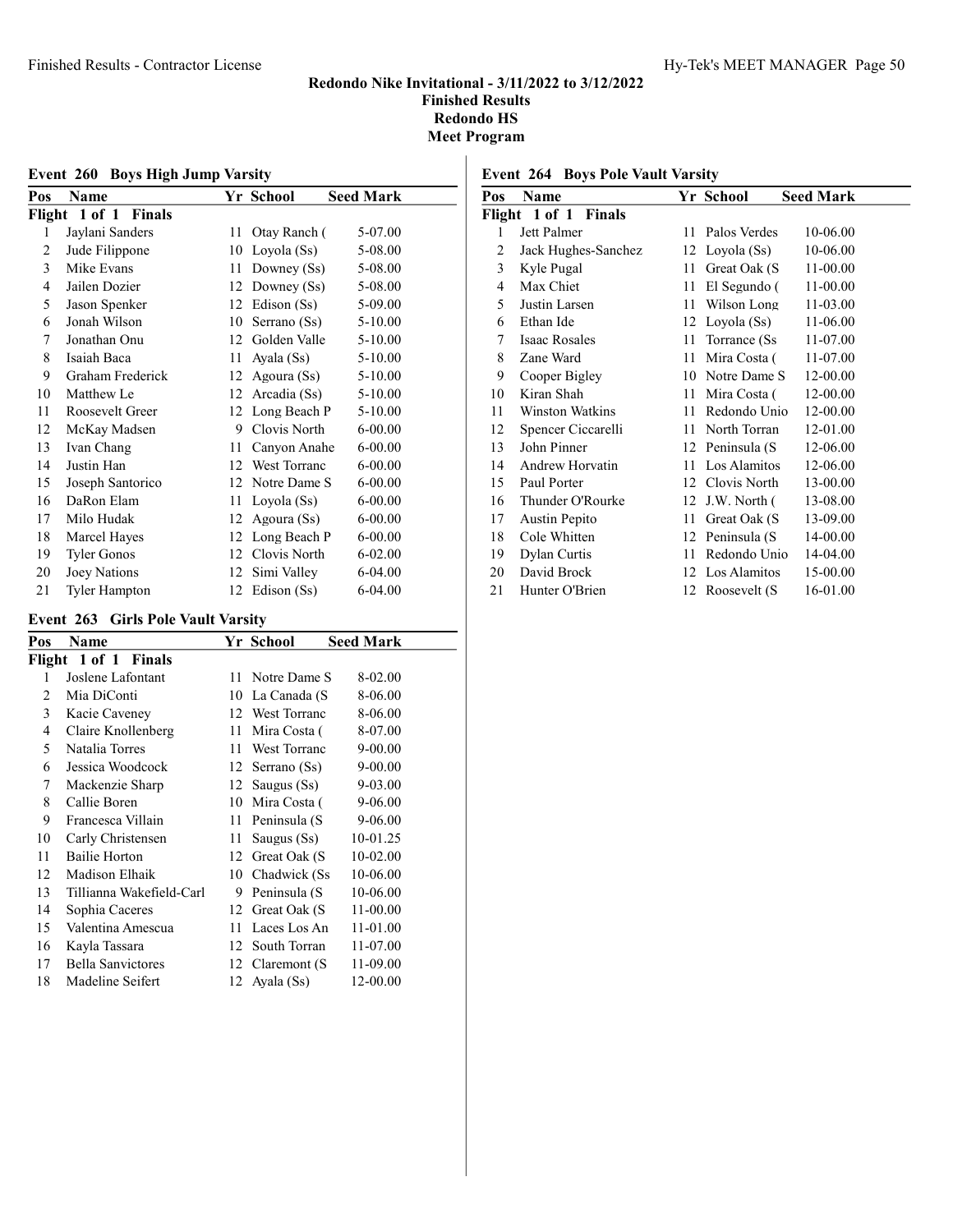#### Finished Results - Contractor License Hy-Tek's MEET MANAGER Page 51

#### Redondo Nike Invitational - 3/11/2022 to 3/12/2022 Finished Results Redondo HS Meet Program

| Event 301 Girls 1600 Meter Run FS |                       |    |                  |                  |  |
|-----------------------------------|-----------------------|----|------------------|------------------|--|
|                                   | <b>Lane Name</b>      |    | Yr School        | <b>Seed Time</b> |  |
|                                   | Section 1 of 9 Finals |    |                  |                  |  |
| 1                                 | Katsiaryna Pentkowska | 10 | Palos Verdes     | 7:45.00          |  |
| 2                                 | Kira Jung             | 10 | Torrance (Ss)    | 7:50.00          |  |
| 3                                 | Danika Harper         | 9  | Redondo Unio     | 7:55.00          |  |
| $\overline{4}$                    | Isabella Pullen       |    | 9 El Toro $(Ss)$ | 7:55.00          |  |
| 5                                 | Sanah Masterson       |    | 9 El Toro $(Ss)$ | 7:55.00          |  |
| 6                                 | Alexis Nash           |    | 10 Torrance (Ss) | 7:55.00          |  |
| 7                                 | Melissa Reyna         | 10 | $El$ Toro $(Ss)$ | 7:55.00          |  |
| 8                                 | Sophie Pichay         |    | 10 Redondo Unio  | 8:00.00          |  |
| 9                                 | Karishma Pandya       |    | 9 Redondo Unio   | 8:00.00          |  |
| 10                                | Katie Lemus           |    | 9 Ayala (Ss)     | 8:06.67          |  |
| 11                                | Payton Miller         | 9  | Millikan (Ss     | 8:10.00          |  |
| 12                                | McKenzie Lemus        | 9  | Ayala (Ss)       | 9:17.23          |  |
| 13                                | Macayla Story         | 9  | St. Monica C     | NT               |  |
| 14                                | Micaela Patajo        | 9  | St. Monica C     | NT               |  |
| 15                                | Isabella Parrent      |    | 9 Peninsula (S   | NT               |  |
| 16                                | Lena Wen              | 9  | Peninsula (S     | NT               |  |
| 17                                | Gianna Gomez          |    | 9 Great Oak (S   | NT               |  |
| 18                                | Megan Duprey          |    | 10 Brea Olinda   | NT               |  |
| 19                                | Olivia Bretzing       |    | 9 Brea Olinda    | NT               |  |
| 20                                | Ashley Chang          |    | 9 Peninsula (S   | NT               |  |
| 21                                | Melody Chiu           | 9  | Peninsula (S     | NT               |  |
| 22                                | Danielle Phu          |    | 9 Brea Olinda    | NT               |  |
| 23                                | Miki Yu               |    | 10 Peninsula (S  | NT               |  |
| 24                                | Lauren Webster        |    | 9 Peninsula (S   | NT               |  |
| 25                                | Madelyn Chung         | 9  | South Torran     | NT               |  |
| 26                                | Angelina Wang         |    | 9 Peninsula (S   | NT               |  |
| 27                                | <b>Aubrey Fessler</b> |    | 10 Brea Olinda   | NT               |  |
|                                   |                       |    |                  |                  |  |

#### Section 2 of 9 Finals

| 1              | Lauren Weiskipf                | 9  | Windward (Ss  | 7:15.00 |
|----------------|--------------------------------|----|---------------|---------|
| $\overline{2}$ | <b>Ruby Morales</b>            | 10 | Redondo Unio  | 7:15.00 |
| 3              | Ashley Anderson                | 10 | Torrance (Ss) | 7:15.79 |
| 4              | Delilah Aguilar                | 9. | Redondo Unio  | 7:17.00 |
| 5              | <b>Isabel Perez Miramontes</b> | 9  | South Torran  | 7:17.09 |
| 6              | Samantha Quinonez              | 9  | Torrance (Ss) | 7:17.70 |
| 7              | Kiera O'Keefe                  | 10 | El Segundo (  | 7:18.50 |
| 8              | Catharine Maloney              | 10 | Redondo Unio  | 7:19.05 |
| 9              | Emily Poladian                 | 10 | Redondo Unio  | 7:19.09 |
| 10             | YuTong (Gina) Huang            | 9. | Ayala (Ss)    | 7:20.35 |
| 11             | Jennifer Berruecos             | 9  | Millikan (Ss  | 7:21.46 |
| 12             | Hannah Ishijima                | 10 | San Pedro (L  | 7:24.70 |
| 13             | Sophia Cortez                  | 10 | El Segundo (  | 7:25.00 |
| 14             | Alexandra Rahmel               | 9. | El Segundo (  | 7:25.00 |
| 15             | Danielle Otey                  | 9. | Redondo Unio  | 7:25.00 |
| 16             | Camila Cortez                  | 9. | Millikan (Ss  | 7:30.00 |
| 17             | Amy Lee                        | 9  | Torrance (Ss) | 7:30.00 |
| 18             | London Evans                   | 10 | Wildwood (Ss) | 7:30.00 |
| 19             | Jelani Manzo                   | 10 | Ayala (Ss)    | 7:30.72 |
| 20             | Petra Napier                   | 9  | Redondo Unio  | 7:31.69 |
| 21             | Emily Rodriguez                | 10 | Torrance (Ss) | 7:33.22 |
| 22             | Isabella Arroyo                | 10 | Torrance (Ss) | 7:33.60 |
| 23.            | Kennedy Franz                  | 10 | Redondo Unio  | 7:34.96 |
| 24             | Julia Jang                     | 9  | Torrance (Ss) | 7:35.00 |
| 25.            | Delilah Borges                 | 10 | Torrance (Ss) | 7:35.96 |
| 26             | Eleni Georgopoulos             | 10 | Torrance (Ss) | 7:40.67 |
| 27             | Avi Webster                    | 9  | Torrance (Ss) | 7:40.80 |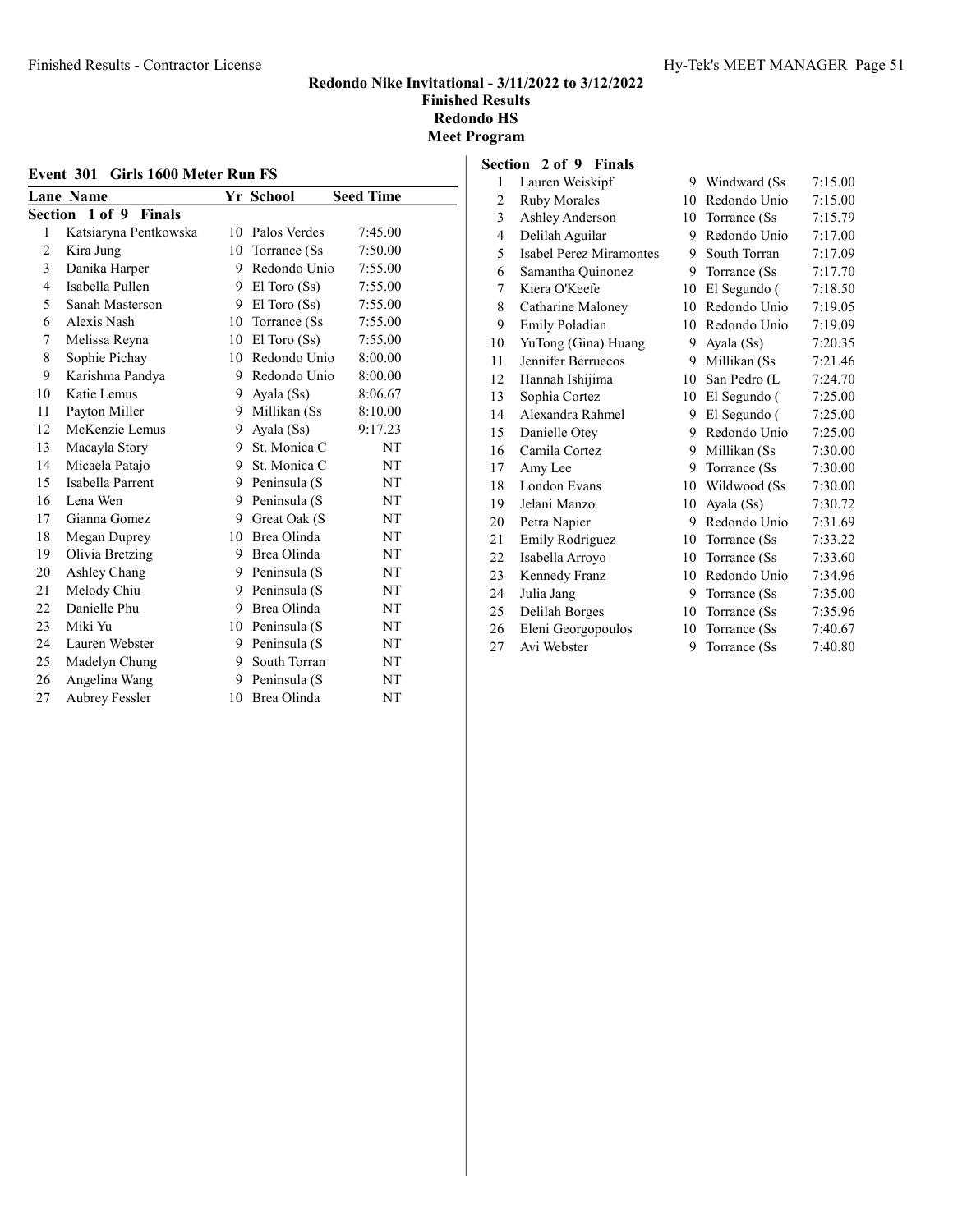#### Redondo Nike Invitational - 3/11/2022 to 3/12/2022 Finished Results

Redondo HS

| <b>Meet Program</b> |  |
|---------------------|--|
|---------------------|--|

|    | Section 3 of 9 Finals(Event 301 Girls 1600 Meter Run FS) |    |                     |         |
|----|----------------------------------------------------------|----|---------------------|---------|
| 1  | Kimberly Torres                                          |    | 9 Downey (Ss)       | 6:53.60 |
| 2  | Dulce Lorenzo                                            | 10 | Warren (Ss)         | 6:54.32 |
| 3  | Samantha Chavez                                          | 10 | Downey $(Ss)$       | 6:55.30 |
| 4  | Jocelyn Vigil                                            | 9  | Downey (Ss)         | 6:56.60 |
| 5  | Paige Tamura                                             | 10 | Torrance (Ss)       | 6:58.40 |
| 6  | Jaslyn Villacorta                                        |    | 9 Torrance (Ss)     | 7:00.20 |
| 7  | Reagan Naylor                                            | 10 | <b>West Torranc</b> | 7:00.57 |
| 8  | Kinzie Malony                                            |    | 10 Mira Costa (     | 7:01.36 |
| 9  | Denisse Ocampo                                           |    | 9 North Torran      | 7:01.84 |
| 10 | Julianna Hernandez                                       | 9. | Warren (Ss)         | 7:02.00 |
| 11 | Isabella Sanson                                          | 9  | Downey $(Ss)$       | 7:02.10 |
| 12 | Rita Rizor                                               | 9  | San Pedro (L        | 7:03.19 |
| 13 | Abigail Tinoco                                           | 9  | Downey $(Ss)$       | 7:03.30 |
| 14 | Natalie Madrigal                                         |    | 9 Millikan (Ss)     | 7:04.11 |
| 15 | Mia Nishimura                                            |    | 10 Redondo Unio     | 7:05.71 |
| 16 | Priscilla Lamas                                          |    | 10 North Torran     | 7:08.64 |
| 17 | Eleni Ifantis                                            | 9  | Downey $(Ss)$       | 7:09.30 |
| 18 | Mariana Prado                                            |    | 9 Warren (Ss)       | 7:10.00 |
| 19 | Adriana Sowders                                          | 10 | Redondo Unio        | 7:10.00 |
| 20 | Madelyn Clavero                                          |    | 9 Torrance (Ss)     | 7:10.40 |
| 21 | Sophia States                                            |    | 10 El Camino Re     | 7:10.43 |
| 22 | Maya Ceja                                                | 10 | North Torran        | 7:11.98 |
| 23 | Shanaya Shaj                                             | 10 | Redondo Unio        | 7:12.00 |
| 24 | Destinee Garcia                                          |    | 9 Downey (Ss)       | 7:13.90 |
| 25 | Hannah Morris                                            |    | 9 San Pedro (L      | 7:14.19 |
| 26 | Sienna Kingston                                          | 10 | Mira Costa (        | 7:15.00 |
| 27 | Lillie Stonecipher                                       | 9  | El Segundo (        | 7:15.00 |

| Section 4 of 9 Finals |                            |  |
|-----------------------|----------------------------|--|
|                       | $1 \quad$ Cosaid: Costalla |  |

| 1              | Cassidy Costello         | 9  | Saugus (Ss)         | 6:37.35 |
|----------------|--------------------------|----|---------------------|---------|
| $\overline{c}$ | Steffani Ponio           | 10 | Downey $(Ss)$       | 6:39.30 |
| 3              | Sofia Ponce              | 10 | Downey (Ss)         | 6:39.60 |
| 4              | Ella Lane                | 9  | Mira Costa (        | 6:40.00 |
| 5              | Katherine Jacoby         | 10 | Redondo Unio        | 6:43.79 |
| 6              | Camila Marquez Escalante | 9  | El Toro (Ss)        | 6:44.00 |
| 7              | Nicole Chladek           | 9  | Canyon Anahe        | 6:44.79 |
| 8              | Amy Gomez                | 9  | Santiago Cor        | 6:45.00 |
| 9              | Jenssen Silsby           | 9  | Redondo Unio        | 6:45.00 |
| 10             | Makena Foassis           | 10 | Torrance (Ss)       | 6:45.11 |
| 11             | Kira Choi                | 9  | West Torranc        | 6:45.45 |
| 12             | Samantha Cheney          | 9  | Torrance (Ss)       | 6:45.59 |
| 13             | Viviana Estrada          | 9  | Downey $(Ss)$       | 6:45.60 |
| 14             | Sriya Sdalta             | 9  | El Camino Re        | 6:45.65 |
| 15             | Hannah Covarrubias       | 9  | Santiago Cor        | 6:48.00 |
| 16             | Holly Medina             | 9  | $El$ Toro $(Ss)$    | 6:48.00 |
| 17             | Emma Buth                | 9  | Millikan (Ss        | 6:48.23 |
| 18             | Smera Senthil            | 9  | West Torranc        | 6:49.02 |
| 19             | Sophia Todd              | 9  | South Torran        | 6:49.11 |
| 20             | Adele Labanti            | 12 | South Torran        | 6:49.78 |
| 21             | Alexandria Taylor        | 9  | El Segundo (        | 6:50.00 |
| 22             | Kayla Yonekawa           | 9  | Torrance (Ss)       | 6:50.00 |
| 23             | Jaelyn Tejada            | 9  | Downey $(Ss)$       | 6:50.50 |
| 24             | Valentina Segovia        | 10 | Torrance (Ss)       | 6:50.50 |
| 25             | Ainsley Gulden           | 10 | El Segundo (        | 6:50.96 |
| 26             | Heidi Garcia             | 10 | Downey (Ss)         | 6:51.90 |
| 27             | Kiara Harasaki           | 10 | <b>West Torranc</b> | 6:51.99 |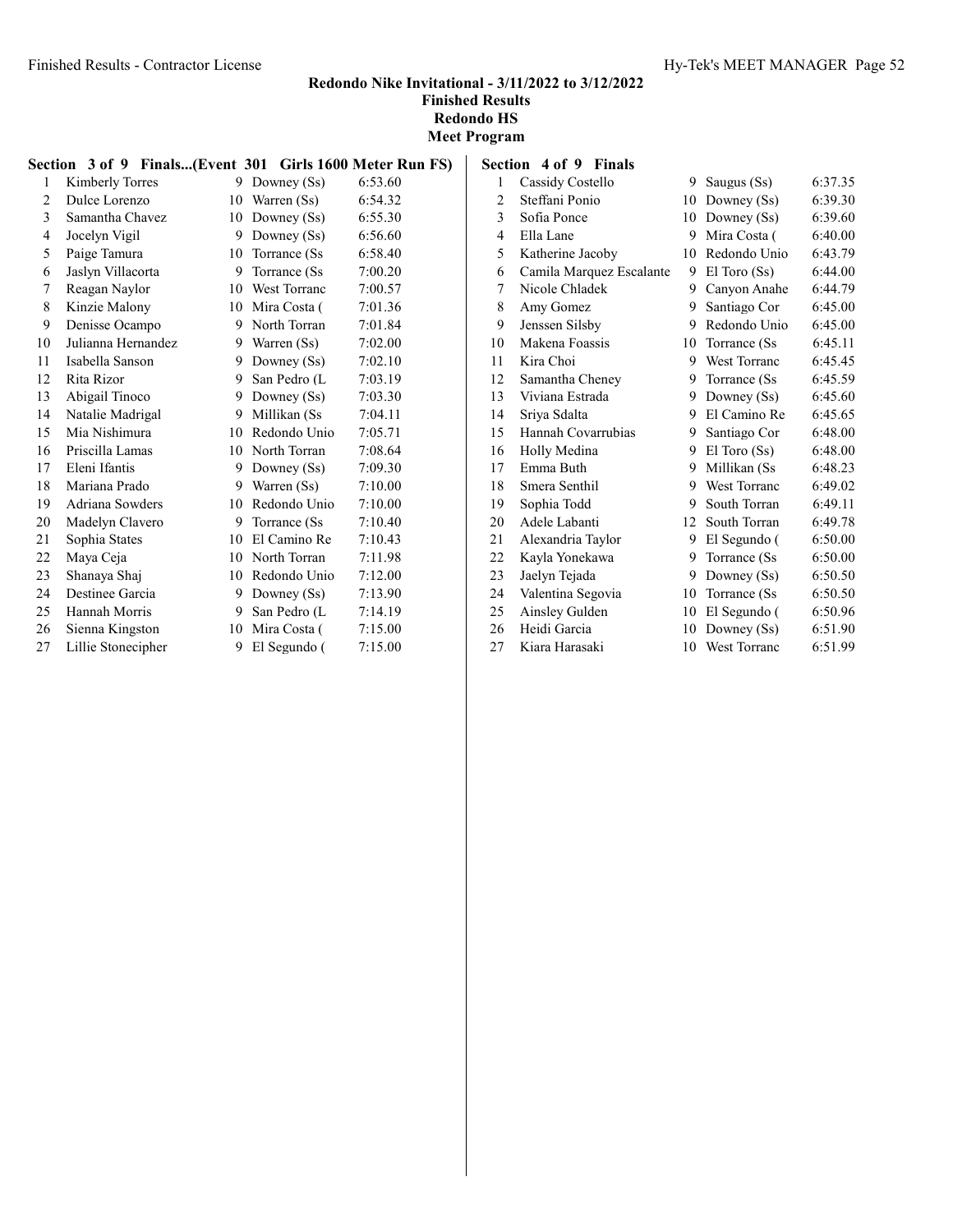# Redondo Nike Invitational - 3/11/2022 to 3/12/2022 Finished Results

Redondo HS Meet Program

|                | Section 5 of 9 Finals(Event 301 Girls 1600 Meter Run FS) |    |                  |         |
|----------------|----------------------------------------------------------|----|------------------|---------|
| 1              | Marisa Cuesta                                            |    | 9 Canvon Anahe   | 6:25.86 |
| 2              | Katherine Gibson                                         | 9. | Torrance (Ss)    | 6:26.36 |
| $\mathfrak{Z}$ | Hana Word                                                |    | 9 Millikan (Ss   | 6:27.00 |
| 4              | Abbey Pierson                                            |    | 10 Wilson Long   | 6:27.14 |
| 5              | Clarisse Nikaido                                         |    | 10 Ayala $(Ss)$  | 6:27.26 |
| 6              | Jordan Gibson Leek                                       |    | 9 Ayala (Ss)     | 6:28.56 |
| 7              | Rayna Carranza                                           |    | 10 West Torranc  | 6:28.93 |
| 8              | Alexandria Nobregas                                      |    | 9 San Pedro (L   | 6:29.34 |
| 9              | Audrey Dinco                                             |    | 10 Torrance (Ss) | 6:29.47 |
| 10             | Hailey Tucker                                            |    | 10 Mira Costa (  | 6:30.00 |
| 11             | Yamile Rodriguez                                         |    | 9 Millikan (Ss   | 6:30.11 |
| 12             | Rianna Abalos                                            |    | 10 Torrance (Ss) | 6:30.37 |
| 13             | Sydney Bacigalupi                                        |    | 10 Torrance (Ss) | 6:31.97 |
| 14             | Naomi Charania                                           |    | 10 Mira Costa (  | 6:32.05 |
| 15             | Hitoe Inoue                                              |    | 9 Torrance (Ss)  | 6:32.10 |
| 16             | Alena Newell                                             |    | 10 Wilson Long   | 6:32.66 |
| 17             | Sunny Gales                                              |    | 9 El Segundo (   | 6:32.69 |
| 18             | Kate Elward                                              |    | 10 El Segundo (  | 6:32.85 |
| 19             | O'Day Taryn                                              |    | 9 Windward (Ss)  | 6:33.04 |
| 20             | Ceirra Lantello                                          |    | 10 Canyon Anahe  | 6:33.36 |
| 21             | Monica Torres                                            |    | 10 Downey (Ss)   | 6:33.39 |
| 22             | Juliana Armendariz                                       | 9  | El Segundo (     | 6:33.50 |
| 23             | Selene Yu                                                |    | 9 West Torranc   | 6:33.75 |
| 24             | Brianna Crocker                                          | 9. | Santiago Cor     | 6:35.00 |
| 25             | Eto Uchiyaama                                            | 9  | Palos Verdes     | 6:36.40 |
| 26             | Diana Cervantes                                          | 10 | Downey $(Ss)$    | 6:36.45 |
| 27             | Hailey Rivas                                             | 9  | Torrance (Ss)    | 6:36.78 |

| Section 6 of 9 Finals |    |                     |                                                                                                       |
|-----------------------|----|---------------------|-------------------------------------------------------------------------------------------------------|
| Salma Jimenez         |    | Roosevelt (S        | 6:12.00                                                                                               |
| Katie Soares          |    | South Torran        | 6:12.29                                                                                               |
| Emma Tretiak          |    |                     | 6:13.80                                                                                               |
| Cara Courtney         | 9  | Redondo Unio        | 6:15.00                                                                                               |
| Kimberly Nguyen       | 9  | Redondo Unio        | 6:15.00                                                                                               |
| Sara Johnson          | 9  | $El$ Toro $(Ss)$    | 6:15.00                                                                                               |
| Norah El-Banna        | 10 | Great Oak (S        | 6:15.10                                                                                               |
| Macy Cervantes        | 9  | Warren (Ss)         | 6:15.40                                                                                               |
| Sofia Lorenzo         |    | <b>West Torranc</b> | 6:16.50                                                                                               |
| Jacqueline Gonzalez   | 9  | Downey (Ss)         | 6:18.00                                                                                               |
| Dahlia Rodriguez      | 9  | Millikan (Ss        | 6:18.62                                                                                               |
| Audrey Rojas          |    | Great Oak (S        | 6:18.81                                                                                               |
| Ariana MacDonald      |    | J.W. North (        | 6:20.00                                                                                               |
| Monse Malo            |    |                     | 6:20.00                                                                                               |
| Miranda Steinberg     |    | Redondo Unio        | 6:20.00                                                                                               |
| Nasaporn Amatayakul   |    | Torrance (Ss)       | 6:20.18                                                                                               |
| Leenah Chang          |    | Ayala (Ss)          | 6:20.90                                                                                               |
| Avery Miller          | 9  | $El$ Toro $(Ss)$    | 6:21.00                                                                                               |
| Devyn Townsend        | 9  | Redondo Unio        | 6:22.00                                                                                               |
| Hannah Horton         | 10 |                     | 6:22.33                                                                                               |
| Siddhi Karnawat       | 9  | Canyon Anahe        | 6:22.38                                                                                               |
| Megan Stroh           | 10 | Brea Olinda         | 6:22.48                                                                                               |
| Sophia Quan           | 9  | Redondo Unio        | 6:24.00                                                                                               |
| Nina Mungcal          |    | Millikan (Ss        | 6:24.09                                                                                               |
| Keily Escobar         | 9  | Warren (Ss)         | 6:25.00                                                                                               |
| Ava Warman            | 9  | Redondo Unio        | 6:25.00                                                                                               |
| Ava Scott             | 9  | Saugus (Ss)         | 6:25.71                                                                                               |
|                       |    |                     | 10<br>11<br>10 Mira Costa (<br>10<br>9.<br>10<br>9 Warren (Ss)<br>9<br>10<br>9.<br>Canvon Anahe<br>10 |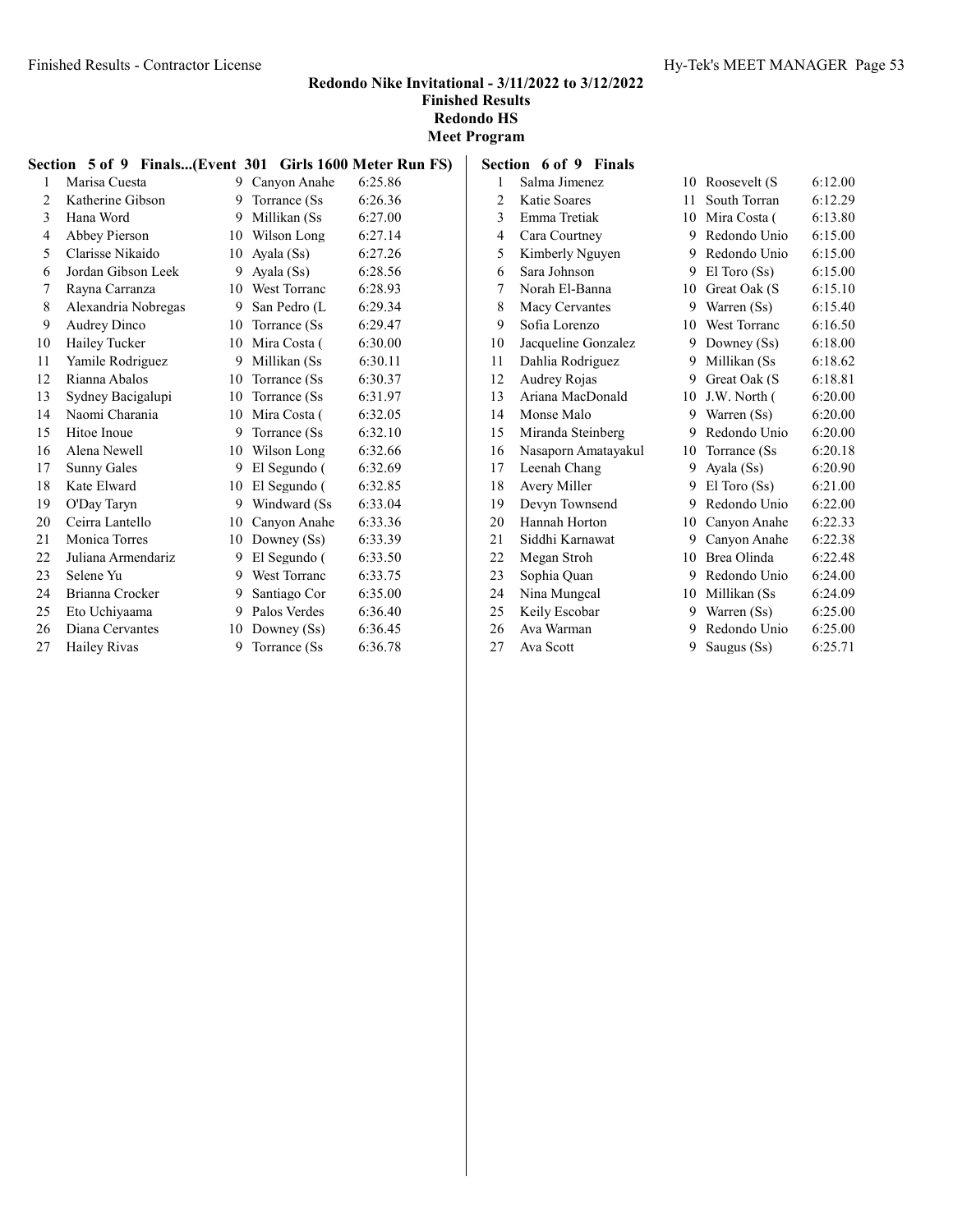Meet Program

| Section 7 of 9 Finals(Event 301 Girls 1600 Meter Run FS) |                            |    |                   |         |  |
|----------------------------------------------------------|----------------------------|----|-------------------|---------|--|
| 1                                                        | Christina Jain             |    | 10 El Toro $(Ss)$ | 5:57.00 |  |
| 2                                                        | Kusserow Monica            |    | 9 Windward (Ss)   | 5:57.39 |  |
| 3                                                        | Paulina Santana            | 10 | Otay Ranch (      | 5:58.00 |  |
| 4                                                        | <b>Riley Gossard</b>       | 11 | Roosevelt (S      | 5:58.00 |  |
| 5                                                        | Michaela Okuyana           |    | 10 Hart (Willia   | 6:00.00 |  |
| 6                                                        | Jordan Hernandez           |    | 10 Palos Verdes   | 6:00.13 |  |
| 7                                                        | Sofia Sofia Alvarado       |    | 10 Wilson Long    | 6:00.25 |  |
| 8                                                        | Elizabeth Smorick          |    | 9 El Toro $(Ss)$  | 6:01.00 |  |
| 9                                                        | Maribel Perez              |    | 10 Millikan (Ss)  | 6:01.08 |  |
| 10                                                       | Ava Roker                  | 9  | Santa Monica      | 6:05.00 |  |
| 11                                                       | Alysa Cho                  |    | 9 South Torran    | 6:05.60 |  |
| 12                                                       | Sophia Millan              |    | 10 Torrance (Ss)  | 6:05.79 |  |
| 13                                                       | Abigail Cox                | 10 | Redondo Unio      | 6:06.03 |  |
| 14                                                       | Hannah Chang               | 9  | Ayala (Ss)        | 6:09.69 |  |
| 15                                                       | Jocelyn Izarraraz-Rodrigue | 9. | Roosevelt (S      | 6:10.00 |  |
| 16                                                       | Giselle Moscol             | 9  | Redondo Unio      | 6:10.00 |  |
| 17                                                       | Paula Valenzuela           | 9  | Redondo Unio      | 6:10.00 |  |
| 18                                                       | Ashlynn Ahart              | 9  | Hart (Willia      | 6:10.00 |  |
| 19                                                       | Sylvia Minzenberg          | 9. | Santa Monica      | 6:10.00 |  |
| 20                                                       | Charlotte Barkehanai       |    | 9 El Toro $(Ss)$  | 6:10.00 |  |
| 21                                                       | <b>Brooke</b> Ligor        |    | 10 Mira Costa (   | 6:10.00 |  |
| 22                                                       | <b>Tessa Cartotto</b>      | 10 | Hart (Willia      | 6:10.00 |  |
| 23                                                       | Anais Ayala                | 9  | Ayala (Ss)        | 6:10.13 |  |
| 24                                                       | Katherine Rivera Cabrera   |    | 10 El Toro $(Ss)$ | 6:11.00 |  |
| 25                                                       | <b>Charlotte Grant</b>     | 9  | Saugus (Ss)       | 6:11.59 |  |
| 26                                                       | Lyndsey Hoffman            | 9  | South Torran      | 6:11.73 |  |
| 27                                                       | Stephanie Hernandez        | 9  | Warren (Ss)       | 6:12.00 |  |

| Section        | 8 of 9<br><b>Finals</b> |    |                  |         |
|----------------|-------------------------|----|------------------|---------|
| $\mathbf{1}$   | Katy Orre               |    | 10 Redondo Unio  | 5:44.24 |
| $\overline{c}$ | Ellie Choi              |    | 10 South Torran  | 5:44.30 |
| 3              | Hawene Alomayehu        |    | 10 Santa Monica  | 5:45.00 |
| 4              | Dakota Danaher          | 9  | $El$ Toro $(Ss)$ | 5:45.00 |
| 5              | Lucy Varela             | 9  | El Toro (Ss)     | 5:45.00 |
| 6              | Mylie Madrid            | 9  | Santiago Cor     | 5:45.00 |
| 7              | <b>April Martinez</b>   | 9  | Hart (Willia     | 5:45.00 |
| 8              | Lauryn Martinez         | 10 | Notre Dame S     | 5:45.26 |
| 9              | Avery Smith             | 9. | Great Oak (S     | 5:45.30 |
| 10             | Ava Beeson              |    | 9 Great Oak (S   | 5:46.79 |
| 11             | Maeko Gross             |    | 9 Santa Monica   | 5:47.00 |
| 12             | Lauren Rhoades          |    | 10 J.W. North (  | 5:48.00 |
| 13             | Samantha Ebell          |    | 10 Clovis North  | 5:49.85 |
| 14             | Ellie Holmstrom         |    | 10 Santa Monica  | 5:50.00 |
| 15             | Olivia Rizzo            | 10 | Santa Monica     | 5:50.00 |
| 16             | Sophie Stoddart         |    | 10 Palos Verdes  | 5:50.12 |
| 17             | Jayana Bryant           | 10 | Carson $(La)$    | 5:50.17 |
| 18             | Brianna Ropacki         | 9  | Great Oak (S     | 5:50.72 |
| 19             | Ellie Gladson-Pang      | 9  | Arcadia (Ss)     | 5:50.89 |
| 20             | Ashley Aguayo           | 12 | South Torran     | 5:51.92 |
| 21             | Kaoru Saito             | 9. | La Canada (S     | 5:52.00 |
| 22             | <b>Emily Howard</b>     |    | 9 Canyon Anahe   | 5:52.19 |
| 23             | Melani Kury             |    | 9 Hart (Willia   | 5:55.00 |
| 24             | Kaitlyn Burnett         |    | 10 South Torran  | 5:55.00 |
| 25             | <b>Tessa Rogers</b>     | 9. | Santa Monica     | 5:55.00 |
| 26             | Jenna MacLennan         |    | 10 Redondo Unio  | 5:56.52 |
| 27             | Michele Gutierrez Lopez | 10 | El Camino Re     | 5:56.58 |
| Section        | $9$ of $9$<br>Finals    |    |                  |         |
| 1              | Cleo Topp               | 9  | Santa Monica     | 5:30.00 |
| $\overline{c}$ | Yasmine Ghaneh          |    | 10 La Canada (S  | 5:32.21 |
| 3              | Samantha Neumeier       | 9  | La Canada (S     | 5:35.00 |
| 4              | Paola Soto              | 9  | North Torran     | 5:35.13 |
| 5              | Corinne (Zuzu) Jenni    | 9  | South Torran     | 5:36.80 |
| 6              | Trinity McKenny         | 9  | Palos Verdes     | 5:37.15 |
| 7              | Maya Okada              |    | 10 Torrance (Ss) | 5:38.73 |
| 8              | Karissa Kira            | 9. | South Torran     | 5:39.02 |
| 9              | Matilda Martinez        | 10 | Santa Monica     | 5:40.00 |
| 10             | Phoebe Benun            | 9  | Santa Monica     | 5:40.00 |
| 11             | Maelin Nunez            | 9  | Great Oak (S     | 5:40.00 |
| 12             | Yuvia Bernauer          | 9  | El Segundo (     | 5:40.04 |
| 13             | Alyssa Iida             | 10 | North Torran     | 5:40.29 |
| 14             | Miya Maltos             | 10 | Clovis North     | 5:40.65 |
| 15             | <b>Tessa Coert</b>      | 10 | Redondo Unio     | 5:41.21 |
| 16             | Olivia Whitmore         | 11 | South Torran     | 5:41.26 |
| 17             | Kate Sherry             | 9  | Palos Verdes     | 5:41.40 |
| 18             | Leilani Vivaldo         | 10 | El Toro (Ss)     | 5:42.00 |
| 19             | Evelyn Gonzalez         | 11 | El Toro (Ss)     | 5:43.00 |
| 20             | <b>Audrey Benedict</b>  | 9  | Notre Dame S     | 5:43.12 |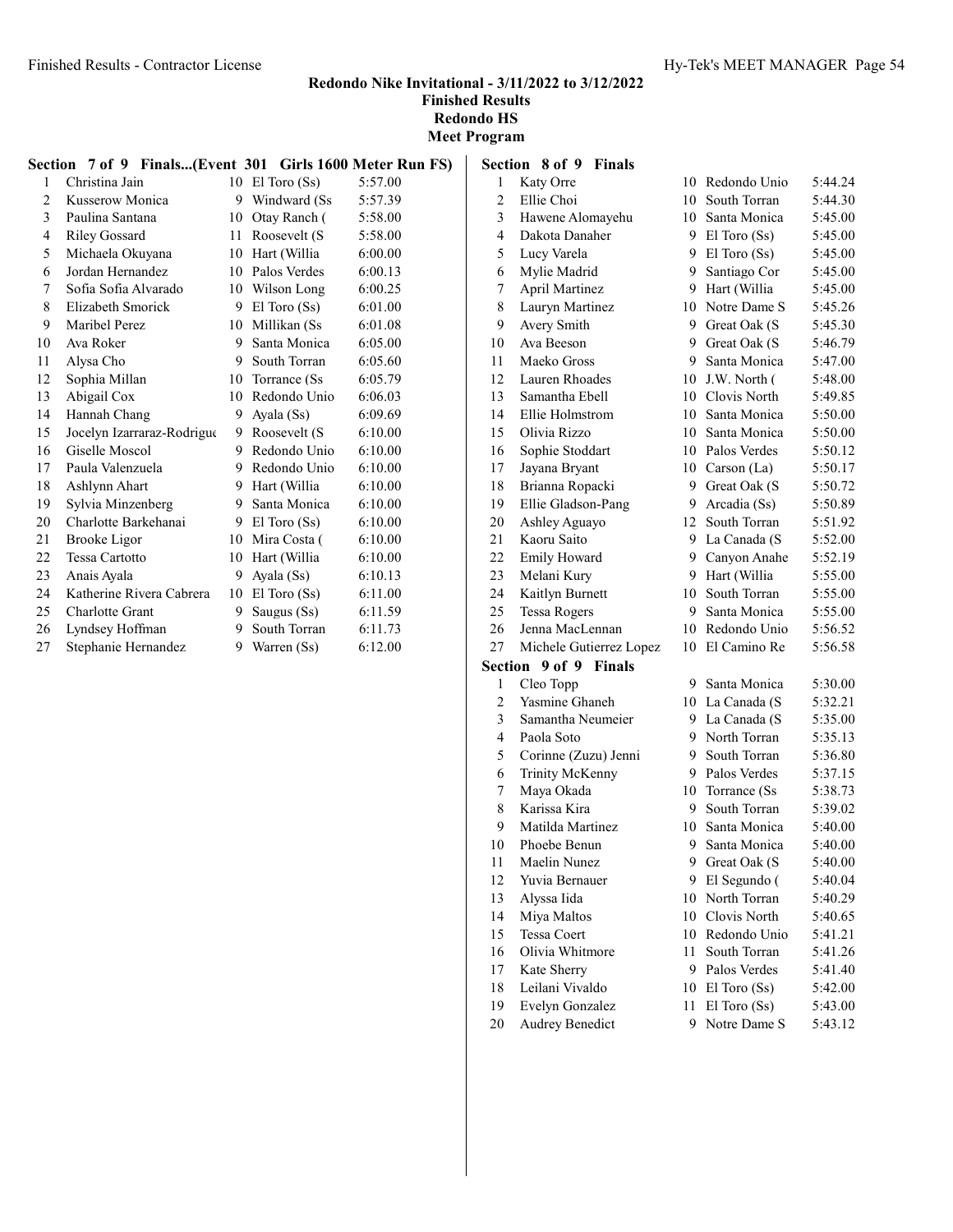| Event 302 Boys 1600 Meter Run FS |                           |    |                     |                  |  |  |  |  |
|----------------------------------|---------------------------|----|---------------------|------------------|--|--|--|--|
|                                  | <b>Lane Name</b>          |    | Yr School           | <b>Seed Time</b> |  |  |  |  |
|                                  | 1 of 12 Finals<br>Section |    |                     |                  |  |  |  |  |
| 1                                | Christian De Leon         | 9  | San Pedro (L        | 6:50.50          |  |  |  |  |
| $\overline{2}$                   | Geordie Mendez            | 9  | El Segundo (        | 6:51.33          |  |  |  |  |
| 3                                | Glenn Ter Haar            | 10 | <b>West Torranc</b> | 6:53.48          |  |  |  |  |
| 4                                | Nicolas Parisi            | 9  | El Segundo (        | 6:57.82          |  |  |  |  |
| 5                                | Luke DeSantis             | 10 | St. Monica C        | 7:41.90          |  |  |  |  |
| 6                                | Aiden Gonzalez            | 9. | Ayala (Ss)          | 7:52.97          |  |  |  |  |
| 7                                | James Mendonca            | 9. | Great Oak (S        | NT               |  |  |  |  |
| 8                                | Westin Brown              |    | 9 Great Oak (S      | NT               |  |  |  |  |
| 9                                | Dominic Bassi             | 9  | Great Oak (S        | NT               |  |  |  |  |
| 10                               | Matthew Bair              | 10 | Brea Olinda         | NT               |  |  |  |  |
| 11                               | Mikel Bautista            |    | 10 Warren (Ss)      | NT               |  |  |  |  |
| 12                               | Josh Nomura               | 10 | South Torran        | NT               |  |  |  |  |
| 13                               | Gabriel Hernandez         | 9  | Great Oak (S        | NT               |  |  |  |  |
| 14                               | Kellen Paez               | 9  | Great Oak (S        | NT               |  |  |  |  |
| 15                               | Alfredo Gonzalez          | 10 | Warren (Ss)         | NT               |  |  |  |  |
| 16                               | Aidan Tyler               | 10 | Peninsula (S        | NT               |  |  |  |  |
| 17                               | Sanjib Shil               | 10 | Brea Olinda         | NT               |  |  |  |  |
| 18                               | Carson Lynch              | 9. | Great Oak (S        | NT               |  |  |  |  |
| 19                               | Marco Rios                |    | 9 Warren (Ss)       | NT               |  |  |  |  |
| 20                               | Mateo Monteiro            | 11 | South Torran        | NT               |  |  |  |  |
| 21                               | Matt Long                 | 12 | South Torran        | NT               |  |  |  |  |
| 22                               | Jaden Nino                |    | 9 El Camino Re      | NT               |  |  |  |  |
| 23                               | Ciaran Nimick             | 10 | Peninsula (S        | NT               |  |  |  |  |
| 24                               | Demetri Garcia            | 10 | Brea Olinda         | NT               |  |  |  |  |
| 25                               | Joshua Allred             | 9  | Brea Olinda         | NT               |  |  |  |  |
| 26                               | Jacob Sydnor              | 9  | Ayala (Ss)          | 9:32.08          |  |  |  |  |
| 27                               | Jacob Dugan               | 9  | Great Oak (S        | NT               |  |  |  |  |
| 28                               | Aiden Jasareno            | 10 | Great Oak (S        | NT               |  |  |  |  |

#### Section 2 of 12 Finals

| 1  | Joaquin Ornelas       | 10 | Ayala (Ss)       | 6:16.72 |
|----|-----------------------|----|------------------|---------|
| 2  | Nathan Adamik         | 9  | San Pedro (L     | 6:17.60 |
| 3  | Thomas Machian        | 9  | North Torran     | 6:18.29 |
| 4  | Angel Rodriguez       | 9  | Torrance (Ss)    | 6:18.47 |
| 5  | Garvey Cole           | 10 | El Segundo (     | 6:20.00 |
| 6  | Mackenzie Thompson    | 10 | El Segundo (     | 6:25.00 |
| 7  | Matthew Chao-Mendozo  | 10 | South Torran     | 6:26.25 |
| 8  | Christian Jung        | 10 | South Torran     | 6:29.24 |
| 9  | Justin Nguyen         | 9  | El Segundo (     | 6:29.65 |
| 10 | Hunter Renteria       | 9  | $El$ Toro $(Ss)$ | 6:30.00 |
| 11 | Sebastian Assatourian | 9  | Redondo Unio     | 6:30.00 |
| 12 | Alex Rolland          | 9  | $El$ Toro $(Ss)$ | 6:30.00 |
| 13 | Caleb Lopez           | 10 | $El$ Toro $(Ss)$ | 6:30.00 |
| 14 | Jacob Price           | 10 | Torrance (Ss)    | 6:30.46 |
| 15 | Jacob Pak             | 9  | Ayala (Ss)       | 6:30.58 |
| 16 | Randy Lee             | 9  | North Torran     | 6:31.72 |
| 17 | David Zimmermann      | 9  | St. Monica C     | 6:31.90 |
| 18 | Jackson Macpherson    | 9  | $El$ Toro $(Ss)$ | 6:35.00 |
| 19 | Gabriel Brook         | 9  | Redondo Unio     | 6:40.00 |
| 20 | Sanjeet Veeravalli    | 10 | El Toro (Ss)     | 6:40.00 |
| 21 | Jack Landreth         | 9  | Brea Olinda      | 6:40.49 |
| 22 | Braden Abel           | 9  | Redondo Unio     | 6:45.00 |
| 23 | Harry Vu              | 10 | North Torran     | 6:45.96 |
| 24 | Zion Vidal            | 9  | San Pedro (L     | 6:47.39 |
| 25 | Kristofer Duarte      | 9  | Palos Verdes     | 6:49.65 |
| 26 | Jacob Thienngern      | 10 | $El$ Toro $(Ss)$ | 6:50.00 |
| 27 | Christian Austin      | 9  | $El$ Toro $(Ss)$ | 6:50.00 |
| 28 | Jason Dillon          | 10 | $El$ Toro $(Ss)$ | 6:50.00 |
|    |                       |    |                  |         |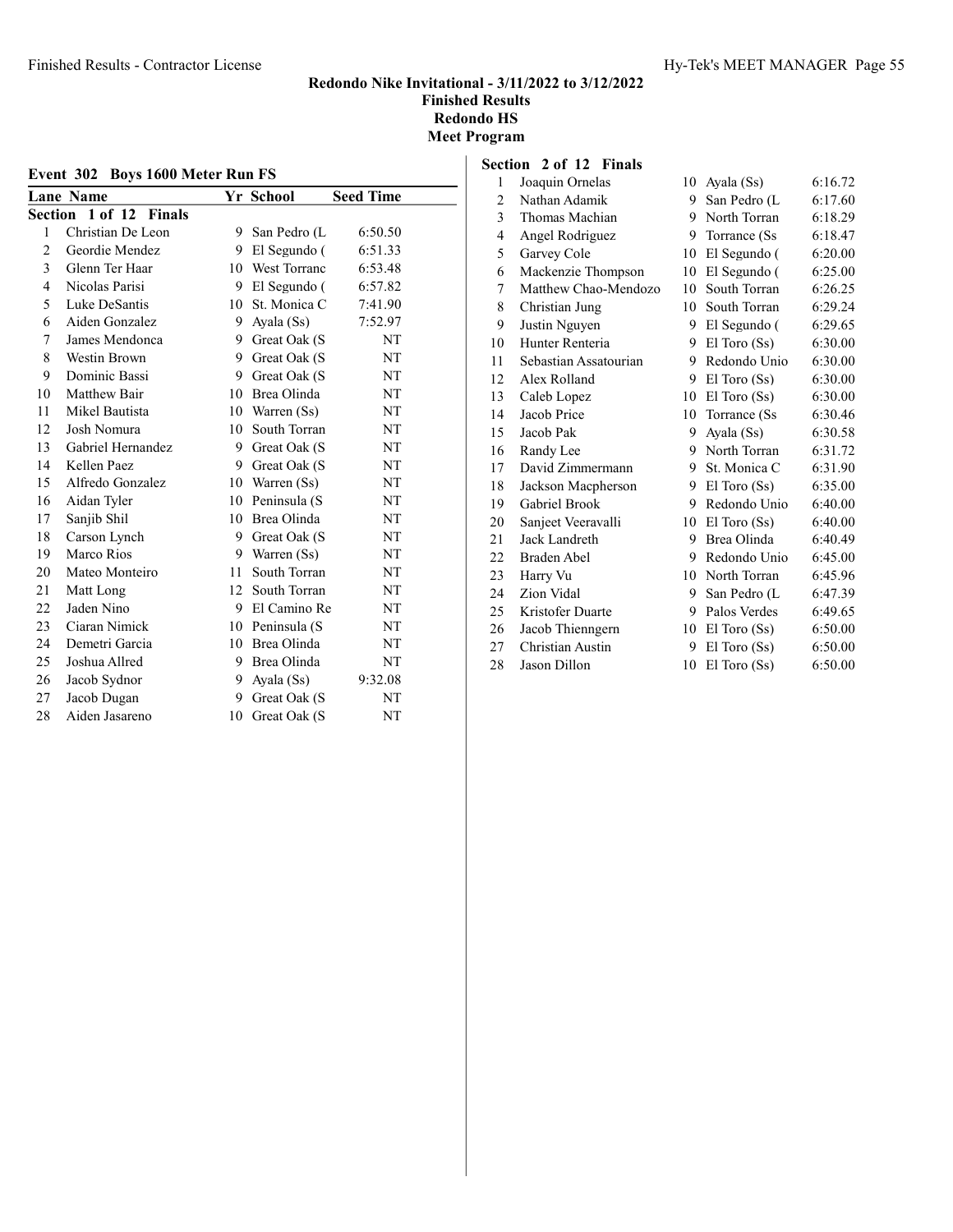|    | Section 3 of 12 Finals(Event 302 Boys 1600 Meter Run FS) |                 |                 |         |
|----|----------------------------------------------------------|-----------------|-----------------|---------|
| 1  | <b>Brandon Serrano</b>                                   | 10 <sup>1</sup> | San Pedro (L    | 5:59.92 |
| 2  | Hyun Lee                                                 | 9               | Redondo Unio    | 6:00.00 |
| 3  | Andrew Smith                                             |                 | 9 West Torranc  | 6:00.00 |
| 4  | Jacob Cohen                                              |                 | 10 Mira Costa ( | 6:00.36 |
| 5  | Leonardo Rocha                                           | 9               | Torrance (Ss)   | 6:00.77 |
| 6  | Sebastian Vela                                           |                 | 10 Warren (Ss)  | 6:00.96 |
| 7  | Eric Rodriguez                                           |                 | 10 Redondo Unio | 6:01.00 |
| 8  | Julio De La Cruz                                         |                 | 9 Millikan (Ss  | 6:01.25 |
| 9  | Daniel Estrada                                           | 9.              | Mira Costa (    | 6:02.02 |
| 10 | Ryan James                                               |                 | 9 Mira Costa (  | 6:02.28 |
| 11 | Jackson DeLaTorre                                        |                 | 10 Redondo Unio | 6:02.42 |
| 12 | <b>Tyler Lopez</b>                                       | 10              | St. Anthony     | 6:02.45 |
| 13 | Rocston Issock                                           | 9               | El Segundo (    | 6:02.95 |
| 14 | Abdulrehman Bholat                                       |                 | 10 North Torran | 6:05.10 |
| 15 | Nicco Osti                                               |                 | 9 St. Monica C  | 6:05.41 |
| 16 | Dominic Molina                                           | 10              | Downey (Ss)     | 6:05.60 |
| 17 | Samuel Figueroa                                          |                 | 9 Millikan (Ss) | 6:05.85 |
| 18 | Samuel Redman                                            |                 | 9 Millikan (Ss  | 6:06.09 |
| 19 | Charlie Jones                                            |                 | 9 Palos Verdes  | 6:06.48 |
| 20 | Heath Johnson                                            |                 | 9 Palos Verdes  | 6:06.51 |
| 21 | Taylor Vickerman                                         |                 | 10 El Segundo ( | 6:06.54 |
| 22 | Ervin Vu                                                 |                 | 10 North Torran | 6:08.49 |
| 23 | Skyler Geczi                                             | 10              | South Torran    | 6:08.61 |
| 24 | Samuel Yin                                               |                 | 10 South Torran | 6:08.82 |
| 25 | Arya Ahadzadeh                                           |                 | 9 El Segundo (  | 6:09.34 |
| 26 | Tigran Ispiryan                                          |                 | 9 El Segundo (  | 6:10.00 |
| 27 | Giannantonio Mecozzi                                     |                 | 9 Palos Verdes  | 6:13.99 |
| 28 | Edward Ayau-Espina                                       | 9               | San Pedro (L    | 6:14.29 |
|    |                                                          |                 |                 |         |

| Aaron Balajadia         | 10                     | Torrance (Ss)       | 5:48.07                                                                                                        |
|-------------------------|------------------------|---------------------|----------------------------------------------------------------------------------------------------------------|
| Allan Cruz              |                        | Downey (Ss)         | 5:48.70                                                                                                        |
| Jonah McMurray          | 9.                     | Millikan (Ss        | 5:49.29                                                                                                        |
| Ethan Wen               | 9                      | <b>West Torranc</b> | 5:49.43                                                                                                        |
| Logan Vasquez           |                        | El Segundo (        | 5:49.46                                                                                                        |
| Jared Corona            |                        |                     | 5:49.47                                                                                                        |
| Victor Manzano          | 10                     | Millikan (Ss        | 5:49.80                                                                                                        |
| Don York                |                        |                     | 5:49.98                                                                                                        |
| Sean Schmitz            |                        | Peninsula (S        | 5:50.42                                                                                                        |
| Kai Carpenter           | 10                     | El Segundo (        | 5:50.66                                                                                                        |
| Ethan Cochran           | 10                     | Millikan (Ss        | 5:50.91                                                                                                        |
| Mikah Tong              | 10                     | Torrance (Ss)       | 5:51.68                                                                                                        |
| Milo Dalusio            | 10                     | Palos Verdes        | 5:51.90                                                                                                        |
| Danny Abraham           |                        | South Torran        | 5:51.96                                                                                                        |
| Akam Khinda             |                        | El Segundo (        | 5:52.03                                                                                                        |
| Ren Nakanishi           | 9                      | Torrance (Ss)       | 5:52.12                                                                                                        |
| Sammy Leyva             | 9                      | Downey (Ss)         | 5:53.81                                                                                                        |
| Dheeshith Senthil Kumar |                        |                     | 5:55.00                                                                                                        |
| Dwight Durr             |                        | San Pedro (L        | 5:55.09                                                                                                        |
| James Kordich           |                        |                     | 5:55.13                                                                                                        |
| Jacob Potts             |                        | Santiago Cor        | 5:55.46                                                                                                        |
| Matthew Gonzalez        | 11                     | Warren (Ss)         | 5:56.91                                                                                                        |
| Ronan Mead              | 10                     | El Toro (Ss)        | 5:57.00                                                                                                        |
| <b>August Schultze</b>  | 9                      | Great Oak (S        | 5:57.56                                                                                                        |
| Raphael Noa             | 9                      | Torrance (Ss)       | 5:57.81                                                                                                        |
| Jared Yalung            | 10                     | Canvon Anahe        | 5:59.36                                                                                                        |
| Gavin Eastham           | 9                      | Torrance (Ss        | 5:59.45                                                                                                        |
|                         | Section 4 of 12 Finals |                     | 9<br>9<br>10 Brea Olinda<br>10 Redondo Unio<br>9.<br>10<br>10<br>9 West Torranc<br>10<br>10 Peninsula (S<br>10 |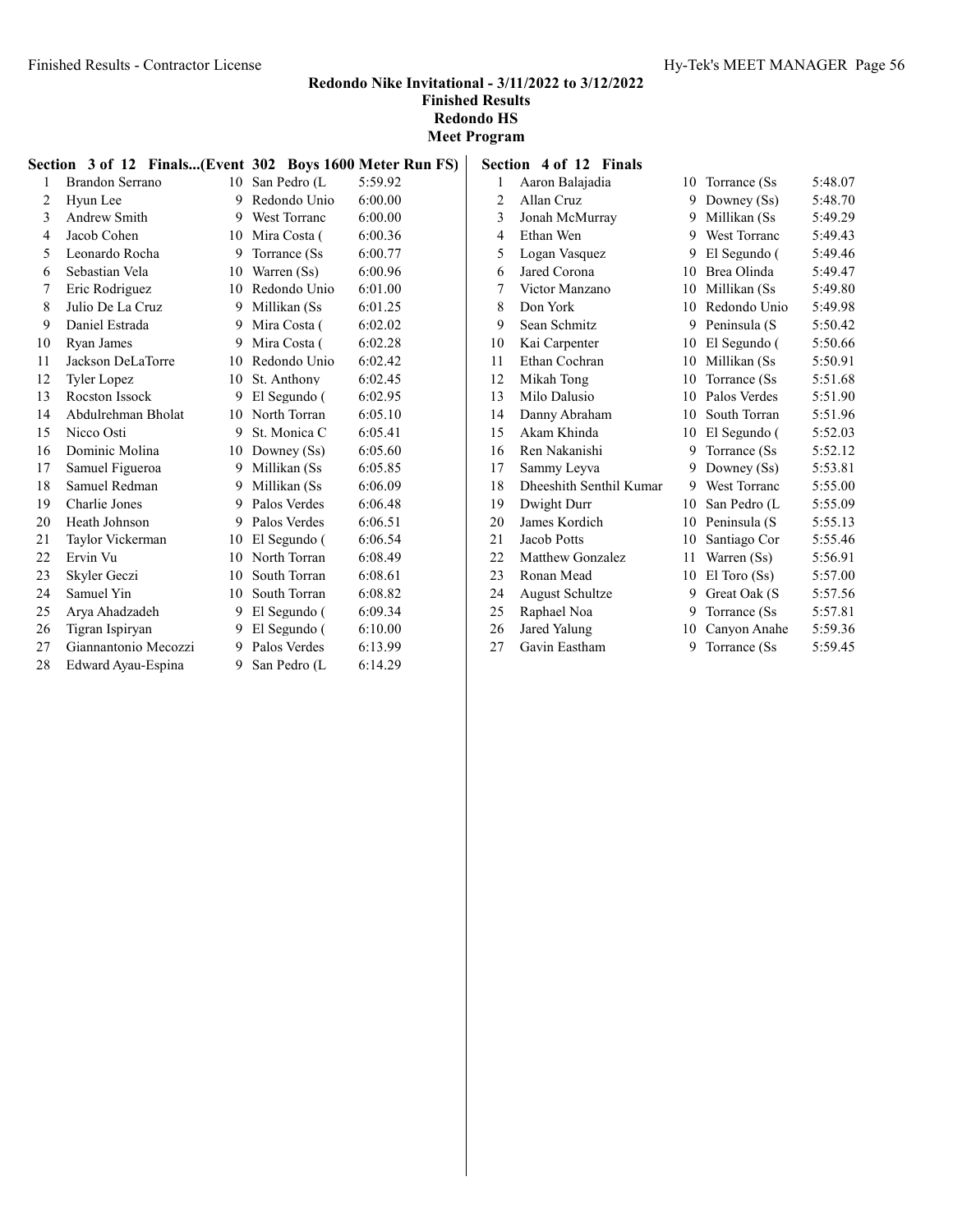Redondo Nike Invitational - 3/11/2022 to 3/12/2022 Finished Results Redondo HS

Meet Program

|                | Section 5 of 12 Finals(Event 302 Boys 1600 Meter Run FS) |    |                  |         |
|----------------|----------------------------------------------------------|----|------------------|---------|
| 1              | Saunak Ghosh                                             |    | 9 West Torranc   | 5:36.52 |
| $\overline{2}$ | Anthony Rosa                                             | 9  | Downey (Ss)      | 5:36.70 |
| 3              | Matthew Walter                                           |    | 9 Redondo Unio   | 5:37.00 |
| 4              | Dylan Tebbutt                                            |    | 9 Santa Monica   | 5:37.46 |
| 5              | Landon Seidel                                            |    | 9 Peninsula (S   | 5:37.57 |
| 6              | Julian Dozier                                            |    | 9 Mira Costa (   | 5:38.75 |
| 7              | Fabian Garcia                                            |    | 10 Downey (Ss)   | 5:38.80 |
| 8              | Robert Lorenza                                           |    | 9 Millikan (Ss   | 5:39.31 |
| 9              | Gavin Herbers                                            |    | 9 West Torranc   | 5:39.40 |
| 10             | Ankith Marripati                                         |    | 10 West Torranc  | 5:39.97 |
| 11             | Zander Barrera                                           | 9. | $El$ Toro $(Ss)$ | 5:40.00 |
| 12             | Gavin Crocker                                            |    | 9 El Toro $(Ss)$ | 5:40.00 |
| 13             | Jeremy Boles                                             | 9  | Santiago Cor     | 5:40.00 |
| 14             | Granados-Puvvula Aman                                    |    | 9 Windward (Ss   | 5:40.07 |
| 15             | Maxwel Bouffiou                                          | 10 | Redondo Unio     | 5:40.81 |
| 16             | Aneesh Srirambhatla                                      |    | 10 West Torranc  | 5:44.53 |
| 17             | Shane Nguyen                                             | 9  | El Segundo (     | 5:45.00 |
| 18             | Silvio Castillo Garcia                                   | 11 | Roosevelt (S     | 5:45.00 |
| 19             | Nathan E Duenas                                          |    | 10 Roosevelt (S) | 5:45.00 |
| 20             | Richard Martocci                                         | 9  | El Segundo (     | 5:45.00 |
| 21             | Nathan Choi                                              |    | 9 Peninsula (S   | 5:45.12 |
| 22             | <b>Tyler Roth</b>                                        |    | 10 Peninsula (S  | 5:45.30 |
| 23             | Ian Byrne                                                |    | 9 Palos Verdes   | 5:45.72 |
| 24             | Isaiah Kim                                               |    | 9 West Torranc   | 5:46.51 |
| 25             | Isaac Rios                                               |    | 10 Warren (Ss)   | 5:46.81 |
| 26             | Kavi Syed                                                | 9  | Redondo Unio     | 5:47.00 |
| 27             | Jermain Villamin                                         | 9  | Santiago Cor     | 5:48.00 |

| FS) |                | Section 6 of 12 Finals |    |                 |         |
|-----|----------------|------------------------|----|-----------------|---------|
|     | 1              | Landon De Leon         | 10 | Millikan (Ss    | 5:29.93 |
|     | $\overline{c}$ | Jacob Ovadia           | 9  | Santa Monica    | 5:30.00 |
|     | 3              | Nebyi Israel           |    | 9 Santiago Cor  | 5:30.00 |
|     | $\overline{4}$ | Alijah Cox             | 9  | Santiago Cor    | 5:30.00 |
|     | 5              | Ishaan Mahindra        | 10 | Redondo Unio    | 5:30.00 |
|     | 6              | Scott Hayashida        |    | 10 Canyon Anahe | 5:30.47 |
|     | 7              | Emmett Wechsler        | 10 | Millikan (Ss    | 5:30.78 |
|     | 8              | Benjamin Correa        | 9  | Downey $(Ss)$   | 5:31.10 |
|     | 9              | Clayton Eiland         | 11 | South Torran    | 5:31.13 |
|     | 10             | Ranel Ramac            | 9  | Redondo Unio    | 5:31.52 |
|     | 11             | Leo Lopez              |    | 10 Downey (Ss)  | 5:31.90 |
|     | 12             | German Aguilar         |    | 10 Downey (Ss)  | 5:31.90 |
|     | 13             | Matthew Long           | 9  | Mira Costa (    | 5:32.03 |
|     | 14             | <b>Emre</b> Taner      |    | 10 Mira Costa ( | 5:32.24 |
|     | 15             | Adrian Portillo        | 9  | Millikan (Ss    | 5:32.35 |
|     | 16             | Jacob Facenda          | 9  | Ayala (Ss)      | 5:33.08 |
|     | 17             | Joel Zaragoza          | 9  | Downey (Ss)     | 5:33.30 |
|     | 18             | David Flores           |    | 10 Downey (Ss)  | 5:33.30 |
|     | 19             | Ryan Butcher           | 9  | El Segundo (    | 5:33.36 |
|     | 20             | Steele Allen           | 9  | Mira Costa (    | 5:33.53 |
|     | 21             | Isaac Matias           | 9  | El Segundo (    | 5:35.00 |
|     | 22             | Matthew Vitt           | 9  | Redondo Unio    | 5:35.00 |
|     | 23             | Charlie Bradford       | 9  | Mira Costa (    | 5:35.20 |
|     | 24             | Logan Ponce            | 9  | Millikan (Ss    | 5:35.70 |
|     | 25             | Diego Lafuente         | 11 | South Torran    | 5:36.09 |
|     | 26             | Vicken Semerdjian      | 9  | El Segundo (    | 5:36.48 |
|     | 27             | Christian Aguilar      | 10 | Redondo Unio    | 5:36.50 |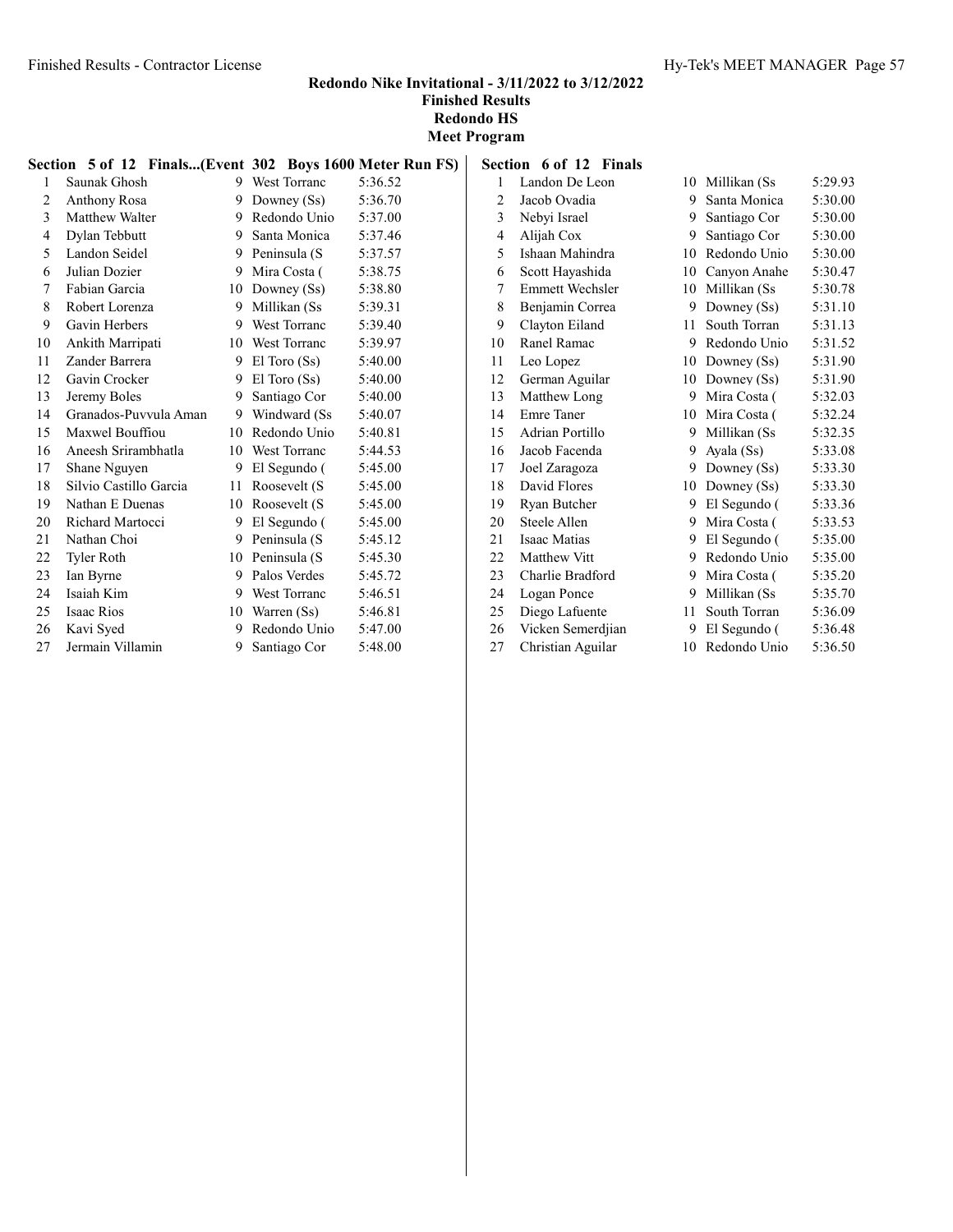| Section 7 of 12 Finals(Event 302 Boys 1600 Meter Run FS) |                          |         |                 |         |
|----------------------------------------------------------|--------------------------|---------|-----------------|---------|
| 1                                                        | Jake McEntyre            | $10-10$ | Redondo Unio    | 5:22.36 |
| 2                                                        | Ryan Slohn               |         | 9 El Camino Re  | 5:22.72 |
| 3                                                        | Leonardo Isella          |         | 9 West Torranc  | 5:23.00 |
| 4                                                        | <b>Alexiey Casas</b>     | 10      | Ayala (Ss)      | 5:23.36 |
| 5                                                        | Arquimides Calles        |         | 10 Downey (Ss)  | 5:23.50 |
| 6                                                        | Evan Hughley             | $11 -$  | South Torran    | 5:23.53 |
| 7                                                        | Antonio Caruso           |         | 9 Redondo Unio  | 5:24.00 |
| 8                                                        | Evan Murray              |         | 10 Millikan (Ss | 5:24.61 |
| 9                                                        | Paul Carson              |         | 9 Redondo Unio  | 5:25.00 |
| 10                                                       | Kaisei Soen              |         | 9 West Torranc  | 5:25.00 |
| 11                                                       | David Kim                |         | 10 North Torran | 5:25.38 |
| 12                                                       | Christopher Chu          | 10      | Ayala (Ss)      | 5:25.44 |
| 13                                                       | Subat Shahabielin        | 10      | South Torran    | 5:25.92 |
| 14                                                       | Joseph Vasquez           |         | 10 Brea Olinda  | 5:26.01 |
| 15                                                       | Nicholas Benavides       |         | 10 Warren (Ss)  | 5:26.06 |
| 16                                                       | Zach Eastman             | 10      | Millikan (Ss    | 5:26.22 |
| 17                                                       | <b>Alexander Reves</b>   |         | 9 Downey (Ss)   | 5:26.60 |
| 18                                                       | Cole Foster              |         | 9 Palos Verdes  | 5:26.95 |
| 19                                                       | Merritt Justin           |         | 9 Windward (Ss) | 5:27.10 |
| 20                                                       | Owen Rhodes              | 9       | Ayala (Ss)      | 5:27.89 |
| 21                                                       | Andrew Aguilar           |         | 10 West Torranc | 5:28.35 |
| 22                                                       | <b>Connor DePriest</b>   | 9       | Canyon Anahe    | 5:28.44 |
| 23                                                       | Nathan Mateos Carpio     |         | 10 Brea Olinda  | 5:28.57 |
| 24                                                       | Evan Hadeishi            | 9.      | San Pedro (L    | 5:29.29 |
| 25                                                       | Mateo David) Benitez-san | 12      | South Torran    | 5:29.64 |
| 26                                                       | Henry Humphrey           |         | 10 Redondo Unio | 5:29.71 |
| 27                                                       | Aiden Flores             |         | 10 North Torran | 5:29.89 |

| Section | 8 of 12 Finals          |    |                     |         |
|---------|-------------------------|----|---------------------|---------|
| 1       | Theo Udelson-Nee        | 9  | Wildwood (Ss        | 5:15.00 |
| 2       | Justin Yong             | 10 | <b>West Torranc</b> | 5:15.13 |
| 3       | Jayden Ikeda            | 10 | North Torran        | 5:15.26 |
| 4       | Dawson Felix            | 10 | Canyon Anahe        | 5:15.48 |
| 5       | Angel Cazachkoff        | 9  | Downey $(Ss)$       | 5:15.80 |
| 6       | Phoenix Vinar           | 9  | Santa Monica        | 5:16.00 |
| 7       | Yazhid Grimaldi         | 10 | Ayala (Ss)          | 5:16.37 |
| 8       | Christopher Frelix      | 9  | San Pedro (L        | 5:17.14 |
| 9       | Caleb Buclatin          | 9  | <b>West Torranc</b> | 5:17.15 |
| 10      | Gael Rodriguez          | 9  | Millikan (Ss        | 5:17.48 |
| 11      | Minyeong Chae           | 9  | West Torranc        | 5:18.00 |
| 12      | Jack Campbell           | 9  | Torrance (Ss)       | 5:18.18 |
| 13      | Jack Madden             | 10 | Millikan (Ss        | 5:18.50 |
| 14      | Eric Schulz             | 9  | Torrance (Ss)       | 5:18.64 |
| 15      | Tyler Nakano            | 11 | South Torran        | 5:18.79 |
| 16      | Mick Sumner             | 9  | Ayala (Ss)          | 5:18.82 |
| 17      | Johnny Bulson           | 9  | Redondo Unio        | 5:19.00 |
| 18      | Camilo Avalos-Villegas  | 10 | <b>West Torranc</b> | 5:19.05 |
| 19      | Jake Sasaki             | 10 | Torrance (Ss)       | 5:19.45 |
| 20      | Rogan Arriaga           | 9  | $El$ Toro $(Ss)$    | 5:20.00 |
| 21      | Julen Esquivelzeta Sohn | 10 | West Torranc        | 5:20.00 |
| 22      | Daniel Cornejo          | 10 | Downey (Ss)         | 5:20.20 |
| 23      | Austin Yamamoto         | 10 | Brea Olinda         | 5:20.54 |
| 24      | Ethan Cantora           | 10 | <b>West Torranc</b> | 5:21.00 |
| 25      | Erik Fallon             | 9  | El Segundo (        | 5:22.00 |
| 26      | Jagger Smith            | 10 | <b>West Torranc</b> | 5:22.00 |
| 27      | Erick Garcia            | 9  | Downey (Ss)         | 5:22.30 |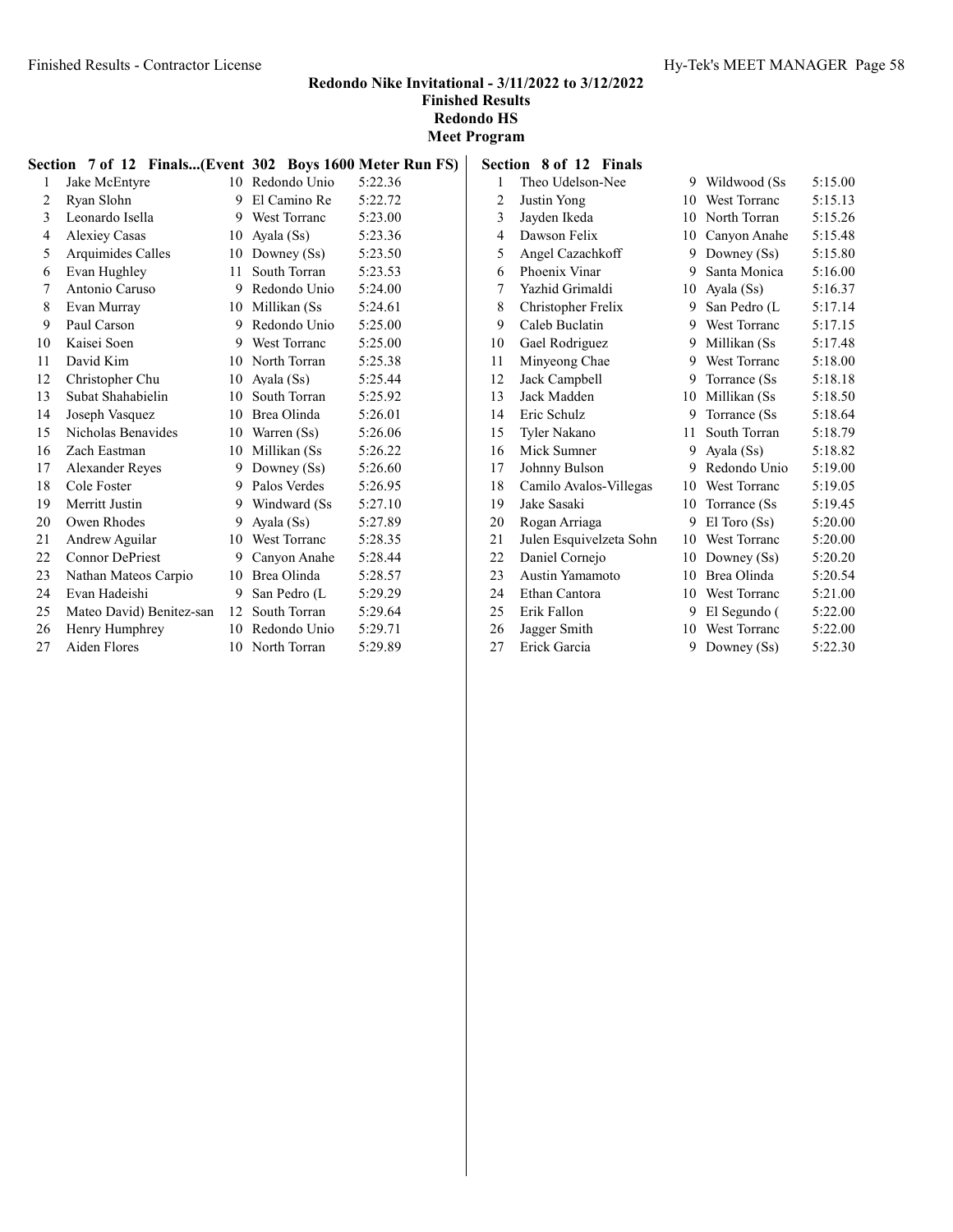| Section 9 of 12 Finals(Event 302 Boys 1600 Meter Run FS) |                     |    |                     |         |  |
|----------------------------------------------------------|---------------------|----|---------------------|---------|--|
| 1                                                        | James Rivera        | 9  | Torrance (Ss        | 5:05.40 |  |
| $\overline{2}$                                           | Ethan Poladian      |    | 12 Redondo Unio     | 5:05.69 |  |
| 3                                                        | Kobayashi Max       | 9. | Windward (Ss        | 5:06.24 |  |
| $\overline{4}$                                           | Jose Montano        |    | 12 Redondo Unio     | 5:06.93 |  |
| 5                                                        | Adam Neulander      |    | 10 El Segundo (     | 5:08.16 |  |
| 6                                                        | Jake Moore          | 10 | <b>West Torranc</b> | 5:08.20 |  |
| 7                                                        | Brady Tamanaha      |    | 10 North Torran     | 5:08.63 |  |
| 8                                                        | Cole Mumpower       | 10 | Canyon Anahe        | 5:08.68 |  |
| 9                                                        | Russell Ventura     | 10 | Canyon Anahe        | 5:09.40 |  |
| 10                                                       | Riku Ogami          |    | 10 Peninsula (S     | 5:09.93 |  |
| 11                                                       | Jack Stitzinger     |    | 9 Hart (Willia      | 5:10.00 |  |
| 12                                                       | Kyle Olivera        |    | 9 Hart (Willia      | 5:10.00 |  |
| 13                                                       | Isaac Ornelas       | 10 | Saugus (Ss)         | 5:10.00 |  |
| 14                                                       | Maximiliano Ramirez | 9  | Millikan (Ss        | 5:10.35 |  |
| 15                                                       | Alexander Barbarie  |    | 9 Redondo Unio      | 5:11.00 |  |
| 16                                                       | Aidan Gossard       | 9  | Roosevelt (S        | 5:11.05 |  |
| 17                                                       | Michael Muro        | 10 | Brea Olinda         | 5:11.13 |  |
| 18                                                       | Mattias Nelson      |    | 9 Palos Verdes      | 5:11.56 |  |
| 19                                                       | Brian Kunzang       | 10 | Peninsula (S        | 5:12.08 |  |
| 20                                                       | Joshua Zaragoza     |    | 9 Downey $(Ss)$     | 5:12.30 |  |
| 21                                                       | Branden Pineda      |    | 9 Brea Olinda       | 5:13.10 |  |
| 22                                                       | Lucas Velleca       |    | 9 Mira Costa (      | 5:13.13 |  |
| 23                                                       | Logan Grant         |    | 9 Notre Dame S      | 5:13.57 |  |
| 24                                                       | Gavin Borges        |    | 10 Torrance (Ss)    | 5:13.64 |  |
| 25                                                       | Diego Hernandez     |    | 9 Millikan (Ss      | 5:14.12 |  |
| 26                                                       | Malachi Tank        | 9  | El Segundo (        | 5:14.29 |  |
| 27                                                       | Micah Taw           |    | 10 West Torranc     | 5:15.00 |  |

| <b>Finished Results</b> |  |
|-------------------------|--|
| Redondo HS              |  |
| <b>Meet Program</b>     |  |

Section 10 of 12 Finals

| 1  | Joshua Ramirez          | 10 | Brea Olinda      | 4:59.21 |
|----|-------------------------|----|------------------|---------|
| 2  | <b>Adrian Miller</b>    | 9  | Palos Verdes     | 4:59.36 |
| 3  | <b>Ethan Wessels</b>    | 9  | Torrance (Ss)    | 4:59.87 |
| 4  | Luke Hughes             | 9  | Hart (Willia     | 5:00.00 |
| 5  | Diego Venegas           | 10 | $El$ Toro $(Ss)$ | 5:00.00 |
| 6  | Joaquin Molerio         | 9  | Hart (Willia)    | 5:00.00 |
| 7  | Jett Blake              | 9  | Santiago Cor     | 5:00.00 |
| 8  | Ryan Herbers            | 9  | West Torranc     | 5:00.00 |
| 9  | <b>Brandon Fonseca</b>  | 9. | Santiago Cor     | 5:00.00 |
| 10 | Alireza Tofangdar       | 9  | Hart (Willia     | 5:00.43 |
| 11 | Michael Hanna           | 9  | Loyola (Ss)      | 5:01.00 |
| 12 | Casey Atkinson          | 10 | Mira Costa (     | 5:01.31 |
| 13 | Ethan Day               | 10 | Notre Dame S     | 5:01.50 |
| 14 | Andrew Velikorodnyy     | 9. | Saugus (Ss)      | 5:01.62 |
| 15 | Jack Nygren             | 10 | Canyon Anahe     | 5:01.68 |
| 16 | Eric Plascencia         | 9  | Millikan (Ss     | 5:02.48 |
| 17 | <b>Brody Wilkes</b>     | 10 | Santa Monica     | 5:03.00 |
| 18 | Aiden Dominguez         | 10 | Downey $(Ss)$    | 5:03.30 |
| 19 | Zander Ramirez          | 9  | Brea Olinda      | 5:04.00 |
| 20 | Joshua Shaw             | 9  | Santa Monica     | 5:04.00 |
| 21 | Landon Kozmor           | 9  | Santa Monica     | 5:04.60 |
| 22 | <b>Andrew Quast</b>     | 9  | West Torranc     | 5:04.64 |
| 23 | Marcos Guerreo          | 10 | Loyola (Ss)      | 5:05.00 |
| 24 | Niko Scott              | 9  | Brea Olinda      | 5:05.00 |
| 25 | Sean Toomey             | 10 | West Torranc     | 5:05.32 |
| 26 | Michael Camou           | 10 | J.W. North (     | 5:05.39 |
| 27 | <b>Brandon Hamilton</b> | 11 | South Torran     | 5:05.40 |